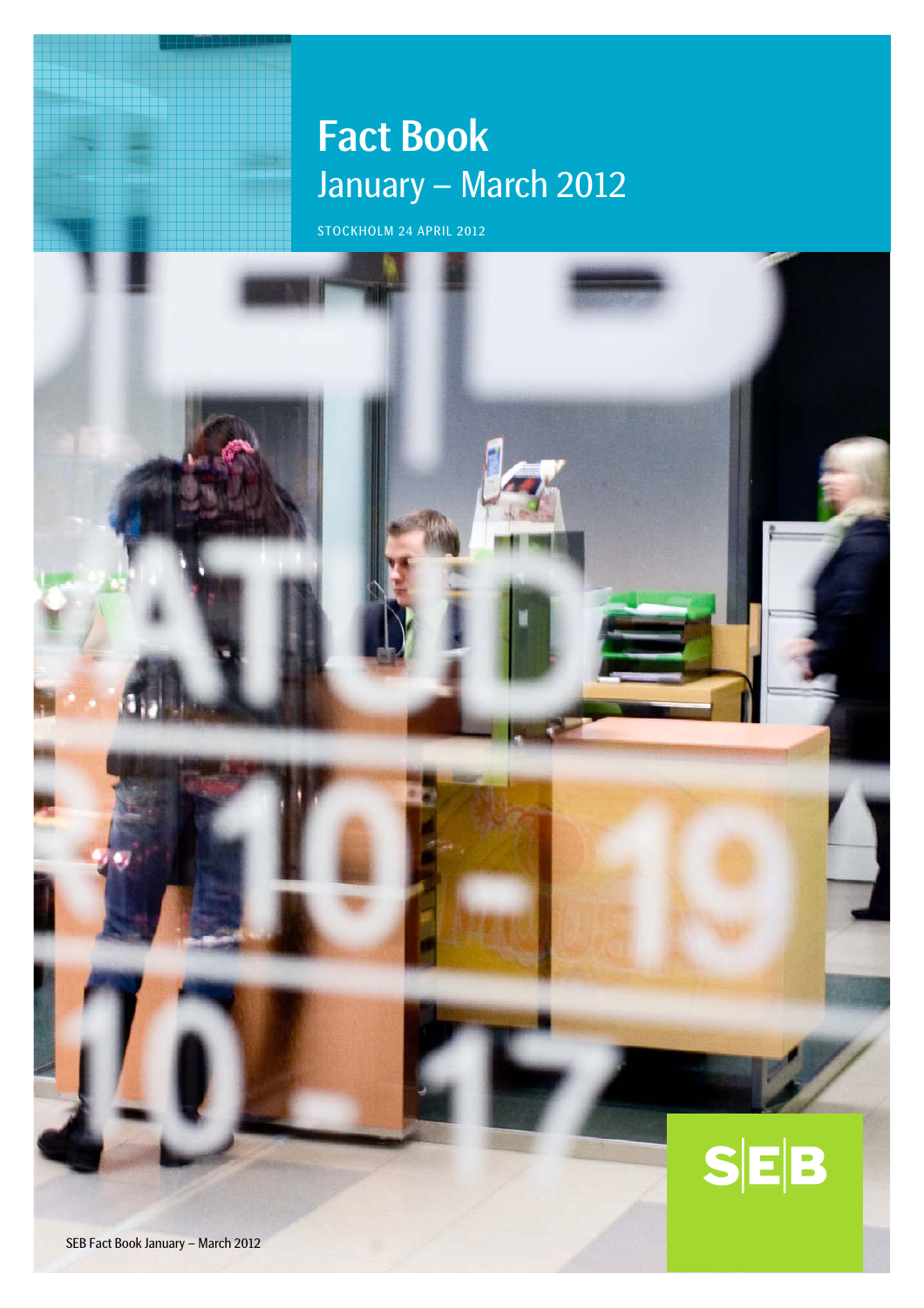# **Table of contents**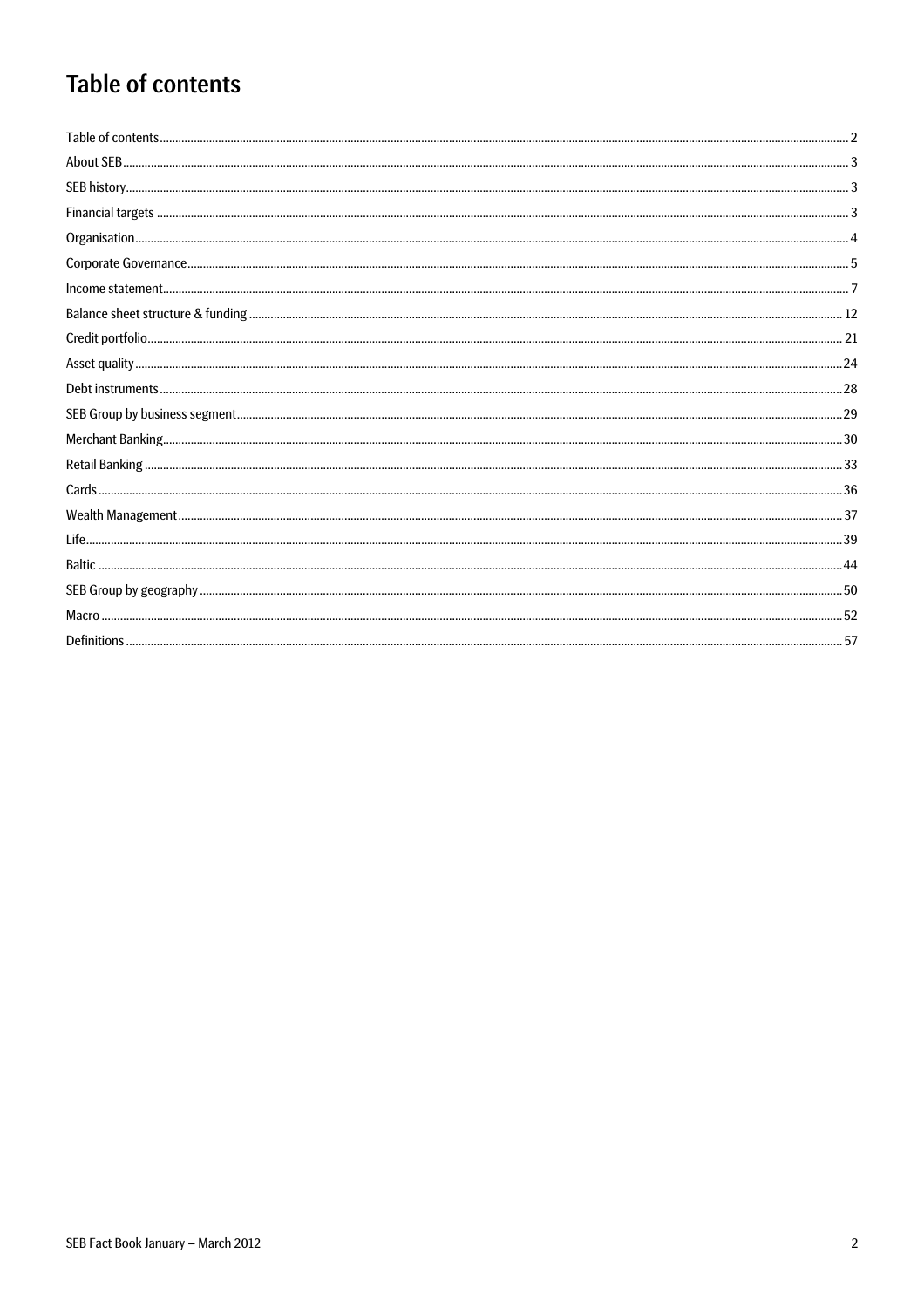# About SEB

| <b>Mission</b>                 | We help people and businesses thrive by providing quality advice and financial resources.                                                                                                                                                                                                                                                                                                                                                                                                                                                                                                                                                        |
|--------------------------------|--------------------------------------------------------------------------------------------------------------------------------------------------------------------------------------------------------------------------------------------------------------------------------------------------------------------------------------------------------------------------------------------------------------------------------------------------------------------------------------------------------------------------------------------------------------------------------------------------------------------------------------------------|
| <b>Vision</b>                  | To be the trusted partner for customers with aspirations.                                                                                                                                                                                                                                                                                                                                                                                                                                                                                                                                                                                        |
| <b>Customers &amp; Markets</b> | 2,700 large corporates and institutions, 400,000 SMEs and 4 million private customers<br>bank with us. They are mainly located in eight markets around the Baltic Sea.                                                                                                                                                                                                                                                                                                                                                                                                                                                                           |
| <b>Brand promise</b>           | Rewarding relationships.                                                                                                                                                                                                                                                                                                                                                                                                                                                                                                                                                                                                                         |
| Goal                           | To be the relationship bank of the Nordics.<br>• Excel in universal banking in Sweden, Estonia, Latvia and Lithuania by providing a full range of<br>banking, wealth management and life insurance services to corporations, institutions and private<br>individuals.<br>• Expand in core areas of strength, merchant banking and wealth management, in the Nordic area and<br>in Germany. In life insurance and the card business, SEB will grow and invest in its business also<br>outside the Nordic countries.<br>• Support SEB's customers internationally through its network of strategic locations<br>in major global financial centres. |
| <b>People</b>                  | 17,000 highly skilled people serving customers from locations in some 20 countries;<br>covering different time zones, securing reach and local market knowledge.                                                                                                                                                                                                                                                                                                                                                                                                                                                                                 |
| <b>Values</b>                  | Guided by our Code of Business Conduct and our core values:<br>professionalism, commitment, mutual respect and continuity.                                                                                                                                                                                                                                                                                                                                                                                                                                                                                                                       |
| <b>History</b>                 | Over 150 years of business, building trust and sharing knowledge.<br>We have always acted responsibly in society promoting entrepreneurship,<br>international outlook and long-term relationships.                                                                                                                                                                                                                                                                                                                                                                                                                                               |

# SEB history

- 1856- Stockholms Enskilda Bank was founded
- 1972- Merger with Skandinaviska Banken
- 1990- Swedish bank crises. Several acquisitions: Trygg Hansa (1997), Baltic banks (1998), SEB AG (1999), Ukraine (2004)
- 2011- A Nordic relationship bank. Divestment of German retail and Ukrainian retail

# Financial targets

| <b>Financial targets and outcome</b>                                     | 2007                  | 2008     | 2009             | 2010  | 2011   | Target                              |
|--------------------------------------------------------------------------|-----------------------|----------|------------------|-------|--------|-------------------------------------|
| Return on equity (per cent)                                              | 19.3                  | 13.1     | $1.2\phantom{0}$ | 6.8   | 10.8   | Competitive stable return           |
| Net profit (SEK m)                                                       | 13.642                | 10.050   | 1.178            | 6.798 | 11.144 | Sustainable profit growth           |
| Core Tier I capital ratio (per cent) <sup>1)</sup>                       | 9.9                   | 10.1     | 13.9             | 14.2  | 13.7   | $10 - 12$ per cent (Basel III)      |
| Dividend (per cent of earnings per share)                                | 33                    | $\Omega$ | 172              | 49    | 35     | 40 per cent of net profit per share |
| $^{1}$ 2005–2006 Basel I. 2007–2010 Basel II without transitional rules. | over a business cycle |          |                  |       |        |                                     |

# Rating

|              | Moody's<br><b>Under review</b> | <b>Standard &amp; Poor's</b><br><b>Outlook Stable</b> |            | <b>Fitch</b><br><b>Outlook Stable</b> |       |  |  |
|--------------|--------------------------------|-------------------------------------------------------|------------|---------------------------------------|-------|--|--|
| <b>Short</b> | Long                           | <b>Short</b>                                          | Long       | <b>Short</b>                          | Long  |  |  |
| $P-1$        | Aaa                            | $A-1+$                                                | AAA        | $F1+$                                 | AAA   |  |  |
| $P-2$        | Aa1                            | $A-1$                                                 | $AA+$      | F1                                    | $AA+$ |  |  |
| $P-3$        | Aa2                            | $A-2$                                                 | AA         | F <sub>2</sub>                        | AA    |  |  |
|              | Aa3                            | $A-3$                                                 | AA-        | F <sub>3</sub>                        | AA-   |  |  |
|              | A1                             |                                                       | $A+$       |                                       | $A+$  |  |  |
|              | A2                             |                                                       | Α          |                                       | А     |  |  |
|              | A <sub>3</sub>                 |                                                       | $A -$      |                                       | A-    |  |  |
|              | Baa1                           |                                                       | BBB+       |                                       | BBB+  |  |  |
|              | Baa2                           |                                                       | <b>BBB</b> |                                       | BBB   |  |  |
|              | Baa3                           |                                                       | BBB-       |                                       | BBB-  |  |  |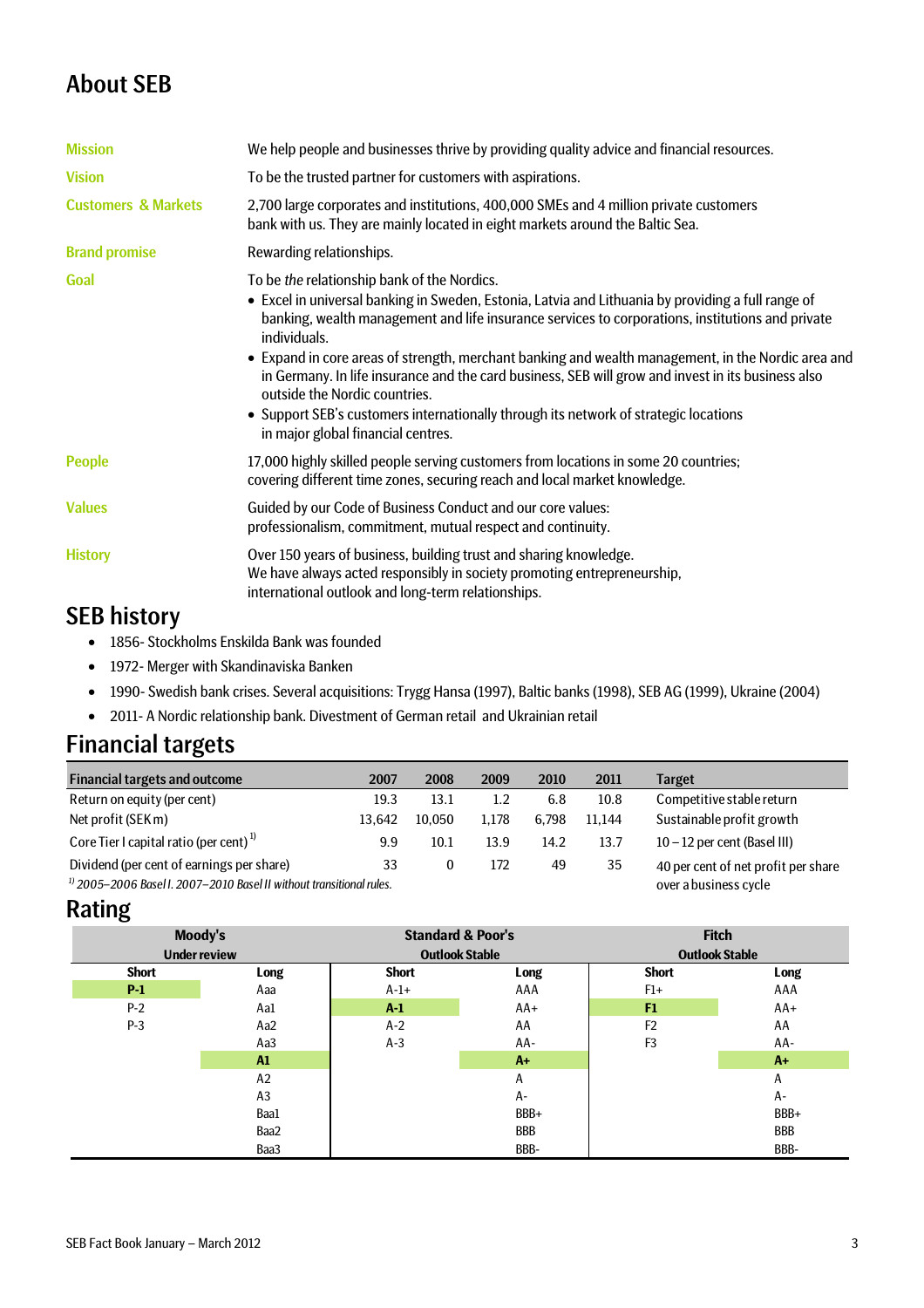# **Organisation**



# Full-time equivalents, end of quarter

|                          | Q1     | Q <sub>2</sub> | Q <sub>3</sub> | Q <sub>4</sub> | Q1     | Q <sub>2</sub> | Q <sub>3</sub> | Q <sub>4</sub> | Q1     |
|--------------------------|--------|----------------|----------------|----------------|--------|----------------|----------------|----------------|--------|
|                          | 2010   | 2010           | 2010           | 2010           | 2011   | 2011           | 2011           | 2011           | 2012   |
| <b>Merchant Banking</b>  | 2,320  | 2,326          | 2,365          | 2,394          | 2,481  | 2,485          | 2,503          | 2,508          | 2,506  |
| <b>Retail Banking</b>    | 3,326  | 3,482          | 3,430          | 3,441          | 3,498  | 3,596          | 3,521          | 3,553          | 3,583  |
| <b>RB Sweden</b>         | 2,541  | 2,686          | 2,620          | 2,667          | 2,725  | 2,822          | 2,739          | 2,774          | 2,818  |
| <b>RB Cards</b>          | 785    | 796            | 810            | 774            | 773    | 774            | 782            | 779            | 765    |
| <b>Wealth Management</b> | 952    | 945            | 971            | 1,005          | 1,007  | 1,015          | 1,002          | 995            | 1,005  |
| <b>Life</b>              | 1,175  | 1,173          | 1,200          | 1,226          | 1,237  | 1,241          | 1,331          | 1,323          | 1,305  |
| <b>Baltic</b>            | 3,216  | 3,185          | 3,206          | 3,203          | 3,200  | 3,179          | 3,109          | 3,061          | 3,026  |
| <b>Baltic Estonia</b>    | 1,008  | 1,000          | 1,000          | 986            | 980    | 968            | 921            | 890            | 874    |
| <b>Baltic Latvia</b>     | 849    | 839            | 855            | 862            | 877    | 887            | 882            | 861            | 879    |
| <b>Baltic Lithuania</b>  | 1,352  | 1,338          | 1,337          | 1,339          | 1,322  | 1,305          | 1,281          | 1,284          | 1,247  |
| <b>Baltic RHC</b>        | 7      | 8              | 14             | 16             | 21     | 19             | 25             | 26             | 26     |
| <b>Business Support</b>  | 3,705  | 3,699          | 3,706          | 3,737          | 3,740  | 3,748          | 3,805          | 3,864          | 3,928  |
| <b>Other total</b>       | 5,180  | 5,172          | 5,213          | 5,319          | 5,272  | 5,263          | 5,324          | 5,367          | 5,281  |
| <b>SEB Group</b>         |        |                |                |                |        |                |                |                |        |
| <b>Continuing</b>        |        |                |                |                |        |                |                |                |        |
| operations               | 16,169 | 16,283         | 16,385         | 16,588         | 16,695 | 16,779         | 16,790         | 16,807         | 16,706 |
| Discontinued             |        |                |                |                |        |                |                |                |        |
| operations               | 2,863  | 2,808          | 2,765          | 2,632          | 817    | 797            | 830            | 764            | 728    |
| <b>SEB Group</b>         | 19,032 | 19,091         | 19,150         | 19,220         | 17,512 | 17,576         | 17,620         | 17,571         | 17,434 |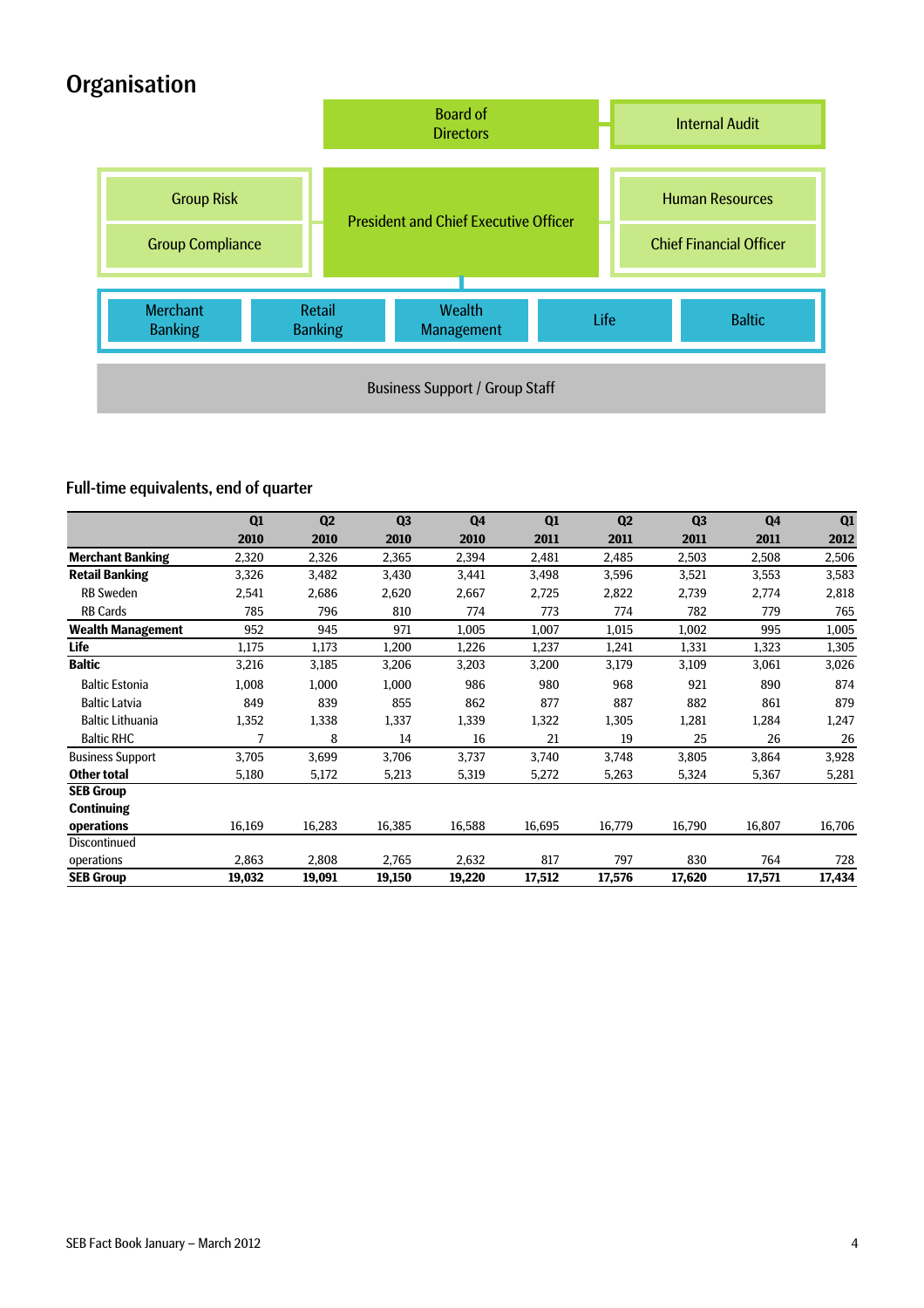# Corporate Governance

SEB follows the Swedish Code of Corporate Governance (Bolagsstyrningskoden).

- The structure of responsibility distribution and governance comprises:
	- Annual General Meeting (AGM) • Board of Directors
	- President and Chief Executive Officer (CEO)
	- Divisions, business areas and business units
	- Staff and Support functions
	- Internal Audit, Compliance and Risk Control.

#### Board

The Board members are appointed by the shareholders at the AGM for a term of office of one year, until the next AGM. The Board of Directors consists of eleven members without any deputies, elected by the AGM, and of two members and two deputies appointed by the employees.

In order for the Board to form a quorum more than half of the

#### Group Executive Committee

The President has three different committees at her disposal; the Group Executive Committee, the Group Risk Committee and the Asset and Liability Committee. The President and CEO also consults with the IT Committee and the New Product Approval Committee. The GEC deals with, among other things, matters of common concern to several divisions, strategic issues, business plans, financial forecasts and reports.

The Board of Directors and the President and CEO perform their governing and controlling roles through several policies and

members must be present. The President and CEO, Annika Falkengren, is the only Board member elected by the AGM who is equally an employee of the Bank. All other Board members elected by the AGM are considered to be independent in relation to the Bank and its Management.

instructions, the purpose of which is to clearly define the distribution of responsibility.

The Rules of Procedure for the Board of Directors, the Instruction for the President and Chief Executive Officer, the Instruction for the Activities, the Group's Credit Instruction, Instruction for handling of Conflicts of Interest, Ethics Policy, Risk Policy, Instruction for procedures against Money Laundering and Financing of Terrorism, Remuneration Policy, Code of Business Conduct and the Corporate Sustainability Policy are of special importance.



SEB's activities are managed, controlled and followed up in accordance with policies and instructions established by the Board and the President and CEO.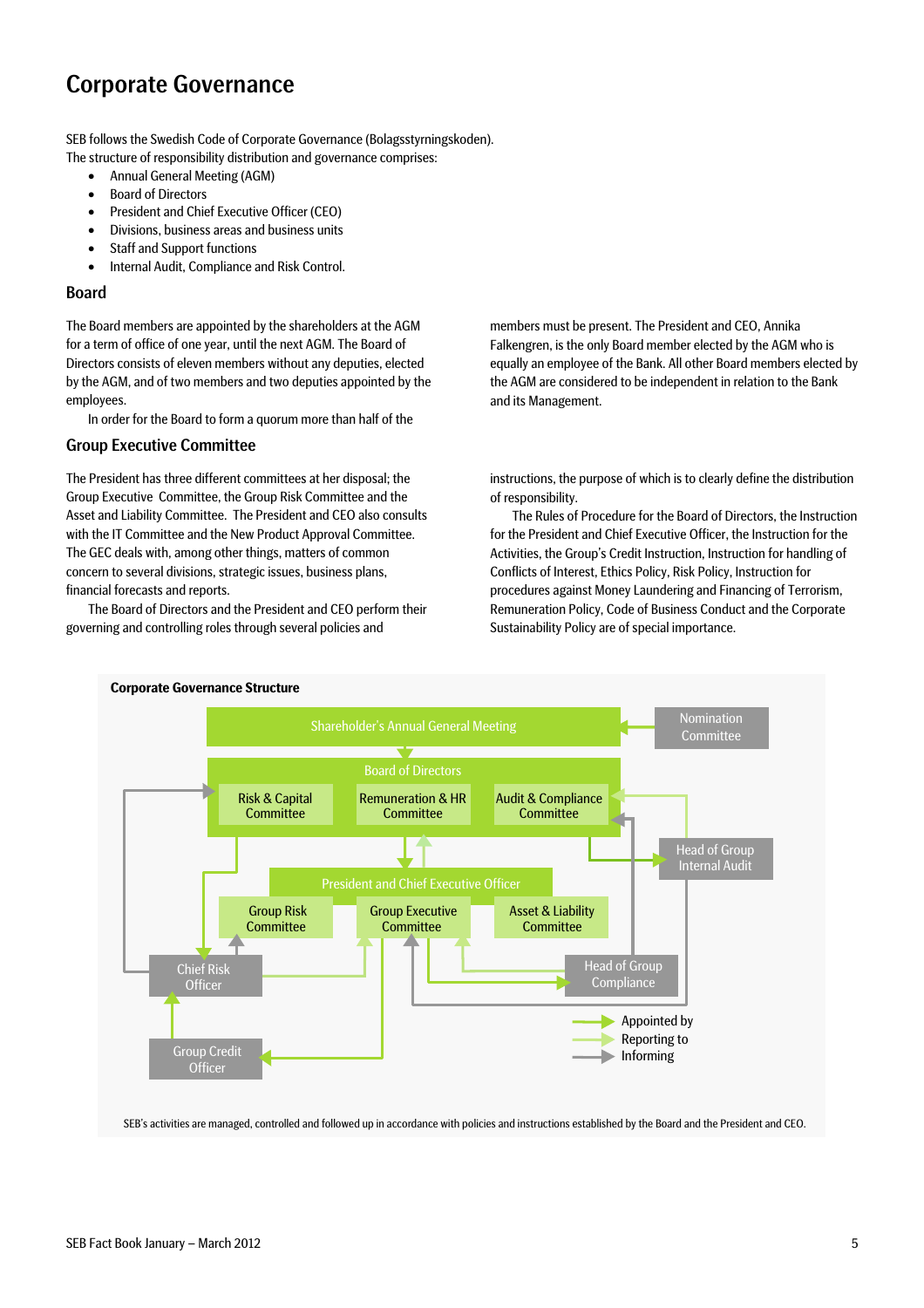## Share and shareholders

# The SEB share

Index



# SEB's major shareholders Dividend development

|                                          | Share of capital, |
|------------------------------------------|-------------------|
| <b>March 2012</b>                        | per cent          |
| <b>Investor AB</b>                       | 20.8              |
| <b>Trygg Foundation</b>                  | 8.1               |
| Alecta                                   | 7.3               |
| Swedbank/Robur Funds                     | 2.9               |
| SEB Funds                                | 1.7               |
| Nordea Funds                             | $1.6\,$           |
| <b>SHB Funds</b>                         | 1.6               |
| Wallenberg Foundations                   | $1.5\,$           |
| First Swedish National Pension Fund      | 1.1               |
| Fund                                     | 1.1               |
| Foreign owners                           | 23.3              |
| Source: Euroclear Sweden/SIS Agarservice |                   |



*1) No. shares adjusted for rights issue* Dividend policy: 40% of net profit (Earnings per share) over the business cycle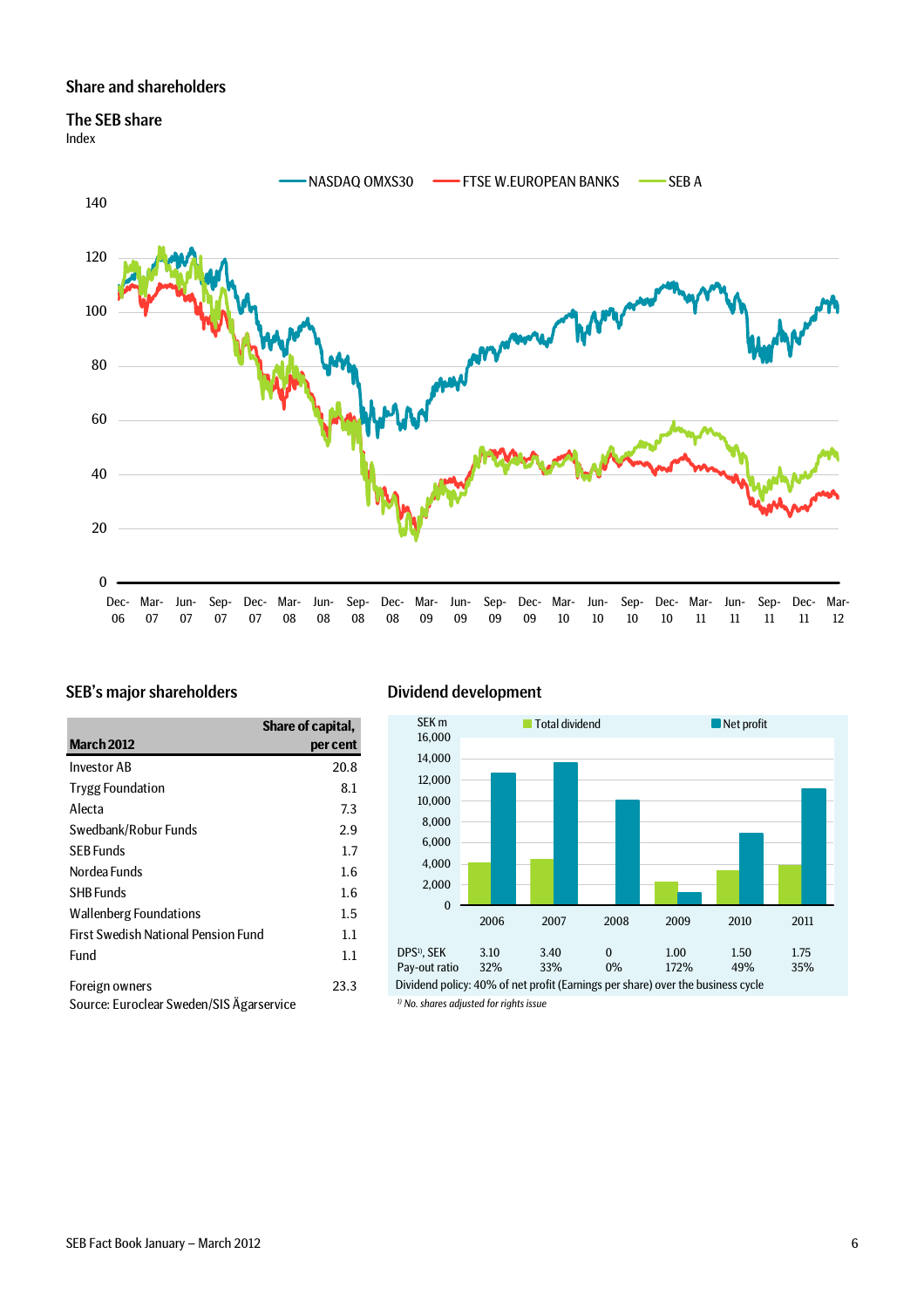# Income statement

## SEB Group

|                                                       | Q1         | Q <sub>4</sub> |                         |            | Jan - Mar |                         | <b>Full year</b> |
|-------------------------------------------------------|------------|----------------|-------------------------|------------|-----------|-------------------------|------------------|
| SEK <sub>m</sub>                                      | 2012       | 2011           | $\%$                    | 2012       | 2011      | %                       | 2011             |
| Net interest income                                   | 4,181      | 4,318          | $-3$                    | 4,181      | 4,246     | $-2$                    | 16,901           |
| Net fee and commission income                         | 3,264      | 3,637          | $-10$                   | 3,264      | 3,495     | $-7$                    | 14,175           |
| Net financial income                                  | 1,379      | 589            | 134                     | 1,379      | 1,231     | 12                      | 3,548            |
| Net life insurance income                             | 915        | 992            | $\mbox{-}8$             | 915        | 782       | 17                      | 3,197            |
| Net other income                                      | $-150$     | $-202$         | $-26$                   | $-150$     | $-110$    | 36                      | $-135$           |
| <b>Total operating income</b>                         | 9,589      | 9,334          | $\overline{\mathbf{3}}$ | 9,589      | 9,644     | $-1$                    | 37,686           |
| Staff costs                                           | $-3,559$   | $-3,423$       | $\overline{4}$          | $-3,559$   | $-3,592$  | $-1$                    | $-13,933$        |
| Other expenses                                        | $-1,653$   | $-2,030$       | $-19$                   | $-1,653$   | $-1,785$  | $-7$                    | $-7,424$         |
| Depreciation, amortisation and impairment of tangible |            |                |                         |            |           |                         |                  |
| and intangible assets                                 | $-464$     | $-475$         | $-2$                    | $-464$     | $-429$    | 8                       | $-1,764$         |
| <b>Total operating expenses</b>                       | $-5,676$   | $-5,928$       | $-4$                    | $-5,676$   | $-5,806$  | $-2$                    | $-23,121$        |
| <b>Profit before credit losses</b>                    | 3,913      | 3,406          | 15                      | 3,913      | 3,838     | $\overline{\mathbf{z}}$ | 14,565           |
| Gains less losses from disposals of tangible and      |            |                |                         |            |           |                         |                  |
| intangible assets                                     | $\sqrt{2}$ | $-1$           |                         | $\sqrt{2}$ | 6         |                         | 2                |
| Net credit losses                                     | $-206$     | $-240$         | $-14$                   | $-206$     | 427       |                         | 778              |
| <b>Operating profit</b>                               | 3,709      | 3,165          | 17                      | 3,709      | 4,271     | $-13$                   | 15,345           |
| Income tax expense                                    | $-808$     | $-531$         | 52                      | $-808$     | $-865$    | $-7$                    | $-3,046$         |
| Net profit from continuing operations                 | 2,901      | 2,634          | 10                      | 2,901      | 3,406     | $-15$                   | 12,299           |
| <b>Discontinued operations</b>                        | $-246$     | $-300$         | $-18$                   | $-246$     | $-790$    | $-69$                   | $-1,155$         |
| <b>Net profit</b>                                     | 2,655      | 2,334          | 14                      | 2,655      | 2,616     | $\overline{\mathbf{I}}$ | 11,144           |
| Attributable to minority interests                    | 5          | 10             | $-50$                   | 5          | 14        | $-64$                   | 37               |
| Attributable to shareholders                          | 2,650      | 2,324          | 14                      | 2,650      | 2,602     | $\overline{2}$          | 11,107           |
| <b>Continuing operations</b>                          |            |                |                         |            |           |                         |                  |
| Basic earnings per share, SEK                         | 1.32       | 1.20           |                         | 1.32       | 1.55      |                         | 5.59             |
| Diluted earnings per share, SEK                       | 1.32       | 1.20           |                         | 1.32       | 1.54      |                         | 5.56             |
| <b>Total operations</b>                               |            |                |                         |            |           |                         |                  |
| Basic earnings per share, SEK                         | 1.21       | 1.06           |                         | 1.21       | 1.19      |                         | 5.06             |
| Diluted earnings per share, SEK                       | 1.21       | 1.06           |                         | 1.21       | 1.18      |                         | 5.04             |







#### **Including:**

*SEK 600m redundancies and SEK 780m VPC divestment in Q4 2008*

*SEK 2,394m goodwill write-down for Baltics and Russia in Q2 2009 and SEK 1,3bn capital gain on repurchased bonds*

*SEK 270m capital gain on repurchased bonds in Q4 2009*

*SEK 755m restructuring costs for German Retail divestment in Q3 2010*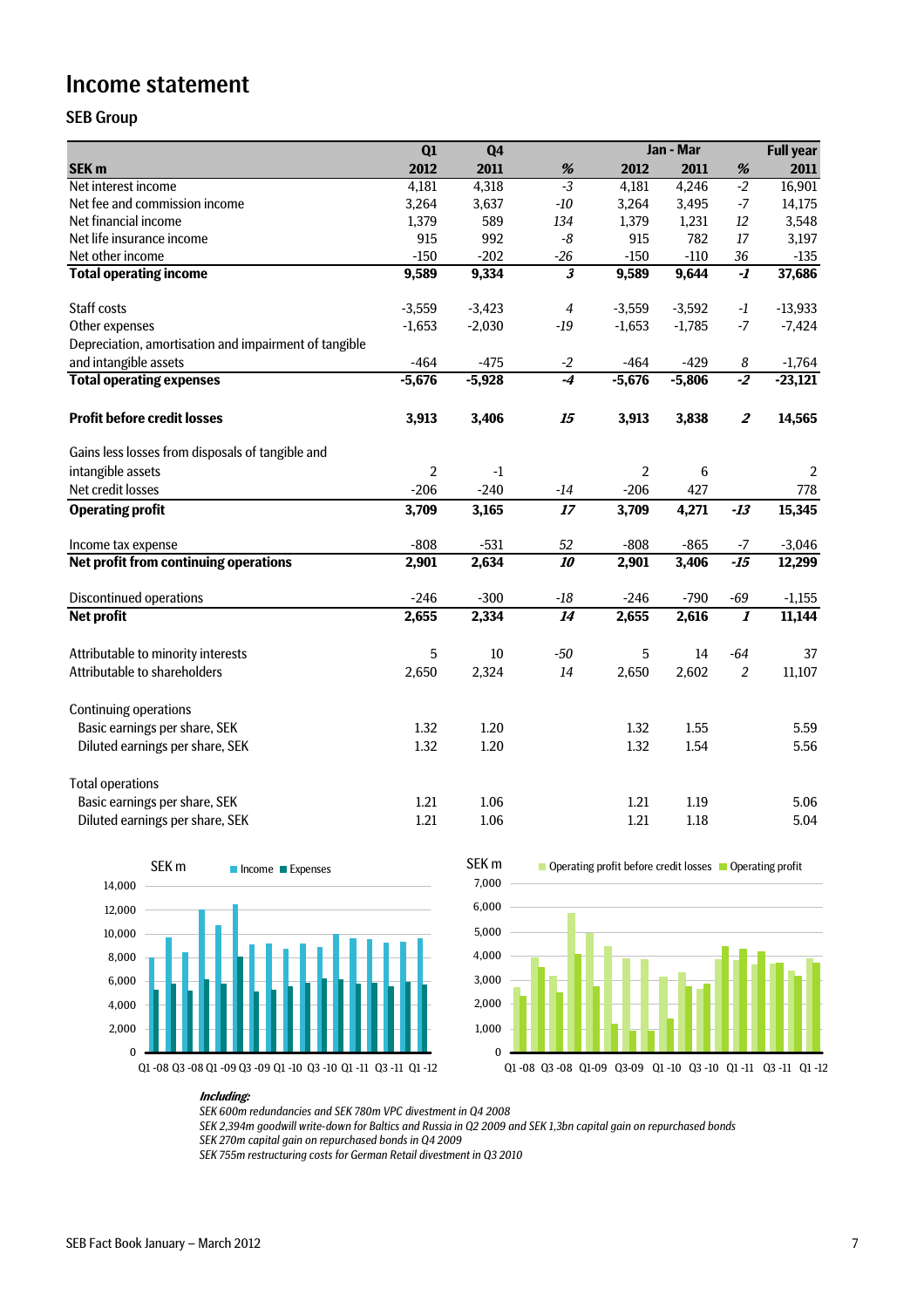## Income statement SEB Group

|                                              | Q1       | Q <sub>2</sub> | Q <sub>3</sub> | Q <sub>4</sub> | Q1       | Q <sub>2</sub> | Q <sub>3</sub> | Q <sub>4</sub> | Q1             |
|----------------------------------------------|----------|----------------|----------------|----------------|----------|----------------|----------------|----------------|----------------|
| <b>SEK m</b>                                 | 2010     | 2010           | 2010           | 2010           | 2011     | 2011           | 2011           | 2011           | 2012           |
|                                              |          |                |                |                |          |                |                |                |                |
| Net interest income                          | 3,528    | 3,732          | 4,165          | 4,505          | 4,246    | 4,215          | 4,122          | 4,318          | 4,181          |
| Net fee and commission income                | 3.186    | 3,663          | 3,376          | 3,895          | 3,495    | 3,554          | 3,489          | 3,637          | 3,264          |
| Net financial income                         | 945      | 973            | 724            | 506            | 1,231    | 825            | 903            | 589            | 1,379          |
| Net life insurance income                    | 879      | 778            | 818            | 780            | 782      | 764            | 659            | 992            | 915            |
| Net other income                             | 167      | 33             | $-232$         | 314            | $-110$   | 143            | 34             | $-202$         | $-150$         |
| <b>Total operating income</b>                | 8,705    | 9,179          | 8,851          | 10,000         | 9,644    | 9,501          | 9,207          | 9,334          | 9,589          |
| Staff costs                                  | $-3,416$ | $-3,594$       | $-3,372$       | $-3,538$       | $-3,592$ | $-3,525$       | $-3,393$       | $-3,423$       | $-3,559$       |
| Other expenses                               | $-1,748$ | $-1,860$       | $-1,667$       | $-1,938$       | $-1,785$ | $-1,904$       | $-1,705$       | $-2,030$       | $-1,653$       |
| Depreciation, amortisation and impairment of |          |                |                |                |          |                |                |                |                |
| tangible and intangible assets               | $-401$   | $-409$         | $-400$         | $-644$         | $-429$   | $-425$         | $-435$         | $-475$         | $-464$         |
| <b>Restructuring costs</b>                   |          |                | $-755$         | $-9$           |          |                |                |                |                |
| <b>Total operating expenses</b>              | $-5,565$ | $-5,863$       | $-6,194$       | $-6,129$       | $-5,806$ | $-5,854$       | $-5,533$       | $-5,928$       | $-5,676$       |
| <b>Profit before credit losses</b>           | 3,140    | 3,316          | 2,657          | 3,871          | 3,838    | 3,647          | 3,674          | 3,406          | 3,913          |
| Gains less losses from disposals of tangible |          |                |                |                |          |                |                |                |                |
| and intangible assets                        | $-3$     | $-3$           |                | 20             | 6        | $-5$           | $\overline{2}$ | $-1$           | $\overline{2}$ |
| Net credit losses                            | $-1,736$ | $-571$         | 197            | 501            | 427      | 558            | 33             | $-240$         | $-206$         |
| <b>Operating profit</b>                      | 1,401    | 2,742          | 2,854          | 4,392          | 4,271    | 4,200          | 3,709          | 3,165          | 3,709          |
| Income tax expense                           | $-452$   | $-600$         | $-765$         | $-752$         | $-865$   | $-789$         | $-861$         | $-531$         | $-808$         |
| Net profit from continuing operations        | 949      | 2,142          | 2,089          | 3,640          | 3,406    | 3,411          | 2,848          | 2,634          | 2,901          |
| <b>Discontinued operations</b>               | $-260$   | $-138$         | $-1,493$       | $-131$         | $-790$   | $-41$          | $-24$          | $-300$         | $-246$         |
| <b>Net profit</b>                            | 689      | 2,004          | 596            | 3,509          | 2,616    | 3,370          | 2,824          | 2,334          | 2,655          |
| Attributable to minority interests           | 15       | 17             | 15             | 6              | 14       | 6              | 7              | 10             | 5              |
| Attributable to shareholders                 | 674      | 1,987          | 581            | 3,503          | 2,602    | 3,364          | 2,817          | 2,324          | 2,650          |

# Share of profit before credit losses

Mar 2012, 12 months rolling



*Geography – Adjusted for Other Divisions – Adjusted for Other*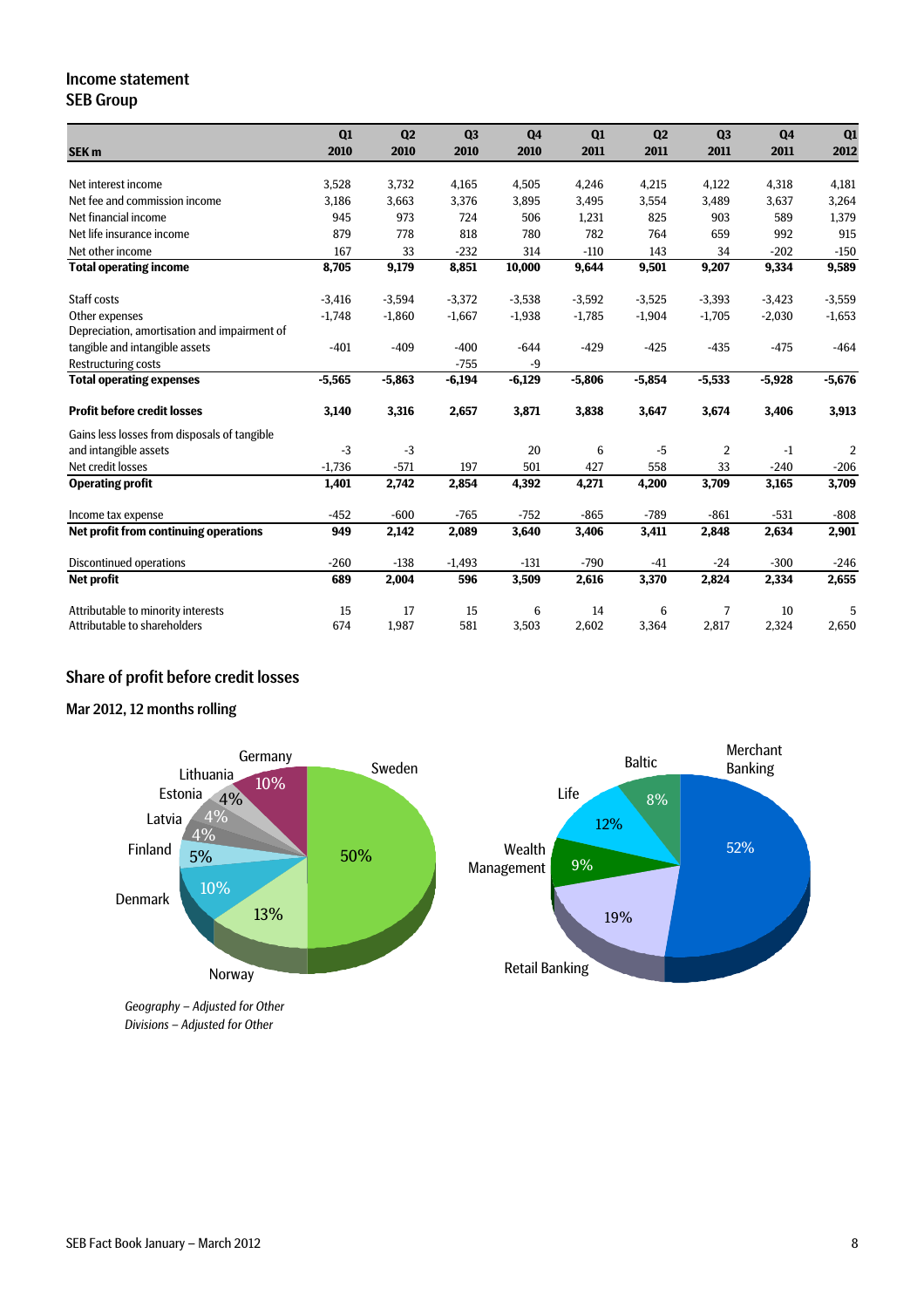### Key figures – SEB Group

|                                                             | Q1      | Q2      | Q <sub>3</sub> | Q <sub>4</sub> | Q1      | Q2      | Q <sub>3</sub> | Q <sub>4</sub> | Q1      |
|-------------------------------------------------------------|---------|---------|----------------|----------------|---------|---------|----------------|----------------|---------|
|                                                             | 2010    | 2010    | 2010           | 2010           | 2011    | 2011    | 2011           | 2011           | 2012    |
|                                                             |         |         |                |                |         |         |                |                |         |
| <b>Continuing operations</b>                                |         |         |                |                |         |         |                |                |         |
| Return on equity, continuing operations, %                  | 3.76    | 8.61    | 8.52           | 14.81          | 13.65   | 13.62   | 10.86          | 9.74           | 10.61   |
| Basic earnings per share, continuing operations, SEK        | 0.43    | 0.97    | 0.94           | 1.66           | 1.55    | 1.55    | 1.29           | 1.20           | 1.32    |
| Diluted earnings per share, continuing operations, SEK      | 0.43    | 0.97    | 0.94           | 1.64           | 1.54    | 1.54    | 1.29           | 1.20           | 1.32    |
| Cost/income ratio, continuing operations                    | 0.64    | 0.64    | 0.70           | 0.61           | 0.60    | 0.62    | 0.60           | 0.64           | 0.59    |
| Number of full time equivalents, continuing operations*     | 16,169  | 16,283  | 16,385         | 16,588         | 16,695  | 16,779  | 16,790         | 16,807         | 16,706  |
| <b>Total operations</b>                                     |         |         |                |                |         |         |                |                |         |
| Return on equity, %                                         | 2.71    | 8.06    | 2.38           | 14.28          | 10.47   | 13.46   | 10.77          | 8.63           | 9.71    |
| Return on total assets, %                                   | 0.12    | 0.34    | 0.10           | 0.63           | 0.49    | 0.62    | 0.50           | 0.40           | 0.45    |
| Return on risk-weighted assets, %                           | 0.34    | 0.97    | 0.28           | 1.73           | 1.34    | 1.71    | 1.40           | 1.13           | 1.27    |
| Basic earnings per share, SEK                               | 0.31    | 0.91    | 0.26           | 1.60           | 1.19    | 1.53    | 1.28           | 1.06           | 1.21    |
| Weighted average number of shares, millions**               | 2,194   | 2,194   | 2,194          | 2,194          | 2,194   | 2,194   | 2,194          | 2,193          | 2,189   |
| Diluted earnings per share, SEK                             | 0.31    | 0.91    | 0.26           | 1.58           | 1.18    | 1.52    | 1.28           | 1.06           | 1.21    |
| Weighted average number of diluted shares, millions***      | 2,199   | 2,199   | 2,207          | 2,212          | 2,206   | 2,206   | 2,205          | 2,203          | 2,196   |
| Net worth per share, SEK                                    | 50.07   | 49.48   | 49.02          | 50.34          | 49.79   | 52.30   | 53.81          | 54.92          | 54.51   |
| Average shareholders' equity, SEK, billion                  | 99.3    | 98.7    | 98.4           | 98.1           | 99.4    | 100.0   | 104.6          | 107.8          | 109.1   |
| Credit loss level, %                                        | 0.53    | 0.17    | $-0.02$        | -0.07          | $-0.17$ | $-0.20$ | $-0.01$        | 0.08           | 0.06    |
| Total reserve ratio individually assessed impaired loans, % | 77.0    | 76.9    | 73.2           | 69.2           | 69.0    | 64.8    | 68.6           | 71.1           | 71.8    |
| Net level of impaired loans, %                              | 0.66    | 0.61    | 0.63           | 0.63           | 0.54    | 0.56    | 0.44           | 0.39           | 0.36    |
| Gross level of impaired loans, %                            | 1.35    | 1.31    | 1.29           | 1.28           | 1.13    | 1.11    | 0.93           | 0.84           | 0.79    |
| Basel II (Legal reporting with transitional floor) :****    |         |         |                |                |         |         |                |                |         |
| Risk-weighted assets, SEK billion                           | 812     | 824     | 797            | 800            | 777     | 798     | 827            | 828            | 835     |
| Core Tier 1 capital ratio, %                                | 10.43   | 10.46   | 10.80          | 10.93          | 11.35   | 11.47   | 11.25          | 11.25          | 11.24   |
| Tier 1 capital ratio, %                                     | 12.37   | 12.40   | 12.65          | 12.75          | 13.18   | 13.27   | 13.06          | 13.01          | 12.96   |
| Total capital ratio, %                                      | 13.10   | 12.60   | 12.73          | 12.40          | 12.72   | 12.86   | 12.77          | 12.50          | 12.35   |
| Basel II (without transitional floor):                      |         |         |                |                |         |         |                |                |         |
| Risk-weighted assets, SEK billion                           | 723     | 714     | 711            | 716            | 678     | 678     | 667            | 679            | 675     |
| Core Tier 1 capital ratio, %                                | 11.71   | 12.07   | 12.11          | 12.20          | 13.00   | 13.50   | 13.94          | 13.71          | 13.91   |
| Tier 1 capital ratio, %                                     | 13.88   | 14.31   | 14.18          | 14.24          | 15.09   | 15.62   | 16.18          | 15.87          | 16.03   |
| Total capital ratio, %                                      | 14.70   | 14.54   | 14.27          | 13.85          | 14.57   | 15.12   | 15.83          | 15.24          | 15.29   |
| Number of full time equivalents*                            | 19,032  | 19,091  | 19,150         | 19,220         | 17,512  | 17,576  | 17,620         | 17,571         | 17,434  |
| Assets under custody, SEK billion                           | 5,127   | 4,770   | 4,879          | 5,072          | 4,948   | 4,683   | 4,321          | 4,490          | 4,982   |
| Assets under management, SEK billion                        | 1,382   | 1,328   | 1,343          | 1,399          | 1,372   | 1,356   | 1,241          | 1,261          | 1,317   |
| <b>Discontinued operations</b>                              |         |         |                |                |         |         |                |                |         |
| Basic earnings per share, discontinued operations, SEK      | $-0.12$ | $-0.06$ | $-0.68$        | $-0.06$        | $-0.36$ | $-0.02$ | $-0.01$        | $-0.14$        | $-0.11$ |
| Diluted earnings per share, discontinued operations, SEK    | $-0.12$ | $-0.06$ | $-0.68$        | $-0.06$        | $-0.36$ | $-0.02$ | $-0.01$        | $-0.14$        | $-0.11$ |

\* Quarterly numbers are for last month of quarter.

\*\* The number of issued shares was 2,194,171,802. SEB owned 2,344,366 Class A shares for the employee stock option programme at year end 2011. During 2012 SEB has repurchased 9,700,000 shares and 9,358,796 shares have been sold as employee stock options have been exercised. Thus, as at 31 March 2012 SEB owned 2,685,570 Class A-shares with a market value of SEK 126m.

\*\*\* Calculated dilution based on the estimated economic value of the long-term incentive programmes.

\*\*\*\* 80 per cent of RWA in Basel I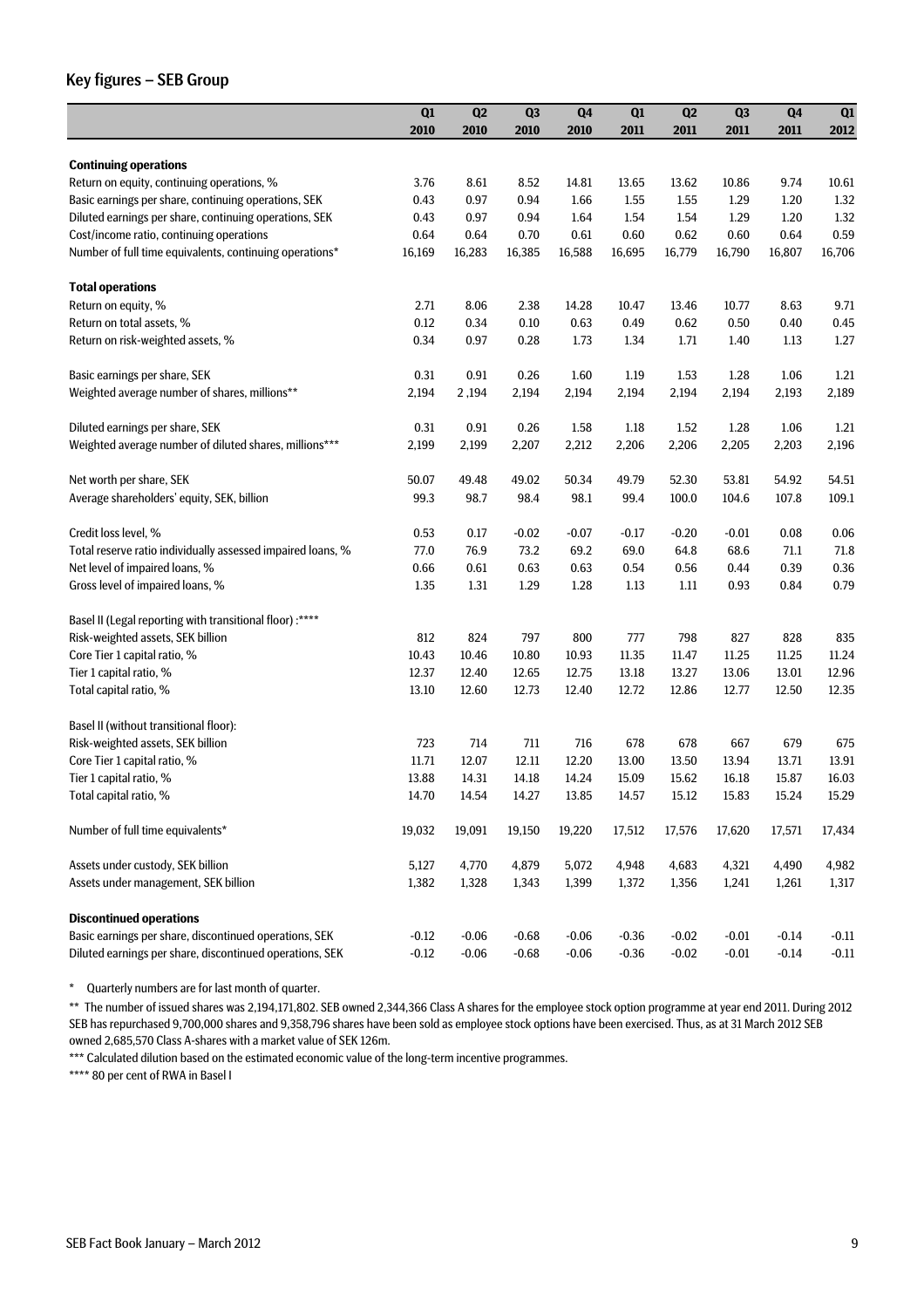#### Net interest income analysis

### SEB Group, SEK m

|                             | Q1    | Q <sub>2</sub> | Q <sub>3</sub> | Q <sub>4</sub> | Q1    | Q <sub>2</sub> | Q <sub>3</sub> | Q4    | Q1    |
|-----------------------------|-------|----------------|----------------|----------------|-------|----------------|----------------|-------|-------|
| <b>SEK m</b>                | 2010  | 2010           | 2010           | 2010           | 2011  | 2011           | 2011           | 2011  | 2012  |
|                             |       |                |                |                |       |                |                |       |       |
| Lending volumes and margins | 2.798 | 2.805          | 2,819          | 2.867          | 2.770 | 2.930          | 3,028          | 3,209 | 3,038 |
| Deposit volumes and margins | 503   | 468            | 530            | 635            | 708   | 774            | 895            | 907   | 891   |
| Funding and Other           | 227   | 459            | 816            | 1,003          | 768   | 511            | 199            | 202   | 252   |
| Net interest income         | 3.528 | 3.732          | 4.165          | 4.505          | 4.246 | 4.215          | 4.122          | 4,318 | 4,181 |

\*From 2012 internal funds transfer prices more fully reflect the increased cost of funding and buffers of liquidity required.

The change decreases Lending and deposit margins and increases Funding and other.

#### NII customer driven specification

#### Cumulative changes nine last quarters, SEB Group, SEK m



## Net financial income

| - -- - - -                                 |       |                |                |                |       |                |                |       |       |
|--------------------------------------------|-------|----------------|----------------|----------------|-------|----------------|----------------|-------|-------|
|                                            | Q1    | Q <sub>2</sub> | Q <sub>3</sub> | Q <sub>4</sub> | Q1    | Q <sub>2</sub> | Q <sub>3</sub> | Q4    | Q1    |
| SEK <sub>m</sub>                           | 2010  | 2010           | 2010           | 2010           | 2011  | 2011           | 2011           | 2011  | 2012  |
|                                            |       |                |                |                |       |                |                |       |       |
| Equity instruments and related derivatives | 138   | 333            | 190            | $-32$          | 146   | 207            | $-357$         | $-17$ | 416   |
| Debt instruments and related derivatives   | 327   | 205            | 16             | $-70$          | 218   | 110            | 793            | -64   | 76    |
| Currency related                           | 490   | 503            | 496            | 600            | 861   | 659            | 613            | 848   | 881   |
| Other                                      | $-10$ | -68            | 22             |                | 6     | $-151$         | $-146$         | -178  | 6     |
| Net financial income                       | 945   | 973            | 724            | 506            | 1,231 | 825            | 903            | 589   | 1,379 |

The result within Net financial income is presented based on type of underlying financial instrument. The net effect from trading operations (page 31) is fairly stable over time, although affected by seasonability, but shows volatility between lines. As an example, in the first quarter 2012 structured products offered to the public (such as equity-linked bonds) generated a positive effect of approximately SEK 330m in Equity-related instruments and a corresponding negative effect in Debt-related instruments.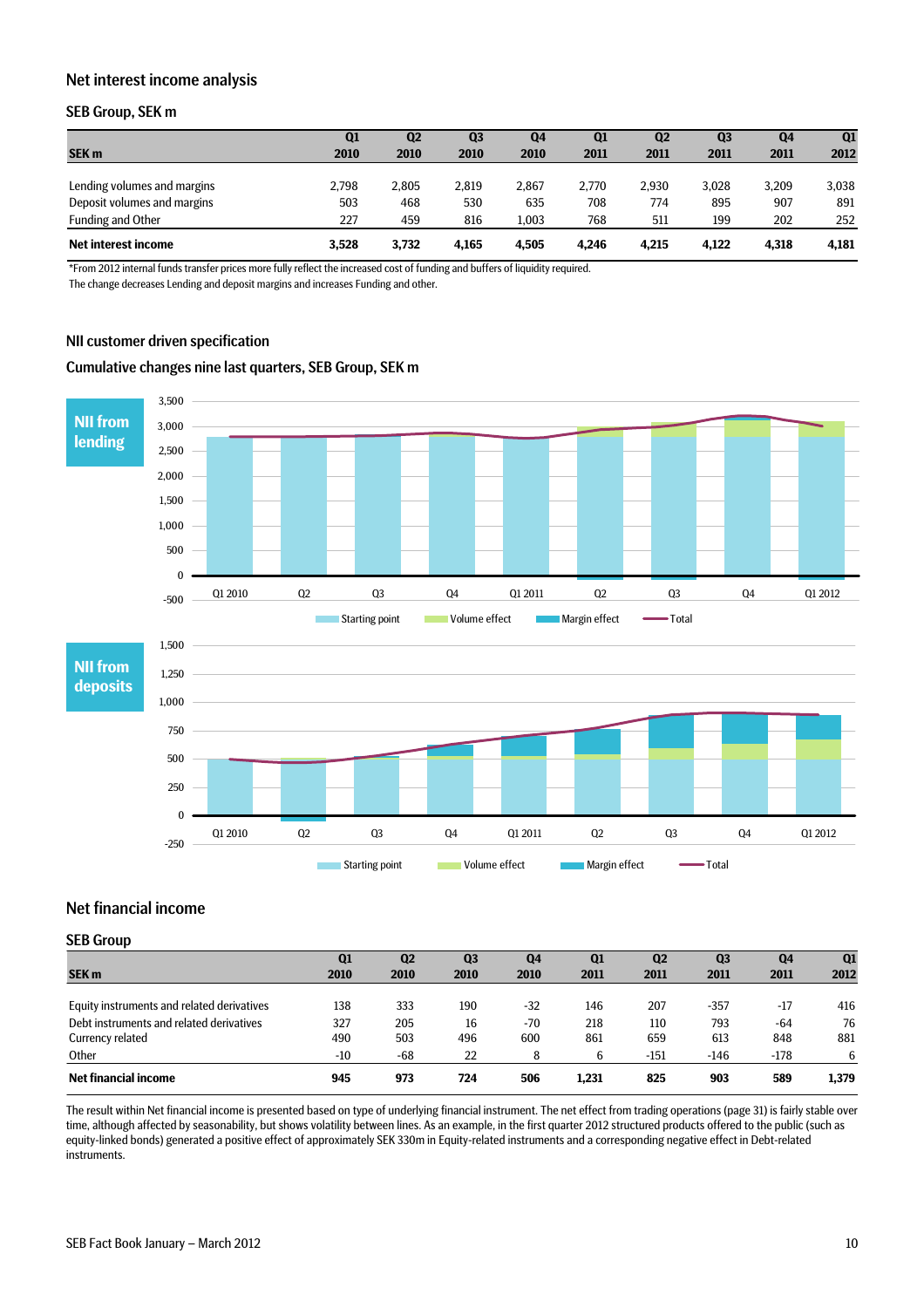# Net fee and commission income

## SEB Group

|                                   | Q1       | Q2       | Q <sub>3</sub> | Q <sub>4</sub> | Q1       | Q2       | Q <sub>3</sub> | Q <sub>4</sub> | Q1       |
|-----------------------------------|----------|----------|----------------|----------------|----------|----------|----------------|----------------|----------|
| SEK <sub>m</sub>                  | 2010     | 2010     | 2010           | 2010           | 2011     | 2011     | 2011           | 2011           | 2012     |
| Issue of securities               | 45       | 124      | 20             | 168            | 62       | 70       | 28             | 92             | 57       |
| Secondary market                  | 426      | 418      | 373            | 544            | 440      | 371      | 485            | 525            | 366      |
| Custody and mutual funds          | 1,667    | 1,805    | 1,675          | 1,919          | 1,903    | 1,809    | 1,711          | 1,795          | 1,625    |
| <b>Securities commissions</b>     | 2,138    | 2,347    | 2,068          | 2,631          | 2,405    | 2,250    | 2,224          | 2,412          | 2,048    |
| Payments                          | 388      | 402      | 379            | 362            | 386      | 400      | 390            | 399            | 395      |
| Card fees                         | 987      | 1,036    | 1,018          | 941            | 944      | 1,008    | 1,022          | 1,060          | 1,041    |
| <b>Payment commissions</b>        | 1,375    | 1,438    | 1,397          | 1,303          | 1,330    | 1,408    | 1,412          | 1,459          | 1,436    |
| Advisory                          | 64       | 96       | 185            | 137            | 66       | 147      | 122            | 97             | 114      |
| Lending                           | 334      | 446      | 438            | 462            | 445      | 583      | 474            | 461            | 476      |
| <b>Deposits</b>                   | 26       | 26       | 25             | 26             | 26       | 26       | 27             | 27             | 29       |
| Guarantees                        | 111      | 107      | 103            | 106            | 95       | 99       | 98             | 106            | 109      |
| <b>Derivatives</b>                | 134      | 157      | 110            | 117            | 151      | 134      | 222            | 208            | 126      |
| Other                             | 149      | 207      | 180            | 180            | 125      | 136      | 120            | 128            | 116      |
| <b>Other commissions</b>          | 818      | 1,039    | 1,041          | 1,028          | 908      | 1,125    | 1,063          | 1,027          | 970      |
| <b>Fee and commission income</b>  | 4.331    | 4.824    | 4,506          | 4,962          | 4,643    | 4,783    | 4,699          | 4,898          | 4,454    |
| Securities commissions            | $-289$   | $-298$   | $-288$         | $-341$         | $-352$   | $-359$   | $-326$         | $-348$         | $-327$   |
| <b>Payment commissions</b>        | $-586$   | $-607$   | $-598$         | $-449$         | $-541$   | $-575$   | $-593$         | $-592$         | $-635$   |
| Other commissions                 | $-270$   | $-256$   | $-244$         | $-277$         | $-255$   | $-295$   | $-291$         | $-321$         | $-228$   |
| <b>Fee and commission expense</b> | $-1,145$ | $-1,161$ | $-1,130$       | $-1,067$       | $-1,148$ | $-1,229$ | $-1,210$       | $-1,261$       | $-1,190$ |
| Securities commissions            | 1.849    | 2,049    | 1.780          | 2,290          | 2,053    | 1,891    | 1,898          | 2,064          | 1,721    |
| <b>Payment commissions</b>        | 789      | 831      | 799            | 854            | 789      | 833      | 819            | 867            | 801      |
| Other commissions                 | 548      | 783      | 797            | 751            | 653      | 830      | 772            | 706            | 742      |
| Net fee and commission income     | 3,186    | 3,663    | 3,376          | 3,895          | 3,495    | 3,554    | 3,489          | 3,637          | 3,264    |

# Expenses

### Staff costs - SEB Group

|                   | Q1       | Q <sub>2</sub> | Q <sub>3</sub> | Q <sub>4</sub> | Q <sub>1</sub> | Q <sub>2</sub> | Q <sub>3</sub> | Q <sub>4</sub> | Q <sub>1</sub> |
|-------------------|----------|----------------|----------------|----------------|----------------|----------------|----------------|----------------|----------------|
| SEK <sub>m</sub>  | 2010     | 2010           | 2010           | 2010           | 2011           | 2011           | 2011           | 2011           | 2012           |
| Salaries etc      | $-2924$  | $-3098$        | $-2903$        | $-3103$        | $-3126$        | $-3082$        | $-2949$        | $-2985$        | $-3099$        |
| Redundancies      | $-32$    | $-53$          | $-22$          | $-27$          | $-17$          | $-33$          | $-30$          | - 56           | $-31$          |
| Pensions          | $-297$   | $-271$         | $-293$         | $-232$         | $-297$         | $-263$         | $-266$         | - 194          | $-295$         |
| Other staff costs | - 163    | $-172$         | $-154$         | $-176$         | $-152$         | $-147$         | $-148$         | $-188$         | $-134$         |
| Staff costs*      | $-3,416$ | $-3,594$       | $-3,372$       | $-3.538$       | $-3,592$       | $-3.525$       | $-3.393$       | $-3.423$       | $-3,559$       |

\*all items include social charges

# Other expenses - SEB Group

|                                 | Q1       | Q <sub>2</sub> | Q <sub>3</sub> | Q <sub>4</sub> | Q1       | Q <sub>2</sub> | Q <sub>3</sub> | Q <sub>4</sub> | Q1       |
|---------------------------------|----------|----------------|----------------|----------------|----------|----------------|----------------|----------------|----------|
| SEK <sub>m</sub>                | 2010     | 2010           | 2010           | 2010           | 2011     | 2011           | 2011           | 2011           | 2012     |
| Costs for premises              | $-391$   | $-397$         | $-410$         | $-403$         | $-408$   | $-418$         | -404           | $-450$         | $-407$   |
| Data costs                      | $-699$   | $-862$         | $-739$         | $-1,038$       | $-861$   | $-1.004$       | $-877$         | $-1,165$       | $-797$   |
| <b>Travel and entertainment</b> | -91      | $-127$         | $-98$          | $-181$         | $-102$   | $-129$         | $-103$         | $-159$         | $-90$    |
| Consultants                     | $-202$   | $-308$         | $-272$         | $-345$         | $-227$   | $-288$         | $-207$         | $-224$         | $-146$   |
| Marketing                       | -94      | $-139$         | $-118$         | $-192$         | $-102$   | $-142$         | $-100$         | $-167$         | $-97$    |
| Information services            | $-106$   | $-106$         | $-109$         | $-108$         | $-110$   | $-107$         | -101           | $-127$         | $-108$   |
| Other operating costs           | $-165$   | 79             | 79             | 329            | 25       | 184            | 87             | 262            | -8       |
| Other expenses                  | $-1.748$ | $-1.860$       | $-1.667$       | $-1.938$       | $-1.785$ | $-1.904$       | $-1.705$       | $-2.030$       | $-1,653$ |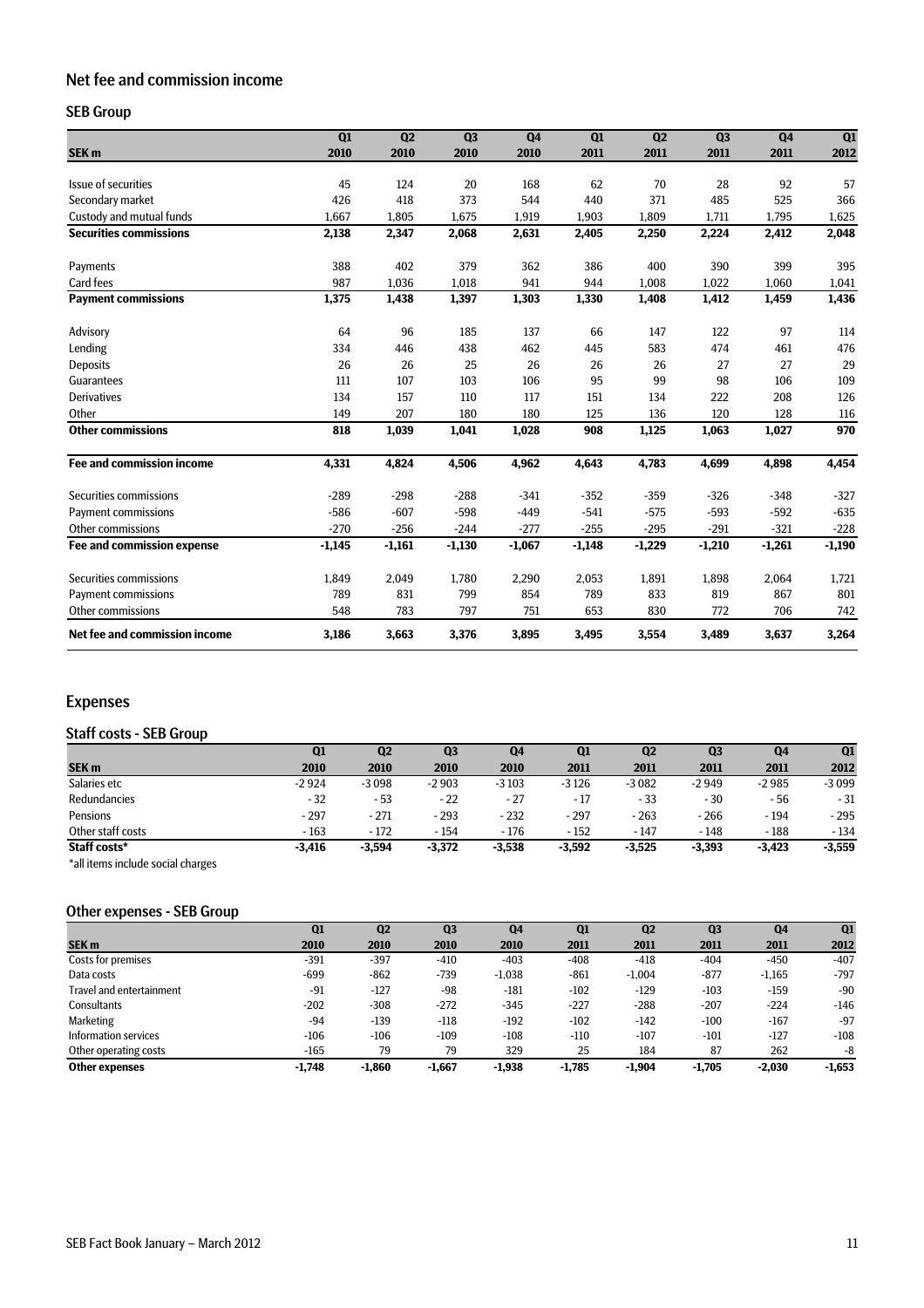# Balance sheet structure & funding

# Balance sheet structure

| <b>Assets</b>                                              |                     |                     |                     |                     |                     |                      |                      |                      |                      |
|------------------------------------------------------------|---------------------|---------------------|---------------------|---------------------|---------------------|----------------------|----------------------|----------------------|----------------------|
| SEK <sub>m</sub>                                           | <b>Mar</b><br>2010  | June<br>2010        | <b>Sep</b><br>2010  | <b>Dec</b><br>2010  | <b>Mar</b><br>2011  | June<br>2011         | <b>Sep</b><br>2011   | <b>Dec</b><br>2011   | Mar<br>2012          |
| <b>Cash and balances with central banks</b>                | 19,634              | 17,372              | 34,384              | 46,488              | 15,914              | 106,558              | 100,405              | 148,042              | 39,064               |
| <b>Other lending to central banks</b>                      | 41,884              | 23,739              | 2,833               | 20,664              | 14,567              | $\bf{0}$             | 39,143               | 80,548               | 126,816              |
| Lending                                                    | 123,360             | 109,235             | 114,305             | 104,839             | 126,400             | 85,069               | 93,512               | 70,756               | 88,914               |
| Repos                                                      | 42,300              | 53,176              | 46,768              | 30,885              | 17,464              | 26,983               | 25,661               | 30,201               | 28,792               |
| Debt instruments                                           | 64,698              | 60,740              | 61,330              | 47,800              | 40,629              | 36,164               | 32,092               | 27,806               | 24,777               |
| <b>Other loans to credit institutions</b>                  | 230,358             | 223,152             | 222,403             | 183,524             | 184,493             | 148,216              | 151,265              | 128,763              | 142,483              |
| Public                                                     | 93,471              | 82,123              | 83,564              | 76,109              | 76,006              | 63,515               | 61,995               | 62,188               | 59,043               |
| Private Individuals                                        | 457,229             | 460,306             | 381,534             | 388,263             | 397,925             | 411,327              | 423,658              | 433,547              | 442,198              |
| Corporate                                                  | 500,894             | 503,126             | 487,010             | 503,526             | 527,155             | 572,732              | 590,524              | 585,723              | 596,240              |
| Repos                                                      | 102,781             | 133,242             | 89,427              | 63,449              | 76,214              | 52,915               | 79,239               | 72,244               | 73,750               |
| Debt instruments                                           | 49,458              | 47,679              | 47,201              | 43,533              | 36,507              | 37,769               | 35,801               | 32,520               | 29,875               |
| <b>Loans to the public</b>                                 | 1,203,833           | 1,226,476           | 1,088,736           | 1,074,879           | 1,113,807           | 1,138,257            | 1,191,217            | 1,186,223            | 1,201,106            |
| Debt instruments                                           | 180,486             | 175,730             | 187,589             | 165,516             | 177,477             | 187,032              | 191,995              | 176,001              | 186,836              |
| <b>Equity instruments</b>                                  | 45,641              | 78,510              | 51,411              | 56,275              | 78,676              | 89,788               | 83,724               | 55,931               | 71,983               |
| Derivatives                                                | 143,923             | 163,501             | 173,210             | 131,058             | 124,369             | 112,585              | 179,686              | 168,776              | 144,322              |
| Insurance assets                                           | 253,253             | 253,248             | 254,521             | 264,897             | 263,900             | 266,050              | 270,100              | 269,925              | 276,008              |
| <b>Financial assets at fair value</b>                      | 623,302             | 670,990             | 666,731             | 617,746             | 644,421             | 655,454              | 725,504              | 670,633              | 679,150              |
| Debt instruments                                           | 68,311              | 64,345              | 64,120              | 64,135              | 65,534              | 63,485               | 58,817               | 54,573               | 56,335               |
| Other                                                      | 2,644               | 1,643               | 2,817               | 2,835               | 3,101               | 3,220                | 3,026                | 2,804                | 3,010                |
| <b>Available-for-sale financial assets</b>                 | 70,954              | 65,988              | 66,937              | 66,970              | 68,635              | 66,705               | 61,843               | 57,377               | 59,345               |
| <b>Assets held for sale</b>                                | 6,393               | 6,174               | 79,280              | 74,951              | $\bf{0}$            | $\bf{0}$             | $\bf{0}$             | 2,005                | 1,826                |
| <b>Tangible and intangible assets</b>                      | 27,206              | 27,565              | 26,998              | 27,035              | 27,212              | 27,952               | 29,053               | 29,016               | 29,536               |
| <b>Other assets</b>                                        | 61,725              | 57,152              | 65,477              | 67,563              | 49,372              | 57,927               | 60,906               | 60,047               | 51,998               |
| <b>TOTAL ASSETS</b>                                        | 2,285,290           | 2,318,607           | 2,253,779           | 2,179,821           | 2,118,421           | 2,201,069            | 2,359,336            | 2,362,653            | 2,331,324            |
| <b>Liabilities</b>                                         | Mar                 | June                | <b>Sep</b>          | <b>Dec</b>          | <b>Mar</b>          | June                 | <b>Sep</b>           | <b>Dec</b>           | <b>Mar</b>           |
| SEK <sub>m</sub>                                           | 2010                | 2010                | 2010                | 2010                | 2011                | 2011                 | 2011                 | 2011                 | 2012                 |
| Central banks                                              | 111,185             | 119,473             | 66,797              | 31,714              | 36,326              | 26,803               | 37,487               | 35,957               | 41,551               |
| <b>Credit institutions</b>                                 | 241,418             | 204,915             | 142,546             | 165,105             | 137,811             | 144,526              | 164,647              | 139,000              | 156,453              |
| Repos                                                      | 40,775              | 34,060              | 28,950              | 15,805              | 27,365              | 37,710               | 38,475               | 26,317               | 29,661               |
| <b>Deposits from credit institutions</b>                   | 393,378             | 358,448             | 238,293             | 212,624             | 201,503             | 209,039              | 240,610              | 201,274              | 227,665              |
| Public                                                     | 25,422              | 26,472              | 56,212              | 54,866              | 62,139              | 73,804               | 77,895               | 73,409               | 68,950               |
| Private Individuals                                        | 207,736             | 214,251             | 171,846             | 175,933             | 173,068             | 184,109              | 189,534              | 198,244              | 201,341              |
| Corporate                                                  | 486,178             | 496,176             | 465,118             | 470,557             | 456,319             | 492,296              | 534,520              | 565,522              | 493,482              |
| Repos                                                      | 20,570              | 22,448              | 23,829              | 10,185              | 15,569              | 13,869               | 12,465               | 24,508               | 19,089               |
| Deposits and borrowings from the public                    | 739,907             | 759,347             | 717,005             | 711,541             | 707,095             | 764,078              | 814,415              | 861,682              | 782,861              |
| <b>Liabilities to policyholders</b>                        | 255,289             | 253,024             | 256,953             | 263,970             | 263,075             | 264,834              | 268,030              | 269,683              | 279,874              |
| CP/CD                                                      | 127,937             | 170,362             | 214,592             | 180,521             | 206,449             | 189,346              | 203,922              | 217,778              | 229,999              |
| Long term debt                                             | 341,375             | 315,968             | 322,290             | 349,962             | 343,400             | 355,905              | 343,374              | 372,095              | 395,599              |
| <b>Debt securities</b>                                     | 469,312             | 486,330             | 536,882             | 530,483             | 549,849             | 545,250              | 547,296              | 589,873              | 625,598              |
| Debt instruments                                           | 57,536              | 47,709              | 39,507              | 44,798              | 31,239              | 44,460               | 59,877               | 44,584               | 40,029               |
| <b>Equity instruments</b>                                  |                     |                     |                     | 33,669              | 41,129              | 60,913               | 60,469               | 35,233               | 35,175               |
| <b>Derivatives</b>                                         | 23,865              | 49,059              | 32,762              |                     |                     |                      |                      |                      |                      |
|                                                            | 128,123             | 161,647             | 166,473             | 122,223             | 122,979             | 107,714              | 159,909              | 152,430              | 131,935              |
| <b>Financial liabilities at fair value</b>                 | 209,524             | 258,415             | 238,741             | 200,690             | 195,347             | 213,087              | 280,255              | 232,246              | 207,139              |
| <b>Liabilities held for sale</b>                           | 1,677               | 1,726               | 50,680              | 48,339              | $\bf{0}$            | $\bf{0}$             | $\bf{0}$             | 1,962                | 1,803                |
| <b>Other liabilities</b>                                   | 82,330              | 72,431              | 88,224              | 87,080              | 79,704              | 77,123               | 73,797               | 71,663               | 74,121               |
| <b>Subordinated liabilities</b>                            | 34,351              | 30,673              | 29,910              | 25,552              | 23,992              | 24,836               | 27,705               | 25,109               | 24,669               |
| <b>Total liabilities</b>                                   | 2,185,768           | 2,220,394           | 2,156,687           | 2,080,278           | 2,020,566           | 2,098,248            | 2,252,107            | 2,253,492            | 2,223,729            |
| <b>Total equity</b><br><b>Total liabilities and equity</b> | 99,522<br>2,285,290 | 98,214<br>2,318,608 | 97,092<br>2,253,779 | 99,543<br>2,179,821 | 97,856<br>2,118,421 | 102,821<br>2,201,069 | 107,230<br>2,359,336 | 109,161<br>2,362,653 | 107,594<br>2,331,324 |

*The definitions of the specified categories under Loans to credit institutions and Loans to the public above deviates slightly from the definitions of industries in the table on p. 22 Loans portfolio by industry and geography that is also more detailed.*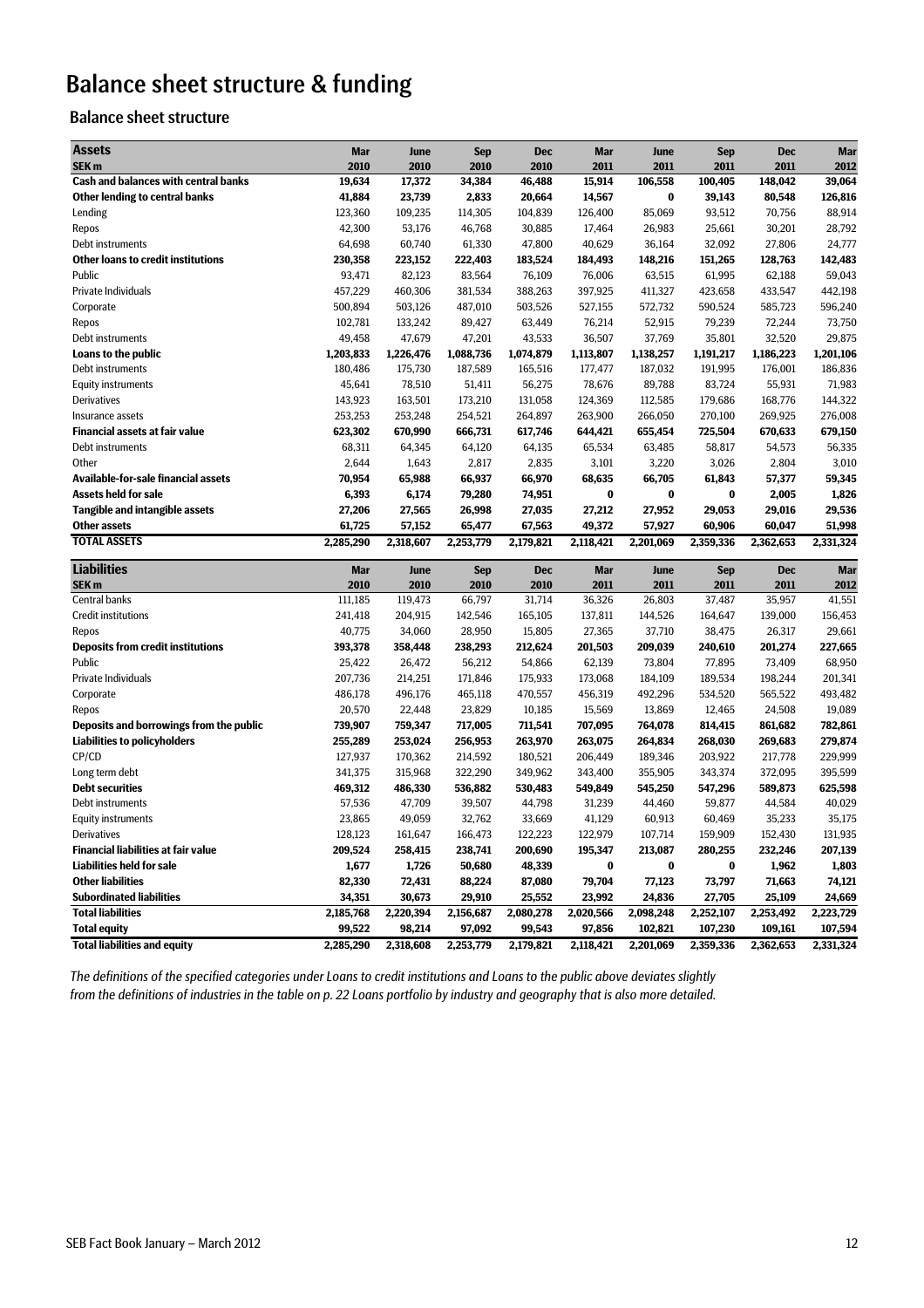## Total loans and deposits SEK bn

|                                               | Q1    | Q <sub>2</sub> | Q <sub>3</sub> | Q <sub>4</sub> | Q1    | Q <sub>2</sub> | Q <sub>3</sub> | Q <sub>4</sub> | Q1    |
|-----------------------------------------------|-------|----------------|----------------|----------------|-------|----------------|----------------|----------------|-------|
|                                               | 2010  | 2010           | 2010           | 2010           | 2011  | 2011           | 2011           | 2011           | 2012  |
| Loans to the public                           | 1,204 | 1,227          | 1,089          | 1,075          | 1,114 | 1,138          | 1,191          | 1,186          | 1,201 |
| Repos                                         | 103   | 133            | 90             | 63             | 77    | 53             | 79             | 72             | 74    |
| Debt instruments                              | 49    | 48             | 47             | 44             | 36    | 37             | 36             | 33             | 30    |
| Loans adjusted for repos and debt instruments | 1,052 | 1,046          | 952            | 968            | 1,001 | 1,048          | 1,076          | 1,081          | 1,097 |
| Deposits and borrowing from the public        | 740   | 759            | 717            | 712            | 707   | 764            | 814            | 862            | 783   |
| Repos                                         | 21    | 22             | 24             | 11             | 15    | 14             | 12             | 25             | 19    |
| <b>Deposits adjusted for repos</b>            | 719   | 737            | 693            | 701            | 692   | 750            | 802            | 837            | 764   |
| Loan to deposit ratio excl repos and          |       |                |                |                |       |                |                |                |       |
| debt instruments                              | 146%  | 142%           | 137%           | 138%           | 145%  | 140%           | 134%           | 129%           | 144%  |





# A strong balance sheet structure, Mar 2011 Deposits and wholesale



# funding structure by product SEB Group, SEK 1,581bn\*, Mar 2012



\* Excluding repos and public covered bonds issued by SEB AG which are in a run-off mode

## Intangible assets

|                            | 31 Mar | 30 Jun | 30 Sep | <b>31 Dec</b> | 31 Mar | 30 Jun | 30 Sep | <b>31 Dec</b> | 31 Mar |
|----------------------------|--------|--------|--------|---------------|--------|--------|--------|---------------|--------|
| <b>SEK m</b>               | 2010   | 2010   | 2010   | 2010          | 2011   | 2011   | 2011   | 2011          | 2012   |
| Goodwill                   | 10,723 | 10,717 | 10,515 | 10,491        | 10.434 | 10,511 | 10.549 | 10.487        | 10,495 |
| Other intangibles          | 2.841  | 2.945  | 2.879  | 2.801         | 2,836  | 3.014  | 3.225  | 3.254         | 3.425  |
| Deferred acquisition costs | 3.556  | 3.583  | 3.580  | 3.631         | 3.660  | 3.688  | 4.138  | 4.131         | 4,113  |
| Intangible assets          | 17,121 | 17.245 | 16.974 | 16.923        | 16.930 | 17,213 | 17.912 | 17.872        | 18,033 |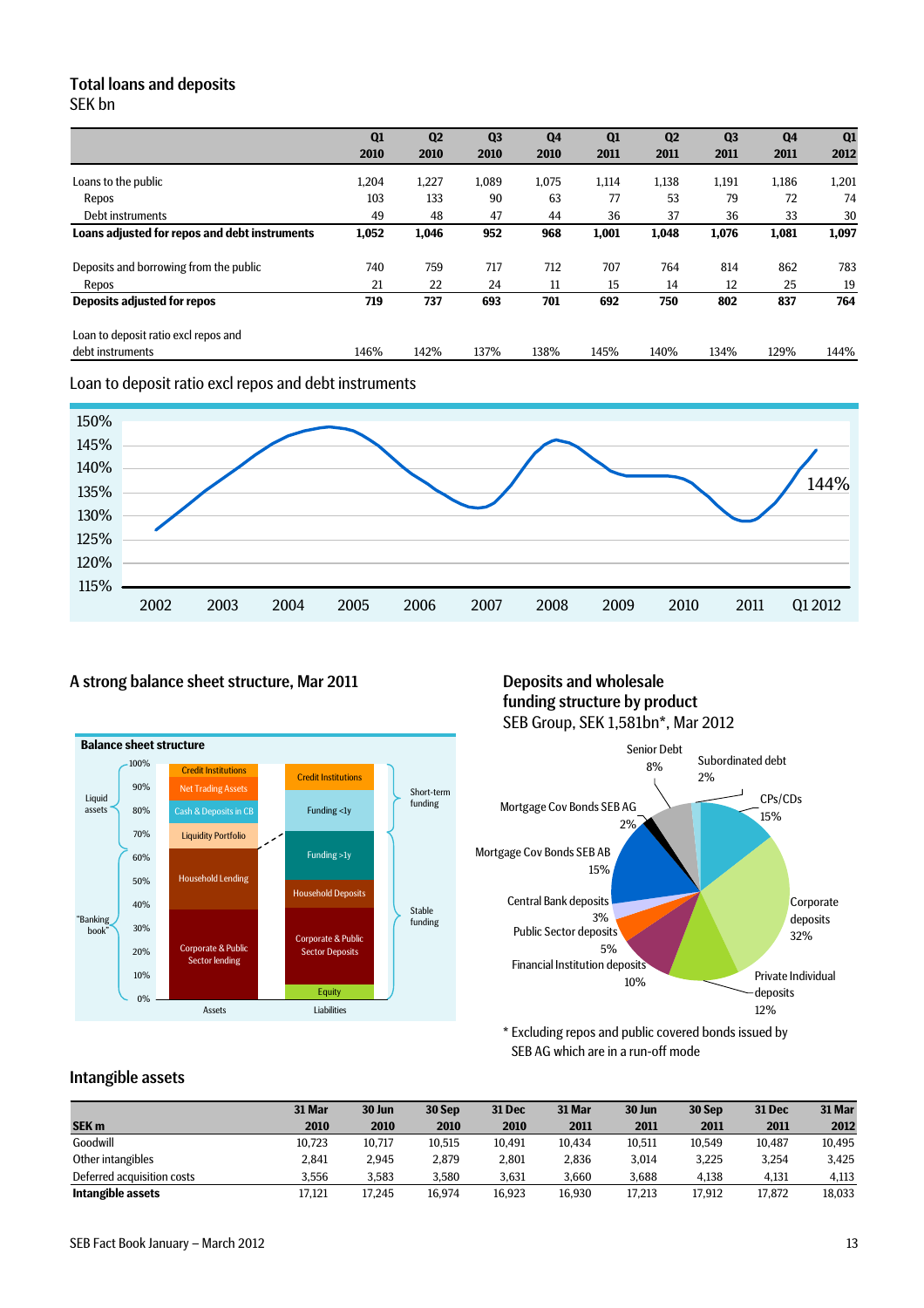## Long-term funding Maturity profile, Mar 2012

#### By product, SEK bn



#### By currency, SEK bn

| Currency*          | $\langle$ 1y | $1-2y$ | $2-3y$ | $3-4y$ | $4-5y$ | $5-7y$ | $7-10y$ | >10v | <b>Total</b> |
|--------------------|--------------|--------|--------|--------|--------|--------|---------|------|--------------|
| <b>SEK</b>         | 32.3         | 43.7   | 51.2   | 35.9   | 39.8   | 8.6    | 1.6     | 10.0 | 223          |
| <b>EUR</b>         | 30.4         | 31.2   | 18.3   | 31.6   | 17.0   | 30.4   | 19.2    | 7.3  | 186          |
| <b>USD</b>         | 0.0          | 2.9    | 2.8    | 0.0    | 0.0    | 0.0    | 0.0     | 1.2  |              |
| GBP                | 0.0          | 0.0    | 8.0    | 0.0    | 0.0    | 0.0    | 0.0     | 0.0  | 8            |
| JPY                | 0.0          | 0.0    | 0.0    | 0.8    | 0.0    | 0.0    | 0.0     | 1.2  | $\mathbf{2}$ |
| <b>CHF</b>         | 0.0          | 0.0    | 0.0    | 0.0    | 0.0    | 0.0    | 0.7     | 0.0  |              |
| <b>HKD</b>         | 0.0          | 0.0    | 0.0    | 0.0    | 0.0    | 0.0    | 0.2     | 0.0  | $\bf{0}$     |
| <b>NOK</b>         | 0.0          | 1.8    | 1.8    | 0.7    | 0.3    | 0.0    | 0.0     | 0.0  | 5            |
| <b>DKK</b>         | 0.3          | 0.0    | 0.1    | 0.0    | 0.0    | 0.0    | 0.0     | 0.0  | $\bf{0}$     |
| <b>Grand Total</b> | 63           | 80     | 82     | 69     | 57     | 39     | 22      | 20   | 432          |

\* Excluding public covered bonds.

#### Long-term funding raised, SEK bn

|                           |      |              |              | Q <sub>1</sub> |
|---------------------------|------|--------------|--------------|----------------|
| <b>Instrument</b>         | 2009 | <b>2010</b>  | 2011         | 2012           |
| Senior unsecured SEB AB   | 63   | 17           | 23           | 11             |
| Senior unsecured SEB AG   | 5    | $\mathbf{0}$ |              |                |
| Retail index linked bonds | 8    | 3            | 8            | 3              |
| Covered bonds SEB AB      | 26   | 71           | 95           | 23             |
| Covered bonds SEB AG      | 24   | 11           | $\mathbf{0}$ |                |
| Subordinated debt         | 3    | 0            | 0            | $\Omega$       |
| <b>Total</b>              | 130  | 102          | 126          | 40             |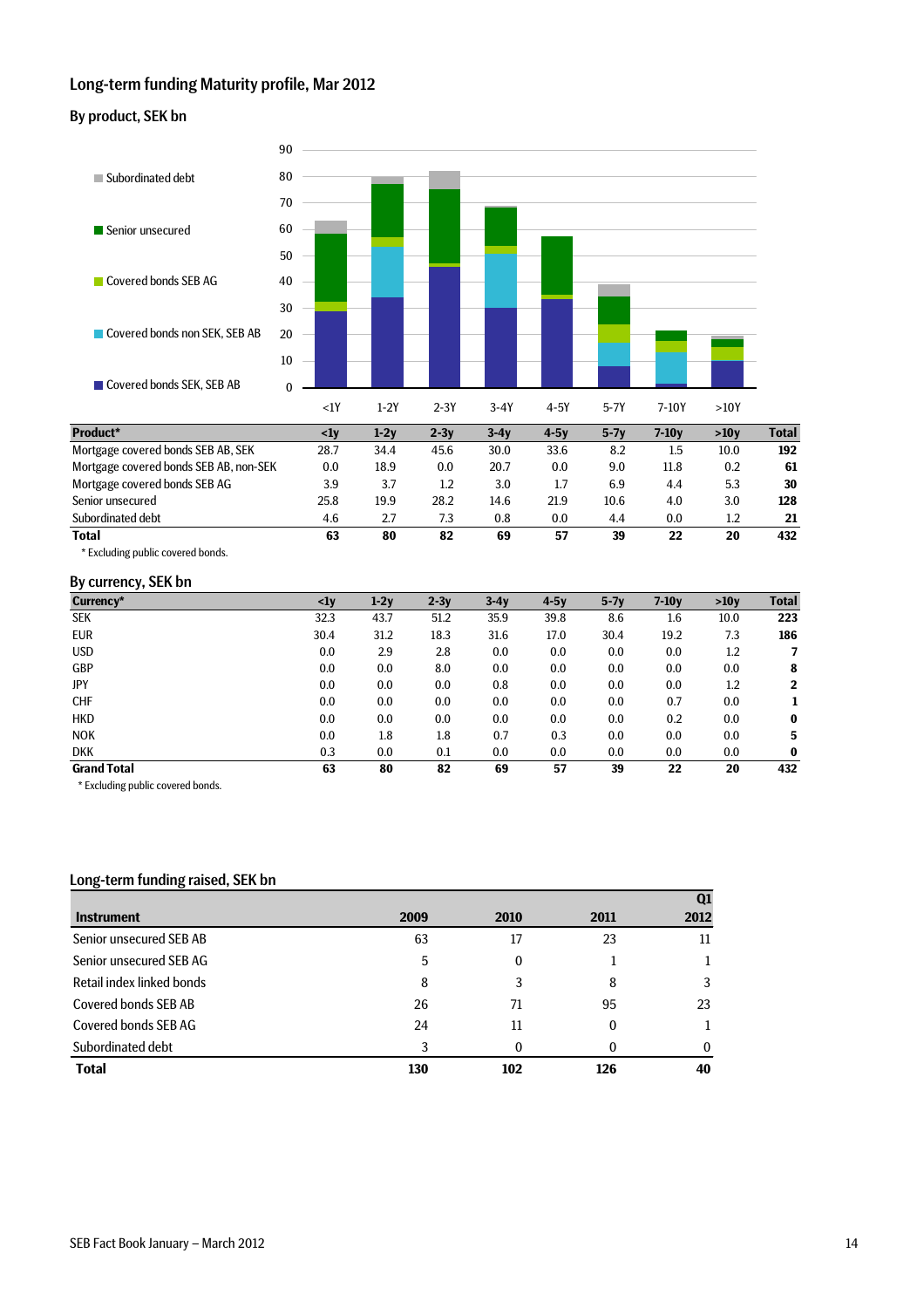### Balance Sheet Maturity Profile SEB Group

#### Remaining Contractual Maturities 31 Mar 2012

|                                             | Payable on |           |          |          |          |          |          |          |          | <b>Not</b>  |              |
|---------------------------------------------|------------|-----------|----------|----------|----------|----------|----------|----------|----------|-------------|--------------|
| SEK <sub>m</sub>                            | demand     | $\leq$ lm | $1-3m$   | $3-6m$   | $6-12m$  | $1-2y$   | $2-5y$   | $5-10y$  | >10y     | distributed | <b>Total</b> |
| <b>Cash and balances with central banks</b> | 36,852     | 1,477     | 0        | 0        | 0        | 0        | $\bf{0}$ | $\bf{0}$ | 735      | 0           | 39,064       |
| <b>Other Lending to Central Banks</b>       | 126,816    | 0         | 0        | 0        | 0        | 0        | $\bf{0}$ | $\Omega$ | $\bf{0}$ | 0           | 126,816      |
| <b>Loans to credit institutions</b>         | 62,437     | 27,854    | 8,436    | 3,337    | 3,429    | 10,667   | 18,562   | 3,938    | 3.822    | 0           | 142,483      |
| of which Repos and Margins of safety        | 44.212     | 19,844    | 1,807    | $\Omega$ | $\Omega$ | $\Omega$ | $\bf{0}$ | $\Omega$ | 455      | $\Omega$    | 66,318       |
| Loans to the public                         | 69,692     | 125,114   | 121,269  | 69,554   | 149,239  | 249,812  | 225,414  | 98,195   | 92,817   | 0           | 1,201,106    |
| of which Repos and Margins of safety        | 25.889     | 52.930    | 1.593    | 1.240    | $\Omega$ | $\Omega$ | $\bf{0}$ | $\Omega$ | 13.026   | $\bf{0}$    | 94.678       |
| Public                                      | 3,286      | 34.425    | 2,700    | 1,268    | 6,898    | 4.608    | 8,110    | 3,315    | 1,962    | $\Omega$    | 66,573       |
| Private individuals                         | 4,695      | 10.049    | 60,467   | 33.386   | 73.443   | 159,349  | 54,549   | 23,542   | 22,748   |             | 442,229      |
| Corporate                                   | 61,711     | 80,640    | 58,102   | 34,900   | 68,898   | 85,855   | 162,754  | 71,338   | 68,107   | $\Omega$    | 692,304      |
| <b>Financial assets at fair value</b>       | 752        | 1,377     | 8,335    | 4,230    | 41,192   | 31,082   | 85,888   | 10,380   | $\bf{0}$ | 495,914     | 679,151      |
| Debt instruments                            | 752        | 1,377     | 8,335    | 4,230    | 41,192   | 31,082   | 85,888   | 10,381   | $\Omega$ | $\Omega$    | 183,237      |
| <b>Equity instruments</b>                   | $\Omega$   | $\Omega$  | $\Omega$ | $\Omega$ | $\Omega$ | $\Omega$ | $\Omega$ | $\Omega$ | $\bf{0}$ | 71,983      | 71,983       |
| <b>Derivatives</b>                          | O          | $\Omega$  | $\Omega$ | $\Omega$ | $\Omega$ | $\Omega$ | $\Omega$ | $\Omega$ | $\Omega$ | 144.323     | 144,323      |
| Insurance assets                            | O          | $\Omega$  | $\Omega$ | 0        | $\Omega$ | $\Omega$ | $\Omega$ | $\Omega$ | $\Omega$ | 279.608     | 279,608      |
| Other                                       | 6,104      | 9,161     | 1,441    | 1,596    | 1,574    | 4,988    | 16,447   | 26,230   | 14,208   | 60,954      | 142,704      |
| <b>Total assets</b>                         | 302.654    | 164,984   | 139,481  | 78,718   | 195,435  | 296,549  | 346,311  | 138,744  | 111,582  | 556,868     | 2,331,324    |

|                                            | Payable on |           |          |        |          |          |          |          |          | <b>Not</b>  |              |
|--------------------------------------------|------------|-----------|----------|--------|----------|----------|----------|----------|----------|-------------|--------------|
| SEK <sub>m</sub>                           | demand     | $\leq$ lm | $1-3m$   | $3-6m$ | $6-12m$  | $1-2y$   | $2-5y$   | $5-10y$  | >10v     | distributed | <b>Total</b> |
| <b>Deposits by credit institutions</b>     | 117,721    | 69,215    | 24,051   | 5,274  | 2,217    | 1.243    | 788      | 1,132    | 6,023    | $\bf{0}$    | 227,665      |
| of which Repos and Margins of safety       | 34,211     | 16,932    | 1,116    | 0      | $\Omega$ | $\Omega$ | $\bf{0}$ | $\Omega$ | 1,463    | $\bf{0}$    | 53,722       |
| Deposits and borrowings from the public    | 452,867    | 103,702   | 93,492   | 22,914 | 21,384   | 8,199    | 21,440   | 31,703   | 27,159   | 0           | 782,861      |
| of which Repos and Margins of safety       | 19,385     | 16,821    | 513      | 0      | $\bf{0}$ | $\Omega$ | $\bf{0}$ | $\Omega$ | 84       | $\Omega$    | 36,803       |
| of which covered by Deposit Guarantee      |            | $\Omega$  | $\Omega$ | 0      |          |          | $\Omega$ | $\Omega$ | $\Omega$ | 501,070     | 501,070      |
| Public                                     | 36,357     | 11,242    | 10,770   | 6,293  | 4,643    | 155      |          | 46       | 66       | 0           | 69,578       |
| Private individuals                        | 129.733    | 18,836    | 38,657   | 3,553  | 6.309    | 1.460    | 1,837    | 317      | 638      |             | 201,341      |
| Corporate                                  | 286,777    | 73,625    | 44,065   | 13,068 | 10,432   | 6,584    | 19,596   | 31,340   | 26,454   | $\Omega$    | 511,942      |
| <b>Liabilities to policyholders</b>        | 0          | 0         | $\bf{0}$ | 0      | $\bf{0}$ | 0        | $\bf{0}$ | 0        | $\bf{0}$ | 279,874     | 279,874      |
| <b>Debt securities</b>                     | 4,267      | 57,449    | 181,917  | 28,851 | 11,428   | 83,327   | 195,716  | 44,362   | 18,281   | $\bf{0}$    | 625,598      |
| <b>Certificates</b>                        | 3,916      | 54,700    | 142,415  | 20,850 | 8,118    | $\bf{0}$ | $\bf{0}$ | $\Omega$ | $\Omega$ | $\Omega$    | 229,999      |
| <b>Covered bonds</b>                       | $\Omega$   | 2,500     | 26,223   | 2,808  | 310      | 66,245   | 134,026  | 30,897   | 10,705   |             | 273,714      |
| Other bonds                                | 352        | 249       | 13,278   | 5,193  | 3,000    | 17,082   | 61,689   | 13,465   | 7,576    | $\Omega$    | 121,885      |
| <b>Financial liabilities at fair value</b> | 2,622      | 198       | 282      |        | 6,507    | 8,610    | 16,145   | 5,664    | $\bf{0}$ | 167,111     | 207,139      |
| Debt instruments                           | 2,622      | 198       | 283      |        | 6,507    | 8,610    | 16,145   | 5,664    | $\Omega$ | $\Omega$    | 40,029       |
| <b>Equity instruments</b>                  | O          | $\bf{0}$  | $\Omega$ | 0      | $\Omega$ | $\Omega$ | $\bf{0}$ | $\Omega$ | $\Omega$ | 36,079      | 36,079       |
| <b>Derivatives</b>                         |            | $\Omega$  | $\Omega$ | 0      | $\Omega$ | $\Omega$ | $\Omega$ | $\Omega$ | $\Omega$ | 131,032     | 131,031      |
| <b>Other</b>                               | 5,834      | 8,179     | 16,908   | 57     | 12       | 390      | $\bf{0}$ | 0        | 14,264   | 30,279      | 75,924       |
| <b>Subordinated liabilities</b>            | 19         | 221       | $\bf{0}$ | 0      | $\bf{0}$ | 2,701    | 8,113    | 8,840    | 4,775    | 0           | 24,669       |
| <b>Equity</b>                              | 0          | $\bf{0}$  | $\bf{0}$ | 0      | 0        | $\bf{0}$ | $\bf{0}$ | 0        | $\bf{0}$ | 107,594     | 107,594      |
| <b>Total Liabilities and Equity</b>        | 583,332    | 238,965   | 316.651  | 57,096 | 41,549   | 104,470  | 242,201  | 91,702   | 70,502   | 584.857     | 2,331,324    |

Notes:

Maturities above are based on remaining contractual maturities. No behavioral assumptions have been made.

Other Assets include Assets Held for Sale, Tangible and Intangible assets and Other assets

Other Liabilities include Liabilities Held for Sale and Other Liabilities

Payable on Demand includes items available O/N

Not Distributed includes items with no contractual maturity and undistributed items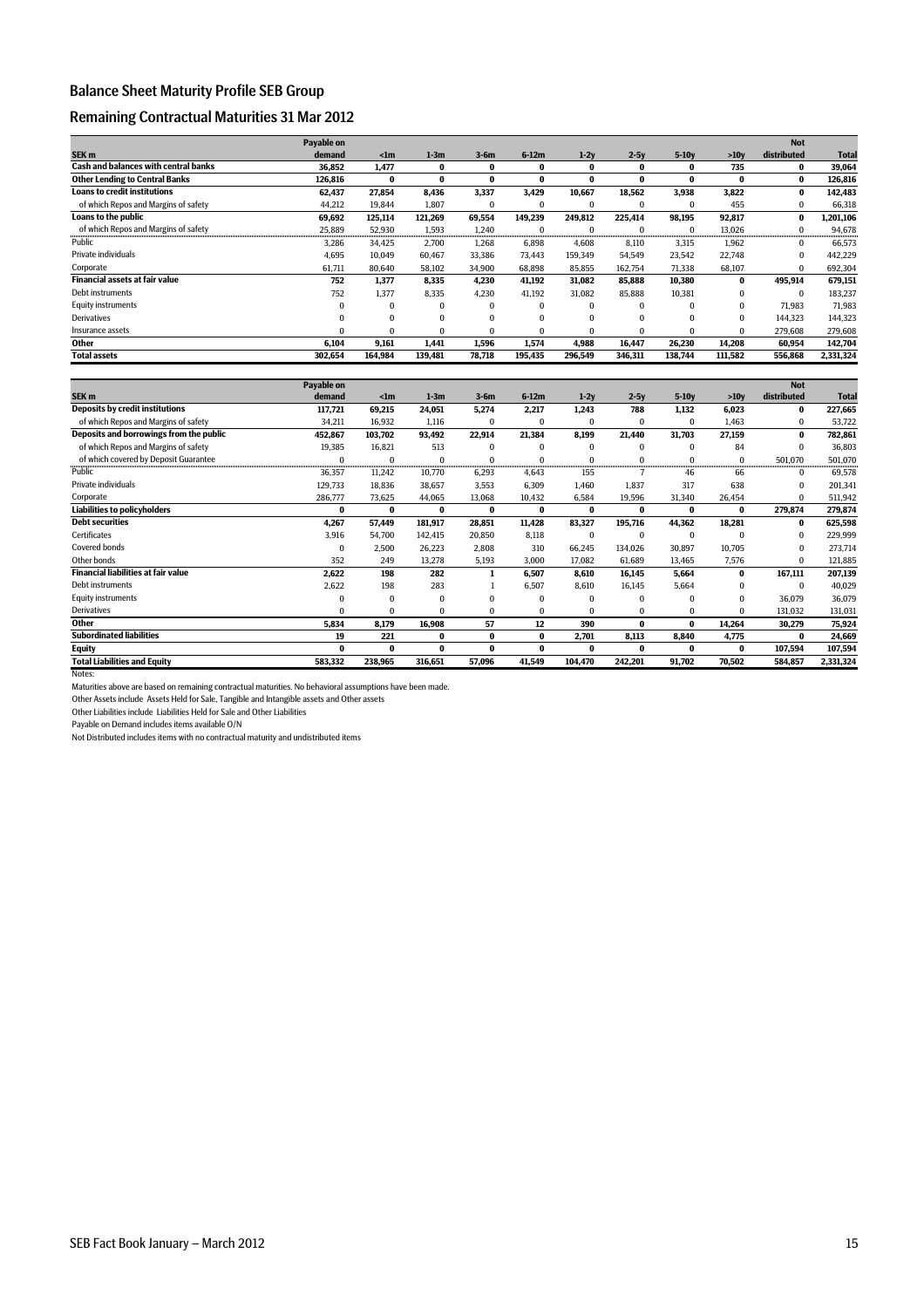#### SEB's Liquidity Reserve, Mar 2012

l,

|                                                                                                     | 30 Sep       | 31 Dec       | 31 Mar       |            |                              |            |              |
|-----------------------------------------------------------------------------------------------------|--------------|--------------|--------------|------------|------------------------------|------------|--------------|
| <b>Liquidity Reserve*, Group</b>                                                                    | 2011         | 2011         | 2012         |            | <b>Currency distribution</b> |            |              |
|                                                                                                     | <b>TOTAL</b> | <b>TOTAL</b> | <b>TOTAL</b> | <b>SEK</b> | <b>EUR</b>                   | <b>USD</b> | <b>Other</b> |
| 1 Cash and holdings in central banks                                                                | 136,876      | 225,187      | 157,882      | $\bf{0}$   | 133,899                      | 14,244     | 9,739        |
| 2 Deposits in other banks available overnight                                                       | 19,279       | 9,949        | 16,391       | 4,851      | 3,653                        | 876        | 7,011        |
| 3 Securities issued or guaranteed by sovereigns, central banks or<br>multilateral development banks | 40,545       | 32,646       | 32,710       | 5,908      | 25,147                       | 1,566      | 89           |
| 4 Securities issued or guaranteed by municipalities or other public<br>sector entities              | 37.496       | 32,505       | 32,270       | 1,201      | 31,005                       | 64         |              |
| 5 Covered bonds issued by other institutions                                                        | 47.076       | 55,544       | 61,529       | 30,565     | 30.241                       | 723        | ŋ            |
| 6 Covered bonds issued by SEB                                                                       | $\Omega$     | $\Omega$     | $\bf{0}$     | $\bf{0}$   | $\Omega$                     | $\Omega$   |              |
| 7 Securities issued by non-financial corporates                                                     | $\Omega$     | $\Omega$     | $\Omega$     | $\Omega$   | $\Omega$                     | $\theta$   |              |
| 8 Securities issued by financial corporates (excl. covered bonds)                                   | 12.898       | 2,668        | 3.392        | $\bf{0}$   | 3.043                        | 349        | 0            |
| 9 Other                                                                                             | 13,773       | 18,087       | 16,858       | $-118$     | 10,242                       | 6,275      | 459          |
| <b>Total</b>                                                                                        | 307,943      | 376,585      | 321,032      | 42,407     | 237,230                      | 24,096     | 17,298       |

following: Assets shall be held by the Treasury function in the bank, not be

#### **SEB Extended Liquidity Reserve and SEB Liquid Resources, Group**

|                                        | 30 Sep       | <b>31 Dec</b> | 31 Mar       |            |                              |            |              |  |
|----------------------------------------|--------------|---------------|--------------|------------|------------------------------|------------|--------------|--|
| <b>Total Liquid Resources, Group</b>   | 2011         | 2011          | 2012         |            | <b>Currency distribution</b> |            |              |  |
|                                        | <b>TOTAL</b> | <b>TOTAL</b>  | <b>TOTAL</b> | <b>SEK</b> | <b>EUR</b>                   | <b>USD</b> | <b>Other</b> |  |
| Liquidity Reserve                      | 307.943      | 376.585       | 321.032      | 42.407     | 237.230                      | 24.096     | 17.298       |  |
| Available OC                           | 102.894      | 123,269       | 93.825       | 93.825     |                              |            | $\Omega$     |  |
| <b>SEB Extended Liquidity Reserve*</b> | 410.837      | 499.854       | 414.857      | 136.233    | 237.230                      | 24.096     | 17.298       |  |
| Other liquid resources                 | 123.996      | 115,798       | 83.970       | 21.761     | 22.770                       | 2.346      | 37,093       |  |
| <b>SEB Total Liquid Resources**</b>    | 534.834      | 615.652       | 498.827      | 157.994    | 260,000                      | 26.442     | 54.391       |  |

\* SEB Extended Liquidity Reserve includes available overcollateralisation in cover pools after deducting rating agency haircut. Amounts have been placed in SEK although issuance can also be made in other currencies.

\*\* Other liquid resources include bond holdings outside the Treasury function and bond holdings not eligible for inclusion in the Liquidity Reserve.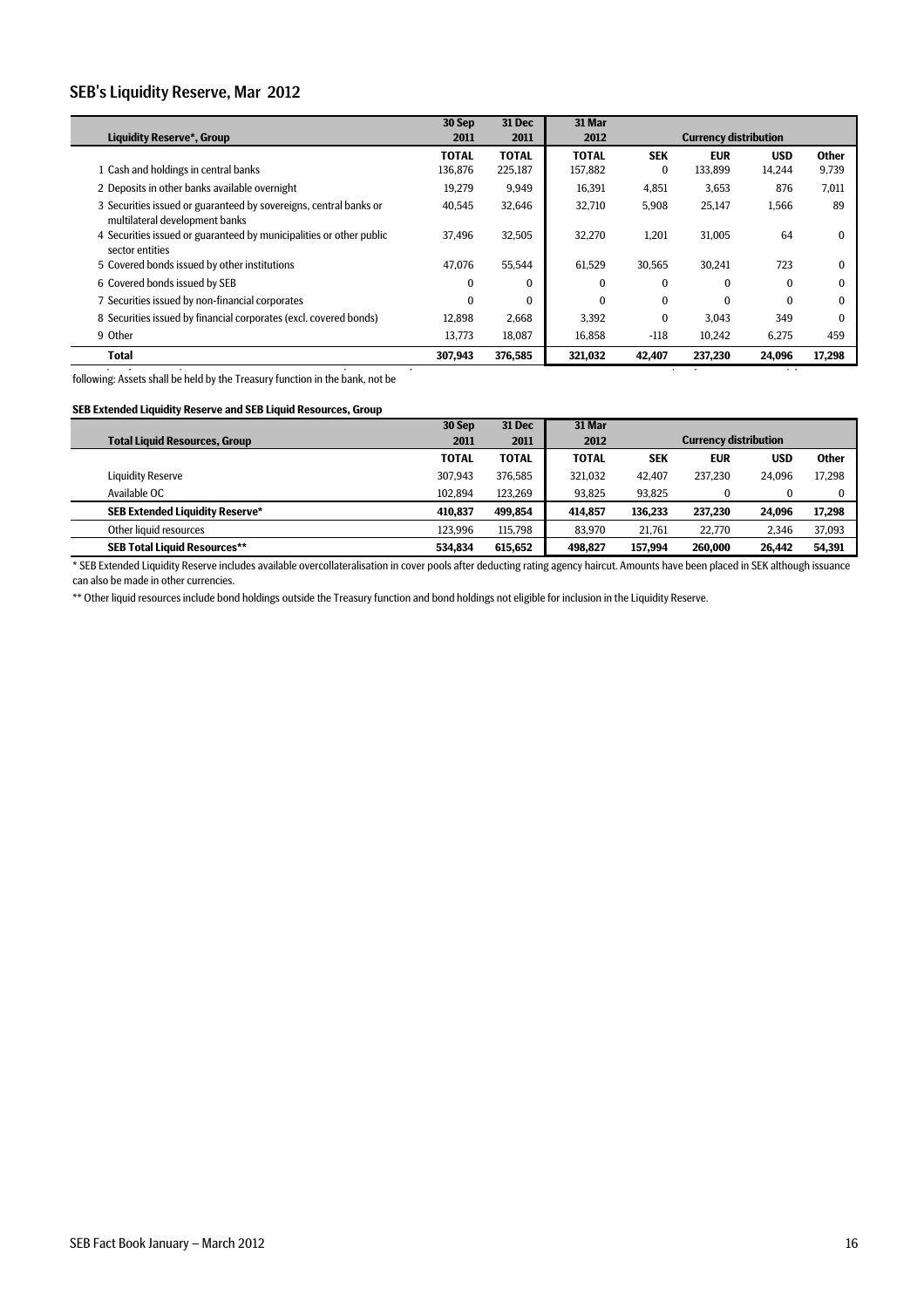# SEB AB Covered bonds

| <b>Mar 2012</b><br>Skandinaviska Enskilda Banken AB (publ)<br>Loans originated by<br>Pool type / Pool notional<br>Dynamic / SEK 371bn<br><b>Type of loans</b><br>100% Swedish residential mortgages<br>Single family<br><b>Tenant owned apartments</b><br>Multi family<br><b>Geographic loan distribution</b><br>A concentration to urban areas<br>68% in the three largest cities<br><b>Substitute assets</b><br>No substitute assets are included<br><b>Number of loans / Number of borrowers</b><br>590 K/374 K<br><b>SEK 629 K</b><br><b>WA loan balance</b><br>WA LTV*<br>56%<br><b>LTV</b> distribution**<br>$0 - 10%$<br>$11 - 20%$<br>$21 - 30\%$<br>31-40%<br>41 - 50%<br>$51 - 60\%$<br>$61 - 70%$<br>7%<br>71 - 75%<br>Interest rate type<br><b>Floating rate</b><br>Fixed rate reset <2yrs<br>Fixed rate reset 2yrs <5yrs<br>12%<br>1%<br>Fixed rate reset => 5yrs<br><b>Payment frequency</b><br>Monthly<br>Quarterly<br>17%<br><b>Prior ranks</b><br>No prior ranks<br>Prior ranks of value<br><25% of value<br>6%<br>>25%<50% of value<br>1%<br>Loans past due 60 days<br>12 bps<br>Net credit losses ( = aggregated net of write-backs, write-offs and gross provisions) | <b>Characteristics of the Cover Pool</b> |      |
|------------------------------------------------------------------------------------------------------------------------------------------------------------------------------------------------------------------------------------------------------------------------------------------------------------------------------------------------------------------------------------------------------------------------------------------------------------------------------------------------------------------------------------------------------------------------------------------------------------------------------------------------------------------------------------------------------------------------------------------------------------------------------------------------------------------------------------------------------------------------------------------------------------------------------------------------------------------------------------------------------------------------------------------------------------------------------------------------------------------------------------------------------------------------------------------|------------------------------------------|------|
|                                                                                                                                                                                                                                                                                                                                                                                                                                                                                                                                                                                                                                                                                                                                                                                                                                                                                                                                                                                                                                                                                                                                                                                          |                                          |      |
|                                                                                                                                                                                                                                                                                                                                                                                                                                                                                                                                                                                                                                                                                                                                                                                                                                                                                                                                                                                                                                                                                                                                                                                          |                                          |      |
|                                                                                                                                                                                                                                                                                                                                                                                                                                                                                                                                                                                                                                                                                                                                                                                                                                                                                                                                                                                                                                                                                                                                                                                          |                                          |      |
|                                                                                                                                                                                                                                                                                                                                                                                                                                                                                                                                                                                                                                                                                                                                                                                                                                                                                                                                                                                                                                                                                                                                                                                          |                                          |      |
|                                                                                                                                                                                                                                                                                                                                                                                                                                                                                                                                                                                                                                                                                                                                                                                                                                                                                                                                                                                                                                                                                                                                                                                          |                                          | 60%  |
|                                                                                                                                                                                                                                                                                                                                                                                                                                                                                                                                                                                                                                                                                                                                                                                                                                                                                                                                                                                                                                                                                                                                                                                          |                                          | 25%  |
|                                                                                                                                                                                                                                                                                                                                                                                                                                                                                                                                                                                                                                                                                                                                                                                                                                                                                                                                                                                                                                                                                                                                                                                          |                                          | 15%  |
|                                                                                                                                                                                                                                                                                                                                                                                                                                                                                                                                                                                                                                                                                                                                                                                                                                                                                                                                                                                                                                                                                                                                                                                          |                                          |      |
|                                                                                                                                                                                                                                                                                                                                                                                                                                                                                                                                                                                                                                                                                                                                                                                                                                                                                                                                                                                                                                                                                                                                                                                          |                                          |      |
|                                                                                                                                                                                                                                                                                                                                                                                                                                                                                                                                                                                                                                                                                                                                                                                                                                                                                                                                                                                                                                                                                                                                                                                          |                                          |      |
|                                                                                                                                                                                                                                                                                                                                                                                                                                                                                                                                                                                                                                                                                                                                                                                                                                                                                                                                                                                                                                                                                                                                                                                          |                                          |      |
|                                                                                                                                                                                                                                                                                                                                                                                                                                                                                                                                                                                                                                                                                                                                                                                                                                                                                                                                                                                                                                                                                                                                                                                          |                                          |      |
|                                                                                                                                                                                                                                                                                                                                                                                                                                                                                                                                                                                                                                                                                                                                                                                                                                                                                                                                                                                                                                                                                                                                                                                          |                                          |      |
|                                                                                                                                                                                                                                                                                                                                                                                                                                                                                                                                                                                                                                                                                                                                                                                                                                                                                                                                                                                                                                                                                                                                                                                          |                                          | 20%  |
|                                                                                                                                                                                                                                                                                                                                                                                                                                                                                                                                                                                                                                                                                                                                                                                                                                                                                                                                                                                                                                                                                                                                                                                          |                                          | 19%  |
|                                                                                                                                                                                                                                                                                                                                                                                                                                                                                                                                                                                                                                                                                                                                                                                                                                                                                                                                                                                                                                                                                                                                                                                          |                                          | 16%  |
|                                                                                                                                                                                                                                                                                                                                                                                                                                                                                                                                                                                                                                                                                                                                                                                                                                                                                                                                                                                                                                                                                                                                                                                          |                                          | 14%  |
|                                                                                                                                                                                                                                                                                                                                                                                                                                                                                                                                                                                                                                                                                                                                                                                                                                                                                                                                                                                                                                                                                                                                                                                          |                                          | 12%  |
|                                                                                                                                                                                                                                                                                                                                                                                                                                                                                                                                                                                                                                                                                                                                                                                                                                                                                                                                                                                                                                                                                                                                                                                          |                                          | 9%   |
|                                                                                                                                                                                                                                                                                                                                                                                                                                                                                                                                                                                                                                                                                                                                                                                                                                                                                                                                                                                                                                                                                                                                                                                          |                                          |      |
|                                                                                                                                                                                                                                                                                                                                                                                                                                                                                                                                                                                                                                                                                                                                                                                                                                                                                                                                                                                                                                                                                                                                                                                          |                                          | 3%   |
|                                                                                                                                                                                                                                                                                                                                                                                                                                                                                                                                                                                                                                                                                                                                                                                                                                                                                                                                                                                                                                                                                                                                                                                          |                                          | 50%  |
|                                                                                                                                                                                                                                                                                                                                                                                                                                                                                                                                                                                                                                                                                                                                                                                                                                                                                                                                                                                                                                                                                                                                                                                          |                                          | 37%  |
|                                                                                                                                                                                                                                                                                                                                                                                                                                                                                                                                                                                                                                                                                                                                                                                                                                                                                                                                                                                                                                                                                                                                                                                          |                                          |      |
|                                                                                                                                                                                                                                                                                                                                                                                                                                                                                                                                                                                                                                                                                                                                                                                                                                                                                                                                                                                                                                                                                                                                                                                          |                                          |      |
|                                                                                                                                                                                                                                                                                                                                                                                                                                                                                                                                                                                                                                                                                                                                                                                                                                                                                                                                                                                                                                                                                                                                                                                          |                                          | 83%  |
|                                                                                                                                                                                                                                                                                                                                                                                                                                                                                                                                                                                                                                                                                                                                                                                                                                                                                                                                                                                                                                                                                                                                                                                          |                                          |      |
|                                                                                                                                                                                                                                                                                                                                                                                                                                                                                                                                                                                                                                                                                                                                                                                                                                                                                                                                                                                                                                                                                                                                                                                          |                                          | 93%  |
|                                                                                                                                                                                                                                                                                                                                                                                                                                                                                                                                                                                                                                                                                                                                                                                                                                                                                                                                                                                                                                                                                                                                                                                          |                                          |      |
|                                                                                                                                                                                                                                                                                                                                                                                                                                                                                                                                                                                                                                                                                                                                                                                                                                                                                                                                                                                                                                                                                                                                                                                          |                                          |      |
|                                                                                                                                                                                                                                                                                                                                                                                                                                                                                                                                                                                                                                                                                                                                                                                                                                                                                                                                                                                                                                                                                                                                                                                          |                                          |      |
|                                                                                                                                                                                                                                                                                                                                                                                                                                                                                                                                                                                                                                                                                                                                                                                                                                                                                                                                                                                                                                                                                                                                                                                          |                                          |      |
|                                                                                                                                                                                                                                                                                                                                                                                                                                                                                                                                                                                                                                                                                                                                                                                                                                                                                                                                                                                                                                                                                                                                                                                          |                                          | 1 bp |

| <b>Characteristics of the Covered Bonds</b> |                  |
|---------------------------------------------|------------------|
| <b>Rating</b>                               | Aaa by Moody's   |
| <b>Notional amount outstanding</b>          | <b>SEK 253bn</b> |
| <b>Overcollateralization</b>                | 47%              |
| <b>Currencies</b>                           | 76% SEK          |
|                                             | 24% non-SEK      |

\* According to "Maximum LTV (loan-to-value) per property" calculation method defined by Association of Swedish Covered Bond issuers ("ASCB") with indexed values.

\*\* Distribution of principal balance in differerent "LTV buckets" based on exact order of priority for the indivivual mortgage deeds according to the Association of Swedish Covered Bond issuers ("ASCB").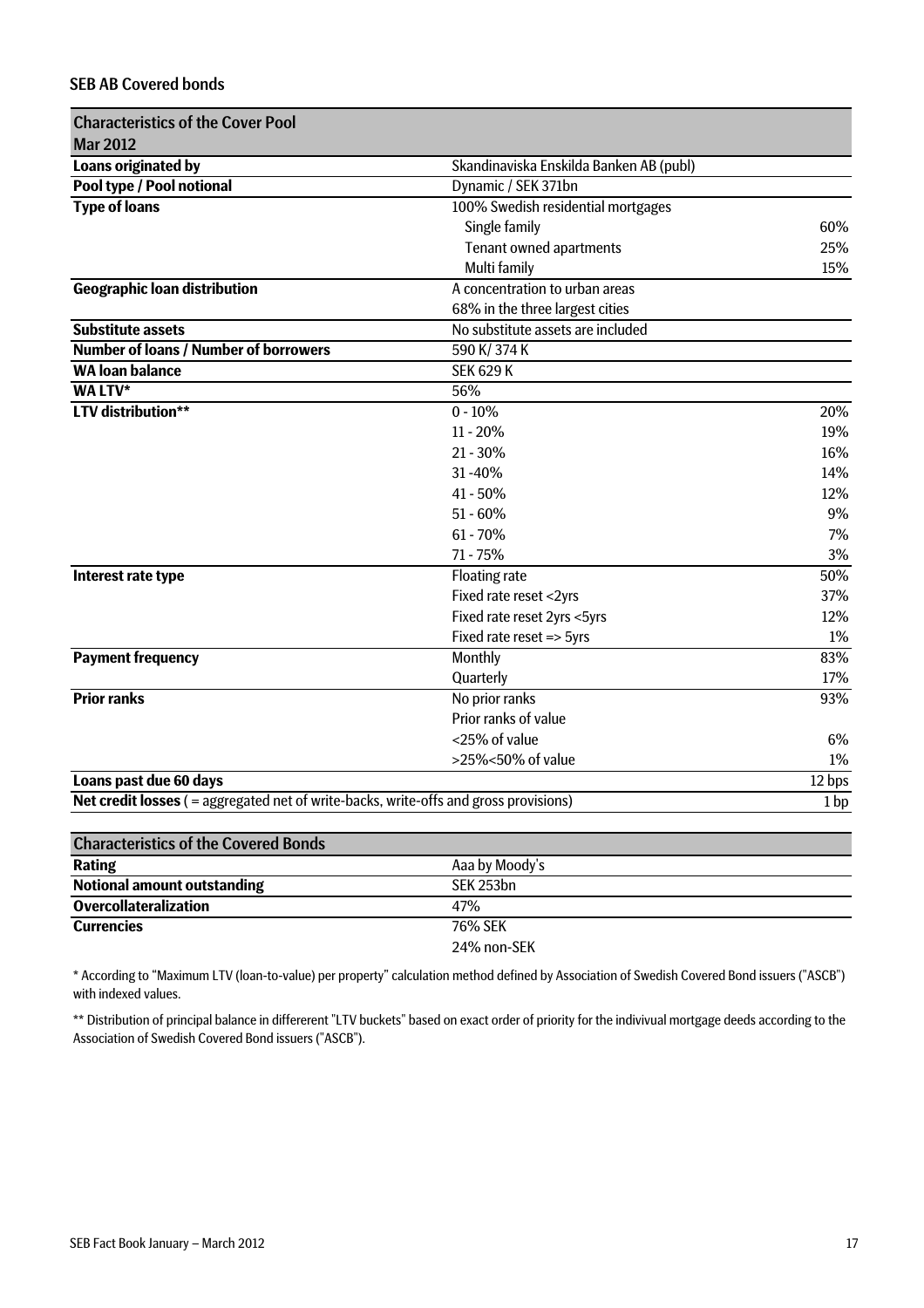# Capital adequacy

|                                                           | 31 Mar  | 30 Jun    | 30 Sep  | 31 Dec  | 31 Mar  | 30 Jun    | 30 Sep    | 31 Dec    | 31 Mar    |
|-----------------------------------------------------------|---------|-----------|---------|---------|---------|-----------|-----------|-----------|-----------|
| SEK <sub>m</sub>                                          | 2010    | 2010      | 2010    | 2010    | 2011    | 2011      | 2011      | 2011      | 2012      |
| <b>Capital resources</b>                                  |         |           |         |         |         |           |           |           |           |
| Core Tier 1 capital                                       | 84,684  | 86,216    | 86,164  | 87,387  | 88,190  | 91,561    | 93,030    | 93,097    | 93,806    |
| Tier 1 capital                                            | 100,411 | 102,195   | 100,896 | 101,980 | 102,362 | 105,956   | 107,967   | 107,711   | 108,156   |
| Capital base                                              | 106,342 | 103,858   | 101,523 | 99,149  | 98,805  | 102,608   | 105,617   | 103,445   | 103,116   |
| Capital adequacy without transitional floor (Basel II)    |         |           |         |         |         |           |           |           |           |
| Risk-weighted assets                                      | 723,271 | 714,186   | 711,381 | 716,126 | 678,184 | 678,401   | 667,164   | 678,841   | 674,613   |
| Expressed as capital requirement                          | 57.862  | 57,135    | 56,911  | 57,290  | 54,255  | 54,272    | 53,373    | 54,307    | 53,969    |
| Core Tier 1 capital ratio                                 | 11.7%   | 12.1%     | 12.1%   | 12.2%   | 13.0%   | 13.5%     | 13.9%     | 13.7%     | 13.9%     |
| Tier 1 capital ratio                                      | 13.9%   | 14.3%     | 14.2%   | 14.2%   | 15.1%   | 15.6%     | 16.2%     | 15.9%     | 16.0%     |
| Total capital ratio                                       | 14.7%   | 14.5%     | 14.3%   | 13.8%   | 14.6%   | 15.1%     | 15.8%     | 15.2%     | 15.3%     |
| Capital base in relation to capital requirement           | 1.84    | 1.82      | 1.78    | 1.73    | 1.82    | 1.89      | 1.98      | 1.90      | 1.91      |
| Capital adequacy including transitional floor             |         |           |         |         |         |           |           |           |           |
| <b>Transition floor applied</b>                           | 80%     | 80%       | 80%     | 80%     | 80%     | 80%       | 80%       | 80%       | 80%       |
| Risk-weighted assets                                      | 811,808 | 824,462   | 797,483 | 799,798 | 776,766 | 798,185   | 826,862   | 827,615   | 834,827   |
| Expressed as capital requirement                          | 64,945  | 65,957    | 63,799  | 63,984  | 62,141  | 63,855    | 66,149    | 66,209    | 66,786    |
| Core Tier 1 capital ratio                                 | 10.4%   | 10.5%     | 10.8%   | 10.9%   | 11.4%   | 11.5%     | 11.3%     | 11.2%     | 11.2%     |
| Tier 1 capital ratio                                      | 12.4%   | 12.4%     | 12.7%   | 12.8%   | 13.2%   | 13.3%     | 13.1%     | 13.0%     | 13.0%     |
| Total capital ratio                                       | 13.1%   | 12.6%     | 12.7%   | 12.4%   | 12.7%   | 12.9%     | 12.8%     | 12.5%     | 12.4%     |
| Capital base in relation to capital requirement           | 1.64    | 1.57      | 1.59    | 1.55    | 1.59    | 1.61      | 1.60      | 1.56      | 1.54      |
| Capital adequacy with risk weighting according to Basel I |         |           |         |         |         |           |           |           |           |
| Risk-weighted assets                                      | 993,680 | 1,007,939 | 984,225 | 998,326 | 970,912 | 1,006,459 | 1,037,313 | 1,037,898 | 1,048,910 |
| Expressed as capital requirement                          | 79,494  | 80,635    | 78,738  | 79,866  | 77,673  | 80,517    | 82,985    | 83,032    | 83,913    |
| Core Tier 1 capital ratio                                 | 8.5%    | 8.6%      | 8.8%    | 8.8%    | 9.1%    | 9.1%      | 9.0%      | 9.0%      | 8.9%      |
| Tier 1 capital ratio                                      | 10.1%   | 10.1%     | 10.3%   | 10.2%   | 10.5%   | 10.5%     | 10.4%     | 10.4%     | 10.3%     |
| Total capital ratio                                       | 10.7%   | 10.3%     | 10.3%   | 9.9%    | 10.2%   | 10.2%     | 10.2%     | 10.0%     | 9.8%      |
| Capital base in relation to capital requirement           | 1.34    | 1.29      | 1.29    | 1.24    | 1.27    | 1.27      | 1.27      | 1.25      | 1.23      |

# Capital base of the SEB financial group of undertakings

|                                                                 | 31 Mar    | 30 Jun      | 30 Sep    | 31 Dec    | 31 Mar    | 30 Jun    | 30 Sep    | 31 Dec    | 31 Mar    |
|-----------------------------------------------------------------|-----------|-------------|-----------|-----------|-----------|-----------|-----------|-----------|-----------|
| SEK <sub>m</sub>                                                | 2010      | 2010        | 2010      | 2010      | 2011      | 2011      | 2011      | 2011      | 2012      |
| Total equity according to balance sheet                         | 99,522    | 98,214      | 97,105    | 99,543    | 97,856    | 102,821   | 107,230   | 109,161   | 107,594   |
| Dividend (excl repurchased shares)                              | $-2,743$  | $-1,097$    | $-1,646$  | $-3,291$  | $-823$    | $-1,646$  | $-2,468$  | $-3,836$  | $-959$    |
| Investments outside the financial group of undertakings         | $-39$     | $-36$       | $-34$     | $-40$     | $-41$     | $-41$     | $-42$     | $-41$     | $-41$     |
| Other deductions outside the financial group of undertakings    | $-2,747$  | $-2,037$    | $-2,261$  | $-2,688$  | $-2,966$  | $-2,533$  | $-3,375$  | $-3,728$  | $-4,110$  |
| = Total equity in the capital adequacy                          | 93,993    | 95,044      | 93,164    | 93,524    | 94,026    | 98,601    | 101,345   | 101,556   | 102,484   |
| Adjustment for hedge contracts                                  | $-275$    | $-57$       | 1,085     | 1,755     | 2,233     | 1,734     | 433       | 229       | 436       |
| Net provisioning amount for IRB-reported credit exposures       | $\bf{0}$  | $\mathbf 0$ | $\bf{0}$  | $\bf{0}$  | $\bf{0}$  | $-279$    | $-120$    | $-108$    | $-172$    |
| Unrealised value changes on available-for-sale financial assets | 870       | 1,511       | 1,348     | 1,724     | 1,714     | 1,263     | 852       | 717       | 272       |
| Exposures where RWA is not calculated                           | $-1.324$  | $-1.457$    | $-1,175$  | $-1,184$  | $-1.034$  | $-1,067$  | $-1,010$  | $-914$    | $-734$    |
| Goodwill                                                        | $-4,374$  | $-4,374$    | $-4,184$  | $-4,174$  | $-4,110$  | $-4,180$  | $-4,215$  | $-4,147$  | $-4,173$  |
| Other intangible assets                                         | $-2,570$  | $-2,683$    | $-2,633$  | $-2,564$  | $-2,608$  | $-2,790$  | $-2,896$  | $-2,943$  | $-3,126$  |
| Deferred tax assets                                             | $-1,636$  | $-1,768$    | $-1,441$  | $-1,694$  | $-2,031$  | $-1,721$  | $-1,359$  | $-1,293$  | $-1,181$  |
| = Core Tier 1 capital                                           | 84,684    | 86,216      | 86,164    | 87,387    | 88,190    | 91,561    | 93,030    | 93,097    | 93,806    |
| Tier 1 capital contribution (non-innovative)                    | 4,869     | 4,762       | 4,577     | 4,492     | 4,468     | 4,572     | 4,618     | 4,455     | 4,421     |
| Tier 1 capital contribution (innovative)                        | 10,858    | 11,217      | 10,155    | 10,101    | 9,704     | 9,823     | 10,319    | 10,159    | 9,929     |
| = Tier 1 capital                                                | 100,411   | 102.195     | 100,896   | 101,980   | 102,362   | 105,956   | 107,967   | 107.711   | 108,156   |
| Dated subordinated debt                                         | 10,366    | 5,217       | 5,014     | 4,922     | 4,896     | 4,946     | 4,990     | 4,815     | 4,709     |
| Deduction for remaining maturity                                | $-554$    | $-383$      | $-368$    | $-361$    | $-360$    | $-305$    | $-331$    | $-320$    | $-261$    |
| Perpetual subordinated debt                                     | 7.137     | 7.738       | 7,050     | 4,152     | 3,923     | 3,978     | 4,372     | 2,225     | 2,012     |
| Net provisioning amount for IRB-reported credit exposures       | 1,349     | 1,449       | 808       | 91        | 3         | $-279$    | $-120$    | $-108$    | $-172$    |
| Unrealised gains on available-for-sale financial assets         | 615       | 504         | 484       | 511       | 490       | 602       | 728       | 799       | 705       |
| Exposures where RWA is not calculated                           | $-1,324$  | $-1,457$    | $-1,175$  | $-1,184$  | $-1,034$  | $-1,067$  | $-1,010$  | $-914$    | $-734$    |
| Investments outside the financial group of undertakings         | $-39$     | $-36$       | $-34$     | $-40$     | $-41$     | $-41$     | $-42$     | $-41$     | $-41$     |
| = Tier 2 capital                                                | 17,550    | 13,032      | 11,779    | 8,091     | 7,877     | 7,834     | 8,587     | 6,456     | 6,218     |
| Investments in insurance companies                              | $-10.500$ | $-10,500$   | $-10,500$ | $-10,500$ | $-10,500$ | $-10,501$ | $-10,500$ | $-10,500$ | $-10,500$ |
| Pension assets in excess of related liabilities                 | $-1,119$  | $-869$      | $-652$    | $-422$    | $-933$    | $-681$    | $-437$    | $-222$    | $-758$    |
| = Capital base                                                  | 106,342   | 103,858     | 101,523   | 99.149    | 98,806    | 102,608   | 105,617   | 103,445   | 103,116   |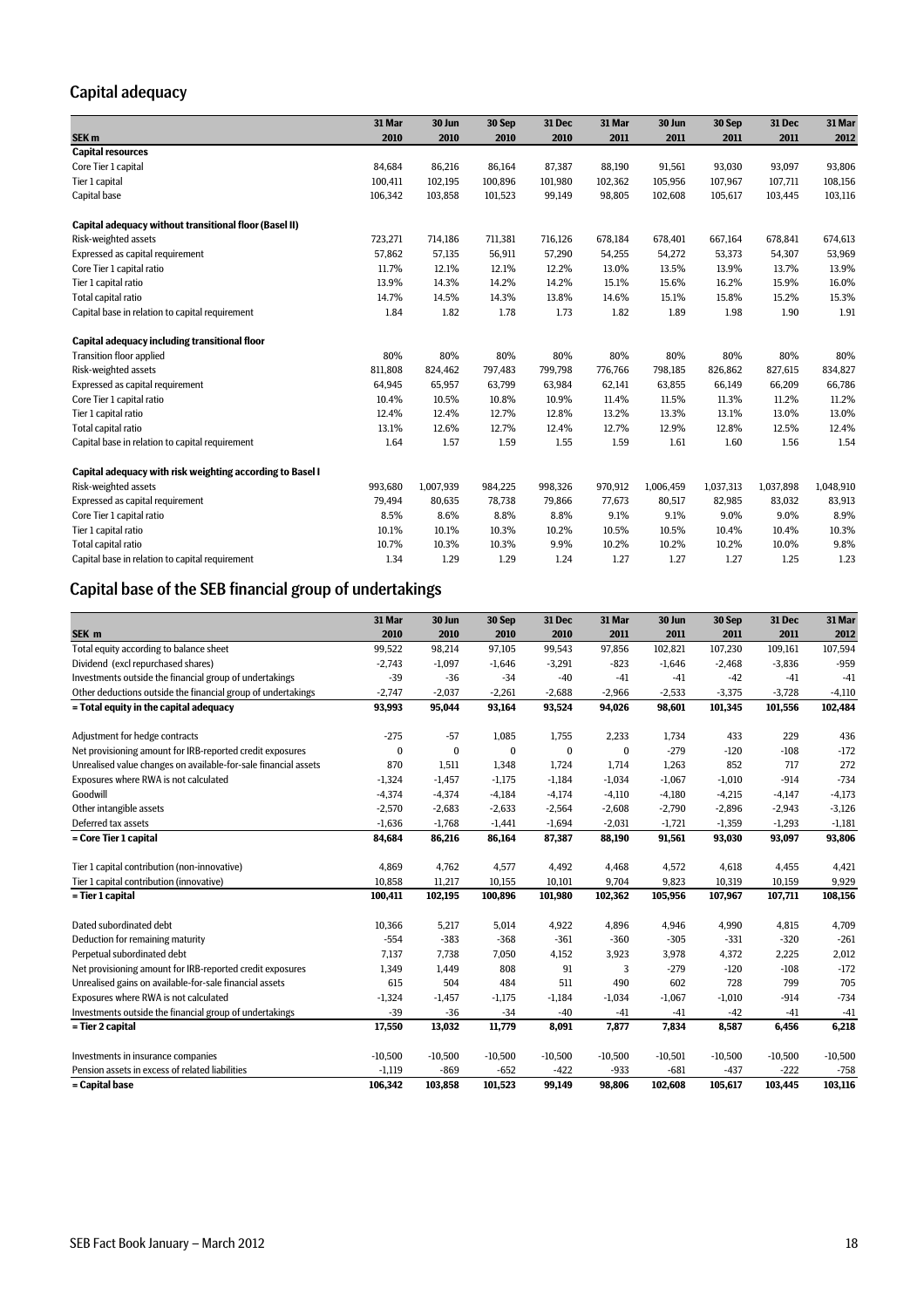### Risk-weighted assets for the SEB financial group of undertakings

|                                                 | 31 Mar  | 30 Jun  | 30 Sep  | 31 Dec  | 31 Mar  | 30 Jun  | 30 Sep  | 31 Dec  | 31 Mar  |
|-------------------------------------------------|---------|---------|---------|---------|---------|---------|---------|---------|---------|
| SEK m                                           | 2010    | 2010    | 2010    | 2010    | 2011    | 2011    | 2011    | 2011    | 2012    |
| Credit risk, IRB reported risk-weighted assets  |         |         |         |         |         |         |         |         |         |
| Institutions                                    | 41,796  | 41,764  | 42,642  | 37,405  | 36,161  | 33,098  | 35,824  | 29,552  | 30,685  |
| Corporates                                      | 402,200 | 407.121 | 403,427 | 403,128 | 401.680 | 403,631 | 399,545 | 394.094 | 392,517 |
| Securitisation positions                        | 9.489   | 8.563   | 7,900   | 6,337   | 5.660   | 5,381   | 6,396   | 6.515   | 6,753   |
| Retail mortgages                                | 64.892  | 67.596  | 66,386  | 65.704  | 44.033  | 45,253  | 45,572  | 45.241  | 45,408  |
| Other retail exposures                          | 10.839  | 10.299  | 10,014  | 9,826   | 9.769   | 9,954   | 10,204  | 9.460   | 8,856   |
| Other exposure classes                          | 1,557   | 1,548   | 1,514   | 1,511   | 1,449   | 1,534   | 1,589   | 1,651   | 1,674   |
| Total for credit risk, IRB approach             | 530,773 | 536,891 | 531,883 | 523,911 | 498,752 | 498,851 | 499,130 | 486,513 | 485,893 |
| <b>Further risk-weighted assets</b>             |         |         |         |         |         |         |         |         |         |
| Credit risk, Standardised approach              | 90,373  | 86,156  | 80,377  | 91,682  | 77,699  | 78,540  | 70,007  | 77,485  | 75,761  |
| Operational risk, Advanced Measurement approach | 39,793  | 39,814  | 45,440  | 44,568  | 43.477  | 43,811  | 43,371  | 42,267  | 41,154  |
| Foreign exchange rate risk                      | 11,981  | 11,577  | 16,754  | 15,995  | 12,243  | 12,479  | 13,253  | 13,173  | 14,213  |
| <b>Trading book risks</b>                       | 50,351  | 39,748  | 36,927  | 39,970  | 46,013  | 44,720  | 41,403  | 59,403  | 57,592  |
| <b>Total</b>                                    | 723,271 | 714,186 | 711,381 | 716,126 | 678,184 | 678,401 | 667,164 | 678,841 | 674,613 |
| <b>Summary</b>                                  |         |         |         |         |         |         |         |         |         |
| Credit risk                                     | 621,146 | 623.047 | 612,260 | 615.593 | 576.451 | 577,391 | 569,137 | 563.998 | 561,654 |
| Operational risk                                | 39.793  | 39,814  | 45,440  | 44.568  | 43.477  | 43,811  | 43,371  | 42.267  | 41,154  |
| Market risk                                     | 62.332  | 51,325  | 53,681  | 55.965  | 58,256  | 57.199  | 54.656  | 72,576  | 71,805  |
| <b>Total</b>                                    | 723,271 | 714,186 | 711,381 | 716,126 | 678,184 | 678,401 | 667,164 | 678,841 | 674,613 |
| <b>Adjustment for flooring rules</b>            |         |         |         |         |         |         |         |         |         |
| Addition according to transitional flooring     | 88,537  | 110,276 | 86,102  | 83,672  | 98,582  | 119,784 | 159,698 | 148,774 | 160,214 |
| <b>Total reported</b>                           | 811,808 | 824,462 | 797,483 | 799,798 | 776,766 | 798,185 | 826,862 | 827,615 | 834,827 |

# RWA development

SEK bn

|                                  | Q1    | Q <sub>2</sub> | Q <sub>3</sub> | Q <sub>4</sub> | Q1       | Q <sub>2</sub> | Q <sub>3</sub> | Q <sub>4</sub> | Q1   |
|----------------------------------|-------|----------------|----------------|----------------|----------|----------------|----------------|----------------|------|
|                                  | 2010  | 2010           | 2010           | 2010           | 2011     | 2011           | 2011           | 2011           | 2012 |
| <b>Start</b>                     | 730   | 723            | 714            | 711            | 716      | 678            | 678            | 667            | 679  |
| RWA processes (credit risk)      | 12    | $-2$           | 3              | 6              | $-12$    | $-5$           | $-12$          | $-3$           | $-4$ |
| Migration effect                 | 3     |                |                | -1             | $\bf{0}$ | $-2$           | $\bf{0}$       |                | 3    |
| Risk weight effect               | $-7$  |                |                | -1             | 0        | $-16$          | $\bf{0}$       | $-6$           | 3    |
| <b>FX</b> effect                 | $-16$ | $\bf{0}$       | $-24$          | $-5$           | -6       | 8              | 8              | -8             | $-4$ |
| Market risk and operational risk | 13    | $-11$          | 8              |                | 2        | -1             | $-3$           | 17             | $-2$ |
| <b>End</b>                       | 723   | 714            | 711            | 716            | 678      | 678            | 667            | 679            | 675  |
|                                  |       |                |                |                |          |                |                |                |      |

#### SEB Group - Basel II without transitional rules

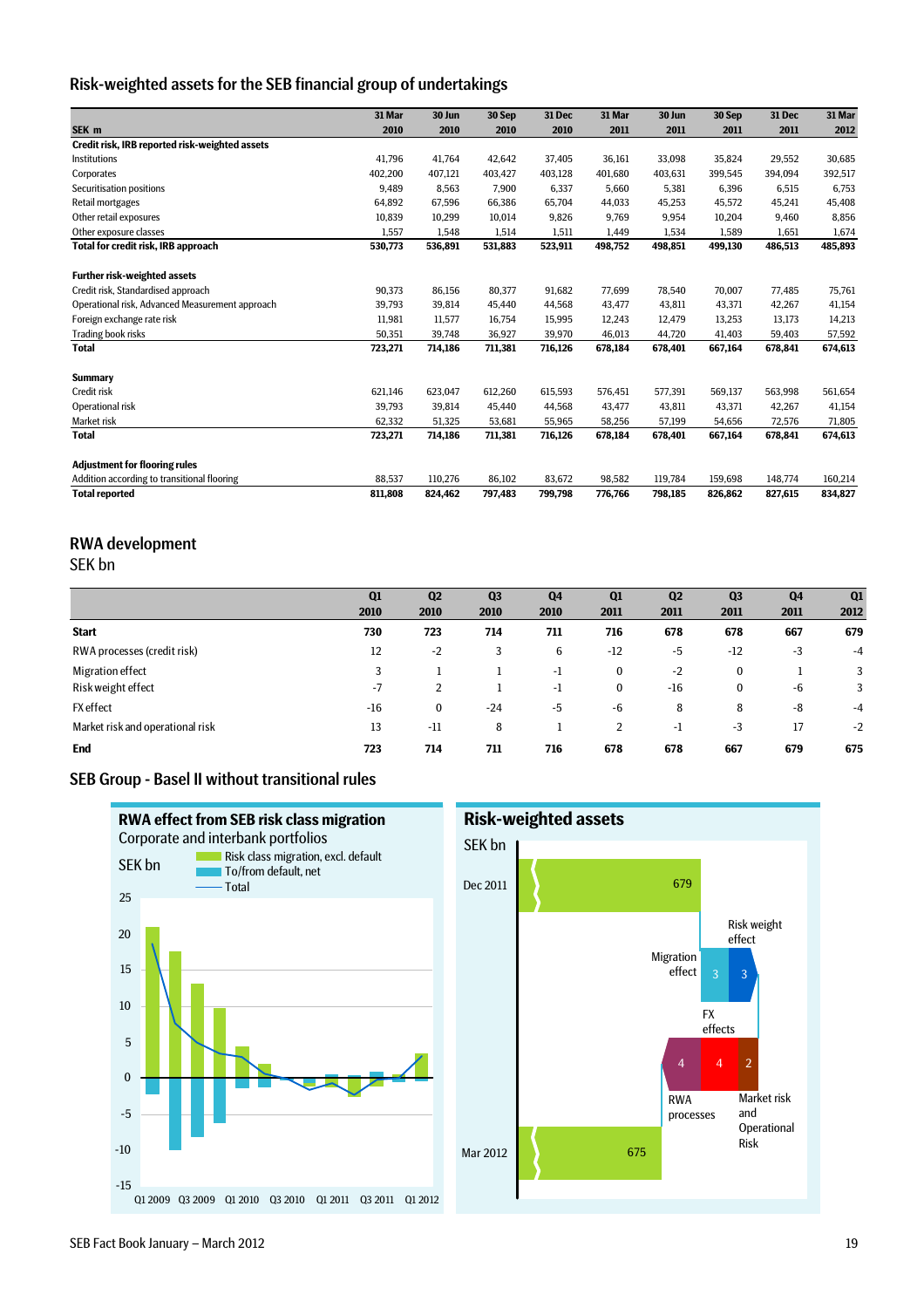# IRB reported credit exposures (less repos and securities lending)

|                          | 31 Mar | 30 Jun | 30 Sep | <b>31 Dec</b> | 31 Mar | 30 Jun | 30 Sep | 31 Dec | 31 Mar |
|--------------------------|--------|--------|--------|---------------|--------|--------|--------|--------|--------|
| Average risk weight      | 2010   | 2010   | 2010   | 2010          | 2011   | 2011   | 2011   | 2011   | 2012   |
| Institutions             | 17.0%  | 18.1%  | 17.8%  | 19.5%         | 20.2%  | 19.8%  | 21.5%  | 19.2%  | 19.1%  |
| Corporates               | 58.5%  | 57.7%  | 59.1%  | 57.0%         | 56.6%  | 53.9%  | 52.2%  | 51.6%  | 51.5%  |
| Securitisation positions | 22.6%  | 22.5%  | 22.4%  | 20.6%         | 20.0%  | 22.7%  | 28.7%  | 34.9%  | 39.8%  |
| Retail mortgages         | 16.8%  | 17.1%  | 17.2%  | 16.9%         | 13.0%  | 12.8%  | 12.6%  | 12.1%  | 11.6%  |
| Other retail exposures   | 39.1%  | 38.6%  | 38.7%  | 38.2%         | 37.6%  | 37.4%  | 37.7%  | 37.5%  | 35.6%  |

# All outstanding Subordinated Debt and Hybrid Tier 1 issues

|                             |                   |                |               |                         | <b>Maturity</b> |                        |                            |                 |          |
|-----------------------------|-------------------|----------------|---------------|-------------------------|-----------------|------------------------|----------------------------|-----------------|----------|
|                             | <b>Issue date</b> | <b>Ratings</b> | <b>Format</b> | <b>Coupon</b>           | date            | <b>First call date</b> | Step-up                    | <b>Currency</b> | Size (m) |
| <b>Lower Tier II Issues</b> |                   |                |               |                         |                 |                        |                            |                 |          |
|                             | 28-Sep-05         | $A2/A$ -/A     | 12NC7         | mth $\epsilon$ + 25 bps | 28-Sep-17       | 28-Sep-12              | 3-mth $\epsilon$ +175bps   | <b>EUR</b>      | 500      |
| <b>Upper Tier II Issues</b> |                   |                |               |                         |                 |                        |                            |                 |          |
|                             | 25-Dec-97         | $A2/BB+/A$     | PerpNC30      | 5.0000%                 | Perpetual       | 28-Jan-28              | $6$ -mth $4L+150$ bps      | JPY             | 15.000   |
|                             | 26-Jun-95         | $A2/BB+/A$     | PerpNC20      | 4.4000%                 | Perpetual       | 24-Nov-15              | 6-mth $4L + 200b$ ps       | JPY             | 10.000   |
| <b>Tier I Issues</b>        |                   |                |               |                         |                 |                        |                            |                 |          |
|                             | 19-Mar-04         | $A3/BB+/A$     | PerpNC10      | 4.9580%                 | Perpetual       | 25-Mar-14              | $3$ -mth $L+182$ bps       | <b>USD</b>      | 407      |
|                             | 23-Mar-05         | $A3/BB+/A$     | PerpNC10      | 5.4710\%                | Perpetual       | 23-Mar-15              | $3$ -mth $L+154$ bps       | <b>USD</b>      | 423      |
|                             | $1-Oct-09$        | $A3/BB+/A$     | PerpNC5       | 9.2500%                 | Perpetual       | 31-Mar-15              |                            | <b>EUR</b>      | 500      |
|                             | 17-Dec-07         | $A3/BB+/A$     | PerpNC10      | 7.0922%                 | Perpetual       | 21-Dec-17              | 3-mth $\epsilon$ + 340 bps | <b>EUR</b>      | 500      |
|                             |                   |                |               |                         |                 |                        |                            |                 |          |

### Assets under management

#### SEK bn

|                                          | 2008   | 2009   | 2010   | 2011   | 012012 |
|------------------------------------------|--------|--------|--------|--------|--------|
| Assets under management, start of period | 1.370  | 1,201  | 1,356  | 1,399  | 1,261  |
| Inflow                                   | 295    | 256    | 287    | 273    | 62     |
| Outflow                                  | $-261$ | $-209$ | $-232$ | $-230$ | $-48$  |
| Net inflow of which:                     | 34     | 47     | 55     | 43     | 14     |
| Acquisition/disposal net                 | 17     | $-2$   | $-1$   | 17     |        |
| Change in value                          | $-220$ | 109    | $-11$  | $-198$ | 42     |
| Assets under management, end of period*  | 1.201  | 1.356  | 1,399  | 1,261  | 1,317  |
| *Of which, not eliminated:               |        |        |        |        |        |
| <b>Retail Banking</b>                    | 74     | 86     | 91     | 69     | 72     |
| Wealth Management                        | 1.142  | 1.275  | 1,321  | 1,175  | 1.226  |
| Life                                     | 354    | 402    | 424    | 420    | 434    |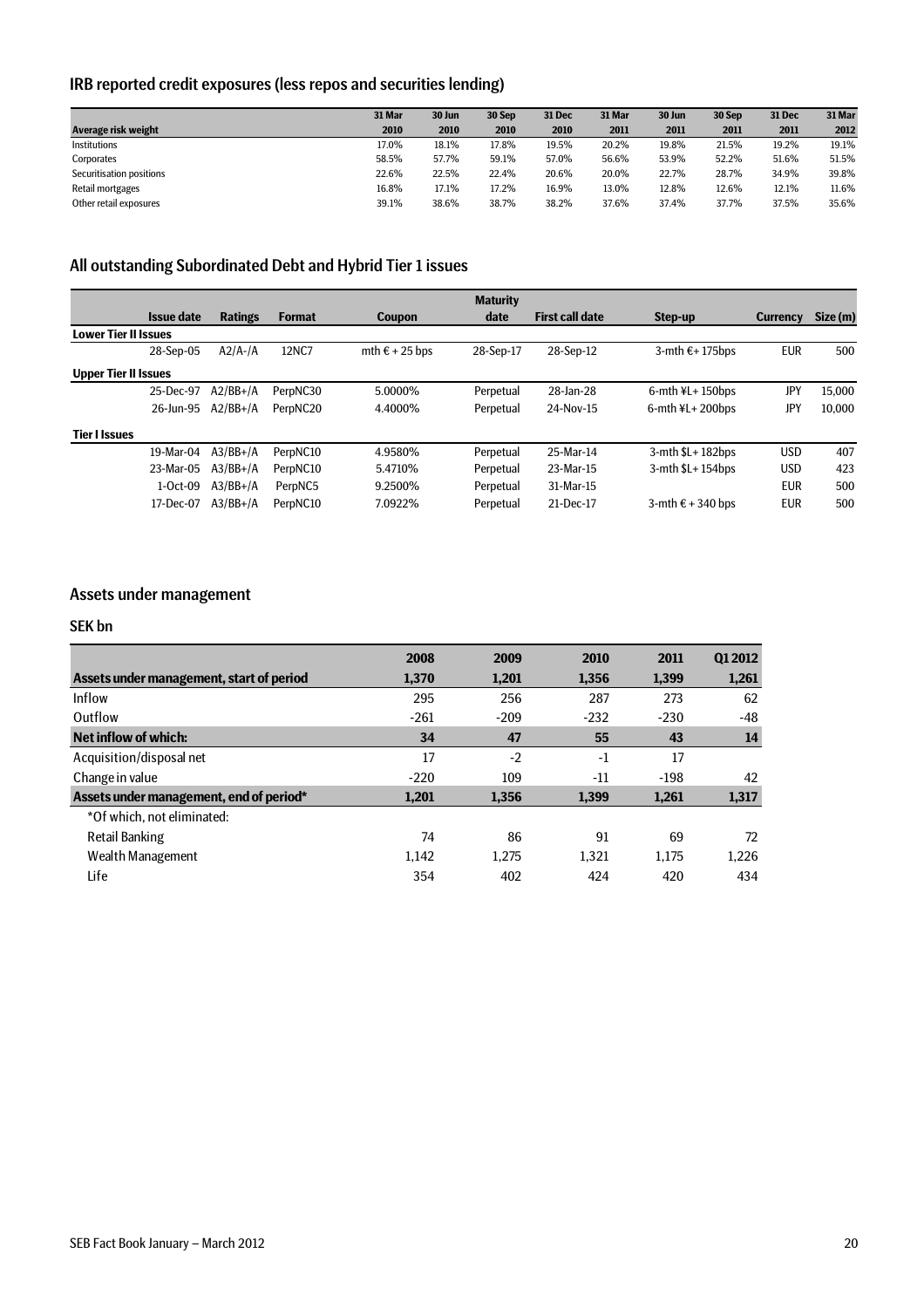# Credit portfolio

# Credit portfolio\*

#### On & off balance, SEK bn

|                               | 31 Dec | 31 Dec | 31 Dec | 31 Dec | 31 Mar | 30 Jun | 31 Sep | 31 Dec | 31 Mar |
|-------------------------------|--------|--------|--------|--------|--------|--------|--------|--------|--------|
| <b>SEB Group</b>              | 2007   | 2008   | 2009   | 2010   | 2011   | 2011   | 2011   | 2011   | 2012   |
| Lending                       | 1,112  | 1,362  | 1,227  | 1,162  | 1.141  | 1.145  | 1,182  | 1,165  | 1,199  |
| <b>Contingent Liabilities</b> | 365    | 442    | 406    | 430    | 396    | 407    | 417    | 429    | 426    |
| Derivative Instruments        | 75     | 130    | 102    | 90     | 87     | 89     | 113    | 108    | 105    |
| <b>Credit Portfolio</b>       | 1.553  | 1.934  | 1,735  | 1,682  | 1,624  | 1,641  | 1,712  | 1,702  | 1,730  |

*\* Before loan loss reserves, excluding repos & debt instruments. Including German Retail until Dec 2010.*

# Credit portfolio by industry and geography\*

| SEB Group, 31 March 2012               |           |                |         |         |         |        |           |         |              |              |
|----------------------------------------|-----------|----------------|---------|---------|---------|--------|-----------|---------|--------------|--------------|
| <b>SEK m</b>                           | Sweden    | <b>Denmark</b> | Norway  | Finland | Estonia | Latvia | Lithuania | Germany | Other        | <b>Total</b> |
| <b>Banks</b>                           | 89,560    | 18,567         | 13,026  | 2,478   | 175     | 438    | 445       | 44,829  | 18,120       | 187,638      |
| Finance and insurance                  | 60,582    | 694            | 4,881   | 1,375   | 175     | 515    | 438       | 15.824  | 3,304        | 87,788       |
| Wholesale and retail                   | 35,952    | 1,710          | 902     | 930     | 2,202   | 2,966  | 7,589     | 11,133  | 4,818        | 68,202       |
| Transportation                         | 31,436    | 190            | 1,726   | 589     | 1,220   | 1,799  | 2,276     | 6,169   | 285          | 45,690       |
| Shipping                               | 28,801    | 148            | 311     | 189     | 726     | 142    | 249       | 11      | 5,660        | 36,237       |
| <b>Business and household services</b> | 93,222    | 947            | 4,653   | 810     | 2,021   | 2,135  | 2,248     | 16,752  | 923          | 123,711      |
| Construction                           | 11,526    | 322            | 485     | 572     | 907     | 1,251  | 1,066     | 3,377   | 954          | 20,460       |
| Manufacturing                          | 130,368   | 2,029          | 4,050   | 9,834   | 3,627   | 1,926  | 6,548     | 30,967  | 8,159        | 197,508      |
| Agriculture, forestry and fishing      | 4,822     | 271            | $_{11}$ | 33      | 1,087   | 1,908  | 617       | 35      | 11           | 8,795        |
| Mining and quarrying                   | 18,478    | 105            | 11,019  | 259     | 23      | 119    | 88        |         | 385          | 30,476       |
| Electricity, gas and water supply      | 28,013    | 242            | 575     | 5,229   | 2,296   | 1,651  | 1,883     | 12,514  | 283          | 52,686       |
| Other                                  | 20,321    | 893            | 3,494   | 732     | 246     | 303    | 208       | 1.687   | 4,264        | 32,148       |
| <b>Corporates</b>                      | 463,521   | 7,551          | 32,107  | 20,552  | 14,530  | 14,715 | 23,210    | 98,469  | 29,046       | 703,701      |
| Commercial                             | 83,732    | 293            | 1,758   | 769     | 5,360   | 2,640  | 10,251    | 42,896  | 1            | 147,699      |
| Multi-family                           | 103.843   |                | 82      |         |         | 1,925  | 13        | 23.218  |              | 129,082      |
| <b>Property Management</b>             | 187,575   | 293            | 1,840   | 769     | 5,360   | 4,565  | 10,264    | 66.114  | $\mathbf{1}$ | 276,781      |
| <b>Public Administration</b>           | 17,519    | 7              | 217     | 1,207   | 1,755   | 277    | 2,442     | 50,906  | 1,545        | 75,875       |
| Household mortgage                     | 359,359   |                | 2,846   |         | 13,912  | 8,114  | 18,089    |         | 2,919        | 405,239      |
| Other                                  | 41,539    | 4,417          | 24,152  | 1,027   | 2,625   | 2,837  | 1,508     | 7       | 3,001        | 81,113       |
| <b>Households</b>                      | 400,898   | 4,417          | 26,998  | 1,027   | 16,537  | 10,951 | 19,597    | 7       | 5,920        | 486,352      |
| <b>Credit portfolio</b>                | 1,159,073 | 30,835         | 74,188  | 26,033  | 38,357  | 30,946 | 55,958    | 260,325 | 54,632       | 1,730,347    |

\* The geographical distribution is based on where the loan is booked. Amounts before provisions for credit losses.

| SEB Group, 31 December 2011            |           |                |        |         |         |        |           |         |        |              |
|----------------------------------------|-----------|----------------|--------|---------|---------|--------|-----------|---------|--------|--------------|
| SEK <sub>m</sub>                       | Sweden    | <b>Denmark</b> | Norway | Finland | Estonia | Latvia | Lithuania | Germany | Other  | <b>Total</b> |
| <b>Banks</b>                           | 75,407    | 14,537         | 11,243 | 1,262   | 119     | 529    | 574       | 37,854  | 13,123 | 154,648      |
| Finance and insurance                  | 57,651    | 799            | 4,613  | 478     | 174     | 520    | 446       | 17.302  | 2,909  | 84,892       |
| Wholesale and retail                   | 36,339    | 1,549          | 840    | 520     | 2,563   | 3,384  | 7,476     | 11,353  | 5,152  | 69,176       |
| Transportation                         | 27,941    | 304            | 1,475  | 118     | 1,114   | 1,897  | 2,216     | 6,703   | 298    | 42,066       |
| Shipping                               | 33,573    | 149            | 447    | 193     | 591     | 149    | 260       | 14      | 5,975  | 41,351       |
| <b>Business and household services</b> | 95,486    | 954            | 6,698  | 543     | 2,155   | 2,094  | 2,167     | 19,671  | 1,598  | 131,366      |
| Construction                           | 11,663    | 174            | 482    | 252     | 938     | 1,254  | 1,047     | 2,844   | 786    | 19,440       |
| Manufacturing                          | 135,083   | 2,203          | 4,212  | 4,469   | 3,693   | 1,868  | 6,762     | 30,965  | 9,261  | 198,516      |
| Agriculture, forestry and fishing      | 4,720     | 358            | 10     | 31      | 1,098   | 1,932  | 568       | 35      | 312    | 9,064        |
| Mining and quarrying                   | 20,255    | 105            | 10,346 | 267     | 25      | 128    | 95        |         | 64     | 31,285       |
| Electricity, gas and water supply      | 29,492    | 242            | 585    | 3,455   | 2,468   | 1,627  | 1,884     | 11,810  | 735    | 52,298       |
| Other                                  | 18,813    | 746            | 2,433  | 182     | 262     | 297    | 228       | 1,055   | 4,466  | 28,482       |
| <b>Corporates</b>                      | 471,016   | 7,583          | 32,141 | 10,508  | 15,081  | 15,150 | 23,149    | 101,752 | 31,556 | 707,936      |
| Commercial                             | 85,057    | 304            | 1,718  | 546     | 5,449   | 2,905  | 10,508    | 43,982  | 1      | 150,470      |
| Multi-family                           | 103.153   |                | 81     |         |         | 1,845  | 14        | 24.741  |        | 129,834      |
| <b>Property Management</b>             | 188,210   | 304            | 1,799  | 546     | 5,449   | 4,750  | 10,522    | 68,723  | 1      | 280,304      |
| <b>Public Administration</b>           | 19,107    | 17             | 219    | 1,210   | 1,806   | 158    | 2,622     | 57,589  | 1,576  | 84,304       |
| Household mortgage                     | 346,117   |                | 3,037  |         | 14,122  | 8,289  | 18,431    |         | 2,782  | 392,778      |
| Other                                  | 41,639    | 4,488          | 21,974 | 1,192   | 2,676   | 2,932  | 1,553     | 7       | 5,767  | 82,228       |
| <b>Households</b>                      | 387,756   | 4,488          | 25,011 | 1,192   | 16,798  | 11,221 | 19,984    | 7       | 8,549  | 475,006      |
| Credit portfolio                       | 1,141,496 | 26,929         | 70,413 | 14,718  | 39,253  | 31,808 | 56,851    | 265,925 | 54,805 | 1,702,198    |

\* The geographical distribution is based on where the loan is booked. Amounts before provisions for credit losses.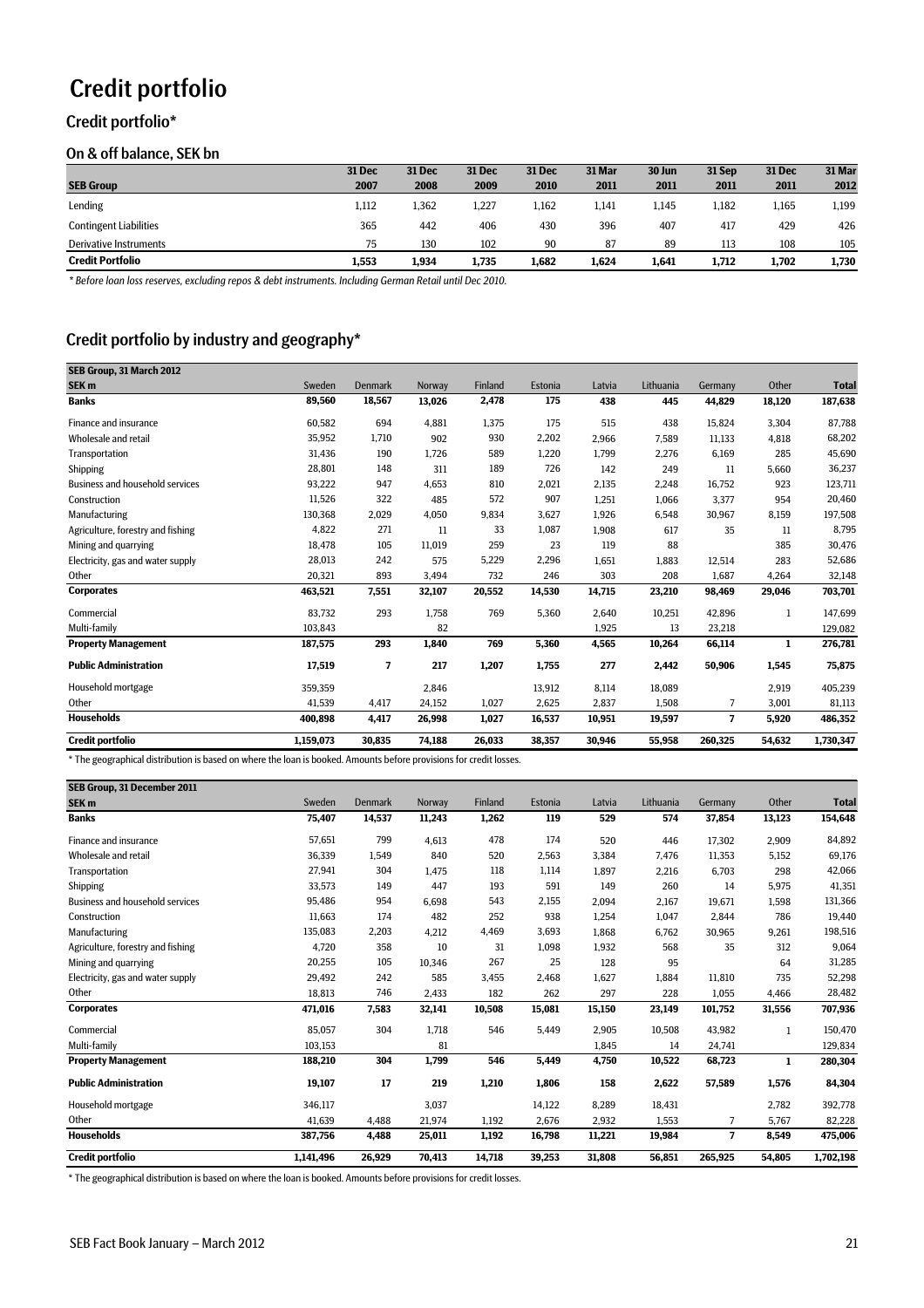# Loan portfolio by industry and geography\*

| SEB Group, 31 March 2012               |         |                          |              |         |         |        |                |                |              |              |
|----------------------------------------|---------|--------------------------|--------------|---------|---------|--------|----------------|----------------|--------------|--------------|
| SEK <sub>m</sub>                       | Sweden  | <b>Denmark</b>           | Norway       | Finland | Estonia | Latvia | Lithuania      | Germany        | Other        | <b>Total</b> |
| <b>Banks</b>                           | 40,230  | 5,347                    | 3,275        | 541     | 167     | 400    | 205            | 32,684         | 11,372       | 94,221       |
| Finance and insurance                  | 34,746  | 106                      | 1,780        | 19      | 40      | 301    | $\overline{7}$ | 8,532          | 3,218        | 48,749       |
| Wholesale and retail                   | 20,080  | 1,201                    | 301          | 591     | 1,509   | 2,288  | 5,594          | 3.735          | 3,387        | 38,686       |
| Transportation                         | 22,404  | 33                       | 1,392        | 3       | 791     | 1,445  | 1,960          | 2,584          | 268          | 30,880       |
| Shipping                               | 22,816  | 50                       | 43           | 189     | 242     | 140    | 249            | 11             | 5,023        | 28,763       |
| <b>Business and household services</b> | 55,131  | 427                      | 2,742        | 354     | 1,783   | 1,207  | 1,537          | 7,581          | 429          | 71,191       |
| Construction                           | 5,636   | 273                      | 225          | 47      | 381     | 741    | 545            | 218            | 25           | 8,091        |
| Manufacturing                          | 54,344  | 1,138                    | 632          | 4,263   | 2,324   | 1,546  | 4,453          | 8,879          | 5,000        | 82,579       |
| Agriculture, forestry and fishing      | 3,894   | 16                       | $\mathbf{1}$ | 33      | 935     | 1,676  | 495            |                | 3            | 7,053        |
| Mining and quarrying                   | 10,918  |                          | 13           | 259     | 22      | 110    | 88             |                | 5            | 11,415       |
| Electricity, gas and water supply      | 11,479  | 33                       | 104          | 3,380   | 1,187   | 1,014  | 1,462          | 5,543          | 97           | 24,299       |
| Other                                  | 16,016  | 885                      | 3,025        | 196     | 225     | 279    | 197            | 1,508          | 3,840        | 26,171       |
| <b>Corporates</b>                      | 257,464 | 4,162                    | 10,258       | 9,334   | 9,439   | 10,747 | 16,587         | 38,591         | 21,295       | 377,877      |
| Commercial                             | 72,204  | 130                      | 929          | 746     | 5,176   | 2,572  | 9,828          | 39,169         | $\mathbf{1}$ | 130,755      |
| Multi-family                           | 91.942  |                          | 80           |         |         | 1,882  | 13             | 21,722         |              | 115,639      |
| <b>Property Management</b>             | 164,146 | 130                      | 1,009        | 746     | 5,176   | 4,454  | 9,841          | 60,891         | 1            | 246,394      |
| <b>Public Administration</b>           | 4,928   | $\overline{\phantom{a}}$ | 132          | 1,207   | 1,461   | 102    | 1,988          | 49,470         | 1,545        | 60,840       |
| Household mortgage                     | 331,077 |                          | 2,846        |         | 13.884  | 8.086  | 17,908         |                | 2,920        | 376,721      |
| Other                                  | 23,731  | 2,487                    | 8,203        | 540     | 2,066   | 2,148  | 975            | $\overline{7}$ | 2,582        | 42,739       |
| <b>Households</b>                      | 354,808 | 2,487                    | 11,049       | 540     | 15,950  | 10,234 | 18,883         | $\overline{7}$ | 5,502        | 419,460      |
| Loan portfolio                         | 821,576 | 12,133                   | 25,723       | 12,368  | 32,193  | 25,937 | 47,504         | 181,643        | 39,715       | 1,198,792    |
| Repos, credit institutions             |         |                          |              |         |         |        |                |                |              | 28,792       |
| Repos, general public                  |         |                          |              |         |         |        |                |                |              | 73,750       |
| <b>Debt instruments</b>                |         |                          |              |         |         |        |                |                |              | 54,653       |
| <b>Reserves</b>                        |         |                          |              |         |         |        |                |                |              | $-10,528$    |
| Retail, SEB Ukraine gross              |         |                          |              |         |         |        |                |                |              | $-1,870$     |
| <b>Total lending</b>                   |         |                          |              |         |         |        |                |                |              | 1,343,589    |

\* The geographical distribution is based on where the loan is booked.

| SEB Group, 31 December 2011            |         |                |        |                |         |        |           |         |              |              |
|----------------------------------------|---------|----------------|--------|----------------|---------|--------|-----------|---------|--------------|--------------|
| SEK <sub>m</sub>                       | Sweden  | <b>Denmark</b> | Norway | Finland        | Estonia | Latvia | Lithuania | Germany | Other        | <b>Total</b> |
| <b>Banks</b>                           | 28,206  | 3,981          | 3,044  | 193            | 112     | 493    | 344       | 25,581  | 10,160       | 72,114       |
| <b>Finance and insurance</b>           | 26,160  | 105            | 1,593  | $\overline{2}$ | 38      | 349    | 8         | 9,674   | 2,609        | 40,538       |
| Wholesale and retail                   | 19,616  | 1,046          | 419    | 407            | 1,769   | 2,247  | 5,524     | 3,970   | 3,625        | 38,623       |
| Transportation                         | 21,676  | 152            | 1,118  | 5              | 677     | 1,524  | 1,989     | 2,196   | 254          | 29,591       |
| Shipping                               | 23,307  | 50             | 45     | 193            | 289     | 147    | 259       | 14      | 5,123        | 29,427       |
| <b>Business and household services</b> | 55,067  | 462            | 2,699  | 356            | 1,889   | 1,445  | 1,574     | 7,915   | 1,044        | 72,451       |
| Construction                           | 5,234   | 163            | 247    | 52             | 376     | 784    | 534       | 330     | 46           | 7,766        |
| Manufacturing                          | 54,145  | 981            | 624    | 4,186          | 2,313   | 1,582  | 4,548     | 8,275   | 5,027        | 81,681       |
| Agriculture, forestry and fishing      | 3,716   | 104            | 7      | 31             | 983     | 1,691  | 507       |         | 303          | 7,342        |
| Mining and quarrying                   | 12,483  |                | 13     | 267            | 23      | 114    | 95        |         | 5            | 13,000       |
| Electricity, gas and water supply      | 11,335  | 35             | 95     | 3,434          | 1,154   | 1,027  | 1,523     | 3,663   | 382          | 22,648       |
| Other                                  | 16,828  | 744            | 2,110  | 156            | 245     | 278    | 212       | 965     | 3,881        | 25,419       |
| <b>Corporates</b>                      | 249,567 | 3,842          | 8,970  | 9,089          | 9,756   | 11,188 | 16,773    | 37,002  | 22,299       | 368,486      |
| Commercial                             | 72,147  | 89             | 856    | 525            | 5,252   | 2,828  | 10,094    | 39,866  | $\mathbf{1}$ | 131,658      |
| Multi-family                           | 90,537  |                | 79     |                |         | 1,798  | 14        | 23,113  |              | 115,541      |
| <b>Property Management</b>             | 162,684 | 89             | 935    | 525            | 5,252   | 4,626  | 10,108    | 62,979  | $\mathbf{1}$ | 247,199      |
| <b>Public Administration</b>           | 4,909   | 18             | 127    | 1,210          | 1,493   | 89     | 2,067     | 52,959  | 1,576        | 64,448       |
| Household mortgage                     | 321,932 |                | 3,037  |                | 14,088  | 8,260  | 18,247    |         | 2,782        | 368,346      |
| Other                                  | 24,496  | 2,533          | 8,940  | 744            | 2,120   | 2,174  | 1,031     | 6       | 2,523        | 44,567       |
| <b>Households</b>                      | 346,428 | 2,533          | 11,977 | 744            | 16,208  | 10,434 | 19,278    | 6       | 5,305        | 412,913      |
| Loan portfolio                         | 791,794 | 10,463         | 25,053 | 11,761         | 32,821  | 26,830 | 48,570    | 178,527 | 39,341       | 1,165,160    |
| Repos, credit institutions             |         |                |        |                |         |        |           |         |              | 30,201       |
| Repos, general public                  |         |                |        |                |         |        |           |         |              | 72,244       |
| Debt instruments                       |         |                |        |                |         |        |           |         |              | 60,327       |
| <b>Reserves</b>                        |         |                |        |                |         |        |           |         |              | $-10,801$    |
| Retail, SEB Ukraine gross              |         |                |        |                |         |        |           |         |              | $-2,145$     |
| <b>Total lending</b>                   |         |                |        |                |         |        |           |         |              | 1,314,986    |

\* The geographical distribution is based on where the loan is booked.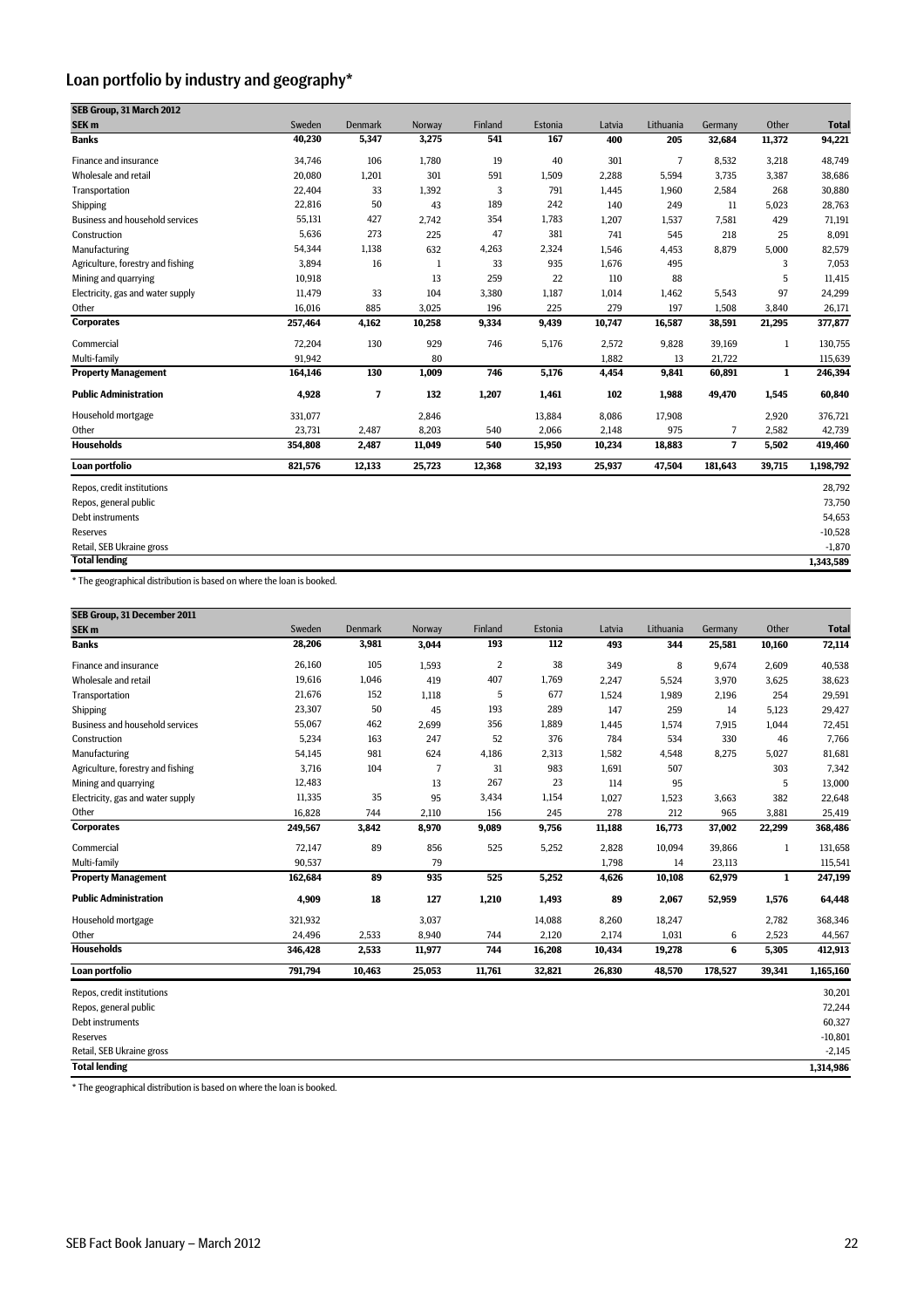

Mar '10 Jun '10 Sep '10 Dec '10 Mar '11 Jun '11 Sep '11 Dec '11 Mar '12 \* Including MB Other

#### Credit portfolio – Corporates Credit portfolio – Property Management



#### Credit portfolio by industry and geography\*

|                                         | 31 Mar   | 30 Jun         | 30 Sep         | 31 Dec   | 31 Mar         | 30 Jun         | 30 Sep       | 31 Dec         | 31 Mar         |
|-----------------------------------------|----------|----------------|----------------|----------|----------------|----------------|--------------|----------------|----------------|
| <b>SEK bn</b>                           | 2010     | 2010           | 2010           | 2010     | 2011           | 2011           | 2011         | 2011           | 2012           |
| <b>Banks</b>                            | 212      | 188            | 215            | 185      | 193            | 171            | 183          | 155            | 188            |
| <b>Corporates</b>                       | 646      | 655            | 647            | 666      | 650            | 667            | 704          | 708            | 704            |
| Nordic countries                        | 452      | 465            | 470            | 484      | 478            | 483            | 514          | 521            | 524            |
| Germany                                 | 107      | 110            | 101            | 106      | 100            | 101            | 107          | 102            | 99             |
| <b>Baltic countries</b>                 | 60       | 56             | 54             | 51       | 49             | 51             | 56           | 53             | 53             |
| Other                                   | 27       | 24             | 22             | 25       | 24             | 32             | 28           | 32             | 29             |
| <b>Commercial property management</b>   | 147      | 146            | 142            | 136      | 143            | 152            | 155          | 150            | 148            |
| Nordic countries                        | 72       | 71             | 72             | 69       | 75             | 85             | 88           | 88             | 87             |
| Germany                                 | 51       | 52             | 48             | 46       | 46             | 47             | 47           | 44             | 43             |
| <b>Baltic countries</b>                 | 24       | 23             | 21             | 20       | 20             | 20             | 20           | 19             | 18             |
| Other                                   | 1        | 1              | 1              | 1        | 1              | $\bf{0}$       | $\bf{0}$     | $\bf{0}$       | $\mathbf{0}$   |
| <b>Multi-family property management</b> | 97       | 101            | 102            | 111      | 113            | 120            | 125          | 130            | 129            |
| Nordic countries                        | 66       | 72             | 75             | 82       | 86             | 93             | 98           | 103            | 104            |
| Germany                                 | 28       | 27             | 25             | 26       | 25             | 26             | 26           | 25             | 23             |
| <b>Baltic countries</b>                 | 3        | $\overline{2}$ | $\overline{2}$ | 2        | $\overline{2}$ | $\overline{2}$ | 2            | $\overline{2}$ | $\overline{2}$ |
| Other                                   | $\bf{0}$ | $\bf{0}$       | $\bf{0}$       | $\bf{0}$ | $\mathbf{0}$   | $\bf{0}$       | $\mathbf{0}$ | $\mathbf{0}$   | $\bf{0}$       |
| <b>Public administration</b>            | 90       | 87             | 81             | 76       | 91             | 78             | 82           | 84             | 76             |
| <b>Households</b>                       | 507      | 514            | 509            | 509      | 434            | 454            | 462          | 475            | 486            |
| Nordic countries                        | 354      | 363            | 366            | 369      | 378            | 398            | 405          | 418            | 433            |
| Germany                                 | 92       | 90             | 86             | 84       | $\Omega$       | $\bf{0}$       | $\theta$     | $\bf{0}$       | $\bf{0}$       |
| <b>Baltic countries</b>                 | 56       | 54             | 51             | 50       | 49             | 50             | 50           | 48             | 47             |
| Other                                   | 6        | 6              | 6              | 6        | 6              | 6              | 7            | 9              | 6              |
| <b>Total credit portfolio</b>           | 1,699    | 1,691          | 1,696          | 1,682    | 1,624          | 1,641          | 1,711        | 1,703          | 1,730          |

\* Geographic distribution is based on where the loan is booked. Amounts before provisions for credit losses.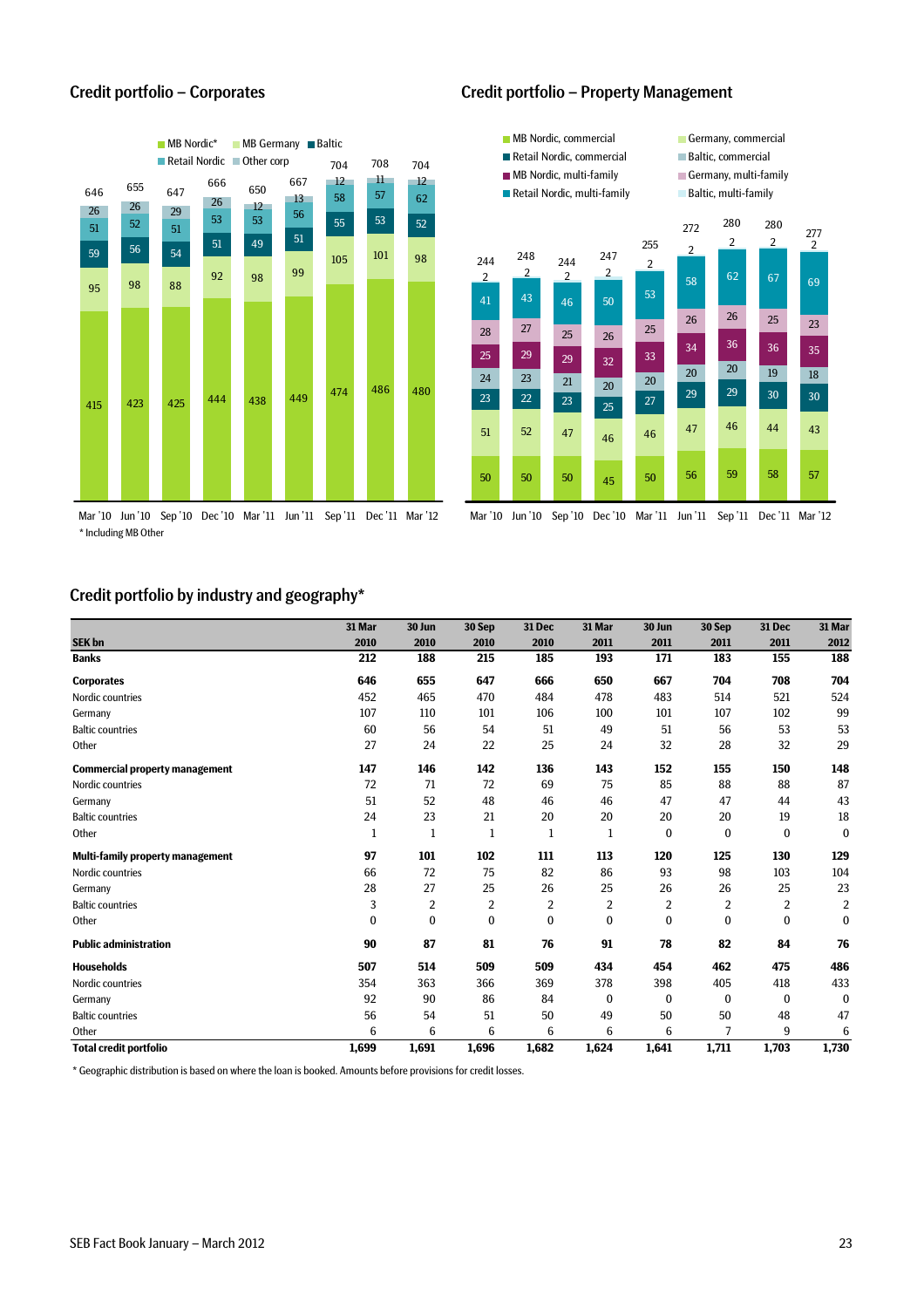# Asset quality

Credit loss level, % \*



# Development of Non-performing loans

#### SEK bn

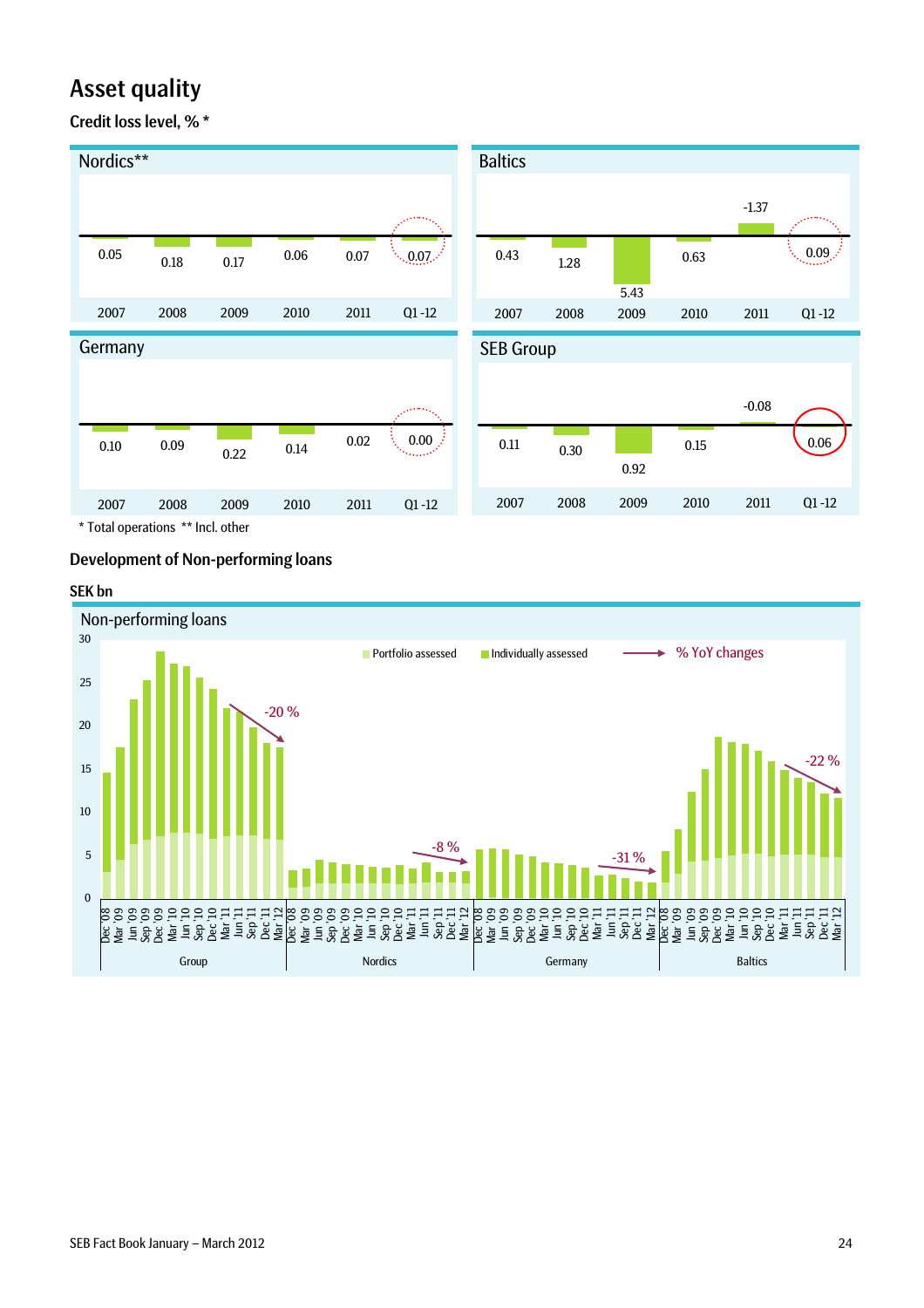### Non-performing loans & reserves

#### SEB Group, SEK bn



Dec '08 Mar '09 Jun '09 Sep '09 Dec '09 Mar '10 Jun '10 Sep '10 Dec '10 Mar '11 Jun '11 Sep '11 Dec '11 Mar '12

### Non-performing loans & reserves

### SEB Group, SEK m

|                                 | 31 Mar | 30 Jun | 30 Sep | 31 Dec | 31 Mar | 30 Jun | 30 Sep | <b>31 Dec</b> | 31 Mar |
|---------------------------------|--------|--------|--------|--------|--------|--------|--------|---------------|--------|
|                                 | 2010   | 2010   | 2010   | 2010   | 2011   | 2011   | 2011   | 2011          | 2012   |
| Individually assessed loans     |        |        |        |        |        |        |        |               |        |
| Impaired loans, gross           | 19,621 | 19,238 | 18,136 | 17,218 | 14,870 | 14,455 | 12,538 | 11,090        | 10,678 |
| Specific reserves               | 10,222 | 10,407 | 9,455  | 8,883  | 7,801  | 7,234  | 6,575  | 5,938         | 5,783  |
| Collective reserves             | 4,893  | 4,386  | 3,822  | 3,030  | 2,459  | 2,132  | 2,026  | 1,948         | 1,882  |
| Off Balance sheet reserves      | 516    | 503    | 491    | 476    | 400    | 398    | 378    | 369           | 346    |
| Specific reserve ratio          | 52%    | 54%    | 52%    | 52%    | 52%    | 50%    | 52%    | 54%           | 54%    |
| Total reserve ratio             | 77%    | 77%    | 73%    | 69%    | 69%    | 65%    | 69%    | 71%           | 72%    |
| <b>Portfolio assessed loans</b> |        |        |        |        |        |        |        |               |        |
| Loans past due > 60 days        | 7,148  | 7,107  | 6,980  | 6,534  | 6,696  | 6,796  | 6,804  | 6,483         | 6,404  |
| <b>Restructured loans</b>       | 450    | 555    | 505    | 502    | 503    | 523    | 530    | 501           | 498    |
| Collective reserves             | 3,509  | 3,668  | 3,594  | 3,576  | 3,544  | 3,418  | 3,499  | 3,351         | 3,284  |
| Reserve ratio                   | 46%    | 48%    | 48%    | 51%    | 49%    | 47%    | 48%    | 48%           | 48%    |
| Non-performing loans            | 27,219 | 26,900 | 25,621 | 24,254 | 22,069 | 21,773 | 19,873 | 18,074        | 17,580 |
| <b>Total reserves</b>           | 19,141 | 18,965 | 17,363 | 15,965 | 14,204 | 13,182 | 12,478 | 11,606        | 11,295 |
| NPL coverage ratio              | 70%    | 71%    | 68%    | 66%    | 64%    | 61%    | 63%    | 64%           | 64%    |
| Non-performing loans / Lending  | 1.9%   | 1.8%   | 1.8%   | 1.8%   | 1.7%   | 1.7%   | 1.4%   | 1.4%          | 1.3%   |

#### Baltic geographies, SEK m

|                                 | 31 Mar | 30 Jun | 30 Sep | 31 Dec | 31 Mar | 30 Jun | 30 Sep | 31 Dec | 31 Mar |
|---------------------------------|--------|--------|--------|--------|--------|--------|--------|--------|--------|
|                                 | 2010   | 2010   | 2010   | 2010   | 2011   | 2011   | 2011   | 2011   | 2012   |
| Individually assessed loans     |        |        |        |        |        |        |        |        |        |
| Impaired loans, gross           | 13,050 | 12,743 | 11,880 | 10,875 | 9,855  | 8,793  | 8,332  | 7,324  | 6,914  |
| Specific reserves               | 6,634  | 6,759  | 6,060  | 5,502  | 4,922  | 4,385  | 4,178  | 3,683  | 3,585  |
| Collective reserves             | 2,913  | 2,741  | 2,254  | 1,670  | 1,350  | 1,178  | 1,036  | 956    | 866    |
| Off balance sheet reserves      | 82     | 87     | 86     | 73     | 69     | 69     | 48     | 31     | 15     |
| Specific reserve ratio          | 51%    | 53%    | 51%    | 51%    | 50%    | 50%    | 50%    | 50%    | 52%    |
| Total reserve ratio             | 73%    | 74%    | 70%    | 66%    | 64%    | 63%    | 63%    | 63%    | 64%    |
| <b>Portfolio assessed loans</b> |        |        |        |        |        |        |        |        |        |
| Loans past due > 60 days        | 4.649  | 4.705  | 4,735  | 4,495  | 4,635  | 4.667  | 4.644  | 4,366  | 4,327  |
| <b>Restructured loans</b>       | 450    | 555    | 505    | 502    | 503    | 523    | 530    | 501    | 498    |
| Collective reserves             | 2,507  | 2,640  | 2,690  | 2,727  | 2,757  | 2,616  | 2,677  | 2,544  | 2,485  |
| Reserve ratio                   | 49%    | 50%    | 51%    | 55%    | 54%    | 50%    | 52%    | 52%    | 52%    |
| <b>Non-performing loans</b>     | 18.149 | 18,003 | 17,119 | 15,872 | 14,994 | 13,983 | 13,506 | 12,192 | 11,738 |
| <b>Total reserves</b>           | 12,136 | 12,227 | 11,090 | 9,972  | 9,097  | 8,248  | 7,939  | 7,215  | 6,951  |
| NPL coverage ratio              | 67%    | 68%    | 65%    | 63%    | 61%    | 59%    | 59%    | 59%    | 59%    |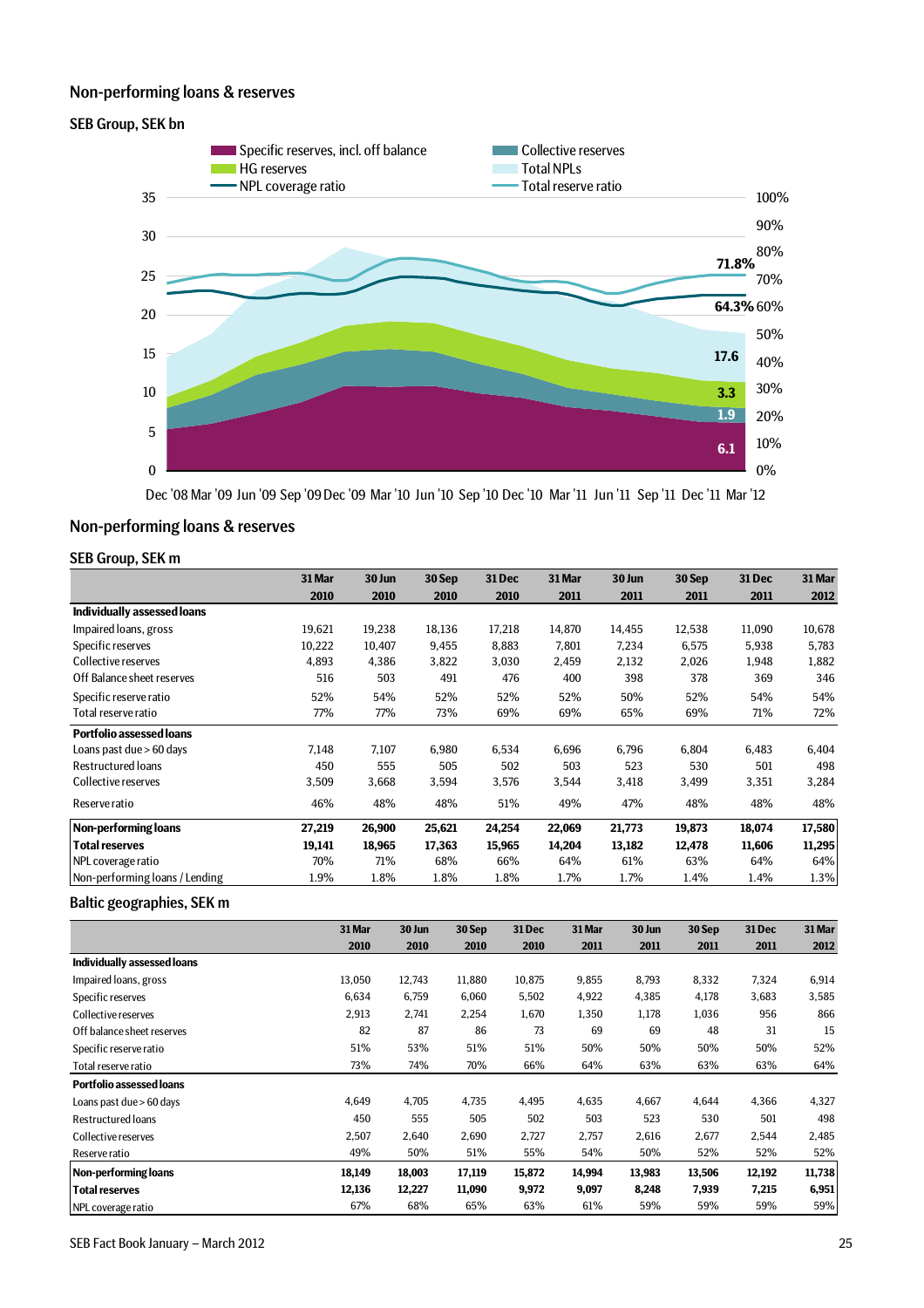# Impaired loans by industry and geography\*

#### (Individually assessed loans)

| SEB Group, 31 March 2012                                                                                           |                |                         |              |                         |              |              |              |                         |                |                |
|--------------------------------------------------------------------------------------------------------------------|----------------|-------------------------|--------------|-------------------------|--------------|--------------|--------------|-------------------------|----------------|----------------|
| SEK <sub>m</sub>                                                                                                   | Sweden         | Denmark                 | Norway       | Finland                 | Estonia      | Latvia       | Lithuania    | Germany                 | Other          | <b>Total</b>   |
| <b>Banks</b>                                                                                                       | 332            | 4                       |              |                         |              |              |              | $\overline{\mathbf{2}}$ |                | 338            |
| Finance and insurance                                                                                              | 22             |                         |              | $\overline{4}$          | $\mathbf{1}$ |              |              | $\overline{2}$          |                | 29             |
| Wholesale and retail                                                                                               | 68             |                         |              |                         | 34           | 227          | 380          | 101                     |                | 810            |
| Transportation                                                                                                     | 13             |                         | $\,1$        |                         | 3            | 30           | 144          | 5                       |                | 196            |
| Shipping                                                                                                           | $\overline{2}$ |                         |              |                         |              |              | 84           |                         |                | 86             |
| <b>Business and household services</b>                                                                             | 123            | 106                     | 58           |                         | 43           | 60           | 245          | 8                       | $\overline{4}$ | 647            |
| Construction                                                                                                       | 49             | $\mathbf 5$             | $\mathbf{1}$ |                         | 79           | 194          | 109          | 50                      | 19             | 506            |
| Manufacturing                                                                                                      | 69             | 5                       | 9            | 50                      | 220          | 62           | 301          | 198                     | 32             | 946            |
| Agriculture, forestry and fishing                                                                                  | $\overline{4}$ |                         |              |                         |              | 53           | 12           |                         | 14             | 83             |
| Mining and quarrying                                                                                               |                |                         |              |                         |              | 22           |              |                         | 12             | 34             |
| Electricity, gas and water supply                                                                                  | $\overline{2}$ |                         |              |                         | 3            |              |              |                         |                | 5              |
| Other                                                                                                              | 145            |                         | 5            |                         | 15           | 15           |              | $\overline{4}$          | 257            | 441            |
| <b>Corporates</b>                                                                                                  | 497            | 116                     | 74           | 54                      | 398          | 663          | 1,275        | 368                     | 338            | 3,783          |
| Commercial                                                                                                         | 85             |                         |              |                         | 304          | 772          | 3,060        | 1,332                   |                | 5,553          |
| Multi-family                                                                                                       | 36             |                         |              |                         |              | 172          |              | 182                     |                | 390            |
| <b>Property Management</b>                                                                                         | 121            |                         |              |                         | 304          | 944          | 3,060        | 1,514                   |                | 5,943          |
| <b>Public Administration</b>                                                                                       |                |                         |              |                         |              |              |              |                         |                |                |
| Household mortgage                                                                                                 | 10             |                         | $10\,$       |                         |              |              | 82           |                         |                | 102            |
| Other                                                                                                              |                | $\overline{4}$          | 42           |                         |              | 188          |              | $\overline{2}$          | 276            | 512            |
| <b>Households</b>                                                                                                  | 10             | 4                       | 52           |                         |              | 188          | 82           | $\mathbf 2$             | 276            | 614            |
| <b>Impaired loans</b>                                                                                              | 960            | 124                     | 126          | 54                      | 702          | 1,795        | 4,417        | 1,886                   | 614            | 10,678         |
| whereof Retail, SEB Ukraine                                                                                        |                |                         |              |                         |              |              |              |                         |                | -442           |
| <b>Impaired loans excl Retail, SEB Ukraine</b>                                                                     |                |                         |              |                         |              |              |              |                         |                | 10,236         |
| * The geographical distribution is based on where the loan is booked. Amounts before provisions for credit losses. |                |                         |              |                         |              |              |              |                         |                |                |
| SEB Group, 31 December 2011                                                                                        |                |                         |              |                         |              |              |              |                         |                |                |
| SEK <sub>m</sub>                                                                                                   | Sweden         | <b>Denmark</b>          | Norway       | Finland                 | Estonia      | Latvia       | Lithuania    | Germany                 | Other          | <b>Total</b>   |
| <b>Banks</b>                                                                                                       | 345            | $\overline{\mathbf{4}}$ |              |                         |              |              | $\mathbf{1}$ | $\mathbf{1}$            |                | 351            |
| Finance and insurance                                                                                              | 22             |                         | 3            | $\overline{4}$          | $\,1$        |              |              |                         |                | 30             |
| Wholesale and retail                                                                                               | 67             |                         |              |                         | 72           | 246          | 334          | 112                     |                | 831            |
| Transportation                                                                                                     | 15             |                         | $\sqrt{3}$   |                         | 3            | 50           | 170          | $\overline{4}$          |                | 245            |
| Shipping                                                                                                           | $\overline{4}$ |                         |              |                         |              |              | 87           |                         |                | 91             |
| <b>Business and household services</b>                                                                             | 105            | 107                     |              |                         | 43           | 57           | 270          | 11                      | 5              | 598            |
| Construction                                                                                                       | 41             | $\sqrt{5}$              | $\mathbf{1}$ |                         | 94           | 199          | 118          | 51                      | 19             | 528            |
| Manufacturing                                                                                                      | 84             | 5                       | 8            |                         | 221          | 68           | 313          | 199                     | 33             | 931            |
| Agriculture, forestry and fishing                                                                                  | 3              |                         |              |                         | 3            | 54           | 12           |                         | 14             | 86             |
| Mining and quarrying                                                                                               |                |                         |              |                         |              | 22           |              |                         | 12             | 34             |
| Electricity, gas and water supply                                                                                  |                |                         |              |                         | 3            | $\mathbf{1}$ |              |                         |                | $\overline{4}$ |
| Other                                                                                                              | 127            |                         | 9            |                         | 15           | 16           |              | $\overline{4}$          | 240            | 411            |
| <b>Corporates</b>                                                                                                  | 468            | 117                     | 24           | $\overline{\mathbf{4}}$ | 455          | 713          | 1,304        | 381                     | 323            | 3,789          |
| Commercial                                                                                                         | 48             |                         |              |                         | 340          | 839          | 3,209        | 1,471                   |                | 5,907          |
| Multi-family                                                                                                       | 37             |                         |              |                         |              | 177          |              | 216                     |                | 430            |
| <b>Property Management</b>                                                                                         | 85             |                         |              |                         | 340          | 1,016        | 3,209        | 1,687                   |                | 6,337          |
| <b>Public Administration</b>                                                                                       |                |                         |              |                         |              |              |              |                         |                |                |
| Household mortgage                                                                                                 |                |                         | 10           |                         |              |              | QA           |                         |                | 10A            |

Household mortgage 10 94 104 Other 2012 2013 2014 1948 2020 2014 2020 2020 2020 2031 2040 2020 2031 2040 2020 2031 2032 2040 2020 2031 2032 **Households 3 53 194 94 2 267 613 Impaired loans 898 124 77 4 795 1,923 4,608 2,071 590 11,090** whereof Retail, SEB Ukraine **-445**<br> **-445**<br> **Impaired loans excl Retail, SEB Ukraine - 10,6**45 **Impaired loans excl Retail, SEB Ukraine 10,645**

\* The geographical distribution is based on where the loan is booked. Amounts before provisions for credit losses.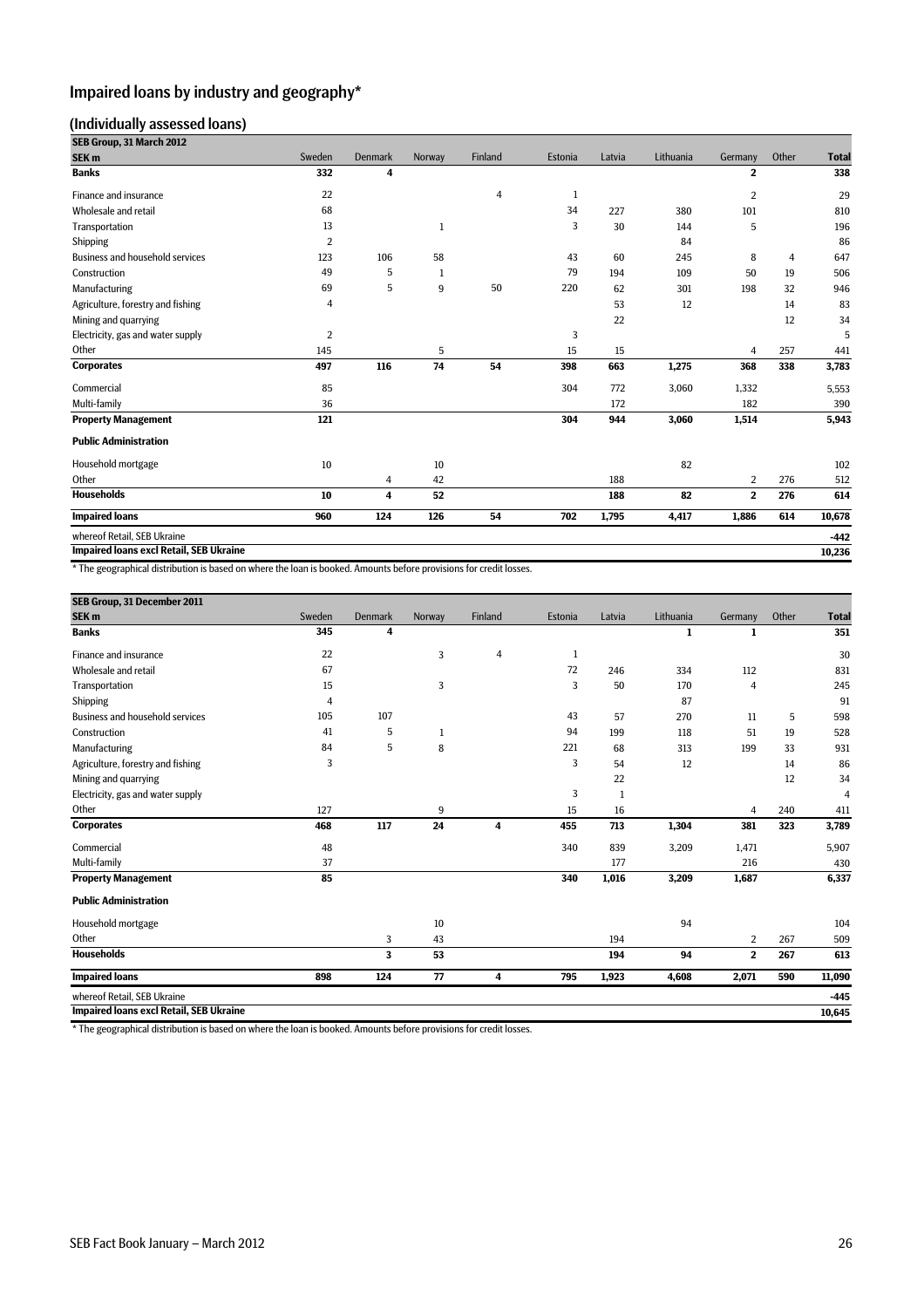#### Loans past due > 60 days

| SEB Group, 31 March 2012                |       |                |               |                |         |        |           |              |              |
|-----------------------------------------|-------|----------------|---------------|----------------|---------|--------|-----------|--------------|--------------|
| <b>SEK m</b>                            |       | Sweden Denmark | <b>Norway</b> | <b>Finland</b> | Estonia | Latvia | Lithuania | Other        | <b>Total</b> |
| <b>Corporates</b>                       | 21    | 9              | 44            | 41             | 176     | 194    | 119       | $\mathbf{2}$ | 606          |
| Household mortgage past due > 60 days   | 472   |                |               |                | 529     | 1.491  | 1,244     | 93           | 3,829        |
| Household mortgage restructured         |       |                |               |                | 44      | 126    | 328       |              | 498          |
| Other                                   | 674   | 270            | 313           | 24             | 97      | 331    | 144       | 116          | 1,969        |
| <b>Households</b>                       | 1,146 | 270            | 313           | 24             | 670     | 1,948  | 1,716     | 209          | 6,296        |
| whereof Retail, SEB Ukraine             |       |                |               |                |         |        |           |              | $-209$       |
| Non performing excl Retail, SEB Ukraine |       |                |               |                |         |        |           |              | 6,693        |
|                                         |       |                |               |                |         |        |           |              |              |
| SEB Group, 31 December 2011             |       |                |               |                |         |        |           |              |              |

| <b>SEK m</b>                            | Sweden | <b>Denmark</b> | <b>Norway</b> | <b>Finland</b> | Estonia | Latvia | Lithuania | Other | <b>Total</b> |
|-----------------------------------------|--------|----------------|---------------|----------------|---------|--------|-----------|-------|--------------|
| <b>Corporates</b>                       | 20     | 11             | 47            |                | 192     | 207    | 135       | 2     | 621          |
| Household mortgage past due > 60 days   | 481    |                |               |                | 537     | 1.480  | 1,231     | 94    | 3,823        |
| Household mortgage restructured         |        |                |               |                | 47      | 128    | 326       |       | 501          |
| Other                                   | 672    | 269            | 330           | 59             | 99      | 336    | 149       | 125   | 2,039        |
| <b>Households</b>                       | 1,153  | 269            | 330           | 59             | 683     | 1.944  | 1.706     | 219   | 6,363        |
| whereof Retail, SEB Ukraine             |        |                |               |                |         |        |           |       | $-219$       |
| Non performing excl Retail, SEB Ukraine |        |                |               |                |         |        |           |       | 6,765        |
|                                         |        |                |               |                |         |        |           |       |              |

\* The geographical distribution is based on where the loan is booked.

#### Market risk

The Group's risk taking in trading operations is primarily measured by value at risk, VaR. The Group has chosen a level of 99 per cent probability and a ten-day time-horizon for reporting. In the day-today risk management of trading positions, SEB follows up limits with a one-day time horizon. All risk exposures are well within the Board's decided limits. The table below shows the VaR exposure by risk type. Trading book VaR increased at the beginning of the quarter due to the increased risk within Merchant Banking and the decreasing divercification effect. The risk slightly decreased later during Q1 with the diversification effect staying at relatively high level.

| Value at Risk (99 per cent, ten days) |            |            |               |              |              |
|---------------------------------------|------------|------------|---------------|--------------|--------------|
| <b>SEK m</b>                          | <b>Min</b> | <b>Max</b> | 31 March 2012 | Average 2012 | Average 2011 |
| <b>Commodities</b>                    | 6          | 12         | 10            | 8            | 2            |
| Credit spread                         | 131        | 166        | 158           | 151          | 189          |
| Equity                                | 35         | 129        | 129           | 78           | 32           |
| <b>FX</b>                             | 36         | 78         | 64            | 55           | 44           |
| Interest rate                         | 94         | 203        | 120           | 151          | 80           |
| <b>Volatilities</b>                   | 37         | 66         | 43            | 46           | 28           |
| <b>Diversification</b>                |            |            | $-348$        | $-312$       | $-163$       |
| <b>Total</b>                          | 123        | 238        | 188           | 178          | 211          |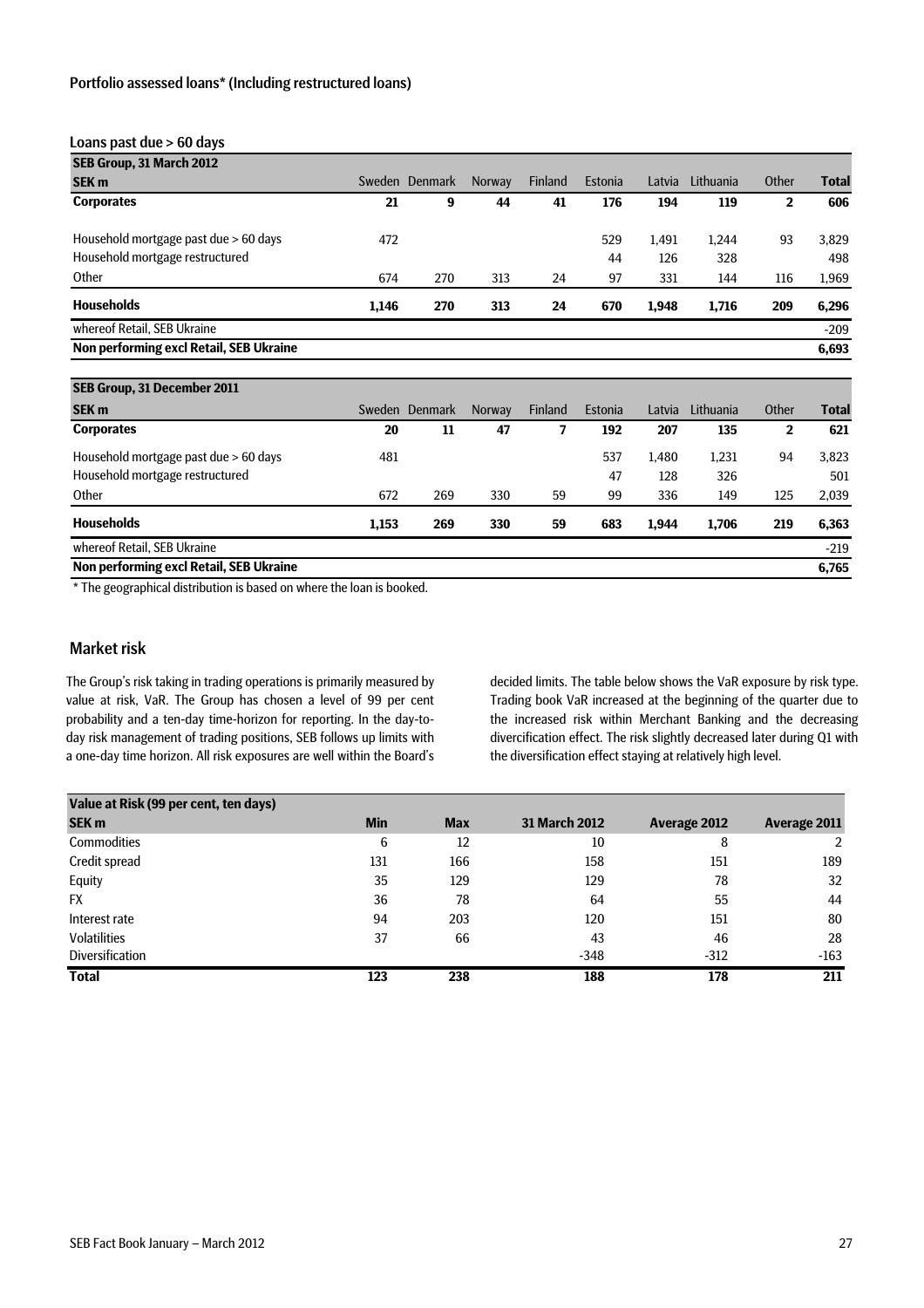# Debt instruments

Credit Risk Exposure SEK 255bn

# **By rating**

|                 | <b>Central &amp;</b> |                  |                |                   |                   |                     |
|-----------------|----------------------|------------------|----------------|-------------------|-------------------|---------------------|
|                 | local                |                  | <b>Covered</b> | <b>Structured</b> |                   |                     |
| <b>SEK bn</b>   | governments          | <b>Corporate</b> | <b>bonds</b>   | <b>Credits</b>    | <b>Financials</b> | <b>Total</b>        |
| AAA             | 28%                  | 0%               | 33%            | 3%                | 1%                | 65%                 |
| AA              | 8%                   | 0%               | 4%             | 2%                | 0%                | 14%                 |
| Α               | 0%                   | 0%               | 1%             | 1%                | 1%                | 4%                  |
| <b>BBB</b>      | 1%                   | $0\%$            | 0%             | $0\%$             | $0\%$             | 2%                  |
| BB/B            | 0%                   | 0%               | 0%             | 1%                | 0%                | 1%                  |
| CCC/CC          | 0%                   | 0%               | 0%             | 0%                | 0%                | 0%                  |
| No issue rating | 7%                   | 3%               | 1%             | $0\%$             | 2%                | $13\%$ <sup>*</sup> |
|                 | 45%                  | 4%               | 40%            | 8%                | 4%                | 100%                |

### **By geography**

|                | <b>Central &amp;</b> |                  |                |                   |                   |              |
|----------------|----------------------|------------------|----------------|-------------------|-------------------|--------------|
|                | local                |                  | <b>Covered</b> | <b>Structured</b> |                   |              |
| <b>SEK bn</b>  | governments          | <b>Corporate</b> | bonds          | <b>Credits</b>    | <b>Financials</b> | <b>Total</b> |
| Germany        | 28%                  | 0%               | 2%             | 0%                | 1%                | 31%          |
| Sweden         | 5%                   | 2%               | 20%            | 0%                | 1%                | 27%          |
| <b>Denmark</b> | 2%                   | 0%               | 7%             | 0%                | 0%                | 9%           |
| Norway         | 2%                   | 1%               | 3%             | 0%                | 1%                | 8%           |
| US.            | 0%                   | 0%               | 0%             | 2%                | 1%                | 4%           |
| Spain          | 0%                   | 0%               | 3%             | 1%                | 0%                | 4%           |
| France         | 0%                   | 0%               | 3%             | 0%                | 0%                | 3%           |
| Finland        | 1%                   | 0%               | 0%             | 0%                | $0\%$             | 2%           |
| Greece         | 0%                   | 0%               | 0%             | 0%                | $0\%$             | $0\%$        |
| Ireland        | 0%                   | 0%               | 0%             | 0%                | 0%                | $0\%$        |
| Italy          | 0%                   | 0%               | 0%             | 0%                | 0%                | 0%           |
| Portugal       | 0%                   | 0%               | 0%             | 0%                | $0\%$             | $0\%$        |
| Europe, other  | 6%                   | 0%               | 1%             | 4%                | 0%                | 11%          |
| Other          | 0%                   | 0%               | 0%             | 0%                | 0%                | 0%           |
|                | 45%                  | 4%               | 40%            | 8%                | 4%                | 100%         |

\* Mainly German "Bundesländer", and Swedish and Norwegian community-related exposure.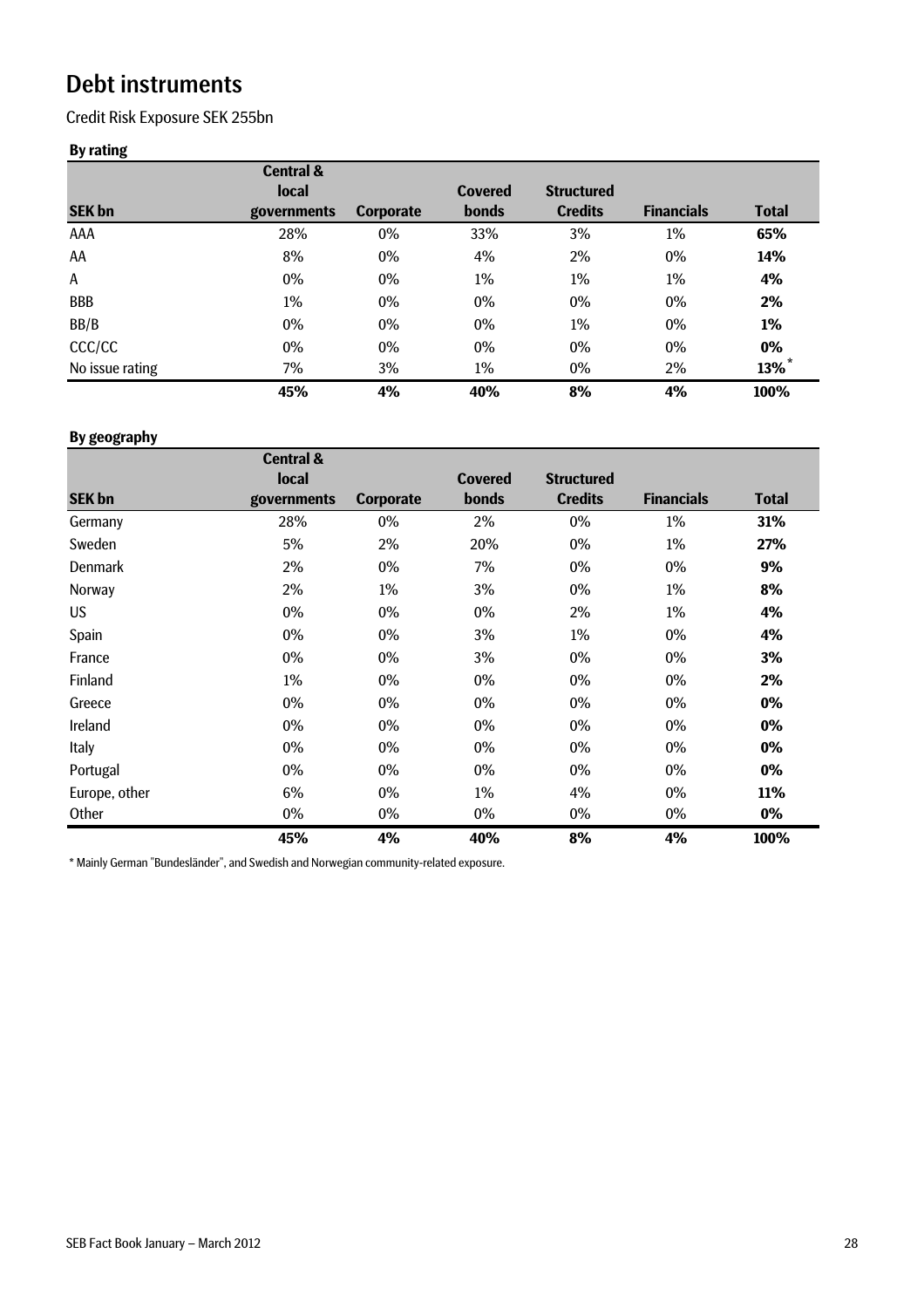# SEB Group by business segment

#### Operating profit before credit loss provisions per division



#### Jan – Mar 2012 vs. Jan – Mar 2011

*\* Where of Sweden 10.8bn and Cards 3.2bn*

*\*\* Where of Estonia 2.0bn, Latvia 2.6bn, Lithuania 3.3bn and Baltic RHC 0.2*

Following the increased clarification of the Basel III regulation for capital, liquidity and funding to be implemented in Sweden starting 2013, SEB has continued to align the framework for capital and liquidity management. In 2012, SEK 16bn more capital has been allocated to the divisions from the central function. In addition, internal funds transfer prices more fully reflect the increased cost of funding and buffers of liquidity required going forward. Further refinements are likely during 2012.

## Other and eliminations, total (Group-wide functions outside the divisions)

|                                              | Q1       | Q <sub>2</sub> | Q <sub>3</sub> | Q <sub>4</sub> | Q1       | Q <sub>2</sub> | Q <sub>3</sub> | Q <sub>4</sub> | Q1       |
|----------------------------------------------|----------|----------------|----------------|----------------|----------|----------------|----------------|----------------|----------|
| SEK <sub>m</sub>                             | 2010     | 2010           | 2010           | 2010           | 2011     | 2011           | 2011           | 2011           | 2012     |
| Net interest income                          | $-70$    | 203            | 480            | 584            | 574      | 258            | 60             | 47             | $-11$    |
| Net fee and commission income                | 222      | 233            | 240            | 194            | 245      | 285            | 311            | 170            | 253      |
| Net financial income                         | $-101$   | $-510$         | $-105$         | $-265$         | $-13$    | $-364$         | $-312$         | $-517$         | 182      |
| Net life insurance income                    | $-307$   | $-337$         | $-325$         | $-326$         | $-356$   | $-361$         | $-329$         | $-261$         | $-324$   |
| Net other income                             | 70       | $-73$          | $-325$         | 130            | $-156$   | -46            | $-174$         | $-447$         | $-269$   |
| <b>Total operating income</b>                | $-186$   | $-484$         | $-35$          | 317            | 294      | $-228$         | $-444$         | $-1,008$       | $-169$   |
| Staff costs                                  | $-1,005$ | $-1,051$       | $-1,084$       | $-1,022$       | $-1,051$ | $-981$         | $-969$         | $-1,025$       | $-1,023$ |
| Other expenses                               | 983      | 1,046          | 1,009          | 1,073          | 1,057    | 1,067          | 1,084          | 928            | 1,025    |
| Depreciation, amortisation and impairment of |          |                |                |                |          |                |                |                |          |
| tangible and intangible assets               | $-138$   | $-136$         | $-130$         | $-126$         | $-123$   | $-121$         | $-128$         | $-119$         | $-130$   |
| Restructuring costs                          |          |                | $-755$         | -9             |          |                |                |                |          |
| <b>Total operating expenses</b>              | $-160$   | -141           | -960           | $-84$          | $-117$   | $-35$          | $-13$          | $-216$         | $-128$   |
| <b>Profit before credit losses</b>           | $-346$   | $-625$         | -995           | 233            | 177      | $-263$         | $-457$         | $-1,224$       | $-297$   |
| Gains less losses from disposals of tangible |          |                |                |                |          |                |                |                |          |
| and intangible assets                        |          | $-1$           |                | 1              |          | $\mathbf{1}$   |                |                |          |
| Net credit losses                            | $-4$     | 3              | 7              |                | 2        |                |                |                |          |
| <b>Operating profit</b>                      | $-350$   | $-623$         | -988           | 235            | 179      | $-262$         | $-457$         | $-1,224$       | $-296$   |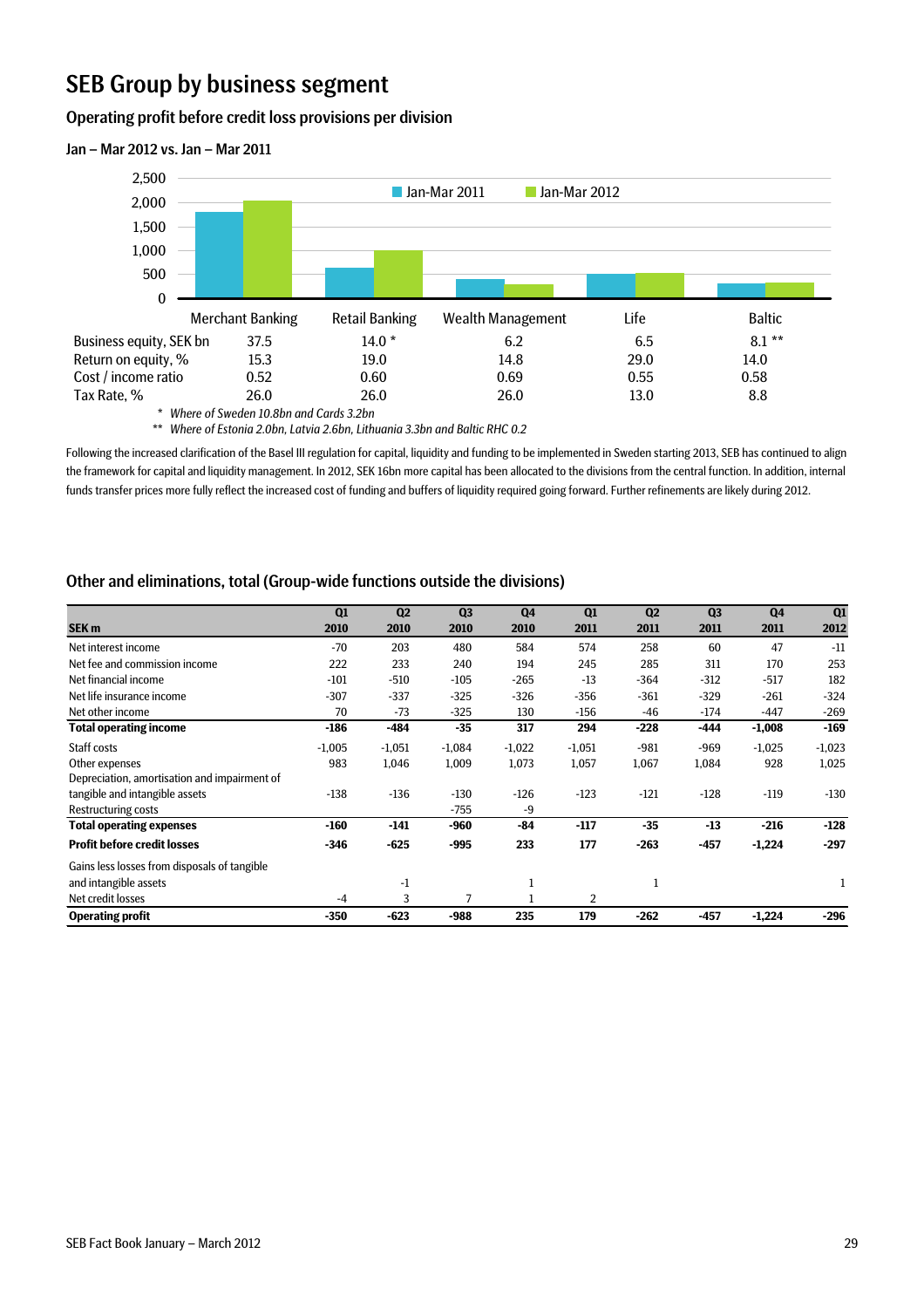# Merchant Banking

|                                              | Q1       | Q <sub>2</sub> | Q <sub>3</sub> | Q <sub>4</sub> | Q1       | Q <sub>2</sub> | Q <sub>3</sub> | Q <sub>4</sub> | Q1       |
|----------------------------------------------|----------|----------------|----------------|----------------|----------|----------------|----------------|----------------|----------|
| SEK <sub>m</sub>                             | 2010     | 2010           | 2010           | 2010           | 2011     | 2011           | 2011           | 2011           | 2012     |
| Net interest income                          | 1,782    | 1,728          | 1,852          | 1,966          | 1,732    | 1,885          | 1,883          | 2,033          | 1,899    |
| Net fee and commission income                | 1.079    | 1,412          | 1,281          | 1,503          | 1,259    | 1.342          | 1,371          | 1,406          | 1,239    |
| Net financial income                         | 832      | 1,242          | 685            | 607            | 1,085    | 995            | 1,016          | 904            | 986      |
|                                              |          |                |                |                |          |                |                |                |          |
| Net other income                             | 84       | 39             | 44             | 155            | 35       | 135            | 211            | 237            | 111      |
| <b>Total operating income</b>                | 3,777    | 4,421          | 3,862          | 4,231          | 4,111    | 4,357          | 4,481          | 4,580          | 4,235    |
| Staff costs                                  | $-956$   | $-1,076$       | $-843$         | $-1,084$       | $-1,062$ | $-998$         | $-983$         | $-872$         | $-1,030$ |
| Other expenses                               | $-1,150$ | $-1,203$       | $-1,066$       | $-1,230$       | $-1,207$ | $-1,269$       | $-1,150$       | $-1,215$       | $-1,142$ |
| Depreciation, amortisation and impairment of |          |                |                |                |          |                |                |                |          |
| tangible and intangible assets               | $-28$    | $-39$          | $-40$          | $-63$          | $-51$    | $-50$          | $-46$          | -80            | $-41$    |
| <b>Total operating expenses</b>              | $-2,134$ | $-2,318$       | $-1,949$       | $-2,377$       | $-2,320$ | $-2,317$       | $-2,179$       | $-2,167$       | $-2,213$ |
| <b>Profit before credit losses</b>           | 1,643    | 2,103          | 1,913          | 1,854          | 1,791    | 2,040          | 2,302          | 2,413          | 2,022    |
| Gains less losses from disposals of tangible |          |                |                |                |          |                |                |                |          |
| and intangible assets                        | $-3$     | $-1$           | 1              | 23             | 3        | $-3$           |                | $-1$           |          |
| Net credit losses                            | $-104$   | 26             | $-26$          | $-99$          | $-48$    | $-36$          | $-53$          | $-87$          | $-81$    |
| <b>Operating profit</b>                      | 1,536    | 2,128          | 1,888          | 1,778          | 1,746    | 2,001          | 2,249          | 2,325          | 1,941    |
|                                              |          |                |                |                |          |                |                |                |          |
| Cost/Income                                  | 0.56     | 0.52           | 0.50           | 0.56           | 0.56     | 0.53           | 0.49           | 0.47           | 0.52     |
| <b>Business equity, SEK bn</b>               | 25.8     | 25.8           | 25.8           | 25.7           | 25.6     | 26.6           | 27.6           | 27.3           | 37.5     |
| Return on business equity, per cent          |          |                |                |                |          |                |                |                |          |
| -isolated in the quarter                     | 17.1     | 23.8           | 21.1           | 19.9           | 19.7     | 21.7           | 23.5           | 24.5           | 15.3     |
| -accumulated in the period                   | 17.1     | 20.5           | 20.7           | 20.5           | 19.7     | 20.7           | 21.7           | 22.4           | 15.3     |
| RWA - Basel I. SEK m                         | 508      | 520            | 497            | 504            | 510      | 522            | 541            | 535            | 540      |
| RWA - Basel II, SEK m                        | 394      | 388            | 388            | 387            | 387      | 375            | 369            | 387            | 384      |
| Lending to the public*, SEK bn               | 431      | 430            | 412            | 418            | 455      | 462            | 465            | 468            | 474      |
| Deposits from the public**, SEK bn           | 342      | 344            | 358            | 357            | 353      | 395            | 433            | 450            | 390      |
| FTEs, present                                | 2,320    | 2,326          | 2,365          | 2,394          | 2,481    | 2,485          | 2,503          | 2,508          | 2,506    |

\*excluding repos and debt instruments

\*\* excluding repos

# Income, Expenses and Operating profit, SEK m



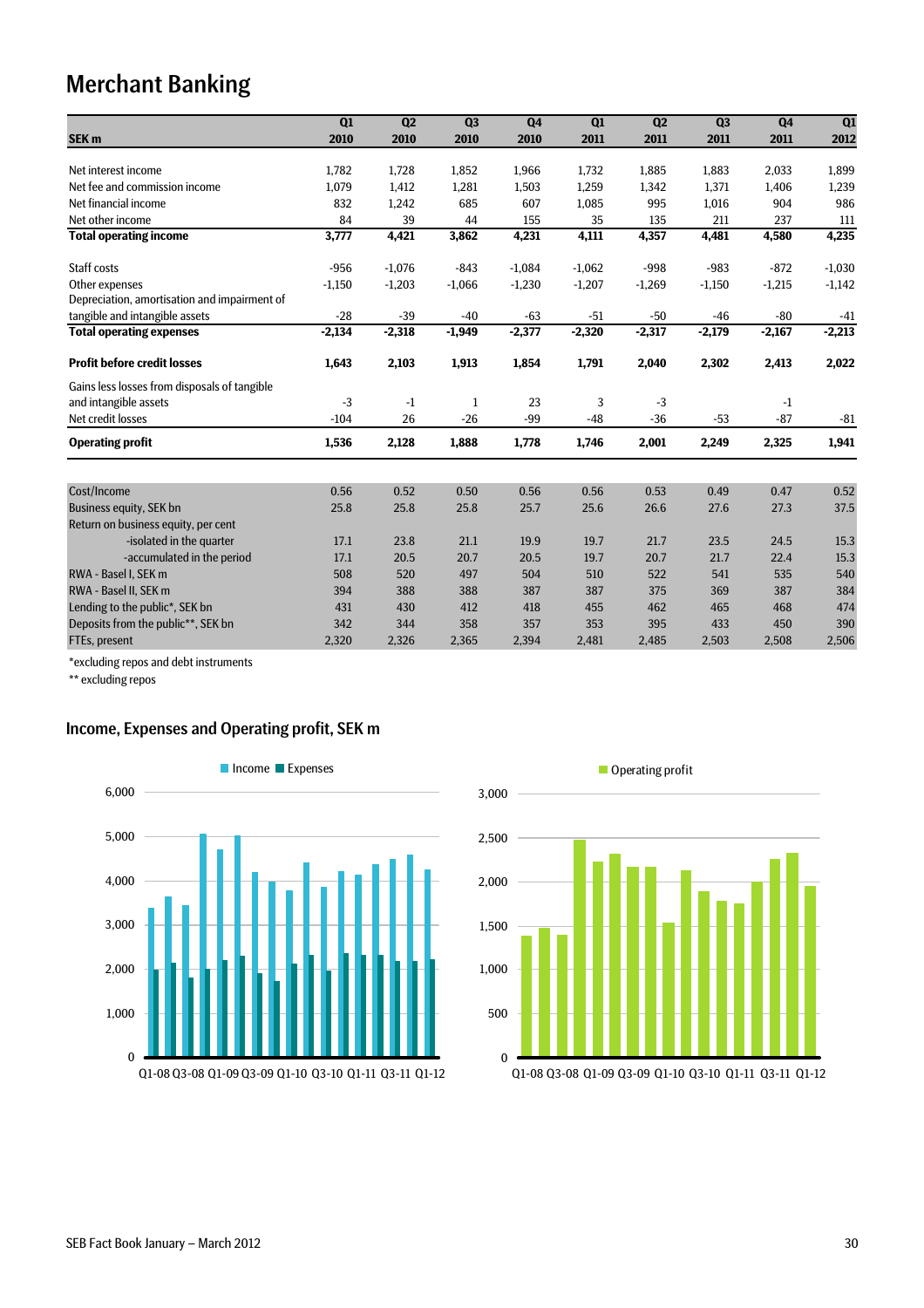### Trading and Capital Markets

|                                              | Q1     | Q <sub>2</sub> | Q <sub>3</sub> | Q <sub>4</sub> | Q1       | Q <sub>2</sub> | Q <sub>3</sub> | Q <sub>4</sub> | Q1     |
|----------------------------------------------|--------|----------------|----------------|----------------|----------|----------------|----------------|----------------|--------|
| SEK <sub>m</sub>                             | 2010   | 2010           | 2010           | 2010           | 2011     | 2011           | 2011           | 2011           | 2012   |
| Net interest income                          | 368    | 315            | 382            | 459            | 293      | 369            | 276            | 412            | 367    |
| Net fee and commission income                | 312    | 437            | 356            | 487            | 396      | 285            | 449            | 439            | 311    |
| Net financial income                         | 854    | 1,274          | 696            | 645            | 1,085    | 1,041          | 971            | 945            | 1,033  |
| Net other income                             | 34     | $-15$          | -4             | -3             | 2        | 3              | 12             | 4              | $-1$   |
| <b>Total operating income</b>                | 1,568  | 2,011          | 1,430          | 1,588          | 1,776    | 1,698          | 1,708          | 1,800          | 1,710  |
| Staff costs                                  | $-418$ | $-480$         | $-365$         | $-482$         | $-465$   | $-440$         | $-424$         | $-371$         | $-458$ |
| Other expenses                               | $-505$ | $-531$         | $-465$         | $-552$         | $-562$   | $-605$         | $-539$         | $-555$         | $-500$ |
| Depreciation, amortisation and impairment of |        |                |                |                |          |                |                |                |        |
| tangible and intangible assets               | -8     | $-9$           | -9             | $-9$           | $-27$    | $-30$          | $-26$          | $-52$          | $-26$  |
| <b>Total operating expenses</b>              | -931   | $-1,020$       | -839           | $-1,043$       | $-1,054$ | $-1,075$       | -989           | -978           | $-984$ |
| <b>Profit before credit losses</b>           | 637    | 991            | 591            | 545            | 722      | 623            | 719            | 822            | 726    |
| Gains less losses from disposals of tangible |        |                |                |                |          |                |                |                |        |
| and intangible assets                        |        |                |                |                | 1        | 1              |                | $-1$           |        |
| Net credit losses                            |        |                |                | 1              |          | $-1$           |                | $-3$           |        |
| <b>Operating profit</b>                      | 638    | 991            | 591            | 546            | 723      | 623            | 719            | 818            | 726    |

#### Corporate Banking

| . .<br>ັ                                     | Q1     | Q <sub>2</sub> | Q <sub>3</sub> | Q <sub>4</sub> | Q1     | Q <sub>2</sub> | Q <sub>3</sub> | Q <sub>4</sub> | Q1     |
|----------------------------------------------|--------|----------------|----------------|----------------|--------|----------------|----------------|----------------|--------|
| SEK <sub>m</sub>                             | 2010   | 2010           | 2010           | 2010           | 2011   | 2011           | 2011           | 2011           | 2012   |
| Net interest income                          | 1,072  | 1,091          | 1,148          | 1,140          | 1,093  | 1,121          | 1,204          | 1,224          | 1,103  |
| Net fee and commission income                | 381    | 560            | 571            | 681            | 489    | 663            | 568            | 602            | 558    |
| Net financial income                         | $-36$  | $-57$          | $-27$          | $-66$          | $-35$  | $-53$          | 17             | $-61$          | $-57$  |
| Net other income                             | 39     | 41             | 38             | 143            | 24     | 121            | 189            | 217            | 104    |
| <b>Total operating income</b>                | 1,456  | 1,635          | 1,730          | 1,898          | 1,571  | 1,852          | 1,978          | 1,982          | 1,708  |
| Staff costs                                  | $-402$ | $-456$         | $-349$         | $-467$         | $-459$ | $-423$         | $-423$         | $-370$         | $-434$ |
| Other expenses                               | $-303$ | $-307$         | $-261$         | $-251$         | $-312$ | $-311$         | $-290$         | $-338$         | $-315$ |
| Depreciation, amortisation and impairment of |        |                |                |                |        |                |                |                |        |
| tangible and intangible assets               | $-17$  | -18            | -16            | $-51$          | $-22$  | -16            | $-18$          | $-24$          | $-13$  |
| <b>Total operating expenses</b>              | $-722$ | $-781$         | $-626$         | $-769$         | $-793$ | $-750$         | $-731$         | $-732$         | $-762$ |
| <b>Profit before credit losses</b>           | 734    | 854            | 1,104          | 1,129          | 778    | 1,102          | 1,247          | 1,250          | 946    |
| Gains less losses from disposals of tangible |        |                |                |                |        |                |                |                |        |
| and intangible assets                        |        |                | $-1$           | 29             | 2      | -1             |                | $-1$           |        |
| Net credit losses                            | $-98$  | 29             | $-37$          | $-97$          | $-51$  | $-31$          | $-52$          | $-95$          | $-84$  |
| <b>Operating profit</b>                      | 636    | 883            | 1,066          | 1,061          | 729    | 1,070          | 1,195          | 1,154          | 862    |

#### Global Transaction Services

|                                              | Q1     | Q <sub>2</sub> | Q <sub>3</sub> | Q <sub>4</sub> | Q1     | Q <sub>2</sub> | Q <sub>3</sub> | Q <sub>4</sub> | Q1     |
|----------------------------------------------|--------|----------------|----------------|----------------|--------|----------------|----------------|----------------|--------|
| SEK <sub>m</sub>                             | 2010   | 2010           | 2010           | 2010           | 2011   | 2011           | 2011           | 2011           | 2012   |
| Net interest income                          | 341    | 321            | 321            | 367            | 345    | 396            | 404            | 397            | 428    |
| Net fee and commission income                | 386    | 416            | 355            | 334            | 374    | 394            | 353            | 366            | 370    |
| Net financial income                         | 15     | 25             | 16             | 27             | 35     |                | 28             | 20             | 11     |
| Net other income                             | 11     | 12             | 10             | 16             | 9      | 10             | 11             | 15             | 9      |
| <b>Total operating income</b>                | 753    | 774            | 702            | 744            | 763    | 807            | 796            | 798            | 818    |
| Staff costs                                  | $-137$ | $-139$         | $-128$         | $-135$         | $-137$ | $-137$         | $-137$         | $-129$         | $-138$ |
| Other expenses                               | $-342$ | $-365$         | $-340$         | $-427$         | $-332$ | $-353$         | $-321$         | $-323$         | $-327$ |
| Depreciation, amortisation and impairment of |        |                |                |                |        |                |                |                |        |
| tangible and intangible assets               | $-2$   | $-12$          | -16            | $-2$           | $-3$   | $-3$           | $-2$           | -4             | $-3$   |
| <b>Total operating expenses</b>              | $-481$ | $-516$         | $-484$         | $-564$         | $-472$ | -493           | $-460$         | $-456$         | $-468$ |
| <b>Profit before credit losses</b>           | 272    | 258            | 218            | 180            | 291    | 314            | 336            | 342            | 350    |
| Gains less losses from disposals of tangible |        |                |                |                |        |                |                |                |        |
| and intangible assets                        | $-3$   | $-1$           | $\overline{2}$ | -6             | $-1$   | $-2$           | -1             | $\overline{2}$ |        |
| Net credit losses                            | $-7$   | $-3$           | 11             | $-3$           | 4      | -4             |                | 9              |        |
| <b>Operating profit</b>                      | 262    | 254            | 231            | 171            | 294    | 308            | 335            | 353            | 353    |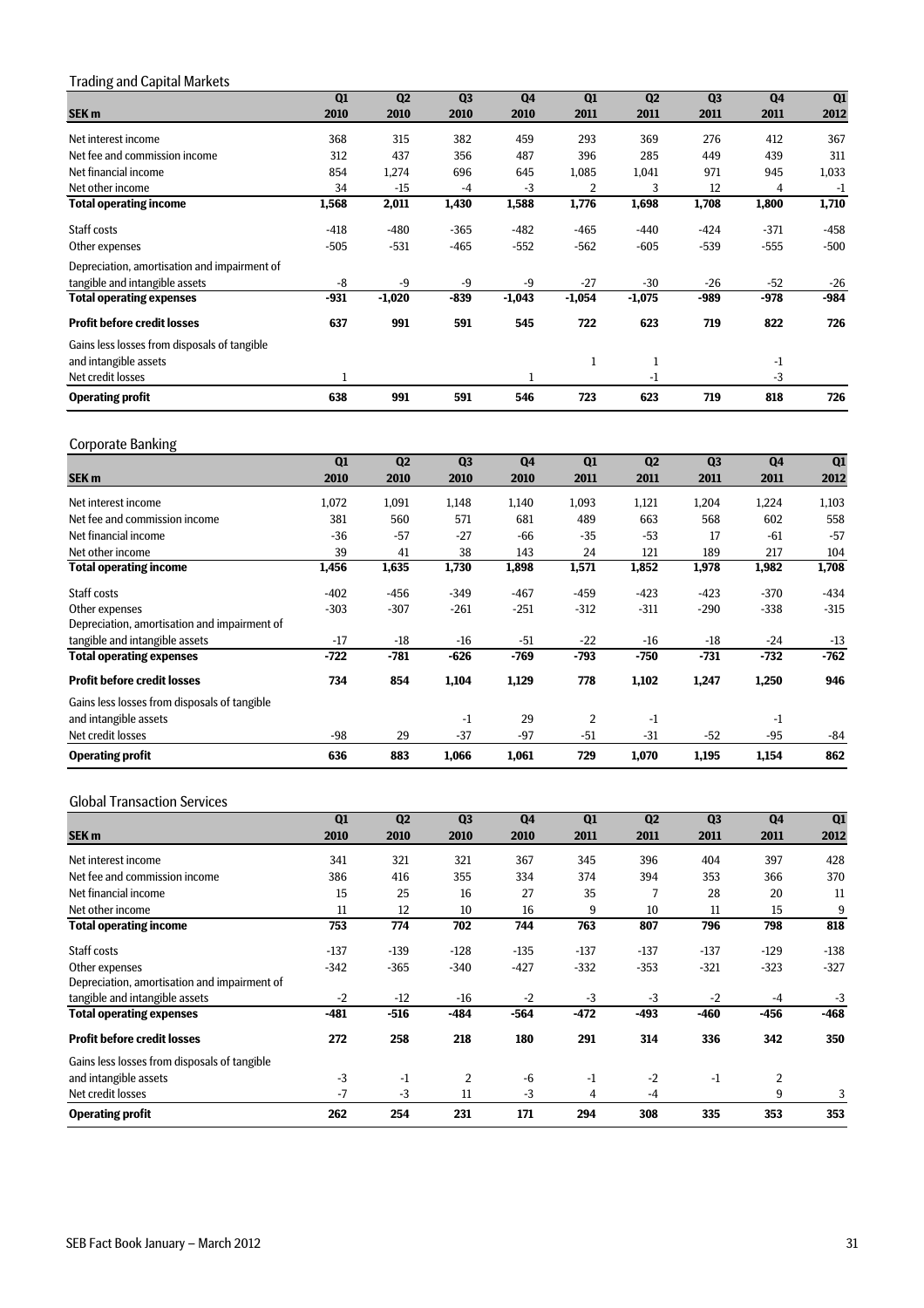#### Nordic leader in investment banking

**Market shares Nordic and Baltic stock exchanges** 



**Nordic M&A\*** Jan – Mar 2012 (EUR m)



*\* Rank based on completed deals. All Nordic involvement. Source: Thomson Reuters*







Jan – Mar 2012 (SEK m)



*Source: Bloomberg*

*Source: The Nordic Stock exchanges*

*Source: Bloomberg*





## Low risk trading orientation

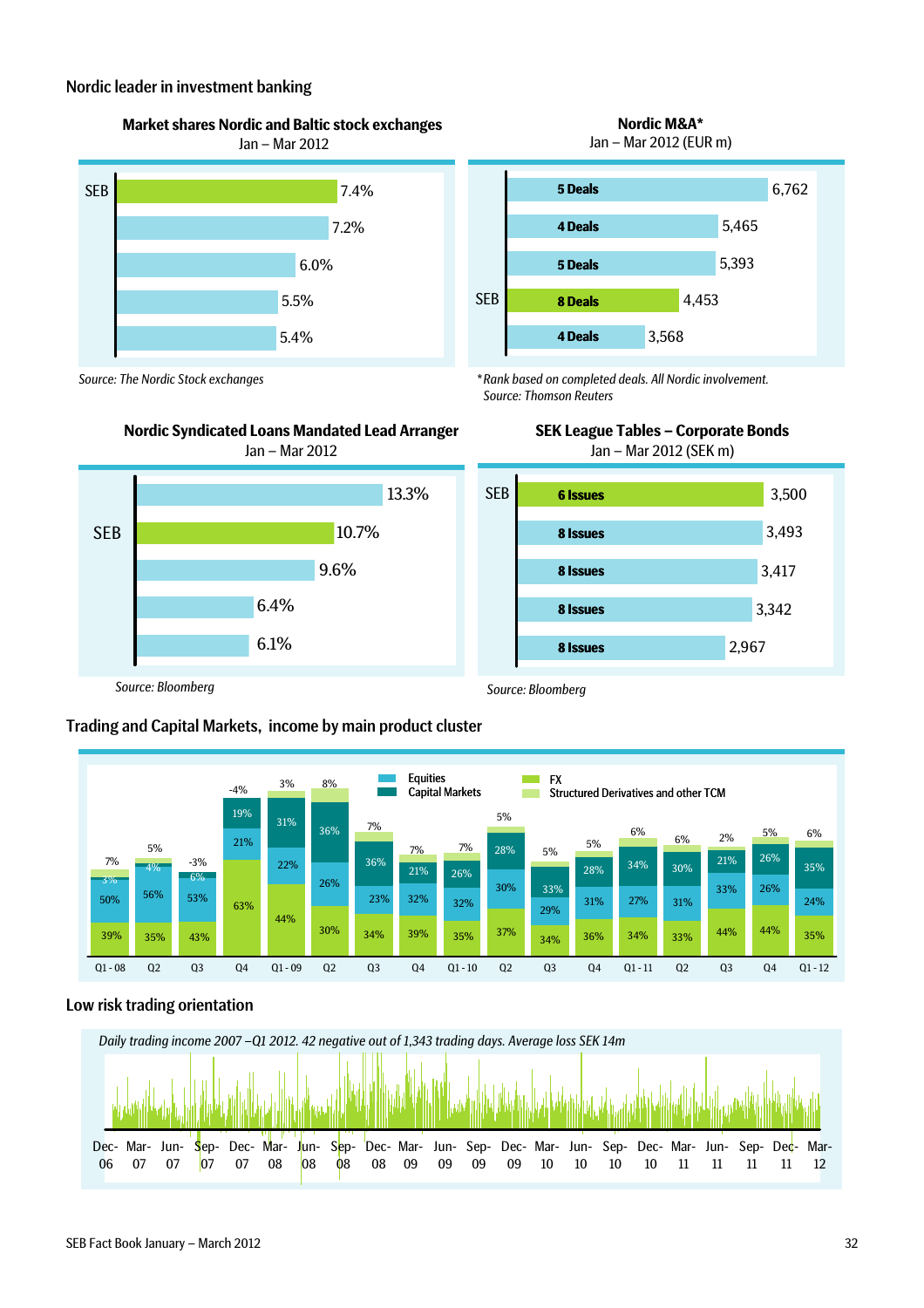# Retail Banking

|                                                             | Q1       | Q2       | Q3       | Q4       | Q1           | Q2       | Q <sub>3</sub> | Q4       | Q1       |
|-------------------------------------------------------------|----------|----------|----------|----------|--------------|----------|----------------|----------|----------|
| SEK <sub>m</sub>                                            | 2010     | 2010     | 2010     | 2010     | 2011         | 2011     | 2011           | 2011     | 2012     |
|                                                             |          |          |          |          |              |          |                |          |          |
| Net interest income                                         | 1,201    | 1,212    | 1,263    | 1,332    | 1,349        | 1,436    | 1,497          | 1,564    | 1,674    |
| Net fee and commission income                               | 789      | 829      | 774      | 848      | 788          | 822      | 740            | 825      | 762      |
| Net financial income                                        | 65       | 76       | 58       | 74       | 64           | 83       | 74             | 81       | 71       |
| Net other income                                            | 9        | 11       | 14       | 14       | 14           | 40       | 23             | 19       | 13       |
| <b>Total operating income</b>                               | 2,064    | 2,128    | 2,109    | 2,268    | 2,215        | 2,381    | 2,334          | 2,489    | 2,520    |
| Staff costs                                                 | $-658$   | $-659$   | $-686$   | $-647$   | $-673$       | $-689$   | $-658$         | $-674$   | $-703$   |
| Other expenses                                              | $-778$   | $-875$   | $-800$   | $-928$   | $-882$       | $-940$   | $-868$         | $-878$   | $-794$   |
| Depreciation, amortisation and impairment of                |          |          |          |          |              |          |                |          |          |
| tangible and intangible assets                              | $-21$    | $-21$    | $-21$    | $-21$    | $-19$        | $-19$    | $-20$          | $-21$    | $-20$    |
| <b>Total operating expenses</b>                             | $-1,457$ | $-1,555$ | $-1,507$ | $-1,596$ | $-1,574$     | $-1,648$ | $-1,546$       | $-1,573$ | $-1,517$ |
| <b>Profit before credit losses</b>                          | 607      | 573      | 602      | 672      | 641          | 733      | 788            | 916      | 1,003    |
| Gains less losses from disposals of tangible                |          |          |          |          |              |          |                |          |          |
| and intangible assets                                       |          |          | $-1$     |          | $\mathbf{1}$ | $-1$     |                |          |          |
| Net credit losses                                           | $-196$   | $-147$   | $-56$    | $-144$   | $-98$        | $-84$    | $-111$         | $-183$   | $-102$   |
| <b>Operating profit</b>                                     | 411      | 426      | 545      | 528      | 544          | 648      | 677            | 733      | 901      |
| Cost/Income                                                 | 0.71     | 0.73     | 0.71     | 0.70     | 0.71         | 0.69     | 0.66           | 0.63     | 0.60     |
| <b>Business equity, SEK bn</b>                              | 9.5      | 9.9      | 9.8      | 9.8      | 9.9          | 10.2     | 10.2           | 10.4     | 14.0     |
| Return on business equity, per cent                         |          |          |          |          |              |          |                |          |          |
| -isolated in the quarter                                    | 12.8     | 12.7     | 16.5     | 16.0     | 16.2         | 18.9     | 19.6           | 20.8     | 19.0     |
| -accumulated in the period                                  | 12.8     | 12.7     | 14.0     | 14.5     | 16.2         | 17.6     | 18.3           | 18.9     | 19.0     |
| RWA - Basel I. SEK m                                        | 316      | 319      | 322      | 332      | 291          | 304      | 316            | 329      | 340      |
| RWA - Basel II, SEK m                                       | 160      | 163      | 162      | 168      | 131          | 133      | 135            | 136      | 139      |
| Lending to the public*, SEK bn 1)                           | 369      | 377      | 386      | 397      | 413          | 434      | 451            | 468      | 482      |
|                                                             | 154      | 161      | 166      | 175      | 175          | 182      | 188            | 196      | 200      |
| Deposits from the public**, SEK bn 2)                       | 3,326    | 3,482    | 3,430    | 3,441    | 3,498        | 3,596    | 3,521          | 3,553    | 3,583    |
| FTEs, present 3)                                            |          |          |          |          |              |          |                |          |          |
| *excluding repos and debt instruments<br>** excluding repos |          |          |          |          |              |          |                |          |          |
| 1) Where of RB Sweden                                       | 352      | 360      | 369      | 380      | 397          | 417      | 434            | 451      | 464      |
| <b>RB Card</b>                                              | 17       | 17       | 17       | 17       | 16           | 17       | 17             | 17       | 18       |
| 2) Where of RB Sweden                                       | 154      | 161      | 166      | 175      | 175          | 182      | 188            | 196      | 200      |
| <b>RB Card</b>                                              |          |          |          |          |              |          |                |          |          |
| 3) Where of RB Sweden                                       | 2,541    | 2,686    | 2,620    | 2,667    | 2,725        | 2,822    | 2,739          | 2,774    | 2,818    |
| <b>RB Card</b>                                              | 785      | 796      | 810      | 774      | 773          | 774      | 782            | 779      | 765      |
|                                                             |          |          |          |          |              |          |                |          |          |

# Income, Expenses and Operating profit, SEK m



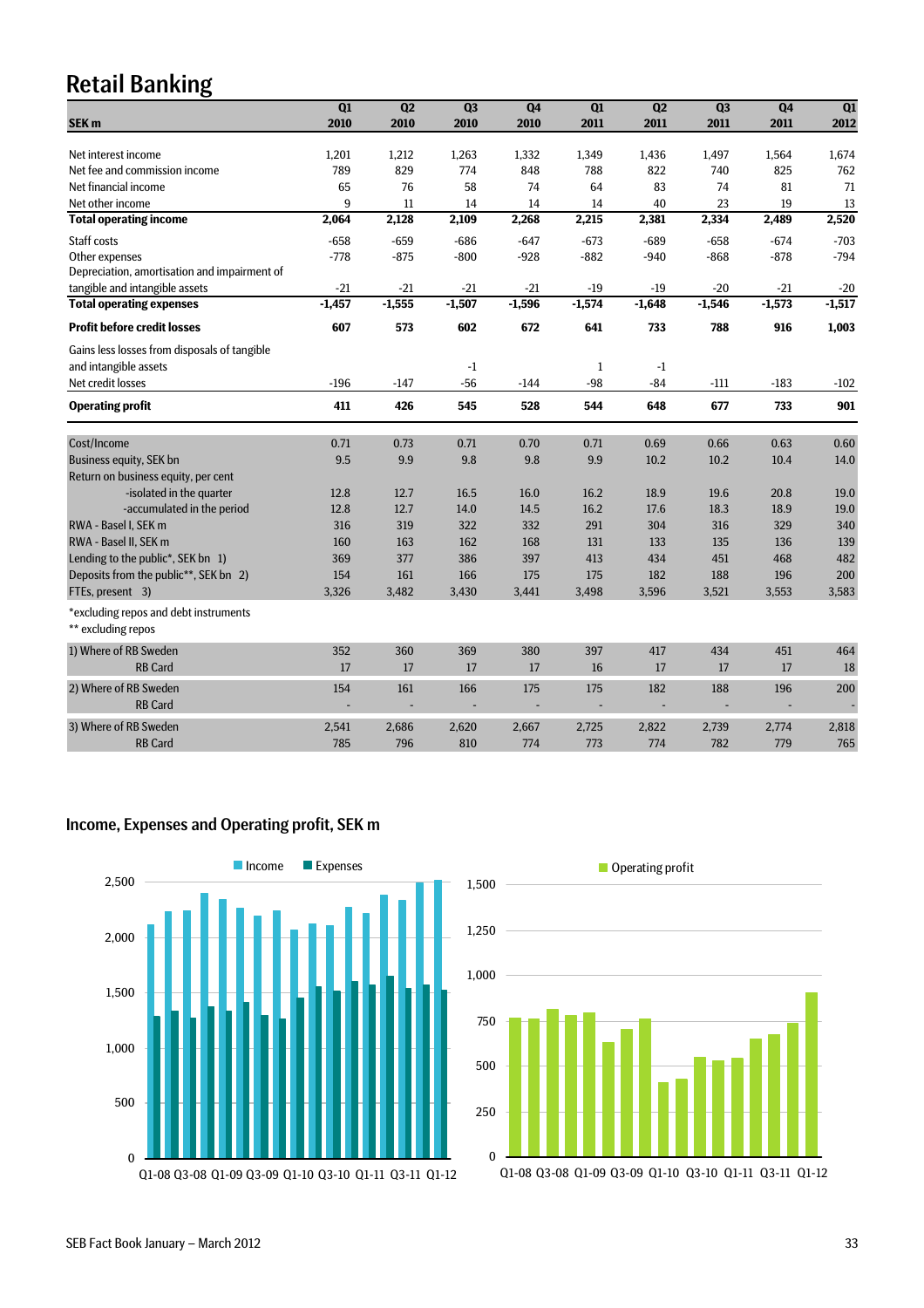#### Retail Sweden

|                                              | Q1       | Q <sub>2</sub> | Q <sub>3</sub> | Q <sub>4</sub> | Q1       | Q <sub>2</sub> | Q <sub>3</sub> | Q <sub>4</sub> | Q1       |
|----------------------------------------------|----------|----------------|----------------|----------------|----------|----------------|----------------|----------------|----------|
| SEK <sub>m</sub>                             | 2010     | 2010           | 2010           | 2010           | 2011     | 2011           | 2011           | 2011           | 2012     |
|                                              |          |                |                |                |          |                |                |                |          |
| Net interest income                          | 949      | 962            | 1,019          | 1,095          | 1,123    | 1,214          | 1,262          | 1,329          | 1,430    |
| Net fee and commission income                | 384      | 378            | 363            | 396            | 393      | 386            | 344            | 351            | 367      |
| Net financial income                         | 65       | 76             | 58             | 74             | 64       | 83             | 74             | 81             | 71       |
| Net other income                             | 4        | 5              | 4              | 5              | 15       | 26             | 6              | 4              | 4        |
| <b>Total operating income</b>                | 1,402    | 1,421          | 1,444          | 1,570          | 1,595    | 1,709          | 1,686          | 1,765          | 1,872    |
| Staff costs                                  | $-461$   | $-468$         | $-491$         | $-472$         | $-498$   | $-509$         | $-490$         | $-502$         | $-526$   |
| Other expenses                               | $-624$   | $-681$         | $-640$         | $-756$         | $-706$   | $-759$         | $-701$         | $-701$         | $-613$   |
| Depreciation, amortisation and impairment of |          |                |                |                |          |                |                |                |          |
| tangible and intangible assets               | $-11$    | $-12$          | $-12$          | $-14$          | $-13$    | $-13$          | $-14$          | $-14$          | $-15$    |
| <b>Total operating expenses</b>              | $-1,096$ | $-1,161$       | $-1,143$       | $-1,242$       | $-1,217$ | $-1,281$       | $-1,205$       | $-1,217$       | $-1,154$ |
| <b>Profit before credit losses</b>           | 306      | 260            | 301            | 328            | 378      | 428            | 481            | 548            | 718      |
| Gains less losses from disposals of tangible |          |                |                |                |          |                |                |                |          |
| and intangible assets                        |          |                |                |                | 1        | -1             |                |                |          |
| Net credit losses                            | $-105$   | $-63$          | $-5$           | $-70$          | $-43$    | $-40$          | $-63$          | $-110$         | $-49$    |
| <b>Operating profit</b>                      | 201      | 197            | 296            | 258            | 336      | 387            | 418            | 438            | 669      |

#### Cards

|                                              | Q1     | Q <sub>2</sub> | Q <sub>3</sub> | Q <sub>4</sub> | Q1     | Q <sub>2</sub> | Q <sub>3</sub> | <b>Q4</b> | Q1     |
|----------------------------------------------|--------|----------------|----------------|----------------|--------|----------------|----------------|-----------|--------|
| <b>SEK m</b>                                 | 2010   | 2010           | 2010           | 2010           | 2011   | 2011           | 2011           | 2011      | 2012   |
|                                              |        |                |                |                |        |                |                |           |        |
| Net interest income                          | 253    | 249            | 244            | 236            | 226    | 222            | 235            | 234       | 244    |
| Net fee and commission income                | 397    | 438            | 403            | 444            | 392    | 416            | 403            | 474       | 387    |
| Net other income                             | 15     | 16             | 18             | 22             | 3      | 30             | 12             | 24        | 17     |
| <b>Total operating income</b>                | 665    | 703            | 665            | 702            | 621    | 668            | 650            | 732       | 648    |
| Staff costs                                  | $-196$ | $-192$         | $-195$         | $-175$         | $-175$ | $-179$         | $-168$         | $-173$    | $-177$ |
| Other expenses                               | $-158$ | $-189$         | $-160$         | $-178$         | $-176$ | $-178$         | $-169$         | $-185$    | $-181$ |
| Depreciation, amortisation and impairment of |        |                |                |                |        |                |                |           |        |
| tangible and intangible assets               | $-10$  | $-9$           | -8             | -8             | $-7$   | -6             | $-6$           | $-6$      | $-5$   |
| <b>Total operating expenses</b>              | $-364$ | $-390$         | $-363$         | $-361$         | $-358$ | $-363$         | $-343$         | $-364$    | $-363$ |
| <b>Profit before credit losses</b>           | 301    | 313            | 302            | 341            | 263    | 305            | 307            | 368       | 285    |
| Gains less losses from disposals of tangible |        |                |                |                |        |                |                |           |        |
| and intangible assets                        |        |                | $-1$           |                |        |                |                |           |        |
| Net credit losses                            | -91    | -84            | $-51$          | $-73$          | $-55$  | -44            | -48            | -73       | $-53$  |
| <b>Operating profit</b>                      | 210    | 229            | 250            | 268            | 208    | 261            | 259            | 295       | 232    |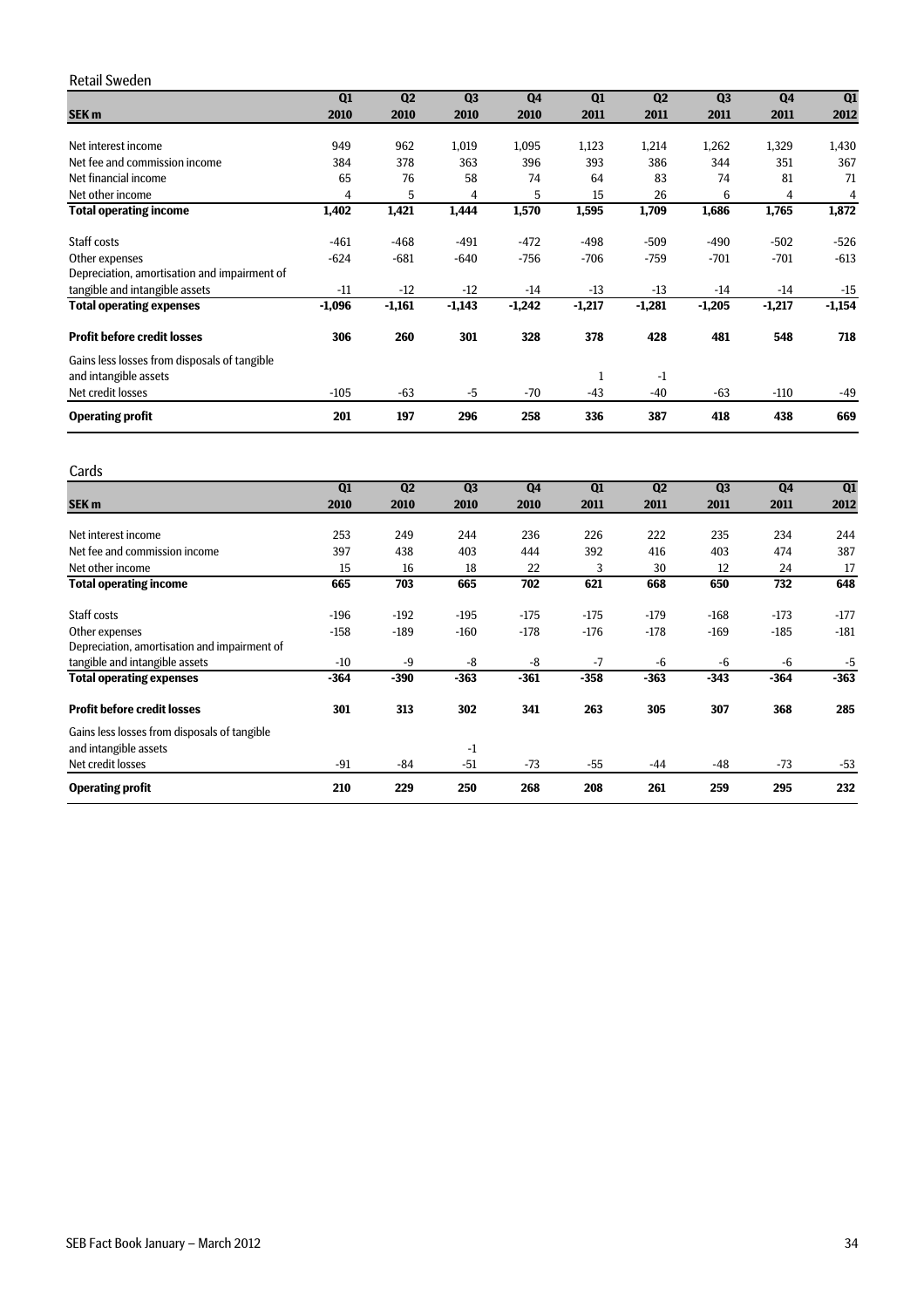### Business volume development by area Retail Sweden





### Volumes

#### Retail Sweden



## Swedish mortgages private market

#### Fixed / floating interest rates, market share



*Note: Fixed as presented here include mortgages with interest rate fixed for 1 year or more Floating as presented here include mortgages with interest rate fixed for 3 months or less*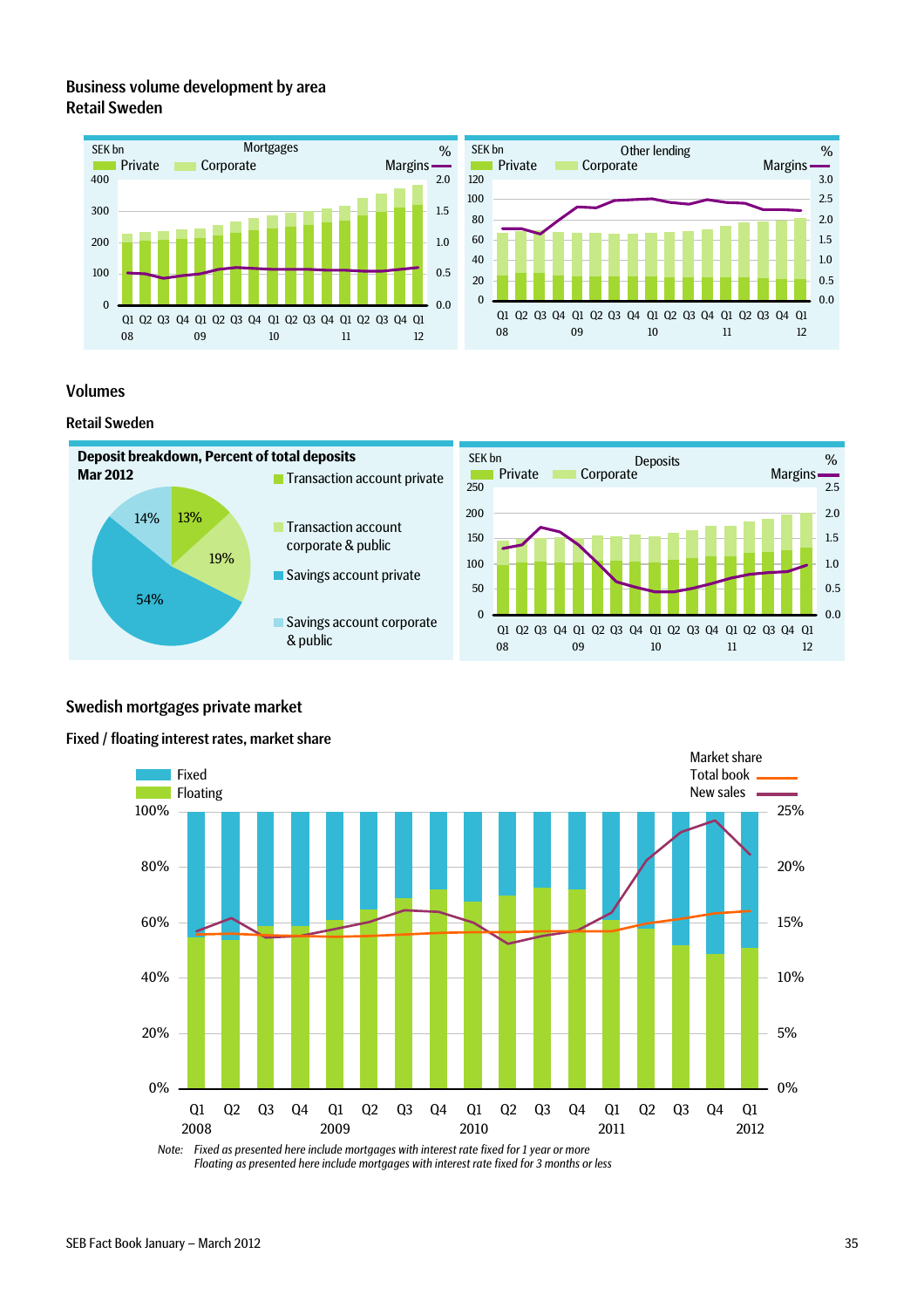#### Market share development

#### Sweden, per cent



*Note: Other lending and deposits = SEB Parent Bank Sweden, i.e. not only Retail Sweden*

# Cards





*Note: Adjustment of inactive cards in Q4 2010 and Q1 2011* 



# **SEB Kort has the exclusive right to use the**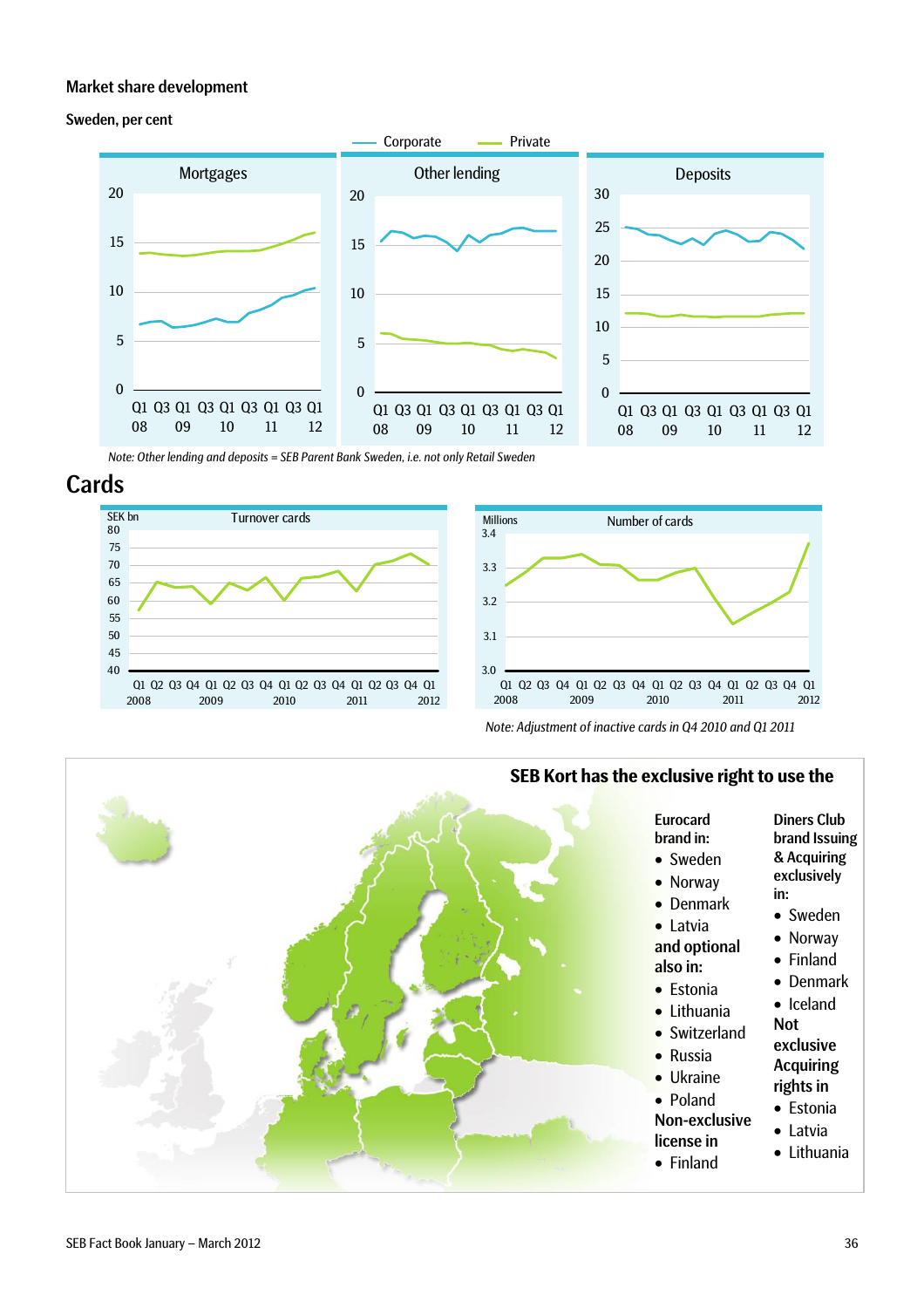# Wealth Management

|                                                                       | Q1     | Q <sub>2</sub> | Q <sub>3</sub>   | Q <sub>4</sub> | Q1             | Q2     | Q <sub>3</sub> | Q <sub>4</sub> | Q1             |
|-----------------------------------------------------------------------|--------|----------------|------------------|----------------|----------------|--------|----------------|----------------|----------------|
| <b>SEK m</b>                                                          | 2010   | 2010           | 2010             | 2010           | 2011           | 2011   | 2011           | 2011           | 2012           |
|                                                                       |        |                |                  |                |                |        |                |                |                |
| Net interest income                                                   | 111    | 120            | 118              | 136            | 143            | 160    | 166            | 167            | 171            |
| Net fee and commission income                                         | 868    | 939            | 830              | 1,115          | 994            | 865    | 849            | 1,009          | 799            |
| Net financial income                                                  | 18     | 24             | 17               | 30             | 15             | 22     | 33             | 17             | 27             |
| Net other income                                                      |        | 47             | $\overline{7}$   | 4              | $\overline{2}$ | 26     | $-21$          |                | $\overline{2}$ |
| <b>Total operating income</b>                                         | 997    | 1,130          | $\overline{972}$ | 1,285          | 1,154          | 1,073  | 1,027          | 1,193          | 999            |
| Staff costs                                                           | $-309$ | $-339$         | $-306$           | $-344$         | $-368$         | $-365$ | $-317$         | $-356$         | $-324$         |
| Other expenses                                                        | $-350$ | $-388$         | $-368$           | $-422$         | $-368$         | $-388$ | $-356$         | $-390$         | $-355$         |
| Depreciation, amortisation and impairment of                          |        |                |                  |                |                |        |                |                |                |
| tangible and intangible assets                                        | $-20$  | $-21$          | $-20$            | $-23$          | $-12$          | $-10$  | $-10$          | $-17$          | $-11$          |
| <b>Total operating expenses</b>                                       | $-679$ | $-748$         | $-694$           | $-789$         | $-748$         | $-763$ | $-683$         | $-763$         | $-690$         |
| <b>Profit before credit losses</b>                                    | 318    | 382            | 278              | 496            | 406            | 310    | 344            | 430            | 309            |
| Gains less losses from disposals of tangible<br>and intangible assets |        |                |                  |                |                |        |                |                |                |
| Net credit losses                                                     | $-1$   | $-2$           | -1               | 7              | -1             | -1     | $-5$           | $-2$           | $\mathbf{1}$   |
| <b>Operating profit</b>                                               | 317    | 380            | 277              | 503            | 405            | 309    | 339            | 428            | 310            |
|                                                                       |        |                |                  |                |                |        |                |                |                |
| Cost/Income                                                           | 0.68   | 0.66           | 0.71             | 0.61           | 0.65           | 0.71   | 0.67           | 0.64           | 0.69           |
| Business equity, SEK bn                                               | 5.2    | 5.2            | 5.2              | 5.3            | 5.0            | 4.9    | 5.0            | 5.1            | 6.2            |
| Return on business equity, per cent                                   |        |                |                  |                |                |        |                |                |                |
| -isolated in the quarter                                              | 17.7   | 21.0           | 15.2             | 27.4           | 23.1           | 18.0   | 19.5           | 24.3           | 14.8           |
| -accumulated in the period                                            | 17.7   | 19.1           | 17.8             | 20.2           | 23.1           | 20.6   | 20.2           | 21.3           | 14.8           |
| RWA - Basel I, SEK m                                                  | 24     | 25             | 25               | 27             | 27             | 27     | 28             | 28             | 30             |
| RWA - Basel II, SEK m                                                 | 31     | 32             | 31               | 33             | 32             | 30     | 31             | 32             | 31             |
| Lending to the public*, SEK bn                                        | 29     | 29             | 29               | 32             | 32             | 33     | 34             | 33             | 34             |
| Deposits from the public**, SEK bn                                    | 50     | 55             | 50               | 47             | 45             | 50     | 52             | 51             | 52             |
| FTEs, present                                                         | 952    | 945            | 971              | 1,005          | 1,007          | 1,015  | 1,002          | 995            | 1,005          |

\*excluding repos and debt instruments

\*\* excluding repos

## Income, Expenses and Operating profit, SEK m



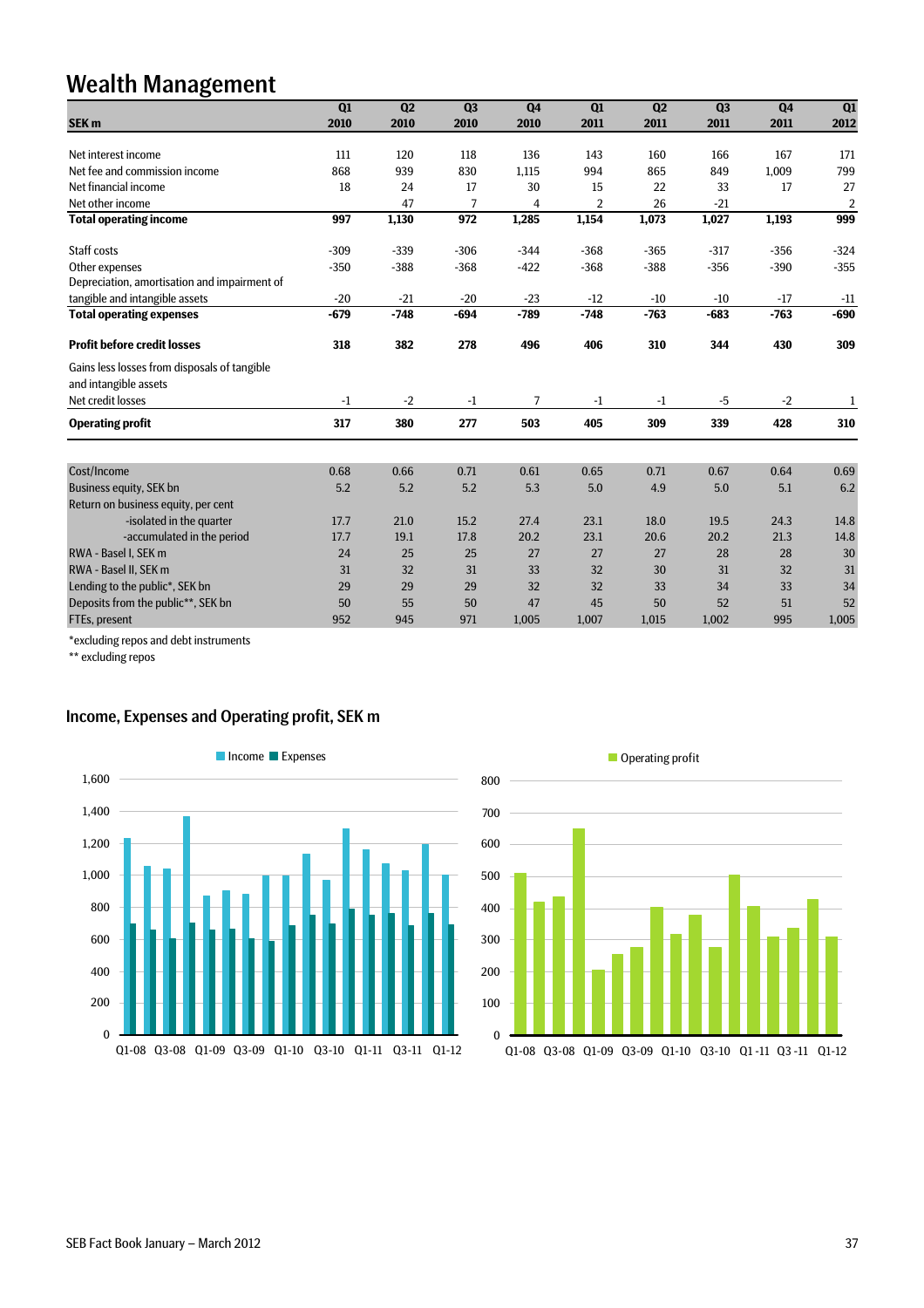#### AuM per customer type, SEK bn



#### Total net new money per quarter, SEK bn



#### Mutual funds per product type

|                       | Q1 2010 | <b>Q2 2010</b> | 03 2010 | Q4 2010 | <b>Q1 2011</b> | <b>Q2 2011</b> | <b>Q3 2011</b> | 04 2011 | 01 2012 |
|-----------------------|---------|----------------|---------|---------|----------------|----------------|----------------|---------|---------|
| Equity funds          | 38%     | 36%            | 37%     | 40%     | 38%            | 38%            | 33%            | 34%     | 37%     |
| Fixed income funds    | 25%     | 27%            | 27%     | 23%     | 25%            | 25%            | 27%            | 27%     | 20%     |
| <b>Balanced funds</b> | 14%     | 15%            | 15%     | 16%     | 16%            | 16%            | 17%            | 16%     | 21%     |
| Alternative funds     | 23%     | 22%            | 22%     | 21%     | 21%            | 21%            | 23%            | 23%     | 22%     |
| Total amount (SEK bn) | 538     | 523            | 525     | 551     | 551            | 542            | 473            | 453     | 484     |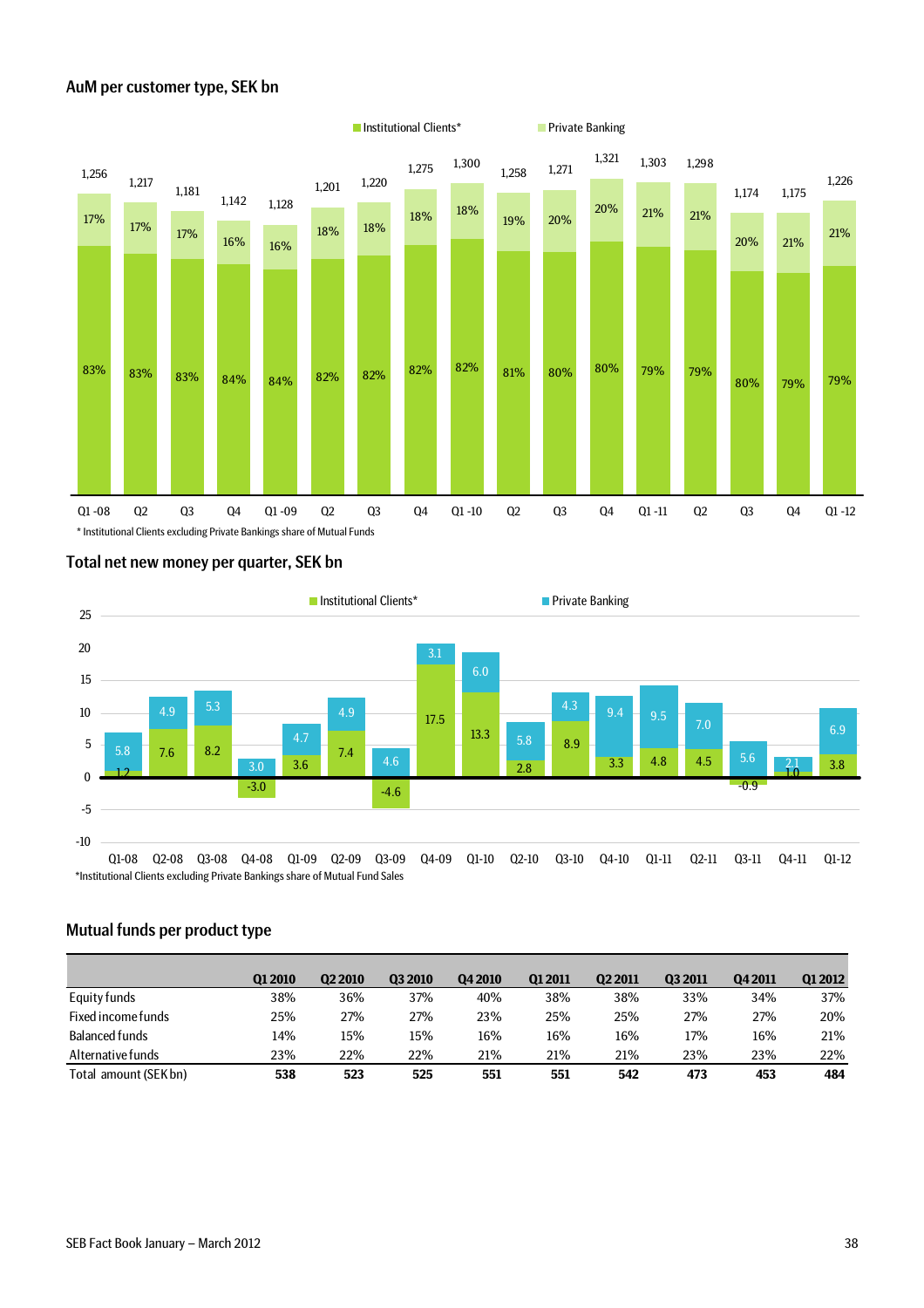# Life

|                                              | $\overline{Q1}$ | Q2     | Q3     | Q <sub>4</sub> | Q1     | Q2     | Q3     | Q <sub>4</sub> | Q1     |
|----------------------------------------------|-----------------|--------|--------|----------------|--------|--------|--------|----------------|--------|
| SEK <sub>m</sub>                             | 2010            | 2010   | 2010   | 2010           | 2011   | 2011   | 2011   | 2011           | 2012   |
| Net interest income                          | $-2$            | $-2$   | $-2$   | $-5$           | $-8$   | $-10$  | -8     | $-7$           | $-24$  |
| Net life insurance income                    | 1,186           | 1,115  | 1,143  | 1,106          | 1,138  | 1,125  | 988    | 1,253          | 1,239  |
| <b>Total operating income</b>                | 1,184           | 1,113  | 1,141  | 1,101          | 1,130  | 1,115  | 980    | 1,246          | 1,215  |
| Staff costs                                  | $-282$          | $-287$ | $-276$ | $-278$         | $-292$ | $-305$ | $-289$ | $-307$         | $-308$ |
| Other expenses                               | $-147$          | $-151$ | $-150$ | $-141$         | $-135$ | $-111$ | $-137$ | $-153$         | $-136$ |
| Depreciation, amortisation and impairment of |                 |        |        |                |        |        |        |                |        |
| tangible and intangible assets               | $-173$          | $-172$ | $-169$ | $-176$         | $-192$ | $-192$ | $-198$ | $-203$         | $-229$ |
| <b>Total operating expenses</b>              | $-602$          | $-610$ | $-595$ | $-595$         | $-619$ | $-608$ | $-624$ | $-663$         | $-673$ |
| <b>Profit before credit losses</b>           | 582             | 503    | 546    | 506            | 511    | 507    | 356    | 583            | 542    |
| <b>Operating profit</b>                      | 582             | 503    | 546    | 506            | 511    | 507    | 356    | 583            | 542    |
| Change in surplus values                     | 195             | 180    | 376    | 294            | 27     | 545    | 217    | 399            | 83     |
| <b>Business result</b>                       | 777             | 683    | 922    | 800            | 538    | 1.052  | 573    | 982            | 625    |
| Cost/Income                                  | 0.51            | 0.55   | 0.52   | 0.54           | 0.55   | 0.55   | 0.64   | 0.53           | 0.55   |
| <b>Business equity, SEK bn</b>               | 6.0             | 6.0    | 6.0    | 6.0            | 6.4    | 6.4    | 6.4    | 6.4            | 6.5    |
| Return on business equity, per cent          |                 |        |        |                |        |        |        |                |        |
| -isolated in the quarter                     | 34.1            | 29.5   | 32.0   | 29.7           | 28.1   | 27.9   | 19.6   | 32.1           | 29.0   |
| -accumulated in the period                   | 34.1            | 31.8   | 31.9   | 31.3           | 28.1   | 28.0   | 25.2   | 26.9           | 29.0   |
| Return on business equity, based on business |                 |        |        |                |        |        |        |                |        |
| result, per cent                             |                 |        |        |                |        |        |        |                |        |
| -isolated in the quarter                     | 45.6            | 40.1   | 54.1   | 46.9           | 29.6   | 57.9   | 31.5   | 54.0           | 33.5   |
| -accumulated in the period                   | 45.6            | 42.8   | 46.6   | 46.7           | 29.6   | 43.7   | 39.7   | 43.2           | 33.5   |
| RWA - Basel I. SEK m                         | n/a             | n/a    | n/a    | n/a            | n/a    | n/a    | n/a    | n/a            | n/a    |
| RWA - Basel II, SEK m                        | n/a             | n/a    | n/a    | n/a            | n/a    | n/a    | n/a    | n/a            | n/a    |
| Lending to the public*, SEK bn               |                 |        |        |                |        |        |        |                |        |
| Deposits from the public**, SEK bn           |                 |        |        |                |        |        |        | $\mathbf{1}$   |        |
| FTEs, present                                | 1,175           | 1,173  | 1,200  | 1,226          | 1,237  | 1,241  | 1,331  | 1,323          | 1,305  |

\*excluding repos and debt instruments

\*\* excluding repos

# Income, Expenses and Operating profit, SEK m



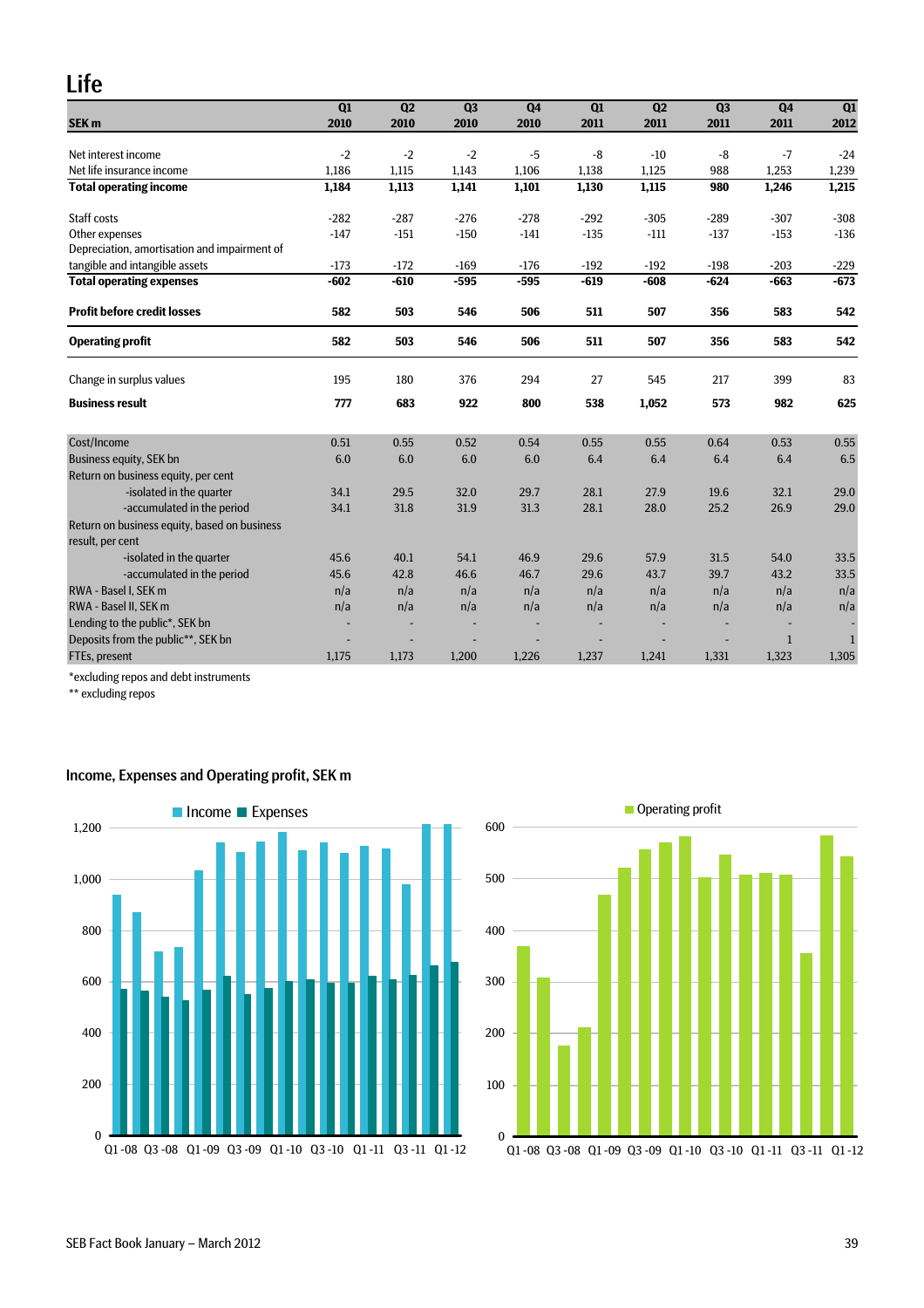#### Income statement

|                                                                           | Q1     | Q2     | Q <sub>3</sub> | Q <sub>4</sub> | Q1     | Q2           | Q <sub>3</sub> | Q <sub>4</sub> | Q1           |
|---------------------------------------------------------------------------|--------|--------|----------------|----------------|--------|--------------|----------------|----------------|--------------|
| SEK <sub>m</sub>                                                          | 2010   | 2010   | 2010           | 2010           | 2011   | 2011         | 2011           | 2011           | 2012         |
| Income unit-linked                                                        | 585    | 609    | 611            | 668            | 632    | 639          | 620            | 645            | 687          |
| Income other insurance <sup>1)</sup>                                      | 427    | 363    | 392            | 310            | 370    | 332          | 196            | 434            | 381          |
| Other income                                                              | 172    | 141    | 138            | 123            | 128    | 144          | 164            | 167            | 147          |
| <b>Total operating income</b>                                             | 1,184  | 1,113  | 1,141          | 1,101          | 1,130  | 1,115        | 980            | 1,246          | 1,215        |
| Operating expenses                                                        | $-668$ | $-641$ | $-594$         | $-646$         | $-649$ | $-623$       | $-586$         | $-673$         | $-659$       |
| Other expenses                                                            | $-1$   | $-1$   | -6             | $-5$           | 0      | $-9$         | $-10$          | -8             | $-1$         |
| Change in deferred acquisition costs                                      | 67     | 32     | 5              | 56             | 30     | 24           | $-28$          | 18             | $-13$        |
| <b>Total expenses</b>                                                     | $-602$ | $-610$ | $-595$         | $-595$         | $-619$ | $-608$       | $-624$         | $-663$         | $-673$       |
| <b>Operating profit</b>                                                   | 582    | 503    | 546            | 506            | 511    | 507          | 356            | 583            | 542          |
| Change in surplus value, net                                              | 195    | 180    | 376            | 294            | 27     | 545          | 217            | 399            | 83           |
| <b>Business result</b>                                                    | 777    | 683    | 922            | 800            | 538    | 1,052        | 573            | 982            | 625          |
| Financial effects due to market fluctuations                              | 297    | $-537$ | 180            | 686            | $-455$ | $-224$       | $-1,588$       | 370            | 882          |
| Change in assumptions                                                     | 24     | 32     | 24             | $-323$         | $-24$  | 36           | 0              | $-191$         | $\mathbf{3}$ |
| <b>Total result</b>                                                       | 1,098  | 178    | 1,126          | 1,163          | 59     | 864          | $-1,015$       | 1,161          | 1,510        |
| <b>Business equity</b>                                                    | 6,000  | 6,000  | 6,000          | 6,000          | 6,400  | 6,400        | 6,400          | 6,400          | 6,500        |
| Return on business equity                                                 | 34.1   | 29.5   | 32.0           | 29.7           | 28.1   | 27.9         | 19.6           | 32.1           | 29.0         |
| Premium income, gross                                                     | 8,527  | 7,491  | 6,698          | 7,752          | 8,549  | 6,850        | 6,212          | 7,323          | 7,149        |
| Expense ratio, % <sup>2)</sup>                                            | 7.8    | 8.6    | 8.9            | 8.3            | 7.6    | 9.1          | 9.4            | 9.2            | 9.2          |
| <b>Operating profit by business area</b>                                  |        |        |                |                |        |              |                |                |              |
| SEB Trygg Liv, Sweden                                                     | 375    | 333    | 359            | 408            | 388    | 329          | 268            | 329            | 346          |
| <b>SEB Pension, Denmark</b>                                               | 151    | 158    | 151            | 61             | 114    | 160          | 110            | 191            | 139          |
| SEB Life & Pension, International                                         | 59     | 29     | 50             | 38             | 20     | 17           | $-10$          | 64             | 81           |
| Other including central functions etc                                     | $-3$   | $-17$  | $-14$          | $-1$           | $-11$  | $\mathbf{1}$ | $-12$          | $-1$           | $-24$        |
|                                                                           | 582    | 503    | 546            | 506            | 511    | 507          | 356            | 583            | 542          |
| $1$ Effect of guarantee commitments in<br>traditional insurance in Sweden | 24     | $-10$  | 12             | 50             | 15     | $-21$        | $-73$          | 26             | 25           |
| $2)$ $\sim$<br>$\epsilon$ .                                               |        |        |                |                |        |              |                |                |              |

 $^{2)}$  Operating expenses as percentage of premium income

# **Business result = Operating profit + Change in surplus values (ongoing)**

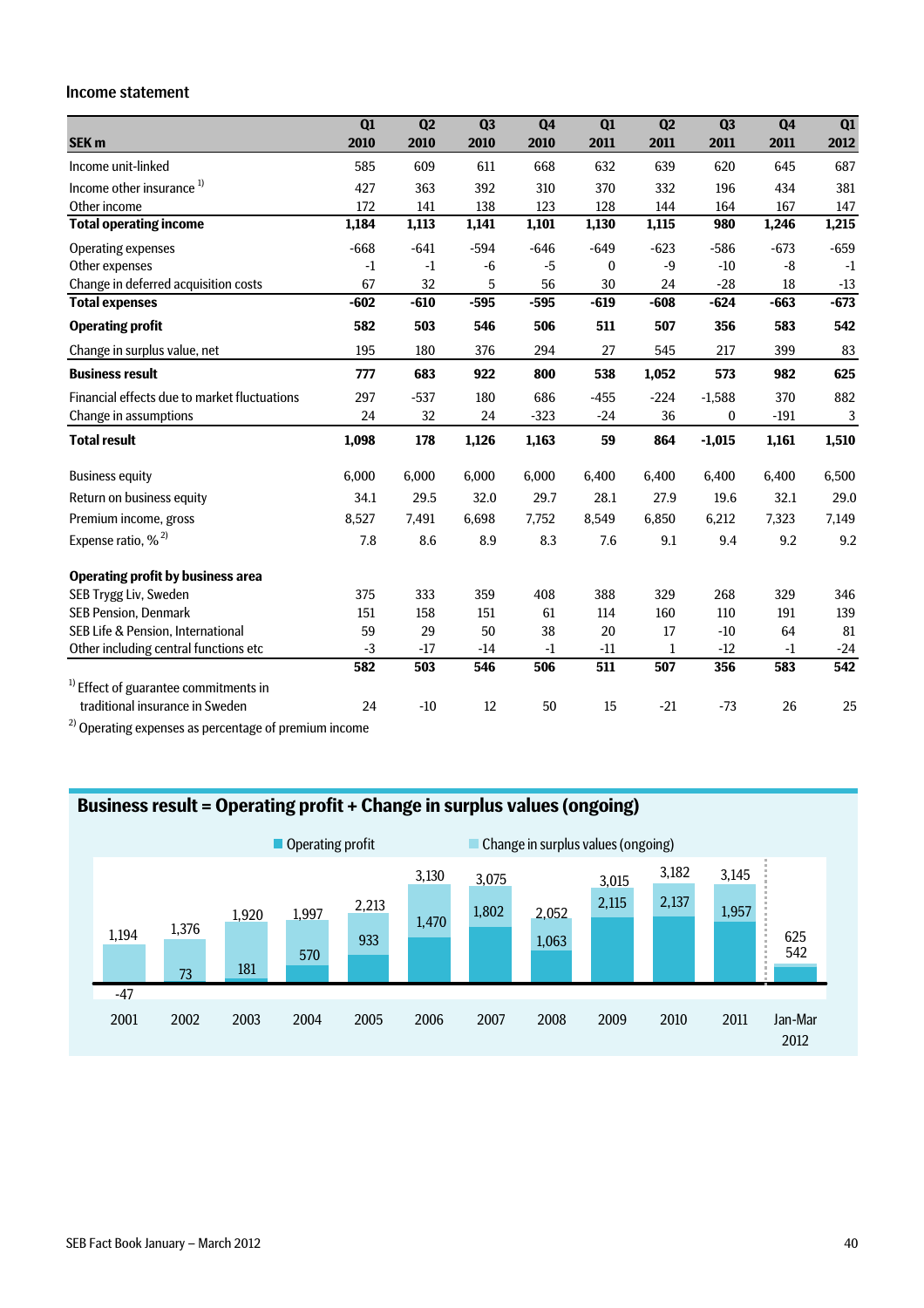# Sales volume insurance (weighted\*)

|                                                | Q1     | Q <sub>2</sub> | Q <sub>3</sub> | Q <sub>4</sub> | Q <sub>1</sub> | Q <sub>2</sub> | Q <sub>3</sub> | Q <sub>4</sub> | Q <sub>1</sub> |
|------------------------------------------------|--------|----------------|----------------|----------------|----------------|----------------|----------------|----------------|----------------|
| SEK <sub>m</sub>                               | 2010   | 2010           | 2010           | 2010           | 2011           | 2011           | 2011           | 2011           | 2012           |
| Total                                          | 13,507 | 11,967         | 10,699         | 12,314         | 11,933         | 11,601         | 8,562          | 10,041         | 10,405         |
| Traditional life and sickness/health insurance | 1,871  | 1,754          | 1,548          | 1,938          | 1,408          | 1,928          | 1,690          | 1,717          | 1,775          |
| Unit-linked insurance                          | 11,636 | 10,213         | 9,151          | 10,376         | 10,525         | 9,673          | 6,872          | 8,324          | 8,630          |
| Corporate as per cent of total                 | 60%    | 62%            | 72%            | 66%            | 58%            | 70%            | 74%            | 71%            | 71%            |
| <b>SEB Trygg Liv Sweden</b>                    | 8,067  | 7,470          | 7,032          | 7,804          | 7,026          | 6,649          | 4,854          | 5,252          | 5,412          |
| Traditional life and sickness/health insurance | 341    | 356            | 322            | 403            | 322            | 366            | 405            | 303            | 354            |
| Unit-linked insurance                          | 7,726  | 7,114          | 6,710          | 7,401          | 6,704          | 6,283          | 4,449          | 4,949          | 5,058          |
| Corporate as per cent of total                 | 58%    | 59%            | 73%            | 66%            | 61%            | 69%            | 75%            | 75%            | 80%            |
| <b>SEB Pension Denmark</b>                     | 3,882  | 3,137          | 2,579          | 3,146          | 2,845          | 3,678          | 2,942          | 3,165          | 3,429          |
| Traditional life and sickness insurance        | 1,399  | 1,228          | 1,126          | 1,338          | 955            | 1,375          | 1,201          | 1,231          | 1,282          |
| Unit-linked insurance                          | 2,483  | 1,909          | 1,453          | 1,808          | 1,890          | 2,303          | 1,741          | 1,934          | 2,147          |
| Corporate as per cent of total                 | 79%    | 85%            | 88%            | 80%            | 76%            | 87%            | 87%            | 86%            | 80%            |
| <b>SEB Life &amp; Pension International</b>    | 1,558  | 1,360          | 1,088          | 1,364          | 2,062          | 1,274          | 766            | 1,624          | 1,564          |
| Traditional life and sickness insurance        | 131    | 170            | 100            | 197            | 131            | 187            | 84             | 183            | 139            |
| Unit-linked insurance                          | 1,427  | 1,190          | 988            | 1,167          | 1,931          | 1,087          | 682            | 1,441          | 1,425          |
| Corporate as per cent of total                 | 22%    | 28%            | 32%            | 31%            | 26%            | 23%            | 19%            | 29%            | 20%            |

\* Single premiums + regular premiums times ten

### Premium income and Assets under management

|                                                  | Q1      | Q2      | Q <sub>3</sub> | Q <sub>4</sub> | Q1      | Q <sub>2</sub> | Q <sub>3</sub> | Q <sub>4</sub> | Q1      |
|--------------------------------------------------|---------|---------|----------------|----------------|---------|----------------|----------------|----------------|---------|
| SEK <sub>m</sub>                                 | 2010    | 2010    | 2010           | 2010           | 2011    | 2011           | 2011           | 2011           | 2012    |
| <b>Premium income: Total</b>                     | 8,527   | 7,491   | 6,698          | 7,752          | 8,549   | 6,850          | 6,212          | 7,323          | 7,149   |
| Traditional life and sickness/health insurance   | 1,993   | 1,662   | 1,332          | 1,959          | 1,301   | 1,886          | 1,486          | 2,023          | 1,616   |
| Unit-linked insurance                            | 6,534   | 5,829   | 5,366          | 5,793          | 7,248   | 4,964          | 4,726          | 5,300          | 5,533   |
| <b>SEB Trygg Liv Sweden</b>                      | 4,808   | 4,137   | 3,882          | 4,290          | 4,743   | 3,823          | 3,316          | 3,470          | 3,727   |
| Traditional life and sickness/health insurance   | 672     | 560     | 517            | 651            | 607     | 505            | 451            | 654            | 555     |
| Unit-linked insurance                            | 4,136   | 3,577   | 3,365          | 3,639          | 4,136   | 3,318          | 2,865          | 2,816          | 3,172   |
| <b>SEB Pension Denmark</b>                       | 2,152   | 2,184   | 1,943          | 2,326          | 1,795   | 1,904          | 2,005          | 2,267          | 1,898   |
| Traditional life and sickness/health insurance   | 1,235   | 1,004   | 738            | 1,199          | 616     | 1,297          | 959            | 1,260          | 982     |
| Unit-linked insurance                            | 917     | 1,180   | 1,205          | 1,127          | 1,179   | 607            | 1,046          | 1,007          | 916     |
| <b>SEB Life &amp; Pension International</b>      | 1,567   | 1,170   | 873            | 1,136          | 2,011   | 1,123          | 891            | 1,586          | 1,524   |
| Traditional life and sickness/health insurance   | 86      | 98      | 77             | 109            | 78      | 84             | 76             | 109            | 79      |
| Unit-linked insurance                            | 1,481   | 1,072   | 796            | 1,027          | 1,933   | 1,039          | 815            | 1,477          | 1,445   |
| <b>Assets under management:* Total</b>           | 410,700 | 405,300 | 413,600        | 424,100        | 425,100 | 427,100        | 416,200        | 420,000        | 434,300 |
| Traditional life and sickness/health insurance** | 246,200 | 241,600 | 244.600        | 244,600        | 245,600 | 247,000        | 233,300        | 233,200        | 236,700 |
| Unit-linked insurance                            | 164,500 | 163,700 | 169,000        | 179,500        | 179,500 | 180,100        | 182,900        | 186,800        | 197,600 |
| <b>SEB Trygg Liv Sweden</b>                      | 290,100 | 284,300 | 292,600        | 303,900        | 302,900 | 302,400        | 281,300        | 287,900        | 299,800 |
| Traditional life and sickness/health insurance** | 164,300 | 160,300 | 164.800        | 168.100        | 168,700 | 167.800        | 158.500        | 160,800        | 165,300 |
| Unit-linked insurance                            | 125.800 | 124,000 | 127,800        | 135,800        | 134,200 | 134,600        | 122,800        | 127,100        | 134,500 |
| <b>SEB Pension Denmark</b>                       | 94,500  | 94,300  | 93,700         | 91,400         | 92,400  | 95,200         | 90,400         | 88,600         | 89,200  |
| Traditional life and sickness/health insurance   | 80.800  | 80,200  | 78,700         | 75,400         | 75,800  | 78,000         | 73.600         | 71,200         | 70,200  |
| Unit-linked insurance                            | 13,700  | 14,100  | 15,000         | 16,000         | 16,600  | 17,200         | 16,800         | 17,400         | 19,000  |
| <b>SEB Life &amp; Pension International</b>      | 26,100  | 26,700  | 27,300         | 28,800         | 29,800  | 29,500         | 44,500         | 43,500         | 45,300  |
| Traditional life and sickness/health insurance   | 1,100   | 1,100   | 1,100          | 1,100          | 1,100   | 1,200          | 1,200          | 1,200          | 1,200   |
| Unit-linked insurance                            | 25.000  | 25.600  | 26.200         | 27.700         | 28.700  | 28.300         | 43.300         | 42.300         | 44,100  |

\* rounded to whole 100 millions.

\*\* including Gamla Livförsäkringsaktiebolaget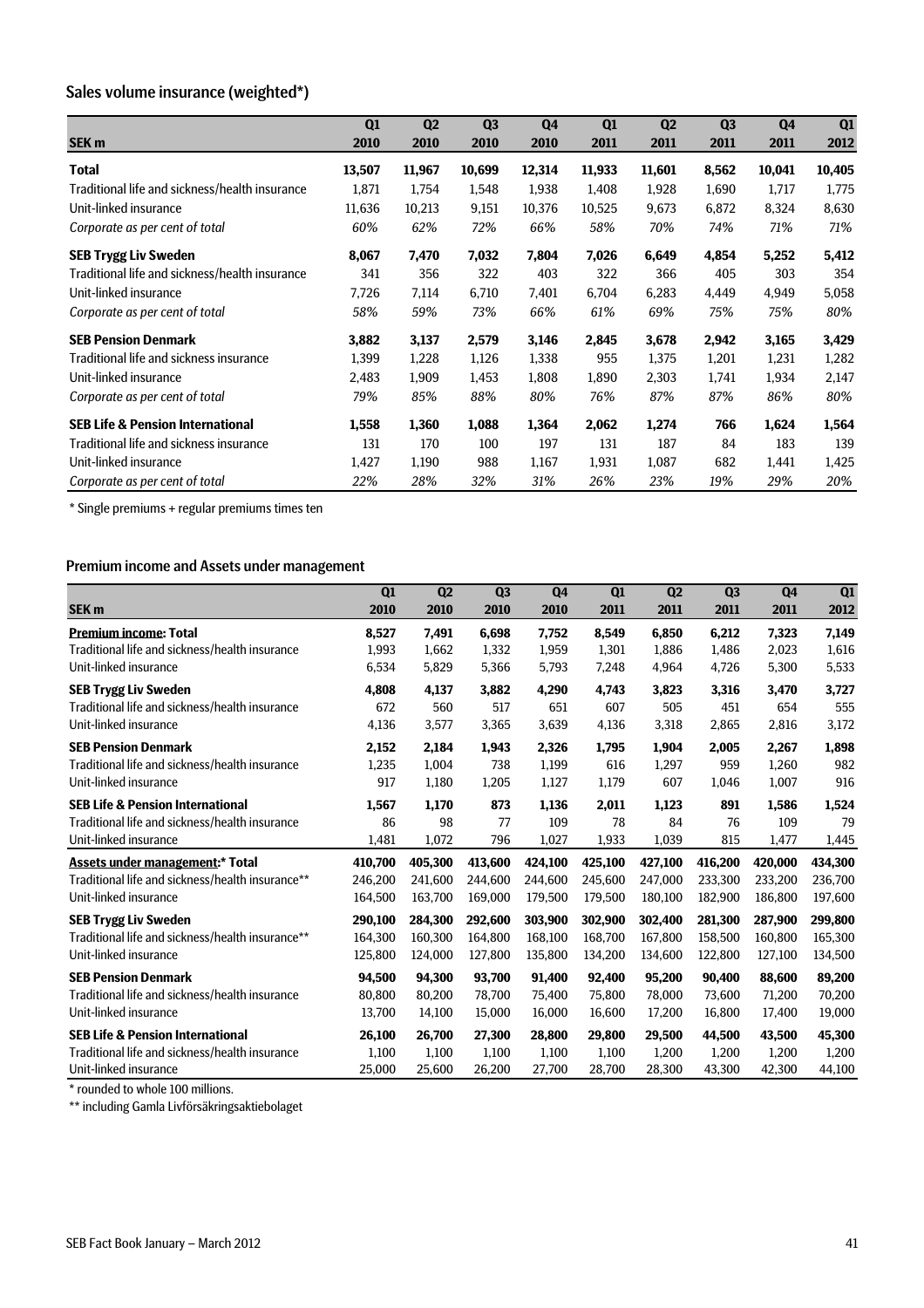#### Market shares, premium income new and existing unit-linked policies



#### Sweden: full year 2011 (2010)



*Source: Svensk Försäkring (Swedish insurance federation)*

### Gamla Livförsäkringsaktiebolaget

Traditional insurance business is operated in Gamla Livförsäkringsaktiebolaget SEB Trygg Liv (Gamla Liv). The entity is operated according to mutual principles and is not consolidated in SEB Trygg Liv's result. Gamla Liv is closed for new business since 1997. The policyholder organisation, Trygg Stiftelsen (the Trygg Foundation), has the purpose to secure policyholders' influence in Gamla Liv. The Trygg Foundation is entitled to:

#### Surplus values

Surplus values are the present values of future profits from existing insurance contracts. The calculation is made to better understand the value and profitability of long term insurance contracts. In the ordinary accounts the income from the contracts is reported throughout the duration of the contract but much of the expenses

## Embedded value

- Appoint two board members of Gamla Liv and, jointly with SEB, appoint the Chairman of the Board, which consists of five members.
- Appoint the majority of members and the Chairman of the Finance Delegation, which is responsible for the asset management of Gamla Liv.

arise at the point of sale. This causes a mismatch in time between income and expenses. The surplus value reporting is in accordance with international practice and reviewed annually by external actuaries. Surplus values are not consolidated in the SEB Group accounts.

| SEK <sub>m</sub>                                                    | 31 Dec 2009 | 31 Dec 2010 | 31 Dec 2011 | 31 Mar 2012 |
|---------------------------------------------------------------------|-------------|-------------|-------------|-------------|
| Equity <sup>1)</sup>                                                | 8.594       | 8.780       | 9.322       | 9,707       |
| Surplus values                                                      | 14.928      | 16,318      | 15,583      | 16,456      |
| <sup>1)</sup> Dividend paid to the parent company during the period | $-1.850$    | $-1.000$    | $-850$      | 0           |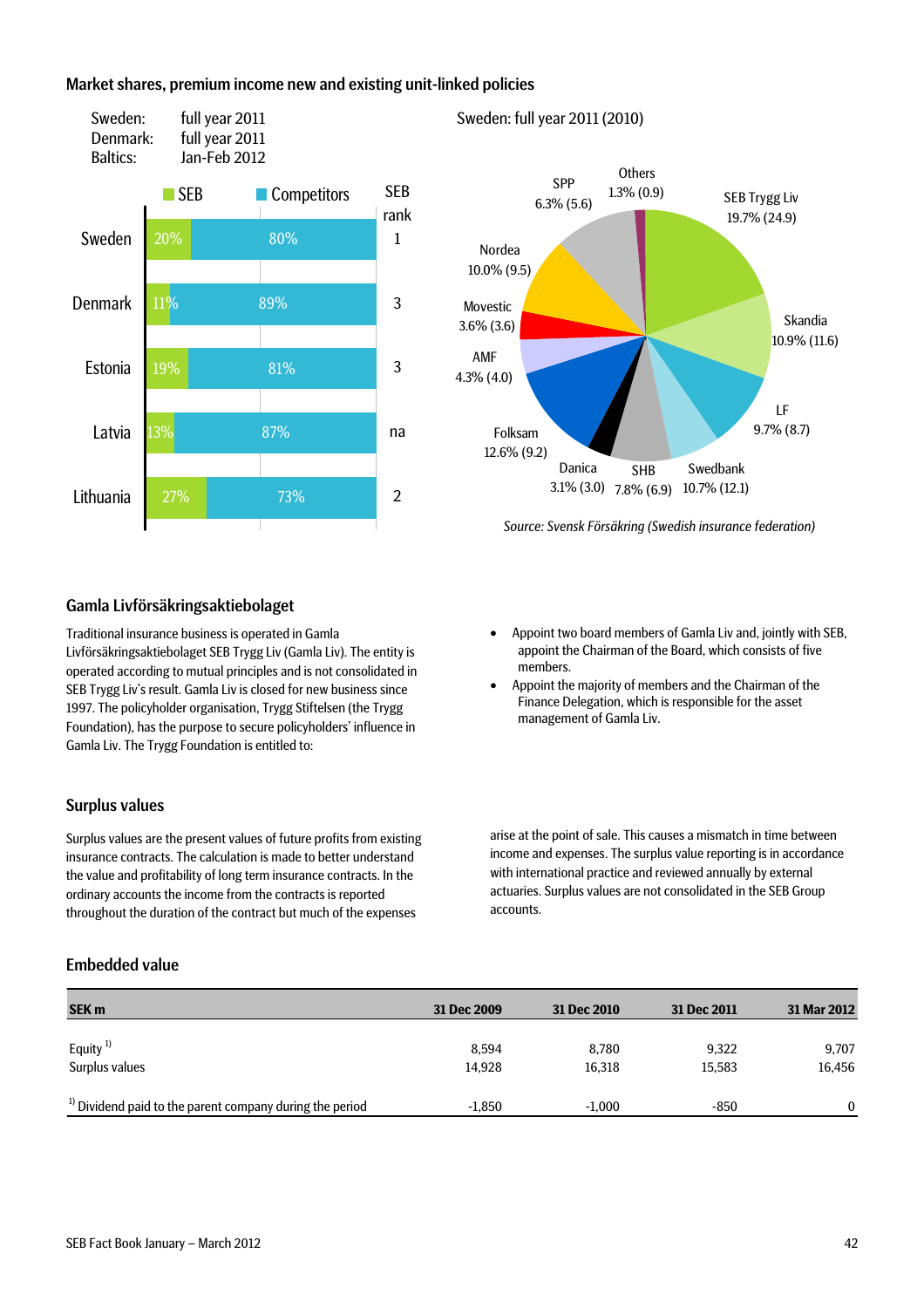#### Surplus value accounting

|                                                                                                              | Q1     | Q2     | Q <sub>3</sub> | Q <sub>4</sub> | Q1     | Q2     | Q <sub>3</sub> | Q <sub>4</sub>         | Q1             |
|--------------------------------------------------------------------------------------------------------------|--------|--------|----------------|----------------|--------|--------|----------------|------------------------|----------------|
| <b>SEK m</b>                                                                                                 | 2010   | 2010   | 2010           | 2010           | 2011   | 2011   | 2011           | 2011                   | 2012           |
| Surplus values, opening balance                                                                              | 14,928 | 15,554 | 15,184         | 15,698         | 16,318 | 15,799 | 16,563         | 15,087                 | 15,583         |
| Adjustment opening balance <sup>1)</sup>                                                                     | 203    | $-6$   | 6              |                | $-56$  | 341    | $-126$         | 22                     | $-66$          |
| Present value of new sales <sup>2)</sup>                                                                     | 428    | 382    | 370            | 422            | 342    | 408    | 229            | 339                    | 243            |
| Return/realised value on policies from previous periods                                                      | $-137$ | $-150$ | $-160$         | $-163$         | $-142$ | $-275$ | $-41$          | $-338$                 | $-196$         |
| Actual outcome compared to assumptions <sup>3)</sup>                                                         | $-29$  | $-20$  | 171            | 91             | $-143$ | 436    | 1              | 416                    | 23             |
| Change in surplus values ongoing business, gross                                                             | 262    | 212    | 381            | 350            | 57     | 569    | 189            | 417                    | 70             |
| Capitalisation of acquisition costs for the period                                                           | $-231$ | $-195$ | $-165$         | $-222$         | $-214$ | $-207$ | $-160$         | $-208$                 | $-203$         |
| Amortisation of capitalised acquisition costs                                                                | 164    | 163    | 160            | 166            | 184    | 183    | 188            | 190                    | 216            |
| Change in surplus values ongoing business, net <sup>4)</sup>                                                 | 195    | 180    | 376            | 294            | 27     | 545    | 217            | 399                    | 83             |
| Financial effects due to short term market fluctuations <sup>5)</sup>                                        | 297    | $-537$ | 180            | 686            | $-455$ | $-224$ | $-1,588$       | 370                    | 882            |
| Change in assumptions <sup>6)</sup>                                                                          | 24     | 32     | 24             | $-323$         | $-24$  | 36     |                | $-191$                 | 3              |
| Total change in surplus values                                                                               | 516    | $-325$ | 580            | 657            | $-452$ | 357    | $-1,371$       | 578                    | 968            |
| Exchange rate differences etc                                                                                | $-93$  | $-39$  | $-72$          | $-37$          | $-11$  | 66     | 21             | $-104$                 | $-29$          |
| Surplus values, closing balance <sup>7)</sup>                                                                | 15,554 | 15,184 | 15,698         | 16,318         | 15,799 | 16,563 | 15,087         | 15,583                 | 16,456         |
| Most important assumptions (Swedish unit-linked which represent 74 per cent of the surplus value), per cent. |        |        |                |                |        |        |                |                        |                |
| Discount rate                                                                                                |        |        |                |                |        |        |                |                        | 7.0            |
| Surrender of endowment insurance contracts:                                                                  |        |        |                |                |        |        |                |                        | 1/8/           |
| contracts signed within 1 year / 1-4 years                                                                   |        |        |                |                |        |        |                |                        | 17/15/         |
| / 5 years / 6 years / thereafter                                                                             |        |        |                |                |        |        |                |                        | 10             |
| Lapse rate of regular premiums, unit-linked                                                                  |        |        |                |                |        |        |                |                        | 12             |
| Growth in fund units, gross before fees and taxes                                                            |        |        |                |                |        |        |                |                        | 5.0            |
| Inflation CPI / Inflation expenses                                                                           |        |        |                |                |        |        |                |                        | 2/3            |
| Expected return on solvency margin                                                                           |        |        |                |                |        |        |                |                        | 3              |
| Right to transfer policy, unit-linked                                                                        |        |        |                |                |        |        |                |                        | $\mathfrak{p}$ |
| Mortality                                                                                                    |        |        |                |                |        |        |                | The Group's experience |                |

**Sensitivity to changes in assumptions (total division).** Change in discount rate  $+1$  per cent  $-1,722$ 

" -1 per cent 2,012 Change in value growth +1 per cent 2,014 of investment assets  $-1$  per cent  $-1,771$ 

 $1)$  Effects from adjustments of the calculation method. Q1 2012 is also related to the previously not included subsidiary Irish Life International. Q2-3 2011 is related to previously not included products in Denmark.

 $^{2)}$  Sales defined as new contracts and extra premiums in existing contracts.

<sup>3)</sup> The reported actual outcome of contracts signed can be placed in relation to the operative assumptions that were made. Thus, the value of the deviations can be estimated. The most important components consist of extensions of contracts as well as cancellations. However, the actual income and administrative expenses are included in full in the operating result.

 $4)$  Deferred acquisition costs are capitalised in the accounts and amortised according to plan. The reported change in surplus values is therefore adjusted by the net result of the capitalisation and amortisation during the period.

<sup>5)</sup> Assumed unit growth is 5.0 per cent gross (before fees and taxes). Actual growth results in positive or negative financial effects.

 $6)$  A lowering of the discount rate had a positive effect in Q4 2011 of some SEK 800m but lower expected growth in fund values had a negative effect of some SEK 300m and higher frequency of surrenders, lapse and transfers had a negative effect of some SEK 700m.

 $7)$  The calculated surplus value is not included in the SEB Group's consolidated accounts. The closing balance is shown after deduction of capitalised acquisition costs (SEK 4,113m at March 31, 2012).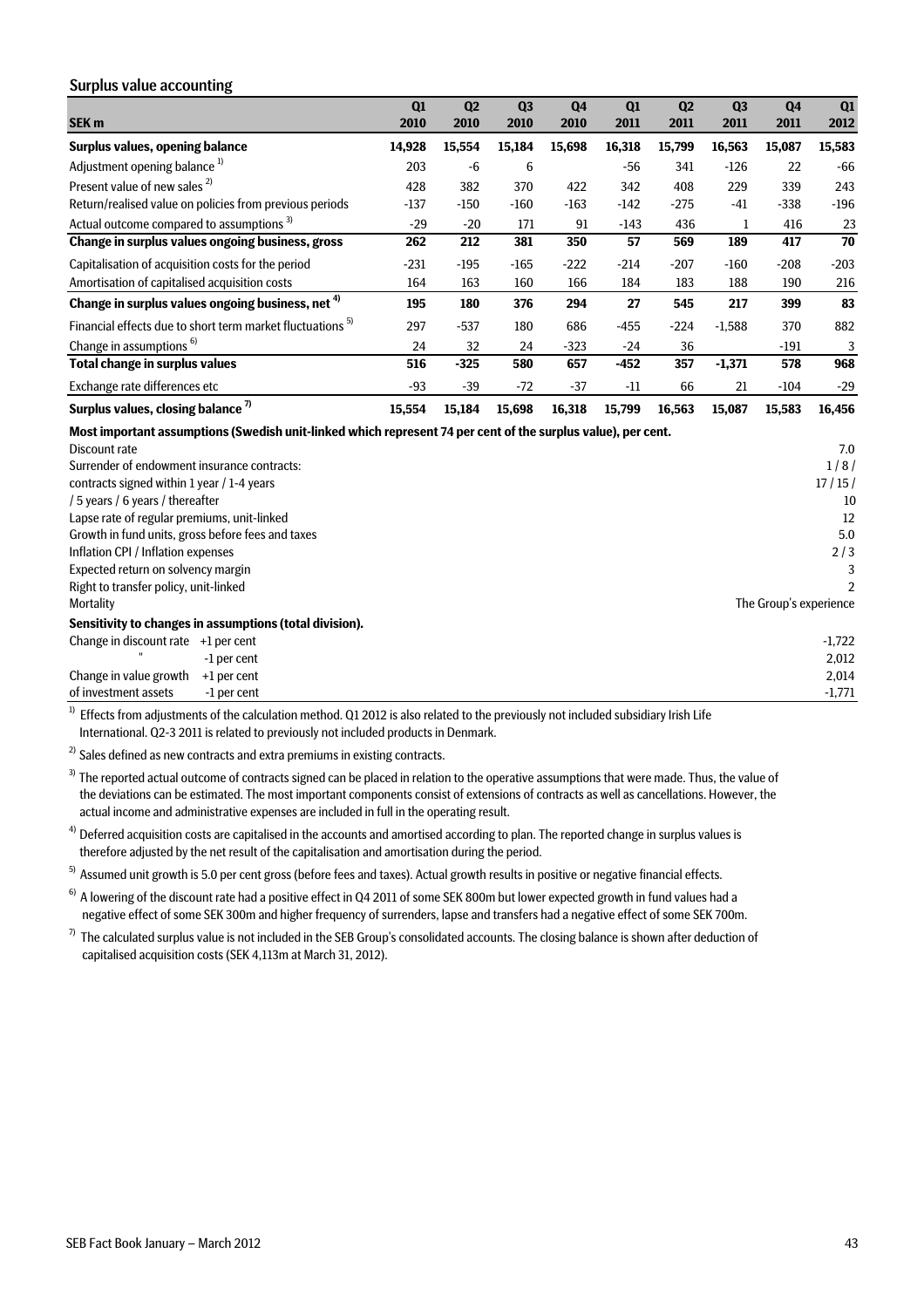# Baltic

|                                                             | Q1             | Q2       | Q <sub>3</sub> | Q4     | Q1             | Q2     | Q <sub>3</sub> | Q4     | Q1     |
|-------------------------------------------------------------|----------------|----------|----------------|--------|----------------|--------|----------------|--------|--------|
| SEK <sub>m</sub>                                            | 2010           | 2010     | 2010           | 2010   | 2011           | 2011   | 2011           | 2011   | 2012   |
| Net interest income                                         | 506            | 471      | 454            | 492    | 456            | 486    | 524            | 514    | 472    |
| Net fee and commission income                               | 228            | 250      | 251            | 235    | 209            | 240    | 218            | 227    | 211    |
| Net financial income                                        | 131            | 141      | 69             | 60     | 80             | 89     | 92             | 104    | 113    |
| Net other income                                            | $\overline{4}$ | 9        | 28             | 11     | $-5$           | $-12$  | $-5$           | $-11$  | $-7$   |
| <b>Total operating income</b>                               | 869            | 871      | 802            | 798    | 740            | 803    | 829            | 834    | 789    |
| Staff costs                                                 | $-206$         | $-182$   | $-177$         | $-163$ | $-146$         | $-187$ | $-177$         | $-189$ | $-171$ |
| Other expenses                                              | $-306$         | $-289$   | $-292$         | $-290$ | $-250$         | $-263$ | $-278$         | $-322$ | $-251$ |
| Depreciation, amortisation and impairment of                |                |          |                |        |                |        |                |        |        |
| tangible and intangible assets                              | $-21$          | $-20$    | $-20$          | $-235$ | $-32$          | $-33$  | $-33$          | $-35$  | $-33$  |
| <b>Total operating expenses</b>                             | $-533$         | $-491$   | $-489$         | $-688$ | $-428$         | $-483$ | $-488$         | $-546$ | $-455$ |
| <b>Profit before credit losses</b>                          | 336            | 380      | 313            | 110    | 312            | 320    | 341            | 288    | 334    |
| Gains less losses from disposals of tangible                |                |          |                |        |                |        |                |        |        |
| and intangible assets                                       |                | $-1$     |                | $-4$   | $\overline{2}$ | $-2$   | $\overline{2}$ |        | 1      |
| Net credit losses                                           | $-1,431$       | $-451$   | 273            | 736    | 572            | 679    | 202            | 32     | $-24$  |
| <b>Operating profit</b>                                     | $-1,095$       | $-72$    | 586            | 842    | 886            | 997    | 545            | 320    | 311    |
|                                                             |                |          |                |        |                |        |                |        |        |
| Cost/Income                                                 | 0.61           | 0.56     | 0.61           | 0.86   | 0.58           | 0.60   | 0.59           | 0.65   | 0.58   |
| Business equity, SEK bn                                     | 11.8           | 11.8     | 11.8           | 11.8   | 8.3            | 8.0    | 8.0            | 8.2    | 8.1    |
| Return on business equity, per cent                         |                |          |                |        |                |        |                |        |        |
| -isolated in the quarter                                    | negative       | negative | 17.3           | 25.7   | 37.3           | 44.1   | 24.4           | 14.4   | 14.0   |
| -accumulated in the period                                  | negative       | negative | negative       | 2.2    | 37.3           | 40.7   | 35.3           | 30.0   | 14.0   |
| RWA - Basel I, SEK m                                        | 104            | 99       | 95             | 91     | 90             | 92     | 96             | 92     | 90     |
| RWA - Basel II. SEK m                                       | 92             | 89       | 84             | 79     | 77             | 81     | 82             | 78     | 76     |
| Lending to the public*, SEK bn 1)                           | 119            | 112      | 106            | 101    | 101            | 103    | 105            | 101    | 98     |
| Deposits from the public**, SEK bn 2)                       | 60             | 60       | 56             | 57     | 56             | 58     | 60             | 66     | 66     |
| FTEs, present 3)                                            | 3.216          | 3.185    | 3,206          | 3,203  | 3,200          | 3,179  | 3,109          | 3,061  | 3.026  |
| *excluding repos and debt instruments<br>** excluding repos |                |          |                |        |                |        |                |        |        |
| 1) Where of Baltic Estonia                                  | 37             | 35       | 33             | 32     | 32             | 33     | 33             | 31     | 31     |
| <b>Baltic Latvia</b>                                        | 29             | 27       | 26             | 24     | 24             | 25     | 25             | 25     | 24     |
| <b>Baltic Lithuania</b>                                     | 53             | 50       | 47             | 45     | 45             | 45     | 47             | 45     | 44     |
| 2) Where of Baltic Estonia                                  | 20             | 20       | 19             | 20     | 20             | 21     | 23             | 22     | 22     |
| <b>Baltic Latvia</b>                                        | 14             | 14       | 13             | 12     | 12             | 12     | 12             | 13     | 13     |
| <b>Baltic Lithuania</b>                                     | 26             | 26       | 24             | 25     | 24             | 25     | 25             | 31     | 31     |
| 3) Where of Baltic Estonia                                  | 1.008          | 1.000    | 1.000          | 986    | 980            | 968    | 921            | 890    | 874    |
| <b>Baltic Latvia</b>                                        | 849            | 839      | 855            | 862    | 877            | 887    | 882            | 861    | 879    |
| <b>Baltic Lithuania</b>                                     | 1.352          | 1.338    | 1.337          | 1.339  | 1.322          | 1,305  | 1.281          | 1.284  | 1,247  |

# Income, Expenses and Operating profit, SEK m



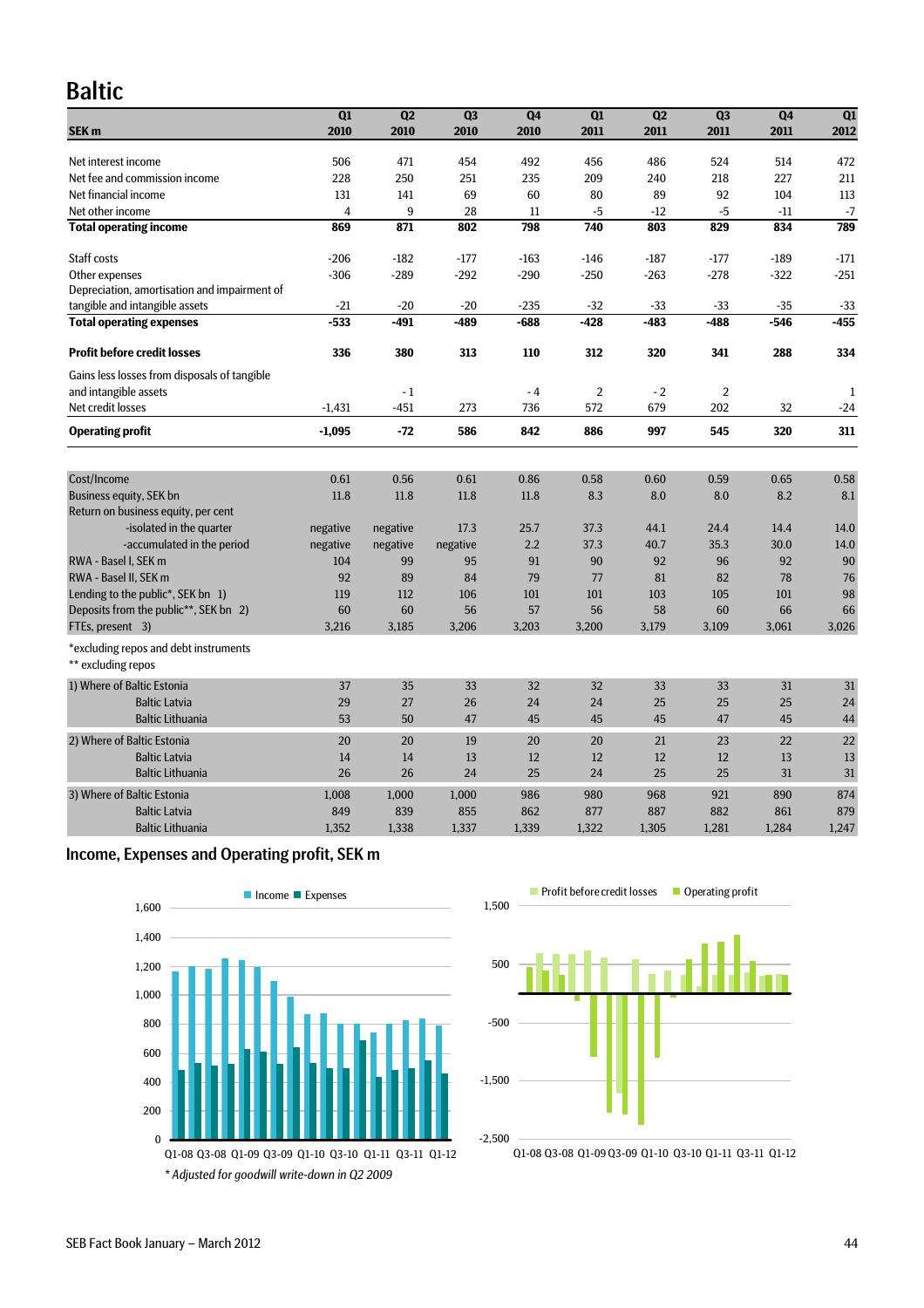#### Baltic Estonia

|                                              | $\overline{Q1}$ | Q2     | Q <sub>3</sub> | Q <sub>4</sub> | Q1             | Q2     | Q3             | Q <sub>4</sub> | Q1     |
|----------------------------------------------|-----------------|--------|----------------|----------------|----------------|--------|----------------|----------------|--------|
| SEK <sub>m</sub>                             | 2010            | 2010   | 2010           | 2010           | 2011           | 2011   | 2011           | 2011           | 2012   |
| Net interest income                          | 156             | 142    | 139            | 153            | 151            | 156    | 174            | 162            | 152    |
| Net fee and commission income                | 77              | 80     | 76             | 74             | 66             | 83     | 68             | 66             | 64     |
| Net financial income                         | 24              | 25     | 9              | $-6$           | 12             | 14     | 17             | 21             | 17     |
| Net other income                             | 3               | 4      | 2              | 11             | $\overline{2}$ | 1      | $\overline{2}$ |                | 1      |
| <b>Total operating income</b>                | 260             | 251    | 226            | 232            | 231            | 254    | 261            | 249            | 234    |
| Staff costs                                  | $-82$           | $-59$  | $-58$          | $-41$          | $-52$          | $-59$  | $-56$          | $-45$          | $-50$  |
| Other expenses                               | $-106$          | $-87$  | $-85$          | $-70$          | $-78$          | $-82$  | $-81$          | $-77$          | $-74$  |
| Depreciation, amortisation and impairment of |                 |        |                |                |                |        |                |                |        |
| tangible and intangible assets               | $-4$            | $-4$   | $-4$           | $-5$           | $-3$           | $-3$   | $-4$           | $-4$           | $-3$   |
| <b>Total operating expenses</b>              | $-192$          | $-150$ | $-147$         | $-116$         | $-133$         | $-144$ | $-141$         | $-126$         | $-127$ |
| <b>Profit before credit losses</b>           | 68              | 101    | 79             | 116            | 98             | 110    | 120            | 122            | 107    |
| Gains less losses from disposals of tangible |                 |        |                |                |                |        |                |                |        |
| and intangible assets                        |                 |        |                |                |                |        |                |                |        |
| Net credit losses                            | $-151$          | $-108$ | 10             | 162            | 17             | 122    | 63             | 22             | 32     |
| <b>Operating profit</b>                      | $-83$           | $-7$   | 89             | 278            | 115            | 232    | 183            | 144            | 139    |
| <b>Baltic Latvia</b>                         |                 |        |                |                |                |        |                |                |        |
|                                              | $\overline{Q1}$ | Q2     | Q3             | Q <sub>4</sub> | Q1             | Q2     | Q3             | Q4             | Q1     |
| SEK <sub>m</sub>                             | 2010            | 2010   | 2010           | 2010           | 2011           | 2011   | 2011           | 2011           | 2012   |
| Net interest income                          | 155             | 154    | 145            | 149            | 134            | 135    | 147            | 152            | 129    |
| Net fee and commission income                | 53              | 55     | 54             | 52             | 49             | 60     | 48             | 52             | 51     |
| Net financial income                         | 23              | 26     | 28             | 33             | 30             | 29     | 26             | 36             | 52     |
| Net other income                             | 3               | 1      | 1              | $\overline{2}$ | $-1$           | $-1$   | $-1$           | $-10$          | $-1$   |
| <b>Total operating income</b>                | 234             | 236    | 228            | 236            | 212            | 223    | 220            | 230            | 231    |
| Staff costs                                  | $-49$           | $-47$  | $-48$          | $-62$          | $-33$          | $-53$  | $-51$          | $-63$          | $-49$  |
| Other expenses                               | $-80$           | $-67$  | $-70$          | $-99$          | $-53$          | $-64$  | $-69$          | $-75$          | $-64$  |
| Depreciation, amortisation and impairment of |                 |        |                |                |                |        |                |                |        |
| tangible and intangible assets               | -8              | -8     | $-7$           | $-10$          | $-6$           | $-5$   | $-6$           | $-5$           | $-5$   |
| <b>Total operating expenses</b>              | $-137$          | $-122$ | $-125$         | $-171$         | $-92$          | $-122$ | $-126$         | $-143$         | $-118$ |
| <b>Profit before credit losses</b>           | 97              | 114    | 103            | 65             | 120            | 101    | 94             | 87             | 113    |
| Gains less losses from disposals of tangible |                 |        |                |                |                |        |                |                |        |
| and intangible assets                        |                 | $-1$   |                | $-5$           |                | $-4$   |                | $-1$           |        |
| Net credit losses                            | $-574$          | $-170$ | 109            | 275            | 183            | 157    | 52             | $\mathbf{1}$   | $-56$  |
| <b>Operating profit</b>                      | $-477$          | $-57$  | 212            | 335            | 303            | 254    | 146            | 87             | 57     |

#### Baltic Lithuania

|                                              | Q1     | Q <sub>2</sub> | Q <sub>3</sub> | Q <sub>4</sub> | Q1     | Q <sub>2</sub> | Q <sub>3</sub> | Q <sub>4</sub> | Q1     |
|----------------------------------------------|--------|----------------|----------------|----------------|--------|----------------|----------------|----------------|--------|
| SEK <sub>m</sub>                             | 2010   | 2010           | 2010           | 2010           | 2011   | 2011           | 2011           | 2011           | 2012   |
| Net interest income                          | 195    | 175            | 171            | 193            | 173    | 199            | 209            | 208            | 198    |
| Net fee and commission income                | 98     | 115            | 121            | 109            | 94     | 98             | 102            | 109            | 97     |
| Net financial income                         | 83     | 91             | 31             | 32             | 38     | 45             | 50             | 48             | 45     |
| Net other income                             | $-1$   | 4              | 25             | 1              | $-2$   | $-10$          | $-3$           | 6              | $-1$   |
| <b>Total operating income</b>                | 375    | 385            | 348            | 335            | 303    | 332            | 358            | 371            | 339    |
| Staff costs                                  | $-73$  | $-73$          | $-68$          | $-57$          | $-58$  | $-71$          | $-66$          | $-79$          | $-69$  |
| Other expenses                               | $-119$ | $-132$         | $-134$         | $-120$         | $-117$ | $-117$         | $-125$         | $-168$         | $-112$ |
| Depreciation, amortisation and impairment of |        |                |                |                |        |                |                |                |        |
| tangible and intangible assets               | -9     | -8             | -8             | $-218$         | $-21$  | $-21$          | $-21$          | $-21$          | $-20$  |
| <b>Total operating expenses</b>              | $-201$ | $-213$         | $-210$         | -395           | -196   | $-209$         | $-212$         | -268           | $-201$ |
| <b>Profit before credit losses</b>           | 174    | 172            | 138            | -60            | 107    | 123            | 146            | 103            | 138    |
| Gains less losses from disposals of tangible |        |                |                |                |        |                |                |                |        |
| and intangible assets                        |        |                |                |                |        |                |                |                |        |
| Net credit losses                            | $-705$ | $-173$         | 154            | 298            | 372    | 401            | 86             | 8              |        |
| <b>Operating profit</b>                      | $-531$ | -1             | 292            | 238            | 479    | 524            | 232            | 111            | 138    |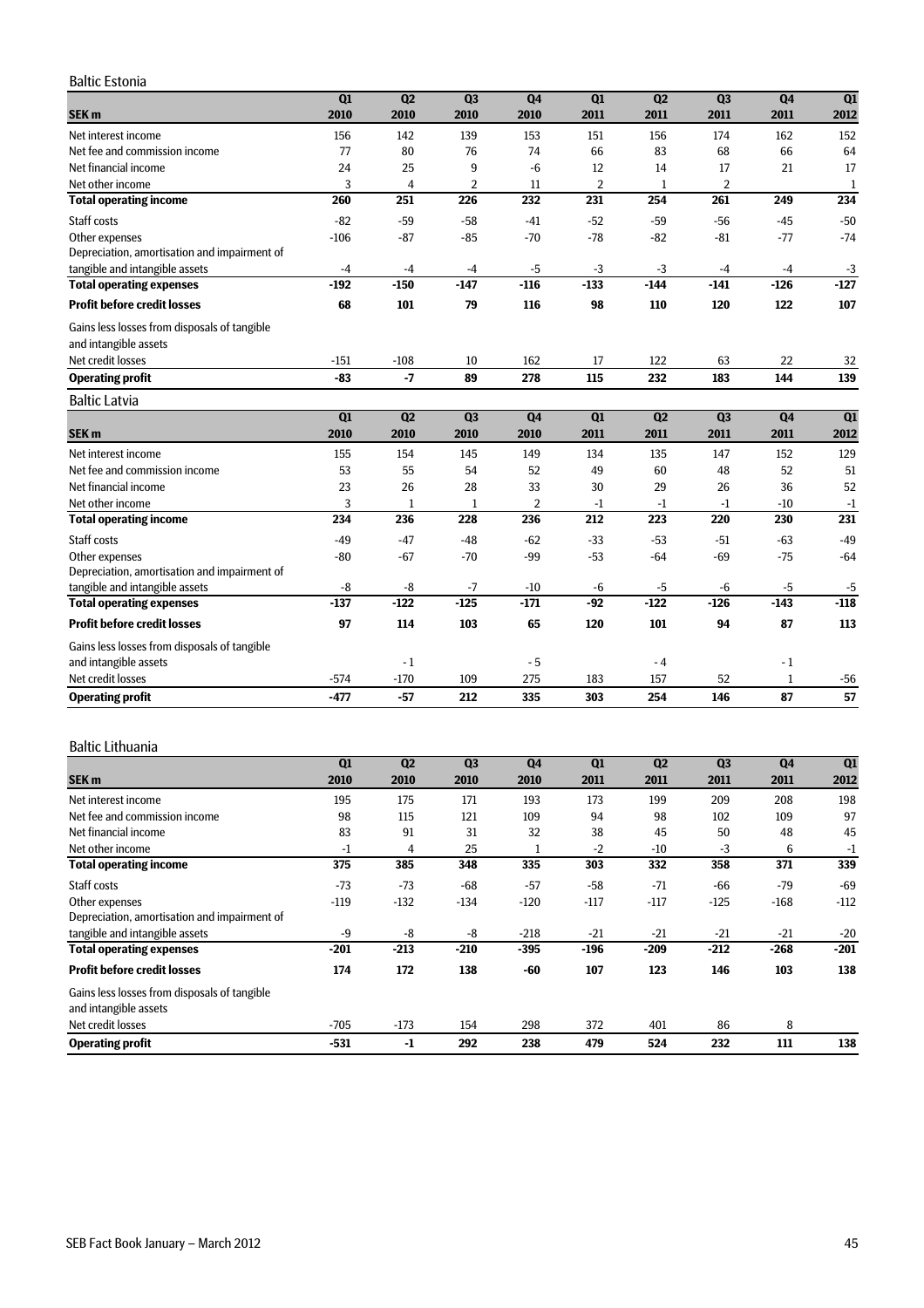#### Baltic real estate holding companies

|                             | Q1   | Q2               | Q3   | Q4    | Q1    | Q <sub>2</sub> | Q <sub>3</sub> | Q4    | Q1    |
|-----------------------------|------|------------------|------|-------|-------|----------------|----------------|-------|-------|
| <b>SEK m</b>                | 2010 | 2010             | 2010 | 2010  | 2011  | 2011           | 2011           | 2011  | 2012  |
| Total operating income      |      | ÷1.              | ΞĪ.  | -5    | -5    | $-1$           | -8             | -13   | $-13$ |
| Total operating expenses    | - <  | -6               | $-1$ | -5    | $-1$  | -9             | -9             | $-12$ | -11   |
| Profit before credit losses | -3   | $\sim$ $\lambda$ | -8   | $-10$ | $-12$ | $-16$          | $-17$          | $-25$ | $-24$ |
| <b>Operating profit</b>     | -3   | - 1              | -8   | -8    | -10   | -14            | -16            | $-23$ | $-23$ |

## Business volume development by area SEK bn

#### Q1 2012 change vs. Q1 2011 (local currency)

|           | <b>Mortgages</b> | <b>Other lending</b> |    | <b>Deposits</b> |    |       |  |  |
|-----------|------------------|----------------------|----|-----------------|----|-------|--|--|
| Estonia   | 13               | $(-2%)$              | 18 | $(-2%)$         | 22 | (13%) |  |  |
| Latvia    | 7                | $(-5%)$              | 17 | (9%)            | 13 | (10%) |  |  |
| Lithuania | 17               | $(-4%)$              | 26 | (1%)            | 31 | (30%) |  |  |

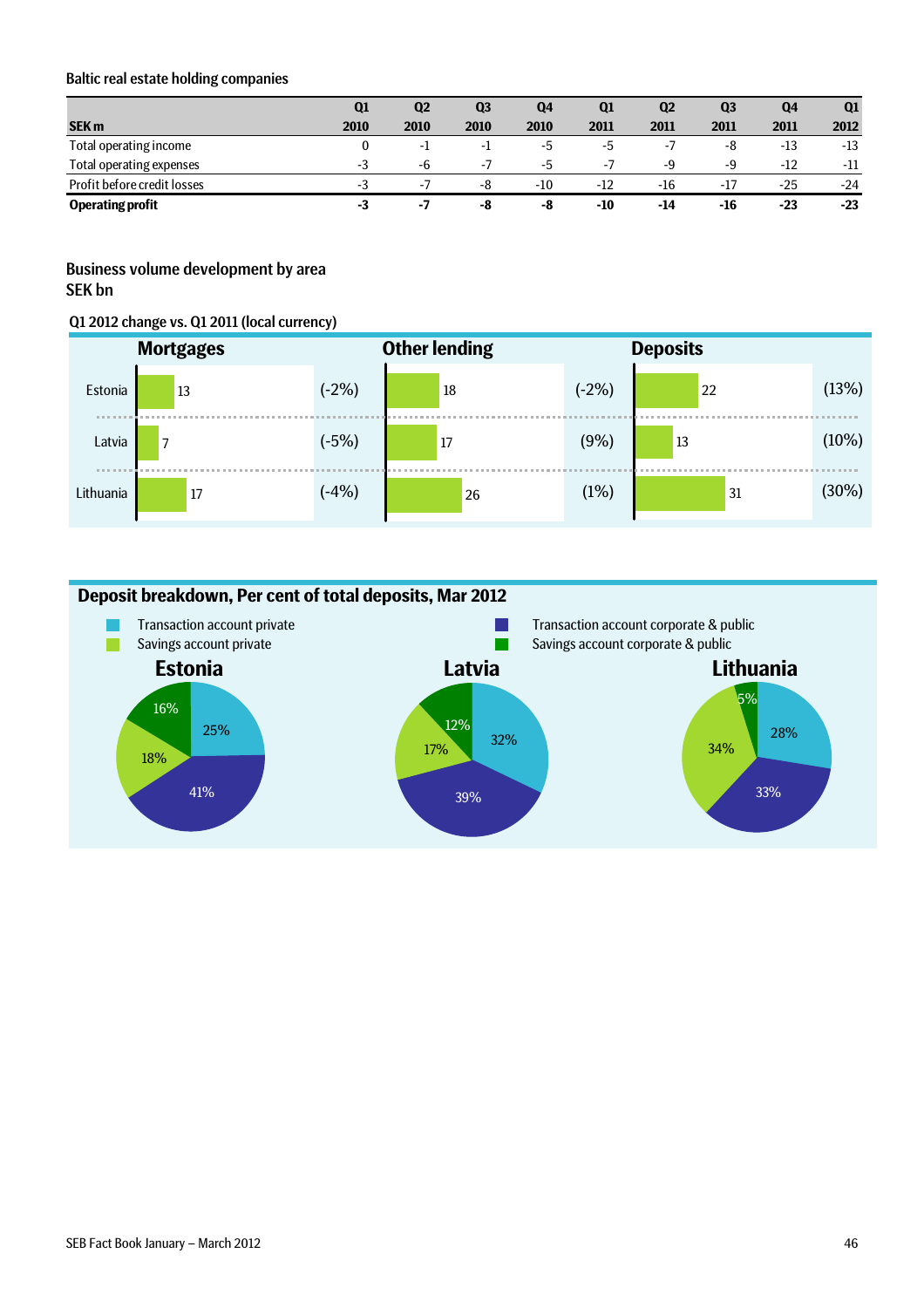### Baltic countries

#### Baltic lending market shares

%



*Source: Bank of Estonia, Association of Latvian Commercial Banks, Association of Lithuanian Banks, SEB Group*

# Loan portfolio

| Baltic countries, EUR bn |                                   |                   |                   |                                              |            |                   |                           |            |                   |                   |            |                   |            |                   |                   |                   |            |
|--------------------------|-----------------------------------|-------------------|-------------------|----------------------------------------------|------------|-------------------|---------------------------|------------|-------------------|-------------------|------------|-------------------|------------|-------------------|-------------------|-------------------|------------|
|                          | Corporates<br><b>Public Admin</b> |                   |                   | <b>Property Mgmt</b><br>$\blacksquare$ Banks |            |                   | $\blacksquare$ Households |            |                   |                   |            |                   | 7.3        |                   |                   |                   |            |
|                          |                                   |                   |                   |                                              |            |                   |                           |            |                   |                   |            | 6.4               | 2.4        | 6.3               | 5.6               | 5.5               | 5.4        |
| 4.6<br>1.9               | 4.5                               | 4.2               | 3.8               | 3.7                                          | 3.6        | 3.9               | 4.0                       | 3.5        | 3.1               | 3.0               | 2.9        | 2.0<br>1.0        | 1.3        | 2.4               | 2.3               | 2.2               | 2.1        |
| 0.7                      | 2.0<br>0.7                        | 1.9<br>0.7        | 1.9               | 1.8                                          | 1.8        | 1.4<br>0.5        | $1.4\,$<br>0.6            | 1.3<br>0.7 | 1.2<br>0.6        | 1.2<br>0.5        | 1.2<br>0.5 | 3.2               | 3.2        | 1.3               | 1.2               | 1.1               | 1.1        |
| 1.9                      | 1.6                               | 1.4               | 0.6<br>1.1        | 0.6<br>1.1                                   | 0.6<br>1.1 | 1.8               | $1.8\phantom{0}$          | 1.5        | 1.2               | 1.3               | 1.2        |                   |            | 2.4               | 1.9               | 1.9               | 1.9        |
| <b>Dec</b><br>'07        | <b>Dec</b><br>08'                 | <b>Dec</b><br>'09 | <b>Dec</b><br>'10 | <b>Dec</b><br>'11                            | Mar<br>'12 | <b>Dec</b><br>'07 | <b>Dec</b><br>08'         | Dec<br>'09 | <b>Dec</b><br>'10 | <b>Dec</b><br>'11 | Mar<br>'12 | <b>Dec</b><br>'07 | Dec<br>'08 | <b>Dec</b><br>'09 | <b>Dec</b><br>'10 | <b>Dec</b><br>'11 | Mar<br>'12 |
|                          |                                   |                   | Estonia           |                                              |            |                   | Latvia                    |            |                   |                   |            | Lithuania         |            |                   |                   |                   |            |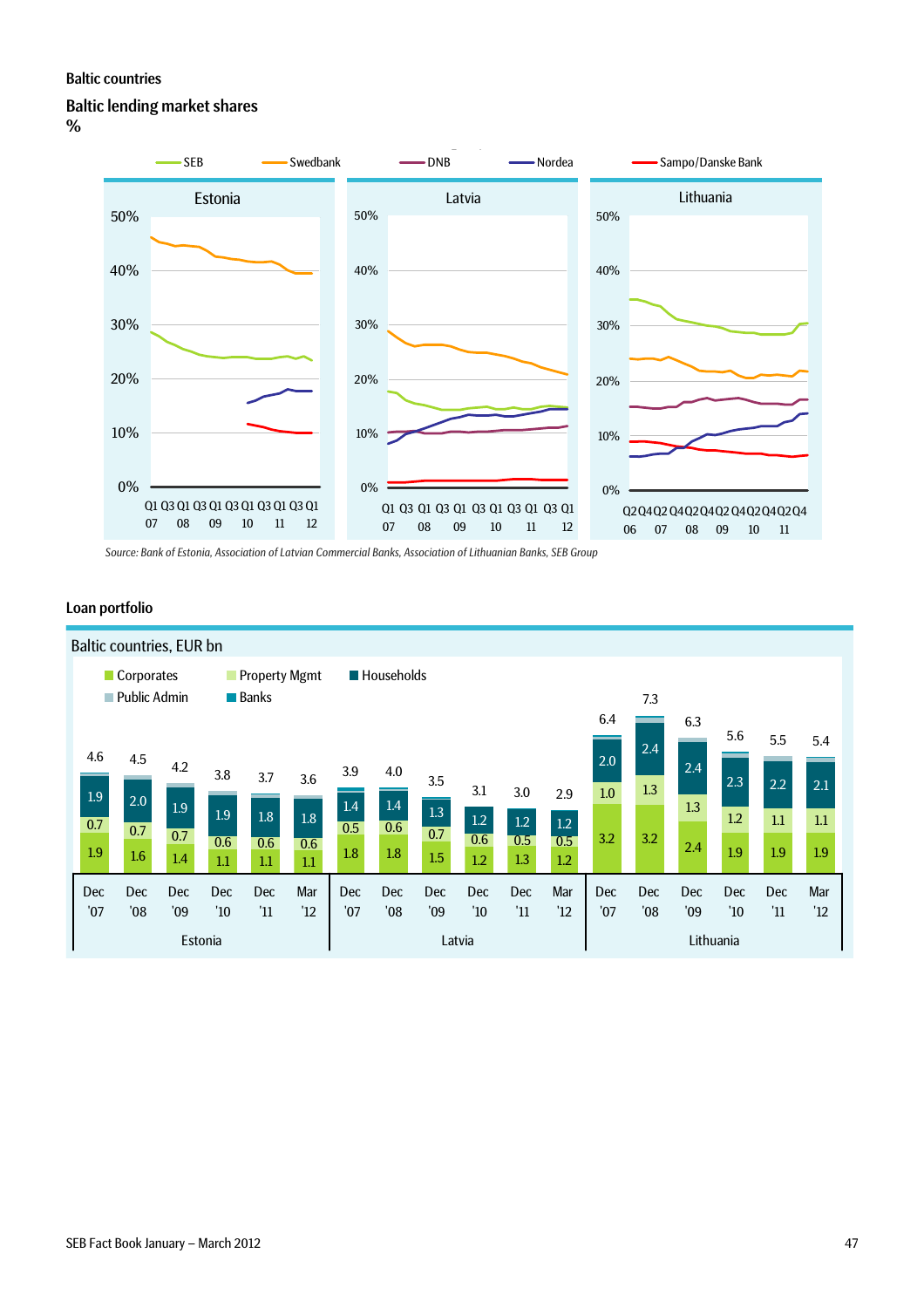#### Volumes

#### Baltic Estonia, EUR







#### Baltic Latvia, LVL



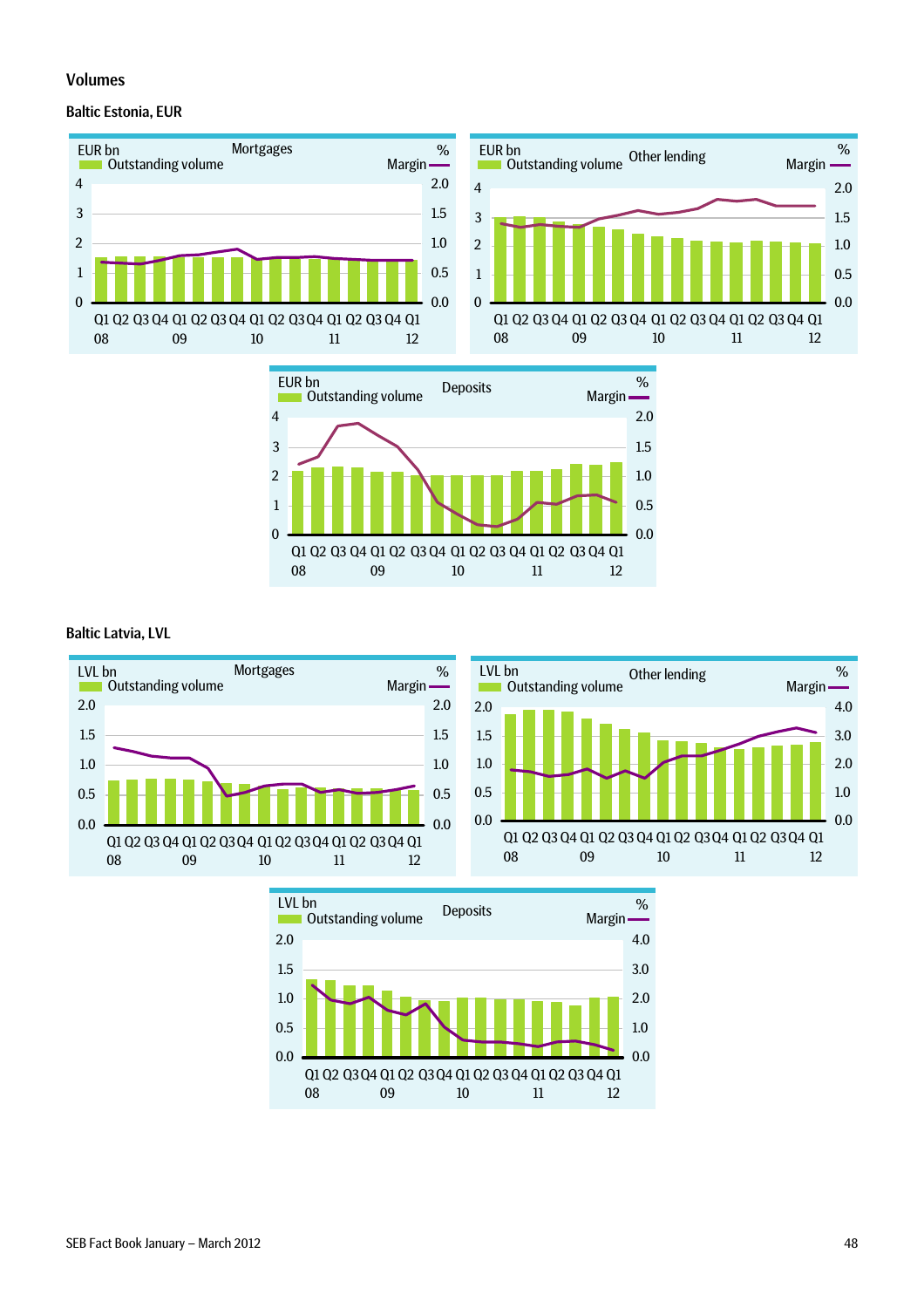#### Baltic Lithuania, LTL







### Baltic real estate holding companies



10% 46% 44% Estonia Lithuania Total = SEK 1,663 m

Latvia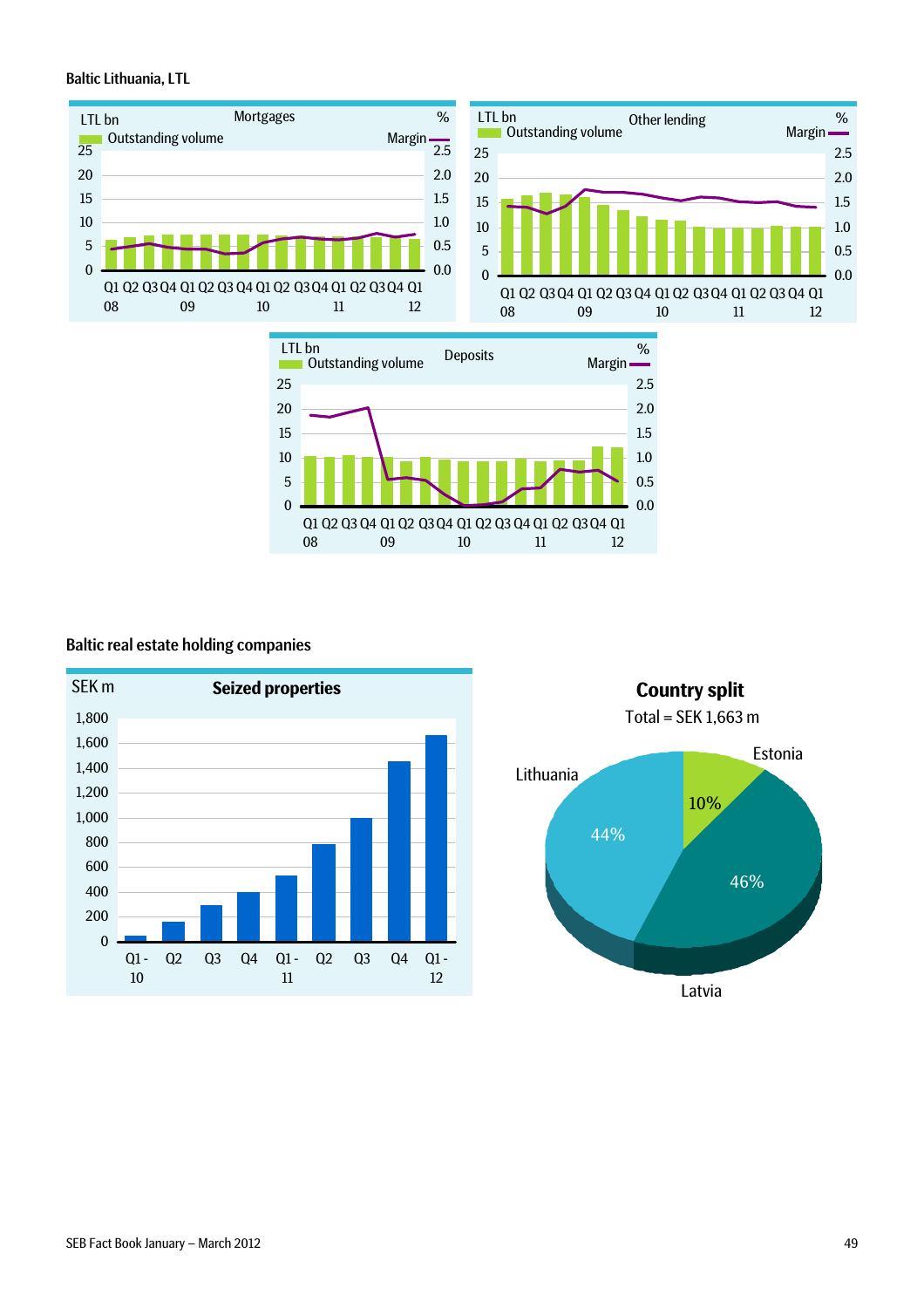# SEB Group by geography

| Sweden                                         |          |          |                |                |              |                |                |                |          |
|------------------------------------------------|----------|----------|----------------|----------------|--------------|----------------|----------------|----------------|----------|
|                                                | Q1       | Q2       | Q <sub>3</sub> | Q <sub>4</sub> | Q1           | Q2             | Q <sub>3</sub> | Q4             | Q1       |
| SEK <sub>m</sub>                               | 2010     | 2010     | 2010           | 2010           | 2011         | 2011           | 2011           | 2011           | 2012     |
| Total operating income                         | 4,766    | 5,124    | 4,870          | 5,613          | 5,400        | 6,096          | 5,352          | 5,414          | 5,414    |
| <b>Total operating expenses</b>                | $-3,421$ | $-3,666$ | $-3,346$       | $-3,610$       | $-3,893$     | $-4,104$       | $-3,503$       | $-3,836$       | $-3,552$ |
| <b>Profit before credit losses</b>             | 1,345    | 1,458    | 1,524          | 2,003          | 1,507        | 1,992          | 1,849          | 1,578          | 1,862    |
| Gains less losses on disposals of tangible and |          |          |                |                |              |                |                |                |          |
| intangible assets                              |          |          |                |                | $\mathbf{1}$ | $-2$           |                | $\mathbf{1}$   |          |
| Net credit losses                              | $-192$   | $-12$    | 4              | $-125$         | $-125$       |                | $-94$          | $-218$         | $-108$   |
| <b>Operating profit</b>                        | 1,153    | 1,446    | 1,528          | 1,878          | 1,383        | 1,990          | 1,755          | 1,361          | 1,754    |
| Norway                                         |          |          |                |                |              |                |                |                |          |
|                                                | Q1       | Q2       | Q <sub>3</sub> | Q <sub>4</sub> | Q1           | Q2             | Q <sub>3</sub> | Q <sub>4</sub> | Q1       |
| SEK <sub>m</sub>                               | 2010     | 2010     | 2010           | 2010           | 2011         | 2011           | 2011           | 2011           | 2012     |
| <b>Total operating income</b>                  | 726      | 721      | 649            | 749            | 701          | 753            | 640            | 812            | 861      |
| <b>Total operating expenses</b>                | $-335$   | $-305$   | $-301$         | $-374$         | $-266$       | $-299$         | $-281$         | $-318$         | $-351$   |
| <b>Profit before credit losses</b>             | 391      | 416      | 348            | 375            | 435          | 454            | 359            | 494            | 510      |
| Gains less losses on disposals of tangible and |          |          |                |                |              |                |                |                |          |
| intangible assets                              |          |          |                |                |              |                |                |                |          |
| Net credit losses                              | $-51$    | $-37$    | $-24$          | $-31$          | $-35$        | $-20$          | $-13$          | $-26$          | $-47$    |
| <b>Operating profit</b>                        | 340      | 379      | 324            | 344            | 400          | 434            | 346            | 468            | 463      |
|                                                |          |          |                |                |              |                |                |                |          |
| Denmark                                        |          |          |                |                |              |                |                |                |          |
|                                                | Q1       | Q2       | Q <sub>3</sub> | Q <sub>4</sub> | Q1           | Q <sub>2</sub> | Q <sub>3</sub> | Q <sub>4</sub> | Q1       |
| SEK <sub>m</sub>                               | 2010     | 2010     | 2010           | 2010           | 2011         | 2011           | 2011           | 2011           | 2012     |
| Total operating income                         | 724      | 842      | 731            | 723            | 708          | 706            | 723            | 772            | 749      |
| <b>Total operating expenses</b>                | $-380$   | $-422$   | $-364$         | $-440$         | $-384$       | $-387$         | $-357$         | $-367$         | $-360$   |
| <b>Profit before credit losses</b>             | 344      | 420      | 367            | 283            | 324          | 319            | 366            | 405            | 389      |
| Gains less losses on disposals of tangible and |          |          |                |                |              |                |                |                |          |
| intangible assets                              |          |          |                |                |              |                |                | $\mathbf{1}$   |          |
| Net credit losses                              | $-26$    | $-22$    | $-31$          | $-37$          | $-15$        | $-13$          | $-26$          | $-12$          | $-19$    |
| <b>Operating profit</b>                        | 318      | 398      | 336            | 246            | 309          | 306            | 340            | 394            | 370      |
| Finland                                        |          |          |                |                |              |                |                |                |          |
|                                                | Q1       | Q2       | Q <sub>3</sub> | Q <sub>4</sub> | Q1           | Q <sub>2</sub> | Q <sub>3</sub> | Q <sub>4</sub> | Q1       |
| SEK <sub>m</sub>                               | 2010     | 2010     | 2010           | 2010           | 2011         | 2011           | 2011           | 2011           | 2012     |
| <b>Total operating income</b>                  | 254      | 350      | 319            | 349            | 338          | 338            | 330            | 366            | 347      |
| <b>Total operating expenses</b>                | $-101$   | $-158$   | $-150$         | $-183$         | $-160$       | $-174$         | $-144$         | $-168$         | $-145$   |
| <b>Profit before credit losses</b>             | 153      | 192      | 169            | 166            | 178          | 164            | 186            | 198            | 202      |
| Gains less losses on disposals of tangible and |          |          |                |                |              |                |                |                |          |
| intangible assets                              |          |          | $-1$           |                |              |                |                |                |          |
| Net credit losses                              | $-3$     | $-10$    |                | $-2$           |              | $-2$           | $-2$           | 2              | $-1$     |
| <b>Operating profit</b>                        | 150      | 182      | 168            | 164            | 178          | 162            | 184            | 200            | 201      |
| Germany*                                       |          |          |                |                |              |                |                |                |          |
|                                                | Q1       | Q2       | Q <sub>3</sub> | Q <sub>4</sub> | Q1           | Q2             | Q <sub>3</sub> | Q <sub>4</sub> | Q1       |
| SEK <sub>m</sub>                               | 2010     | 2010     | 2010           | 2010           | 2011         | 2011           | 2011           | 2011           | 2012     |
| <b>Total operating income</b>                  | 669      | 787      | 742            | 760            | 742          | 874            | 786            | 860            | 750      |
| <b>Total operating expenses</b>                | $-475$   | $-486$   | $-1236$        | - 500          | $-471$       | $-455$         | $-513$         | $-426$         | $-467$   |
| <b>Profit before credit losses</b>             | 194      | 301      | - 494          | 260            | 271          | 419            | 273            | 434            | 283      |
| Gains less losses on disposals of tangible and |          |          |                |                |              |                |                |                |          |
| intangible assets                              |          |          | $-2$           | 29             | 3            |                |                | $-2$           |          |

Net credit losses - 41 - 35 - 24 - 43 21 - 41 - 18 - 12 1 **Operating profit** 153 266 - 520 246 295 378 255 420 284

\*Excluding centralised Treasury operations

Restructuring costs amounted to EUR 80m in Q3 2010.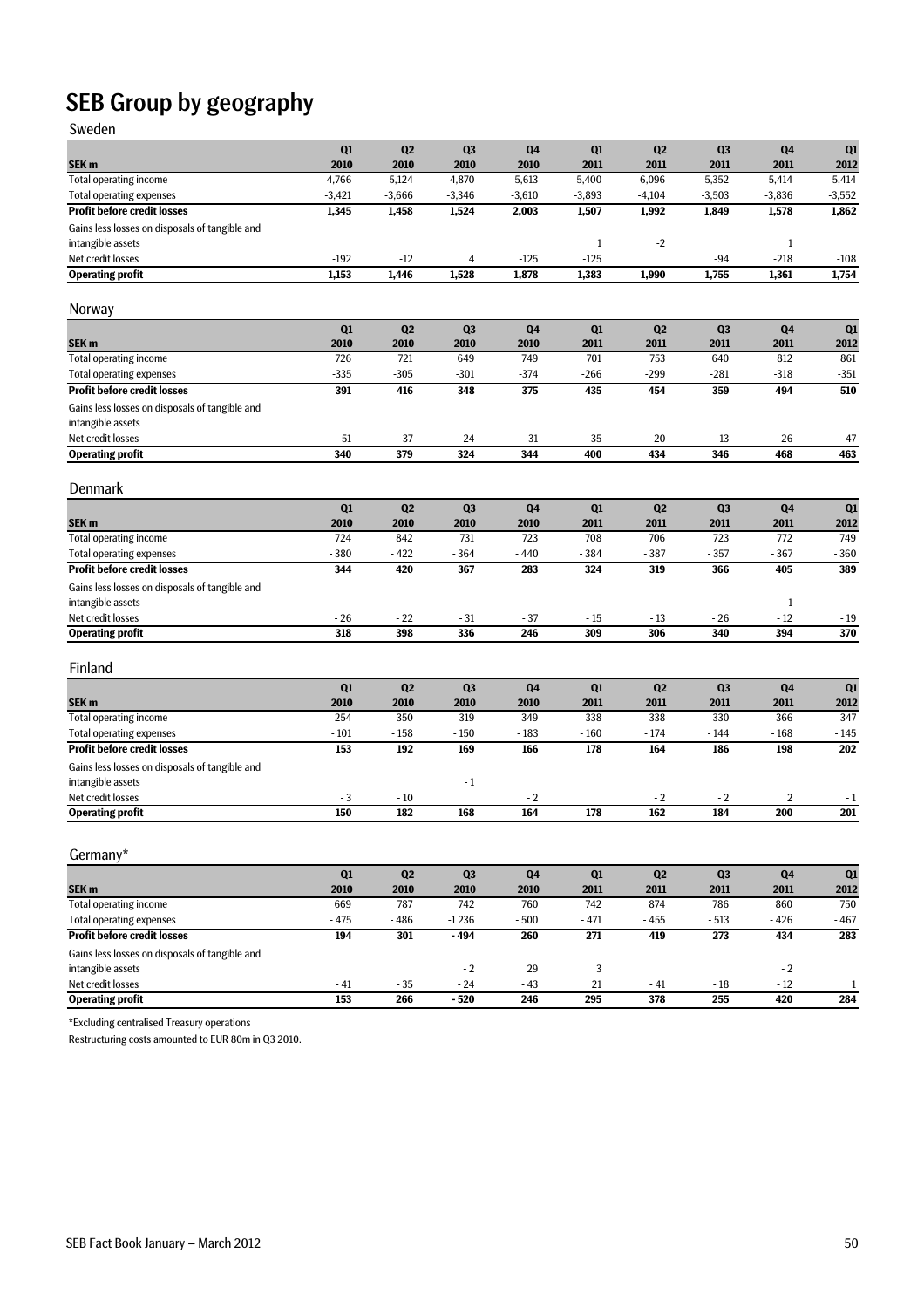| Estonia |  |
|---------|--|
| $- - -$ |  |

|                                                | Q1              | Q <sub>2</sub>  | Q <sub>3</sub> | Q4                  | Q1                   | Q2                  | Q <sub>3</sub>         | Q <sub>4</sub> | Q1             |
|------------------------------------------------|-----------------|-----------------|----------------|---------------------|----------------------|---------------------|------------------------|----------------|----------------|
| SEK <sub>m</sub>                               | 2010            | 2010            | 2010           | 2010                | 2011                 | 2011                | 2011                   | 2011           | 2012           |
| <b>Total operating income</b>                  | 315             | 299             | 283            | 290                 | 272                  | 312                 | 301                    | 329            | 310            |
| <b>Total operating expenses</b>                | $-197$          | $-157$          | $-153$         | $-125$              | $-145$               | $-151$              | $-147$                 | $-147$         | $-138$         |
| <b>Profit before credit losses</b>             | 118             | 142             | 130            | 165                 | 127                  | 161                 | 154                    | 182            | 172            |
| Gains less losses on disposals of tangible and |                 |                 |                |                     |                      |                     |                        |                |                |
| intangible assets<br>Net credit losses         | $-151$          | $-108$          | 10             | $\mathbf{1}$<br>162 | $\overline{2}$<br>17 | $\mathbf{1}$<br>122 | $\mathbf{1}$<br>63     | 22             |                |
| <b>Operating profit</b>                        | $-33$           | 34              | 140            | 328                 | 146                  | 284                 | 218                    | 204            | 32<br>204      |
|                                                |                 |                 |                |                     |                      |                     |                        |                |                |
| Latvia                                         |                 |                 |                |                     |                      |                     |                        |                |                |
|                                                | Q1              | Q2              | Q <sub>3</sub> | Q4                  | Q1                   | Q2                  | Q <sub>3</sub>         | Q4             | Q1             |
| SEK <sub>m</sub>                               | 2010            | 2010            | 2010           | 2010                | 2011                 | 2011                | 2011                   | 2011           | 2012           |
| <b>Total operating income</b>                  | 297             | 236             | 260            | 273                 | 241                  | 255                 | 245                    | 265            | 272            |
| <b>Total operating expenses</b>                | $-141$          | $-137$          | $-140$         | $-183$              | $-103$               | $-131$              | $-132$                 | $-169$         | $-132$         |
| <b>Profit before credit losses</b>             | 156             | 99              | 120            | 90                  | 138                  | 124                 | 113                    | 96             | 140            |
| Gains less losses on disposals of tangible and |                 |                 |                |                     |                      |                     |                        |                |                |
| intangible assets                              |                 | $-1$            |                | - 5                 |                      | $-4$                | $\mathbf{1}$           |                |                |
| Net credit losses<br><b>Operating profit</b>   | - 574<br>$-418$ | $-170$<br>$-72$ | 109<br>229     | 275<br>360          | 182<br>320           | 157<br>277          | 52<br>166              | 2<br>98        | - 56<br>84     |
|                                                |                 |                 |                |                     |                      |                     |                        |                |                |
| Lithuania                                      |                 |                 |                |                     |                      |                     |                        |                |                |
|                                                | Q1              | Q <sub>2</sub>  | Q <sub>3</sub> | Q <sub>4</sub>      | Q1                   | Q2                  | Q <sub>3</sub>         | Q4             | Q1             |
| SEK <sub>m</sub>                               | 2010            | 2010            | 2010           | 2010                | 2011                 | 2011                | 2011                   | 2011           | 2012           |
| <b>Total operating income</b>                  | 322             | 357             | 351            | 350                 | 335                  | 347                 | 372                    | 388            | 340            |
| <b>Total operating expenses</b>                | $-211$          | $-224$          | $-223$         | $-408$              | $-204$               | $-217$              | $-224$                 | $-288$         | $-216$         |
| <b>Profit before credit losses</b>             | 111             | 133             | 128            | - 58                | 131                  | 130                 | 148                    | 100            | 124            |
| Gains less losses on disposals of tangible and |                 |                 |                |                     |                      |                     |                        |                |                |
| intangible assets                              |                 |                 |                |                     |                      | $\mathbf{1}$        | $\mathbf{1}$           | $-1$           | $\mathbf{1}$   |
| Net credit losses                              | $-706$          | $-173$          | 154            | 299                 | 372                  | 401                 | 86                     | 8              |                |
| <b>Operating profit</b>                        | $-595$          | $-40$           | 282            | 241                 | 503                  | 532                 | 235                    | 107            | 125            |
| Other countries and eliminations               |                 |                 |                |                     |                      |                     |                        |                |                |
|                                                | Q1              | Q2              | Q <sub>3</sub> | Q <sub>4</sub>      | Q1                   | Q2                  | Q <sub>3</sub>         | Q <sub>4</sub> | Q1             |
| SEK <sub>m</sub>                               | 2010            | 2010            | 2010           | 2010                | 2011                 | 2011                | 2011                   | 2011           | 2012           |
| <b>Total operating income</b>                  | 632             | 463             | 646            | 893                 | 907                  | $-180$              | 458                    | 128            | 546            |
| <b>Total operating expenses</b>                | $-304$          | $-308$          | $-281$         | $-306$              | $-180$               | 64                  | $-232$                 | $-209$         | $-315$         |
| <b>Profit before credit losses</b>             | 328             | 155             | 365            | 587                 | 727                  | $-116$              | 226                    | $-81$          | 231            |
| Gains less losses on disposals of tangible and |                 |                 |                |                     |                      |                     |                        |                |                |
| intangible assets                              | - 3             | $-2$            | 3              | - 5                 |                      | $-1$                | $-1$                   |                | $\mathbf{1}$   |
| Net credit losses                              | 8               | $-4$            | $-1$           | 3                   | 10                   | - 46                | $-15$                  | - 6            | $-8$           |
| <b>Operating profit</b>                        | 333             | 149             | 367            | 585                 | 737                  | $-163$              | 210                    | $-87$          | 224            |
| <b>SEB Group Total</b>                         |                 |                 |                |                     |                      |                     |                        |                |                |
|                                                |                 |                 |                |                     |                      |                     |                        |                |                |
| SEK <sub>m</sub>                               | Q1<br>2010      | Q2<br>2010      | Q3<br>2010     | Q4<br>2010          | Q1<br>2011           | Q2<br>2011          | Q <sub>3</sub><br>2011 | Q4<br>2011     | Q1<br>2012     |
| Total operating income                         | 8,705           | 9,179           | 8,851          | 10,000              | 9,644                | 9,501               | 9,207                  | 9,334          | 9,589          |
| <b>Total operating expenses</b>                | $-5,565$        | $-5,863$        | $-6,194$       | $-6,129$            | $-5,806$             | $-5,854$            | $-5,533$               | $-5,928$       | $-5,676$       |
| <b>Profit before credit losses</b>             | 3,140           | 3,316           | 2,657          | 3,871               | 3,838                | 3,647               | 3,674                  | 3,406          | 3,913          |
| Gains less losses on disposals of tangible and |                 |                 |                |                     |                      |                     |                        |                |                |
| intangible assets                              | $-3$            | $-3$            |                | 20                  | 6                    | $-5$                | $\overline{2}$         | $-1$           | $\overline{2}$ |
| Net credit losses                              | $-1,736$        | $-571$          | 197            | 501                 | 427                  | 558                 | 33                     | $-240$         | $-206$         |
| <b>Operating profit</b>                        | 1,401           | 2,742           | 2,854          | 4,392               | 4,271                | 4,200               | 3,709                  | 3,165          | 3,709          |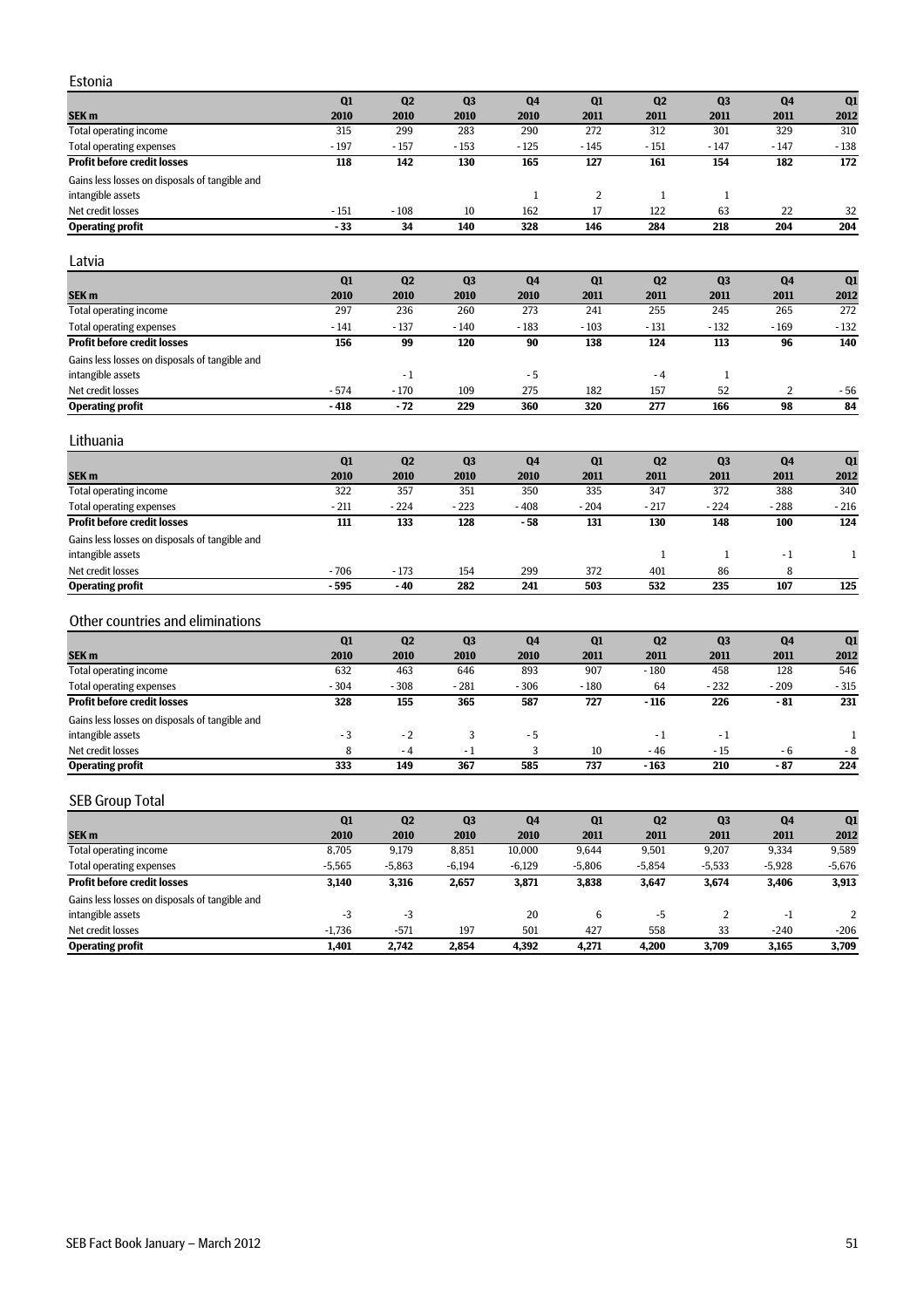# Macro

## Nordic countries

![](_page_51_Figure_3.jpeg)

*Source: Reuters EcoWin Source: Reuters EcoWin* 

#### GDP, year-on-year % change Unemployment, % of labour force

![](_page_51_Figure_6.jpeg)

Export, current prices, year-on-year % change

![](_page_51_Figure_8.jpeg)

#### Key interest rates, %

![](_page_51_Figure_11.jpeg)

#### General government public debt, % of GDP General government balance, % of GDP

![](_page_51_Figure_14.jpeg)

*Source: OECD and DG-ECFIN Source: OECD*

![](_page_51_Figure_17.jpeg)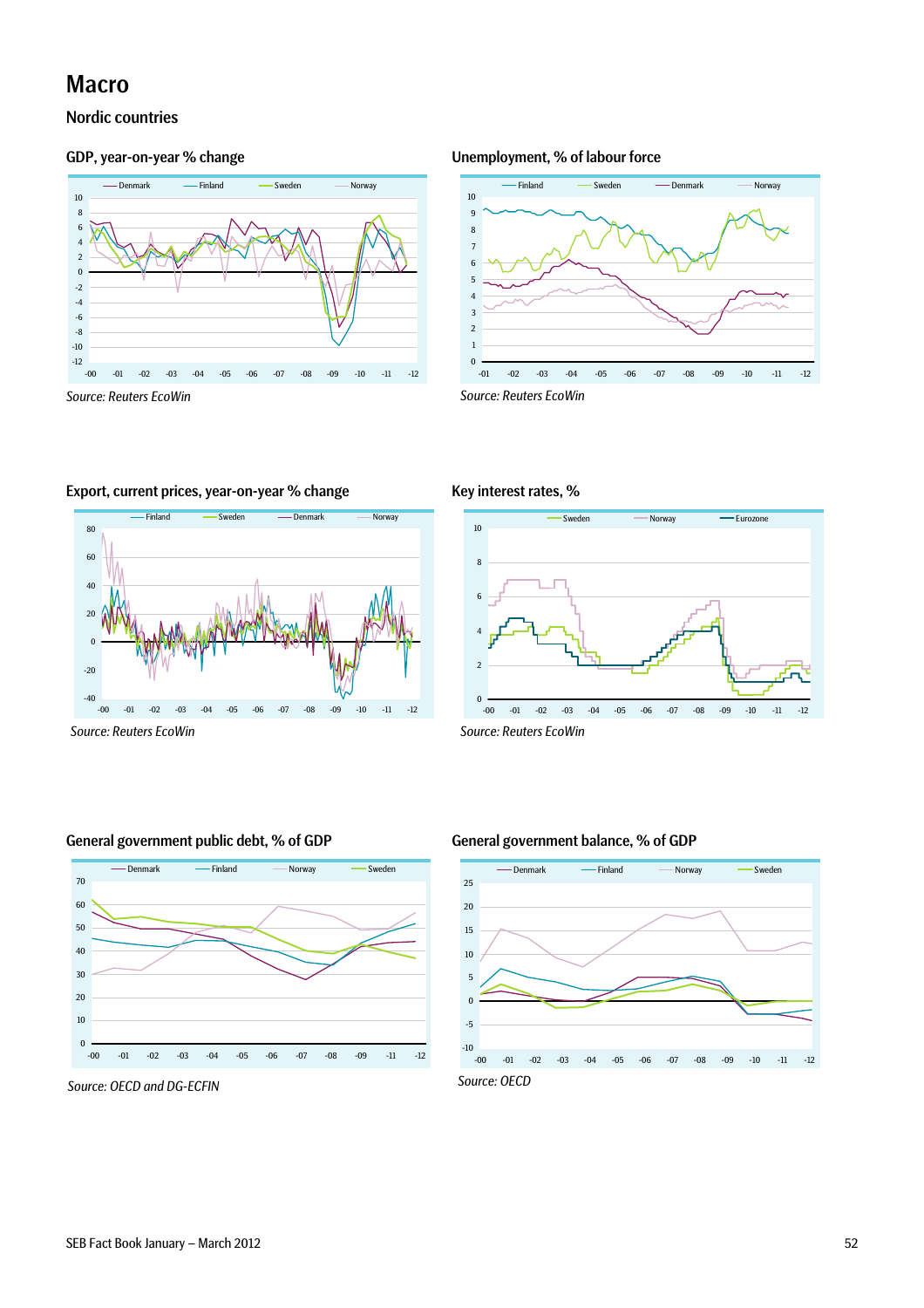#### Baltic countries

#### Baltic GDP, year-on-year % change

![](_page_52_Figure_2.jpeg)

![](_page_52_Figure_3.jpeg)

#### EUs sentiment indicator, Index (100 = historical average)

![](_page_52_Figure_6.jpeg)

![](_page_52_Figure_7.jpeg)

![](_page_52_Figure_8.jpeg)

#### Unemployment, % of labour force

![](_page_52_Figure_10.jpeg)

Export, year-on-year % change, current prices

![](_page_52_Figure_12.jpeg)

Inflation, year-on-year % change

![](_page_52_Figure_14.jpeg)

General government public debt, per cent of GDP

![](_page_52_Figure_16.jpeg)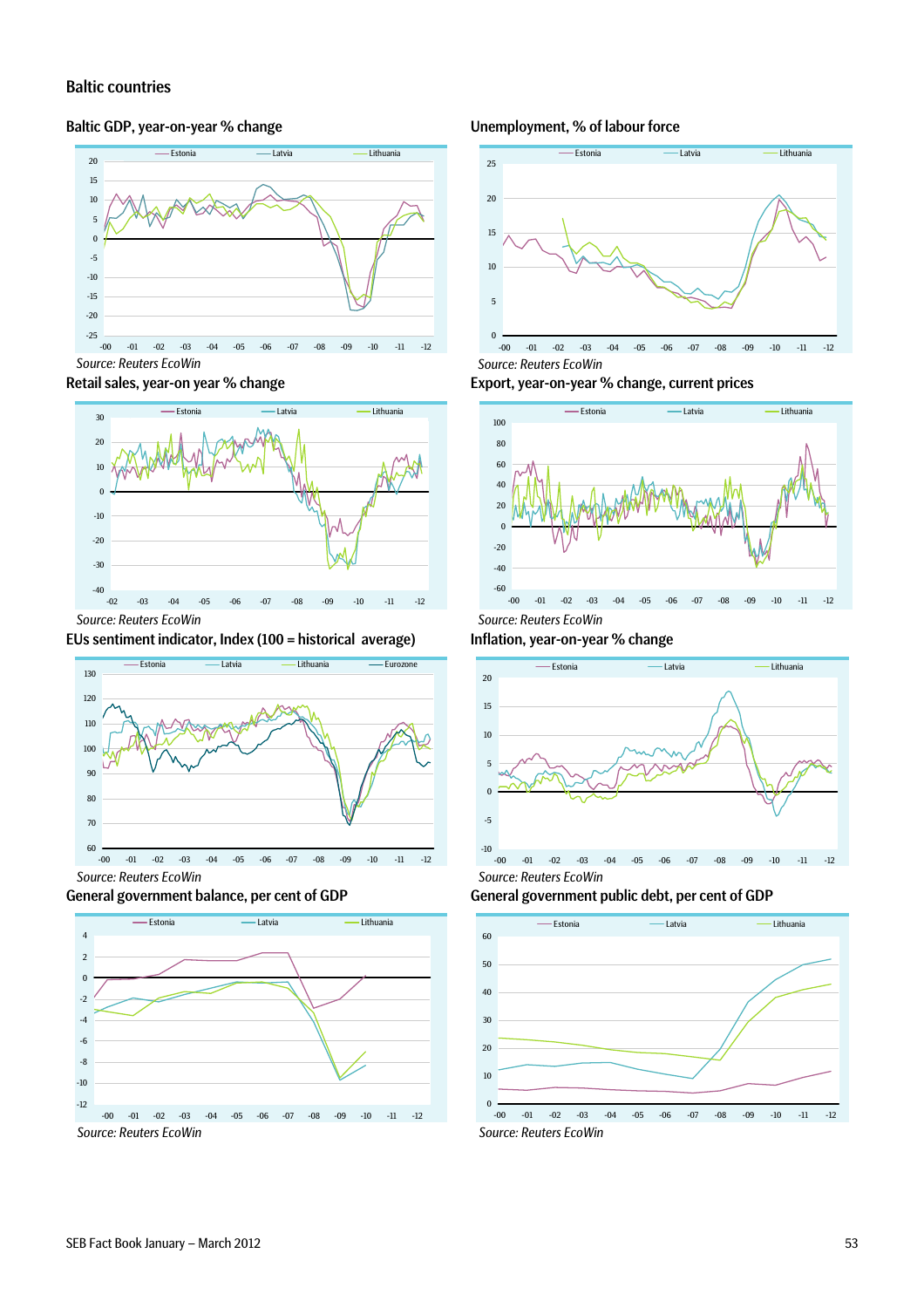#### Swedish housing market

![](_page_53_Figure_2.jpeg)

Number of housing starts compared to population, % Mortgage lending rates, %

![](_page_53_Figure_4.jpeg)

#### Household debt, % of disposable income

![](_page_53_Figure_6.jpeg)

#### Household asset to debt ratio Labour market situation

![](_page_53_Figure_8.jpeg)

![](_page_53_Figure_9.jpeg)

#### House prices **Residential investments**

![](_page_53_Figure_11.jpeg)

![](_page_53_Figure_13.jpeg)

#### Household savings ratio

![](_page_53_Figure_15.jpeg)

![](_page_53_Figure_16.jpeg)

![](_page_53_Figure_17.jpeg)

![](_page_53_Figure_18.jpeg)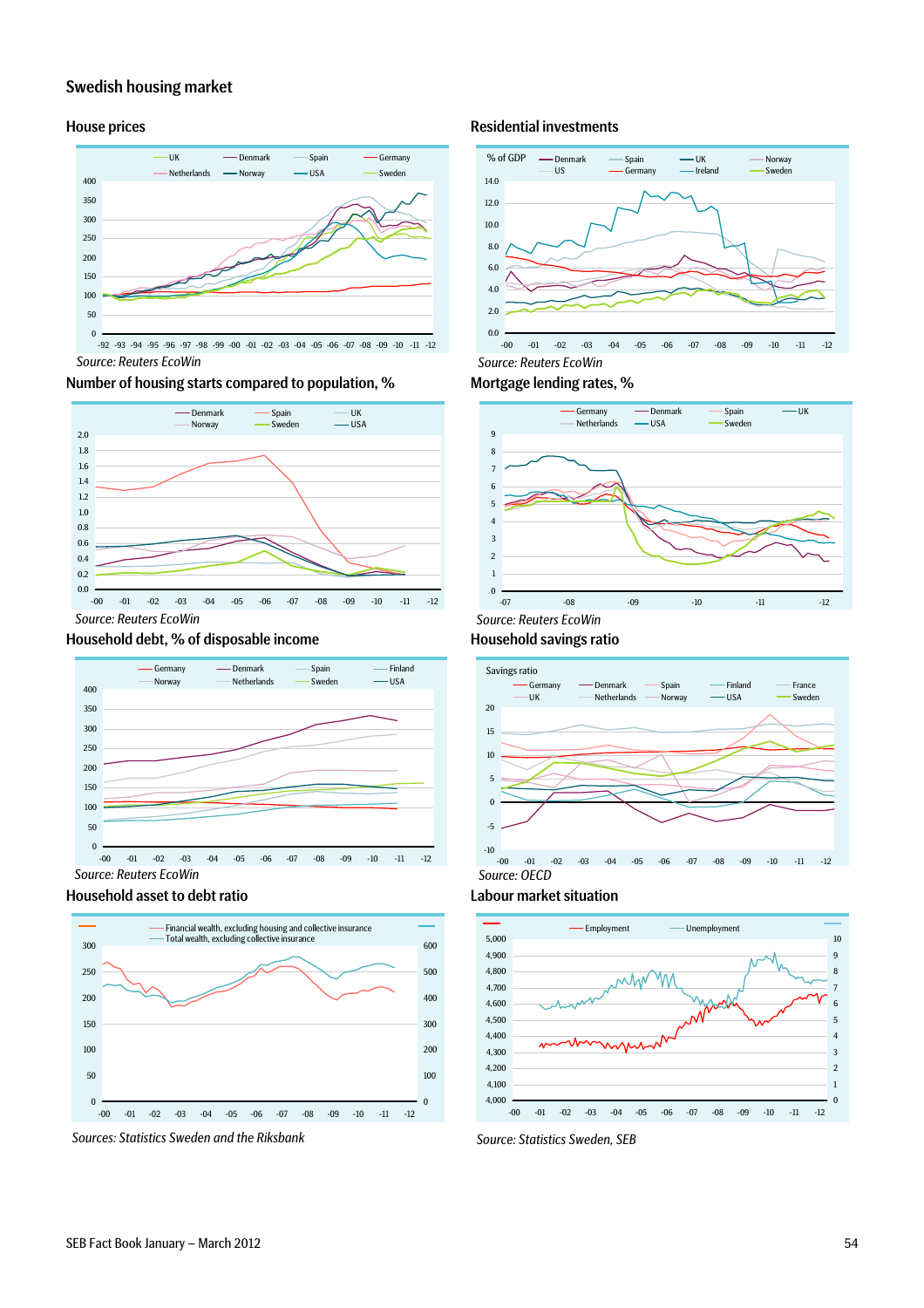# Macro forecasts per country

|               | GDP(%) |       |        |       | Inflation $(\%)$ |       |       |         |
|---------------|--------|-------|--------|-------|------------------|-------|-------|---------|
|               | 2010   | 2011F | 2012F  | 2013F | 2010             | 2011F | 2012F | 2013F   |
| Denmark*      | 1.3    | 1.0   | 0.5    | 1.4   | $2.2\,$          | 2.7   | 1.7   | 1.8     |
| Finland*      | 3.6    | 2.7   | 0.7    | 1.7   | 1.7              | 3.3   | 2.0   | 1.9     |
| <b>Norway</b> | 0.7    | 1.6   | 2.1    | 2.4   | 2.5              | 1.2   | 1.5   | 1.9     |
| <b>Sweden</b> | 6.1    | 3.9   | 0.7    | 1.9   | $1.2\,$          | 3.0   | 1.3   | $1.0\,$ |
| Germany*      | 3.6    | 3.0   | 0.7    | 1.4   | 1.2              | 2.5   | 1.8   | 1.7     |
| Euro zone*    | 1.8    | 1.5   | $-0.6$ | 0.8   | 1.6              | 2.7   | 1.9   | 1.4     |
| Estonia*      | 2.3    | 7.6   | 1.5    | 2.5   | 2.7              | 5.1   | 4.0   | 5.0     |
| Latvia*       | $-0.3$ | 5.5   | 2.5    | 4.0   | $-1.2$           | 4.2   | 2.5   | 2.1     |
| Lithuania*    | 1.4    | 5.8   | 2.0    | 3.0   | 1.2              | 4.1   | 2.5   | 3.0     |
| <b>Russia</b> | 4.0    | 4.3   | 3.8    | 4.1   | 6.9              | 8.5   | 5.0   | 6.0     |

*Sources: National statistical agencies, SEB Economic Research* 

*\* Harmonised consumer price index*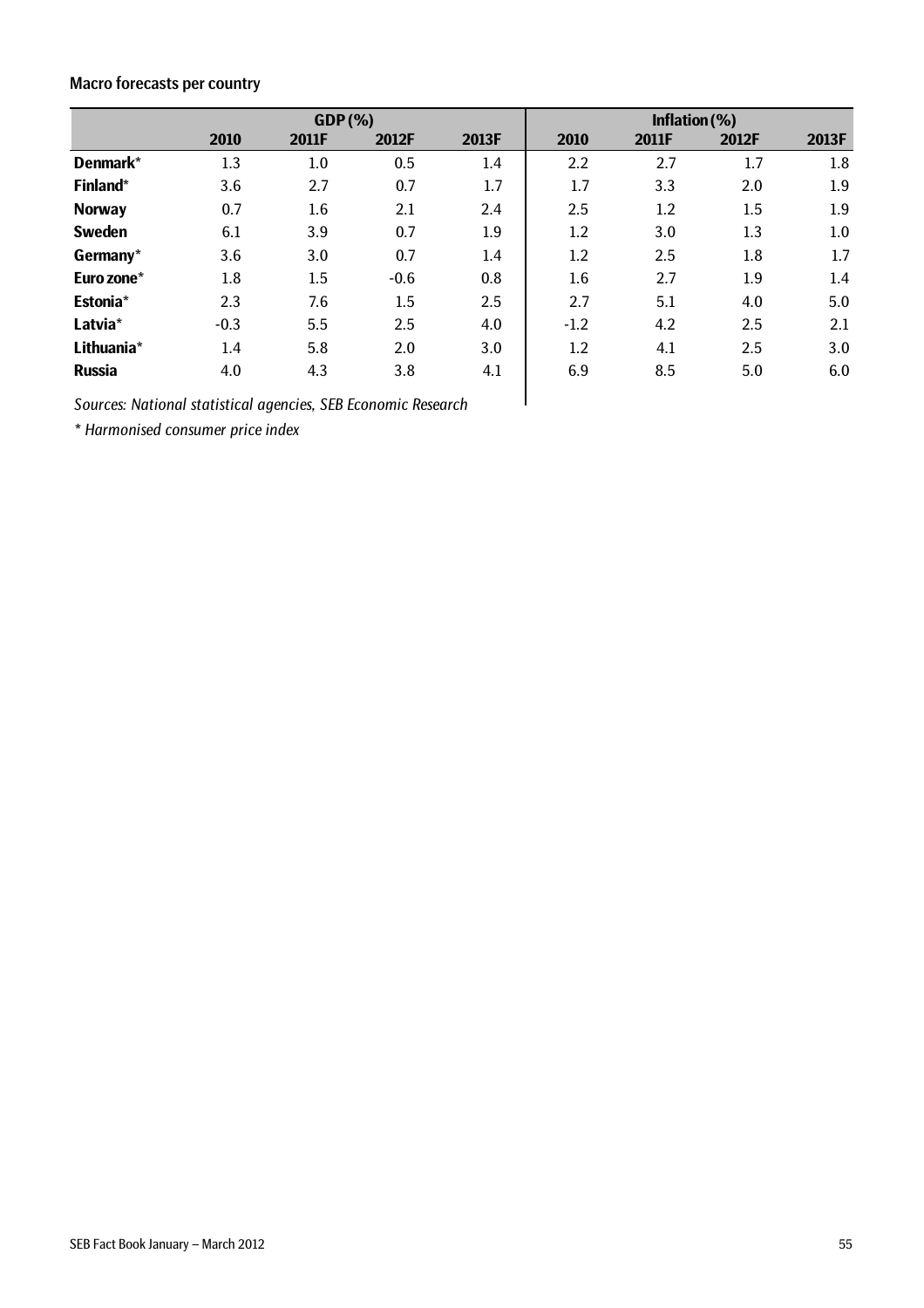![](_page_55_Picture_0.jpeg)

Ulf Grunnesjö Head of Investor Relations Phone: +46 8 763 8501 Mobile: +46 70 763 8501 Email: ulf.grunnesjo@seb.se

![](_page_55_Picture_2.jpeg)

Thomas Bengtson Debt Investor Relations and Treasury Officer Phone: +46 8-763 8150 Mobile: +46 70-763 8150 Email: thomas.bengtson@seb.se

![](_page_55_Picture_4.jpeg)

Per Andersson Investor Relations Officer Meeting requests and road shows Phone: +46 8 763 8171 Mobile: +46 70 667 7481 Email: per.andersson@seb.se

![](_page_55_Picture_6.jpeg)

Viveka Hirdman– Ryrberg

Head of Communications Phone: +46 8 763 8577 Mobile: +46 70 550 35 00 Email: viveka.hirdmanryrberg@seb.se

![](_page_55_Picture_9.jpeg)

Anna Helsén Group Press Officer Phone: +46 8 763 9947 +46 70 698 48 58 Email: anna.helsén@seb.se

# Financial calendar

| <b>Date</b>     | <b>Event</b>             |
|-----------------|--------------------------|
| 2012            |                          |
| 2 Iul - 15 Iul  | Silent period            |
| 16 lul          | Interim Report Jan – Jun |
| 8 Oct - 24 Oct  | Silent period            |
| 25 Oct          | Interim Report Jan – Sep |
| 2013            |                          |
| 10 Jan - 30 Jan | Silent period            |
| 31 Jan          | Annual Accounts for 2012 |
|                 |                          |